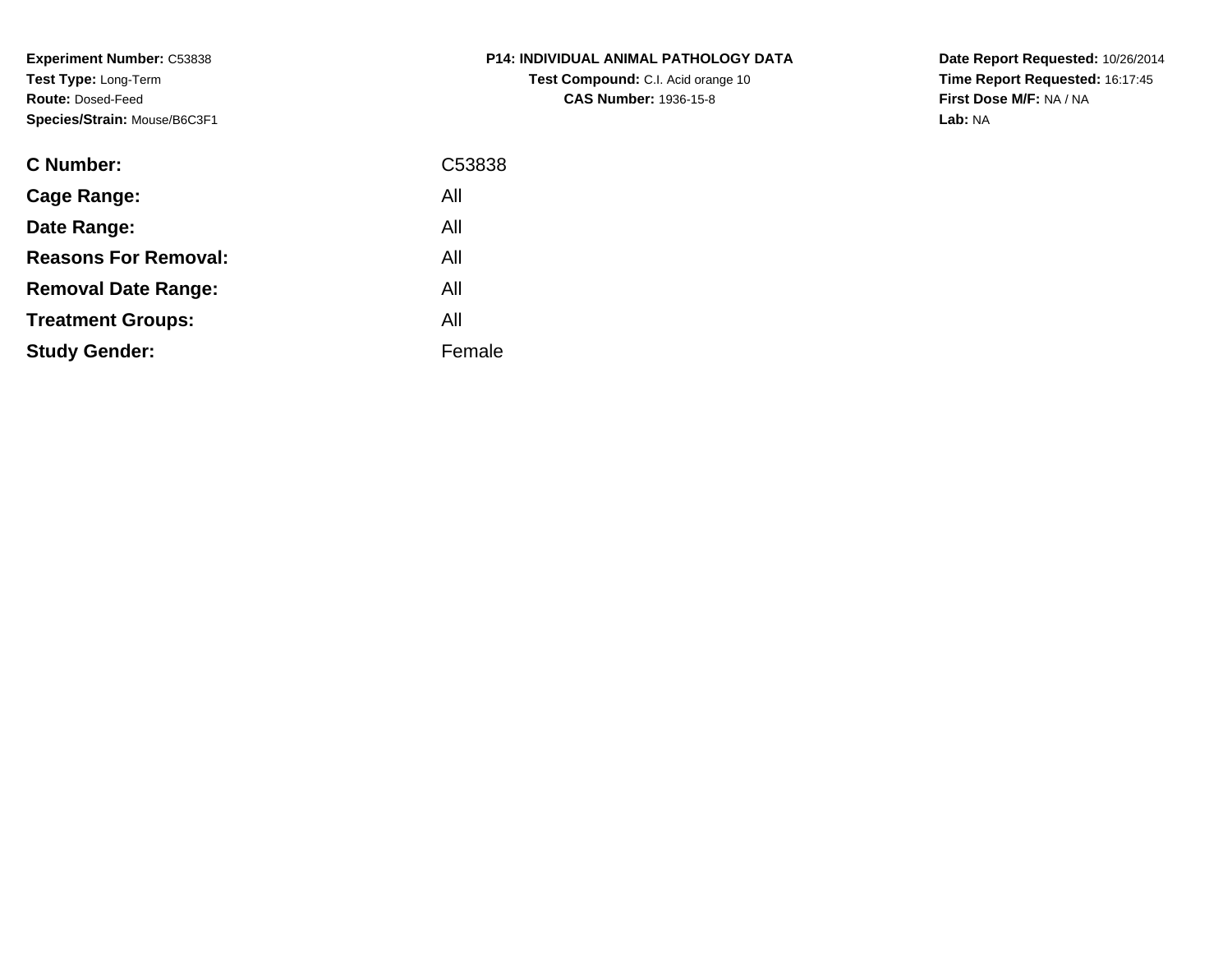**Experiment Number:** C53838**Test Type:** Long-Term

**Route:** Dosed-Feed

**Species/Strain:** Mouse/B6C3F1

# **P14: INDIVIDUAL ANIMAL PATHOLOGY DATA**

**Test Compound:** C.I. Acid orange 10**CAS Number:** 1936-15-8

| <b>ANIMAL ID: 1 001</b> | <b>TRT#: 1</b>        | <b>SEX: Female</b>               | DAY ON TEST:  |
|-------------------------|-----------------------|----------------------------------|---------------|
|                         | <b>DOSE: 6000 PPM</b> | <b>DISP:</b> Scheduled Sacrifice | <b>HISTO:</b> |
| <b>OBSERVATIONS</b>     |                       |                                  |               |
| Brain                   |                       | Calcification, Dystrophic        |               |
| Gall bladder            |                       | Inflammation, Acute/Chronic      |               |
| Liver                   |                       | Inflammation, Acute/Chronic      |               |
| Lung                    |                       | Hyperplasia, Alveolar Epithelium |               |
|                         |                       | Inflammation, Interstitial       |               |
| Pancreas                |                       | Inflammation, Interstitial       |               |
| Salivary gland          |                       | Hyperplasia, Lymphoid            |               |
| Urinary bladder         |                       | Hyperplasia, Lymphoid            |               |
| Uterus                  | Endometrium           | Hyperplasia, Cystic              |               |
|                         | Fallopian Tube        | Inflammation, Acute/Chronic      |               |
| PRIMARY CAUSE OF DEATH  |                       |                                  |               |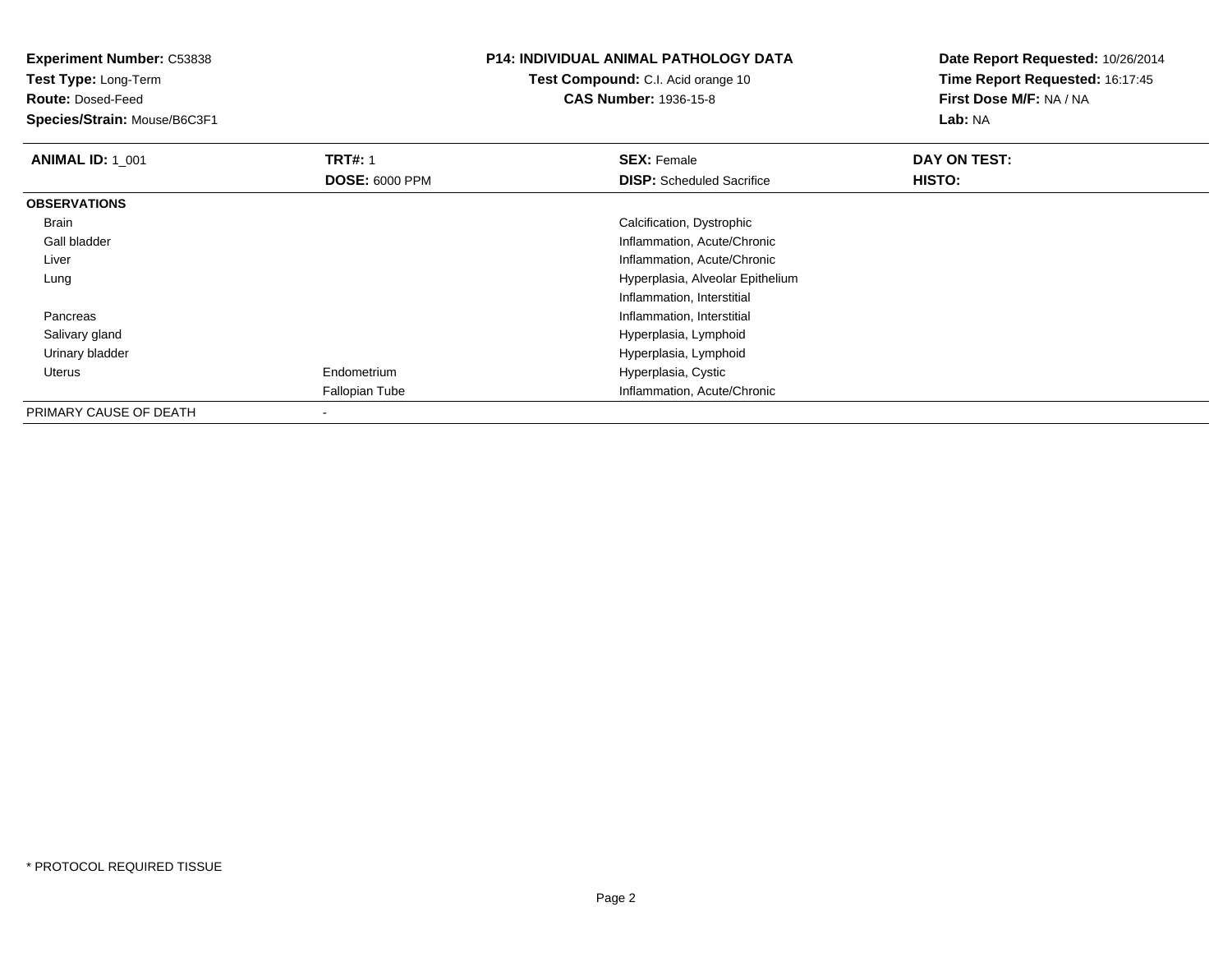**Experiment Number:** C53838**Test Type:** Long-Term**Route:** Dosed-Feed **Species/Strain:** Mouse/B6C3F1**P14: INDIVIDUAL ANIMAL PATHOLOGY DATATest Compound:** C.I. Acid orange 10**CAS Number:** 1936-15-8**Date Report Requested:** 10/26/2014**Time Report Requested:** 16:17:45**First Dose M/F:** NA / NA**Lab:** NA**ANIMAL ID: 1\_002 TRT#:** 1 **SEX:** Female **DAY ON TEST: DOSE:** 6000 PPM**DISP:** Scheduled Sacrifice **HISTO: OBSERVATIONS** Liver Inflammation, Acute/Chronic Hyperplasia, Alveolar Epithelium LungInflammation, Interstitial**Ovary** y and the control of the control of the control of the control of the control of the control of the control of the control of the control of the control of the control of the control of the control of the control of the co Salivary gland Hyperplasia, Lymphoid Spleenn and the state of the state of the state of the state of the state of the state of the state of the state of the state of the state of the state of the state of the state of the state of the state of the state of the stat Urinary bladder Hyperplasia, Lymphoid Uterus Endometrium Hyperplasia, Cystic Broad Ligament PerivasculitisPRIMARY CAUSE OF DEATH-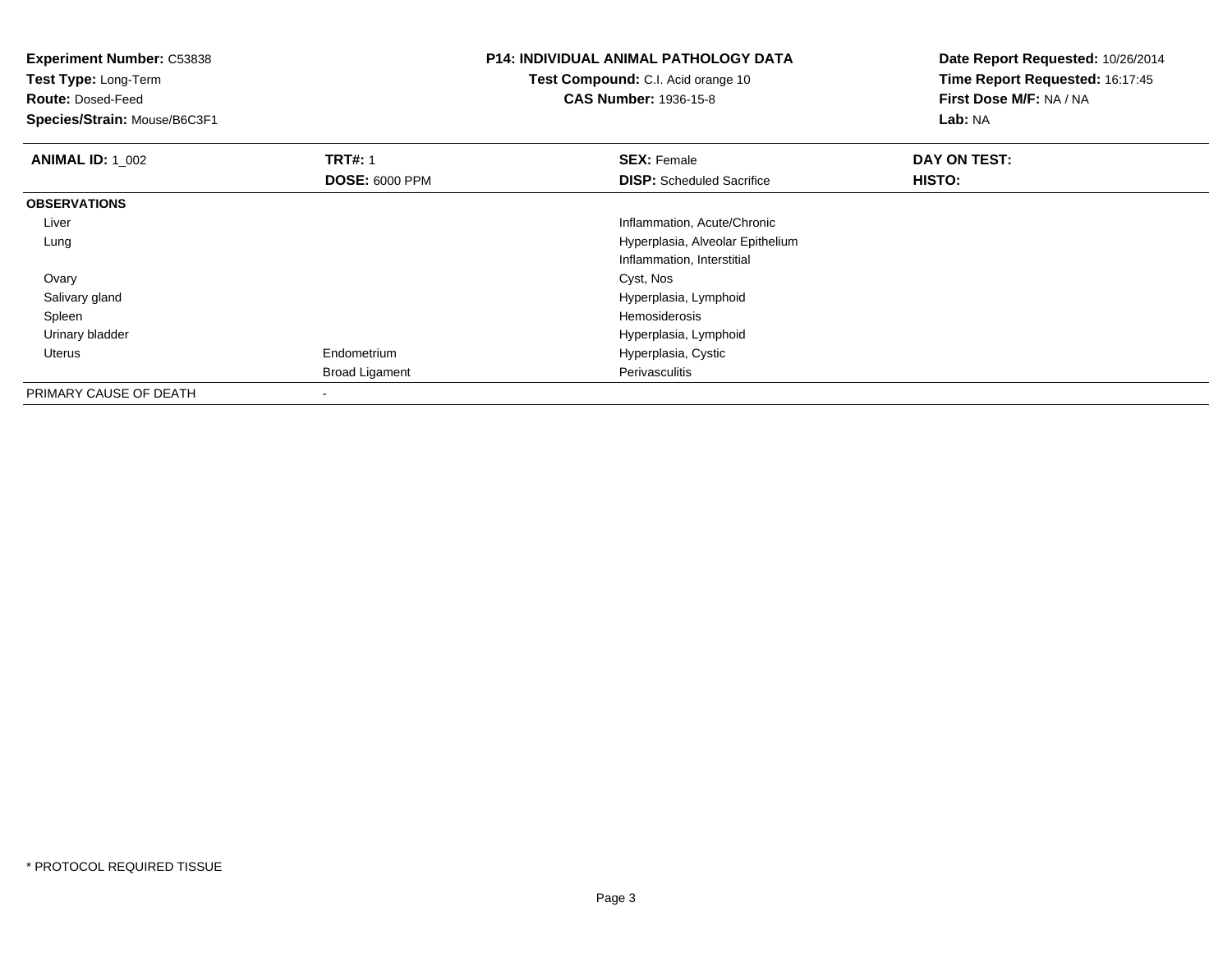**Test Type:** Long-Term

**Route:** Dosed-Feed

**Species/Strain:** Mouse/B6C3F1

#### **P14: INDIVIDUAL ANIMAL PATHOLOGY DATA**

**Test Compound:** C.I. Acid orange 10**CAS Number:** 1936-15-8

| <b>ANIMAL ID: 1 003</b> | <b>TRT#: 1</b>        | <b>SEX: Female</b>                  | DAY ON TEST: |  |
|-------------------------|-----------------------|-------------------------------------|--------------|--|
|                         | <b>DOSE: 6000 PPM</b> | <b>DISP:</b> Scheduled Sacrifice    | HISTO:       |  |
| <b>OBSERVATIONS</b>     |                       |                                     |              |  |
| Adrenal gland           | Cortex Nos            | Degeneration, Cytologic             |              |  |
| Heart                   | Atrium                | Lymphocytic Inflammatory Infiltrate |              |  |
| <b>Intestine Small</b>  | <b>Mesentery Nos</b>  | Lymphocytic Inflammatory Infiltrate |              |  |
| Kidney                  |                       | Hyperplasia, Lymphoid               |              |  |
| Liver                   |                       | Inflammation, Acute/Chronic         |              |  |
| Lung                    |                       | Hyperplasia, Alveolar Epithelium    |              |  |
|                         | Mucous Gland          | Hyperplasia, Cystic                 |              |  |
|                         |                       | Inflammation, Interstitial          |              |  |
| Parathyroid gland       |                       | Lymphocytic Inflammatory Infiltrate |              |  |
| Unspecified             | Thorax Nos            | Lymphocytic Inflammatory Infiltrate |              |  |
| Uterus                  | Endometrium           | Hyperplasia, Cystic                 |              |  |
|                         | Endometrium           | Inflammation, Acute                 |              |  |
| PRIMARY CAUSE OF DEATH  |                       |                                     |              |  |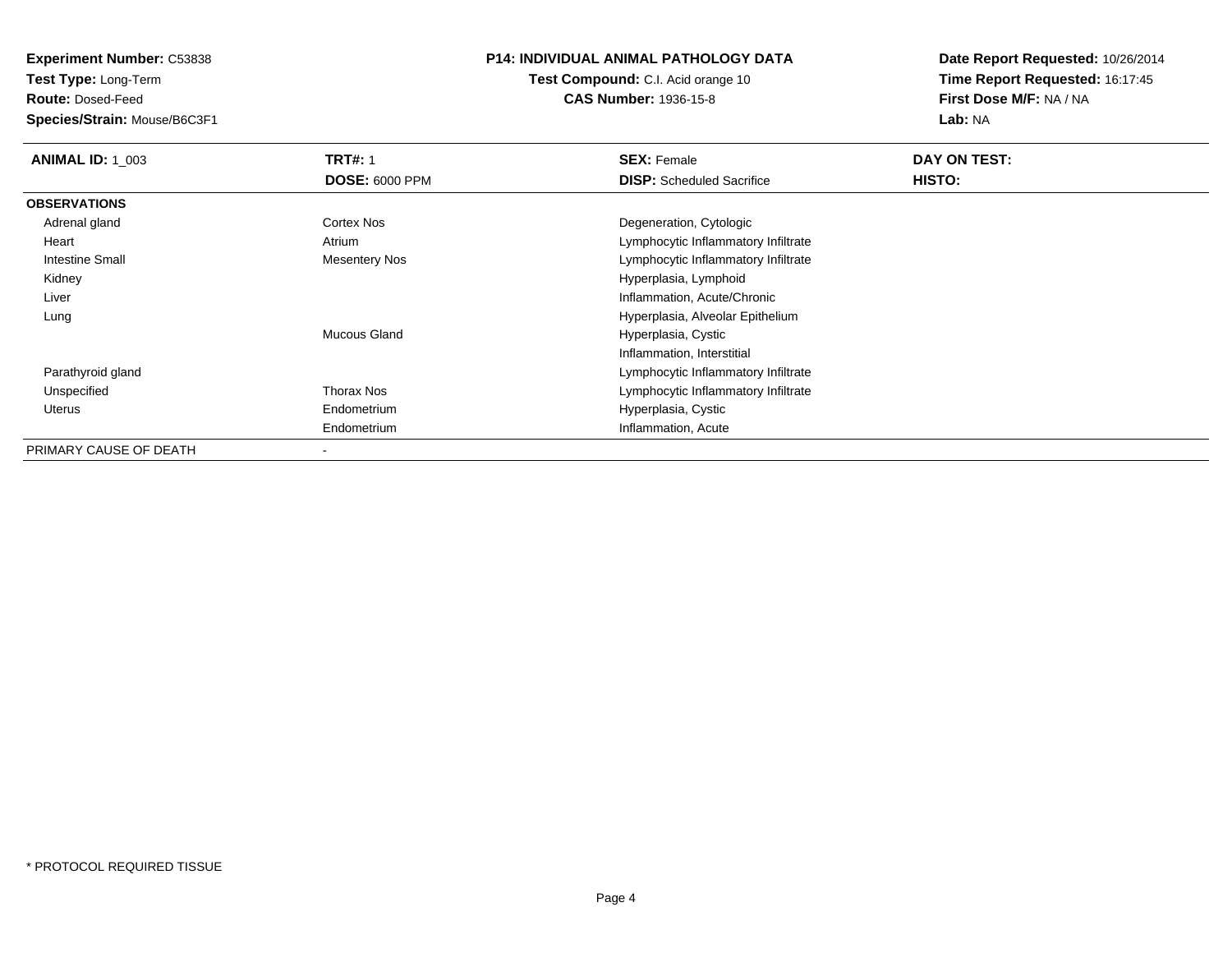**Experiment Number:** C53838**Test Type:** Long-Term**Route:** Dosed-Feed **Species/Strain:** Mouse/B6C3F1**P14: INDIVIDUAL ANIMAL PATHOLOGY DATATest Compound:** C.I. Acid orange 10**CAS Number:** 1936-15-8**Date Report Requested:** 10/26/2014**Time Report Requested:** 16:17:45**First Dose M/F:** NA / NA**Lab:** NA**ANIMAL ID: 1\_004 TRT#:** 1 **SEX:** Female **DAY ON TEST: DOSE:** 6000 PPM**DISP:** Scheduled Sacrifice **HISTO: OBSERVATIONS** Brain Calcification, Dystrophic Lung Hyperplasia, Alveolar EpitheliumInflammation, Interstitial**Pancreas** Acinus **Acinus** Atrophy, Focal UnspecifiedMultiple Organs Nos **Multiple Organs** Nos Urinary bladder Hyperplasia, Lymphoid Uterus Endometrium Hyperplasia, Cystic Endometrium Inflammation, Acute PRIMARY CAUSE OF DEATH-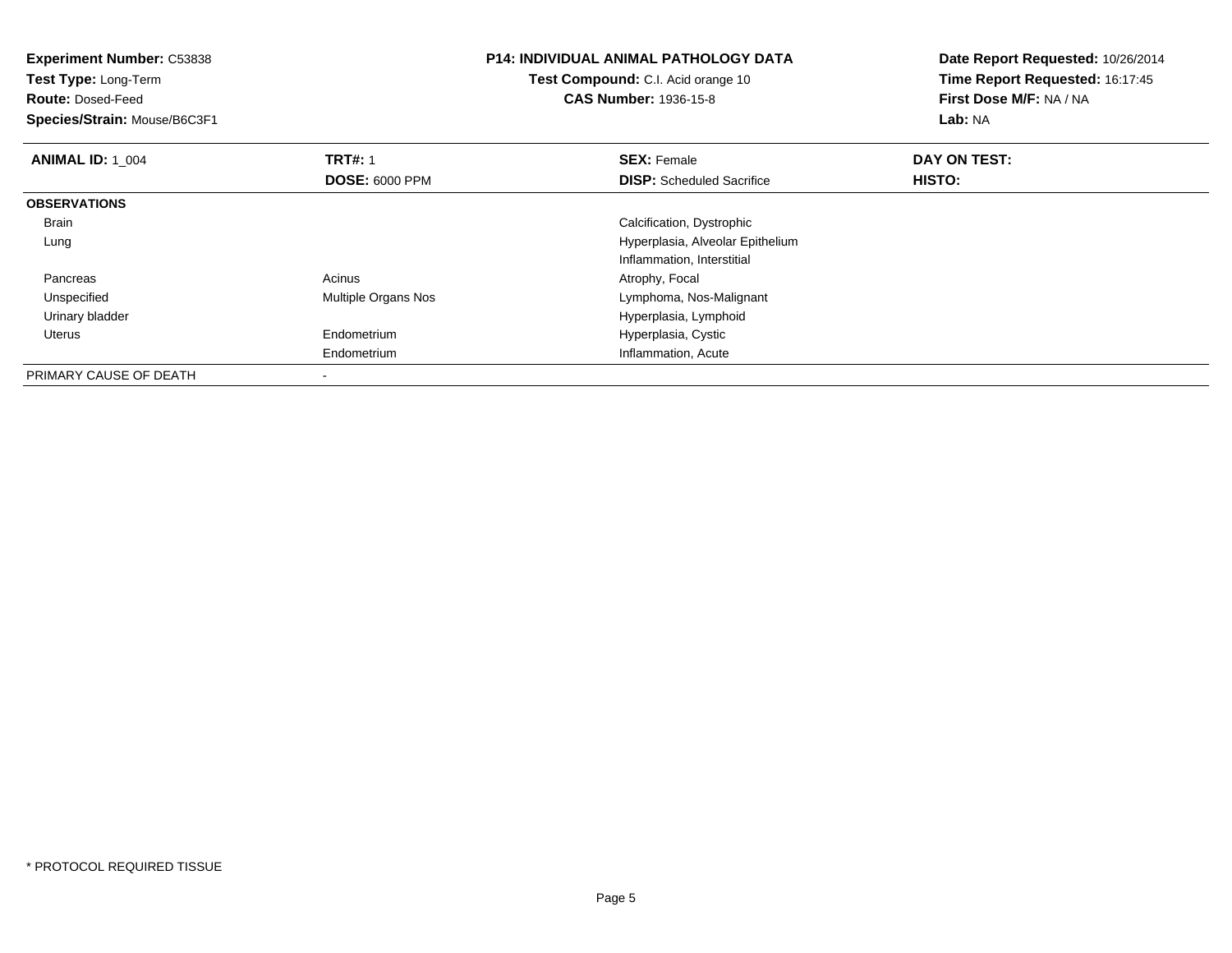| <b>Experiment Number: C53838</b> |                       | <b>P14: INDIVIDUAL ANIMAL PATHOLOGY DATA</b> | Date Report Requested: 10/26/2014 |
|----------------------------------|-----------------------|----------------------------------------------|-----------------------------------|
| Test Type: Long-Term             |                       | Test Compound: C.I. Acid orange 10           | Time Report Requested: 16:17:45   |
| <b>Route: Dosed-Feed</b>         |                       | <b>CAS Number: 1936-15-8</b>                 | First Dose M/F: NA / NA           |
| Species/Strain: Mouse/B6C3F1     |                       |                                              | Lab: NA                           |
| <b>ANIMAL ID: 1 005</b>          | <b>TRT#: 1</b>        | <b>SEX: Female</b>                           | DAY ON TEST:                      |
|                                  | <b>DOSE: 6000 PPM</b> | <b>DISP: Natural Death</b>                   | HISTO:                            |
| <b>OBSERVATIONS</b>              |                       |                                              |                                   |
| Adrenal gland                    | Zona Reticularis      | Inflammation, Acute/Chronic                  |                                   |
| Brain                            |                       | Calcification, Dystrophic                    |                                   |
| Kidney                           |                       | Hyperplasia, Lymphoid                        |                                   |
| Liver                            |                       | Inflammation, Acute/Chronic                  |                                   |
|                                  |                       | Necrosis, Coagulative                        |                                   |
| Ovary                            |                       | Cyst, Nos                                    |                                   |
| Peritoneum                       |                       | Inflammation, Acute/Chronic                  |                                   |
| Spleen                           |                       | Hematopoiesis                                |                                   |
| Unspecified                      | Multiple Organs Nos   | Lymphoma, Nos-Malignant                      |                                   |
| PRIMARY CAUSE OF DEATH           |                       |                                              |                                   |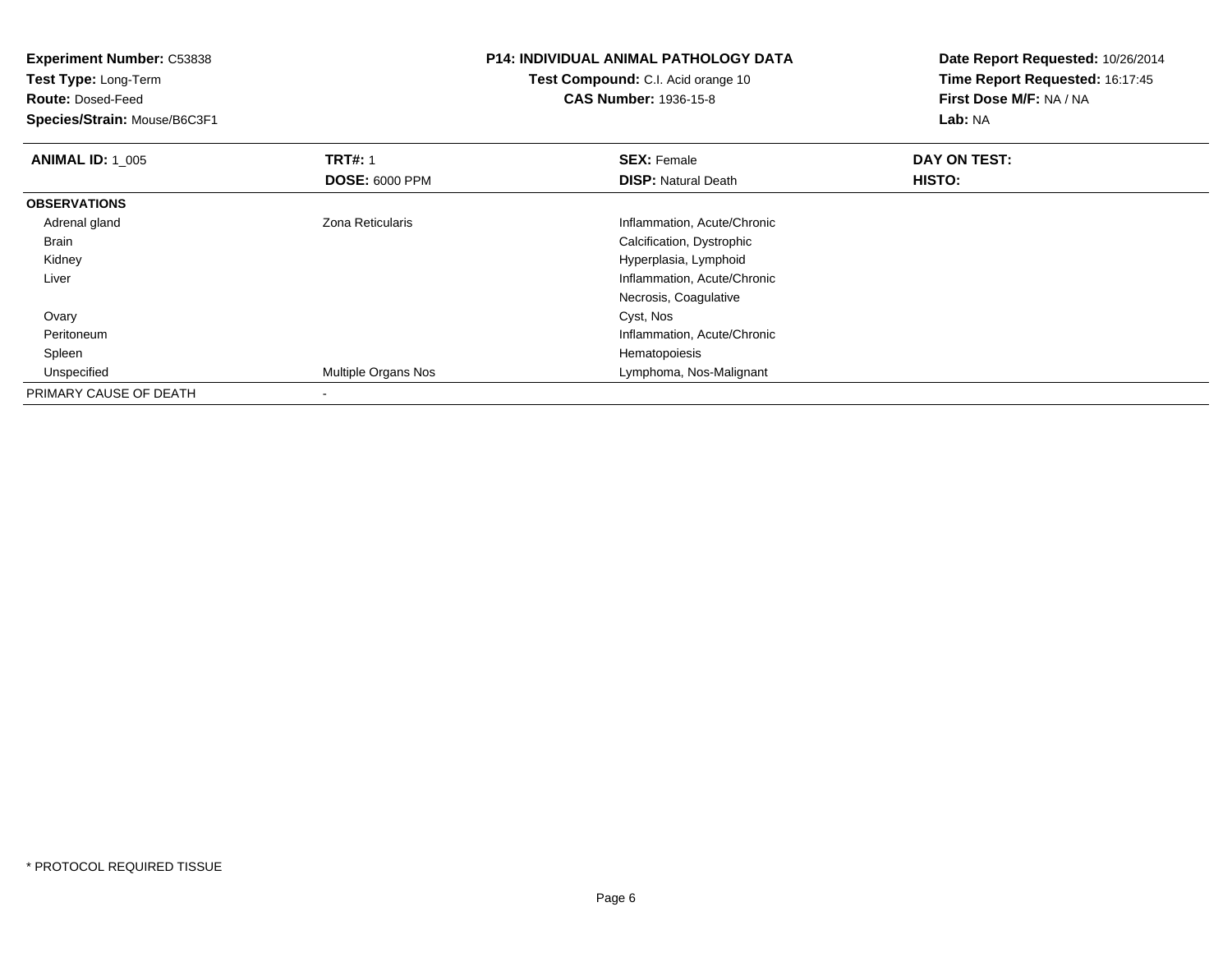| <b>Experiment Number: C53838</b><br>Test Type: Long-Term<br><b>Route: Dosed-Feed</b><br>Species/Strain: Mouse/B6C3F1 |                       | <b>P14: INDIVIDUAL ANIMAL PATHOLOGY DATA</b><br>Test Compound: C.I. Acid orange 10<br><b>CAS Number: 1936-15-8</b> | Date Report Requested: 10/26/2014<br>Time Report Requested: 16:17:45<br>First Dose M/F: NA / NA<br>Lab: NA |
|----------------------------------------------------------------------------------------------------------------------|-----------------------|--------------------------------------------------------------------------------------------------------------------|------------------------------------------------------------------------------------------------------------|
| <b>ANIMAL ID: 1 006</b>                                                                                              | <b>TRT#: 1</b>        | <b>SEX: Female</b>                                                                                                 | DAY ON TEST:                                                                                               |
|                                                                                                                      | <b>DOSE: 6000 PPM</b> | <b>DISP:</b> Scheduled Sacrifice                                                                                   | <b>HISTO:</b>                                                                                              |
| <b>OBSERVATIONS</b>                                                                                                  |                       |                                                                                                                    |                                                                                                            |
| Heart                                                                                                                | Cardiac Valve         | Mineralization                                                                                                     |                                                                                                            |
| Liver                                                                                                                |                       | Inflammation, Acute/Chronic                                                                                        |                                                                                                            |
| Lung                                                                                                                 |                       | Hyperplasia, Alveolar Epithelium                                                                                   |                                                                                                            |
|                                                                                                                      |                       | Inflammation, Interstitial                                                                                         |                                                                                                            |
| Unspecified                                                                                                          | Multiple Organs Nos   | Hyperplasia, Lymphoid                                                                                              |                                                                                                            |
| Uterus                                                                                                               | Endometrium           | Hyperplasia, Cystic                                                                                                |                                                                                                            |
| PRIMARY CAUSE OF DEATH                                                                                               |                       |                                                                                                                    |                                                                                                            |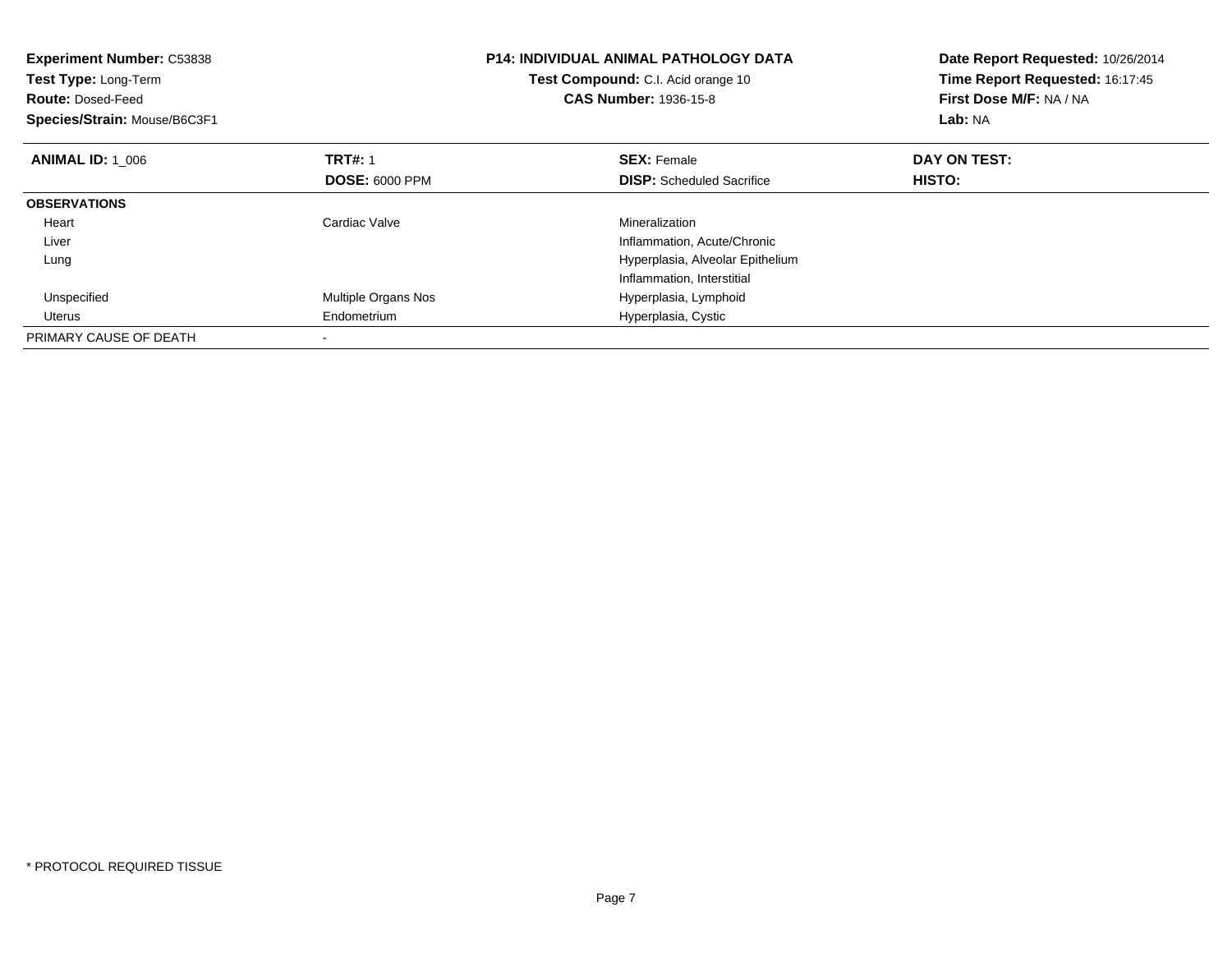**Test Type:** Long-Term

**Route:** Dosed-Feed

**Species/Strain:** Mouse/B6C3F1

# **P14: INDIVIDUAL ANIMAL PATHOLOGY DATA**

**Test Compound:** C.I. Acid orange 10**CAS Number:** 1936-15-8

| <b>ANIMAL ID: 1 007</b> | <b>TRT#: 1</b>           | <b>SEX: Female</b>               | DAY ON TEST: |  |
|-------------------------|--------------------------|----------------------------------|--------------|--|
|                         | <b>DOSE: 6000 PPM</b>    | <b>DISP:</b> Scheduled Sacrifice | HISTO:       |  |
| <b>OBSERVATIONS</b>     |                          |                                  |              |  |
| Eye                     | Lacrimal Gland           | Adenoma, Nos                     |              |  |
| Heart                   | Cardiac Valve            | Mineralization                   |              |  |
| Kidney                  |                          | Hyperplasia, Lymphoid            |              |  |
| Liver                   |                          | Inflammation, Acute/Chronic      |              |  |
| Lung                    |                          | Hyperplasia, Alveolar Epithelium |              |  |
|                         |                          | Inflammation, Interstitial       |              |  |
| Pituitary gland         |                          | Chromophobe Adenoma              |              |  |
| Salivary gland          |                          | Hyperplasia, Lymphoid            |              |  |
| Urinary bladder         |                          | Inflammation, Acute/Chronic      |              |  |
| Uterus                  | Endometrium              | Hyperplasia, Cystic              |              |  |
| PRIMARY CAUSE OF DEATH  | $\overline{\phantom{a}}$ |                                  |              |  |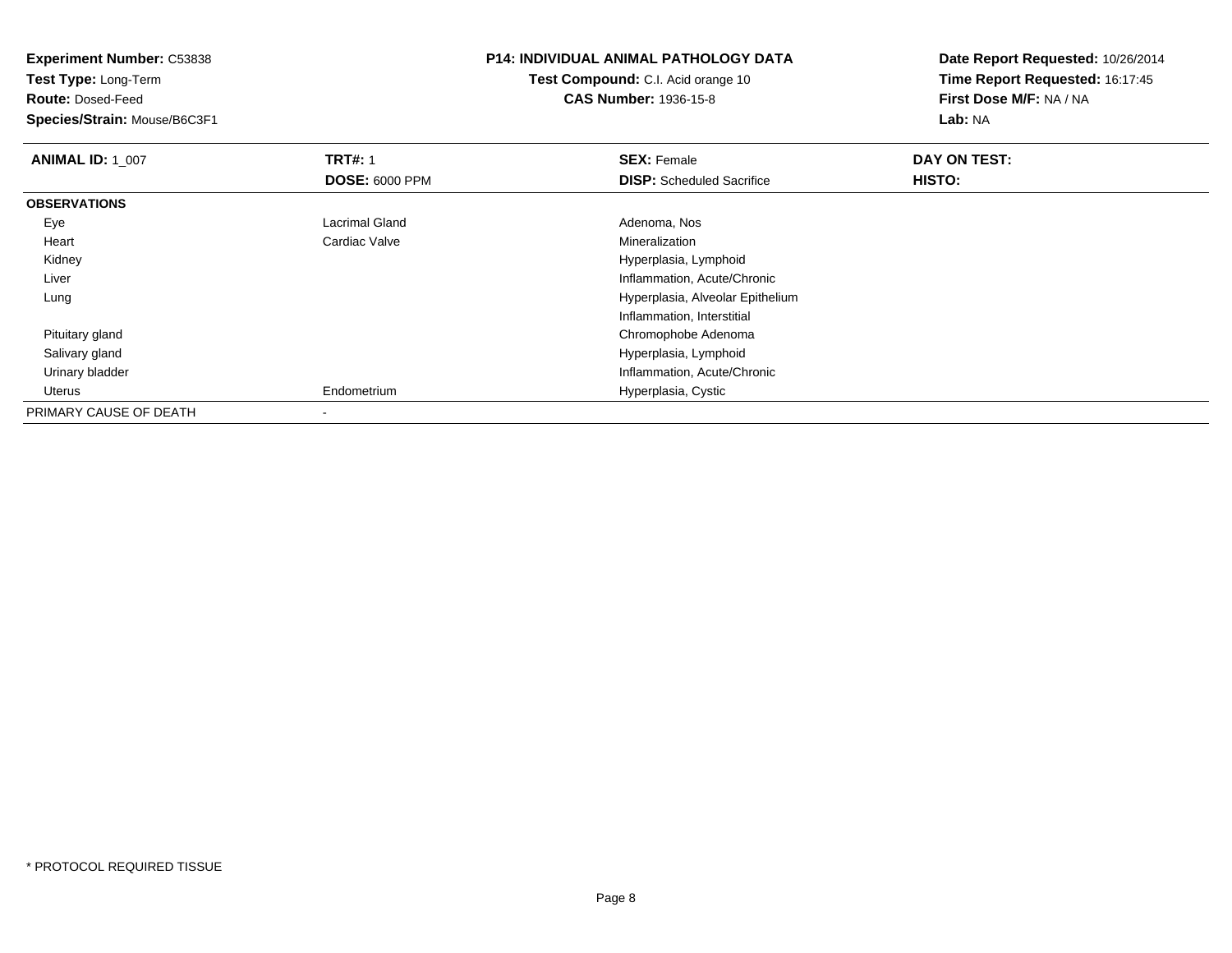**Experiment Number:** C53838**Test Type:** Long-Term**Route:** Dosed-Feed **Species/Strain:** Mouse/B6C3F1**P14: INDIVIDUAL ANIMAL PATHOLOGY DATATest Compound:** C.I. Acid orange 10**CAS Number:** 1936-15-8**Date Report Requested:** 10/26/2014**Time Report Requested:** 16:17:45**First Dose M/F:** NA / NA**Lab:** NA**ANIMAL ID: 1\_008 REX:** Female **DAY ON TEST: CONSIST: SEX:** Female **DAY ON TEST: DOSE:** 6000 PPM**DISP:** Scheduled Sacrifice **HISTO: OBSERVATIONS** Brain Calcification, Dystrophic Kidney Hyperplasia, Lymphoid Hyperplasia, Alveolar Epithelium LungInflammation, Interstitial Lymph nodeMandibular Lymph Node **Hemosiderosis**  ThymusHyperplasia, Epithelial<br>Multiple Organs Nos **Alta Equation State State Control**<br>Lymphoma, Nos-Malig UnspecifiedLymphoma, Nos-Malignant

Hyperplasia, Cystic

Endometrium

-

Uterus

PRIMARY CAUSE OF DEATH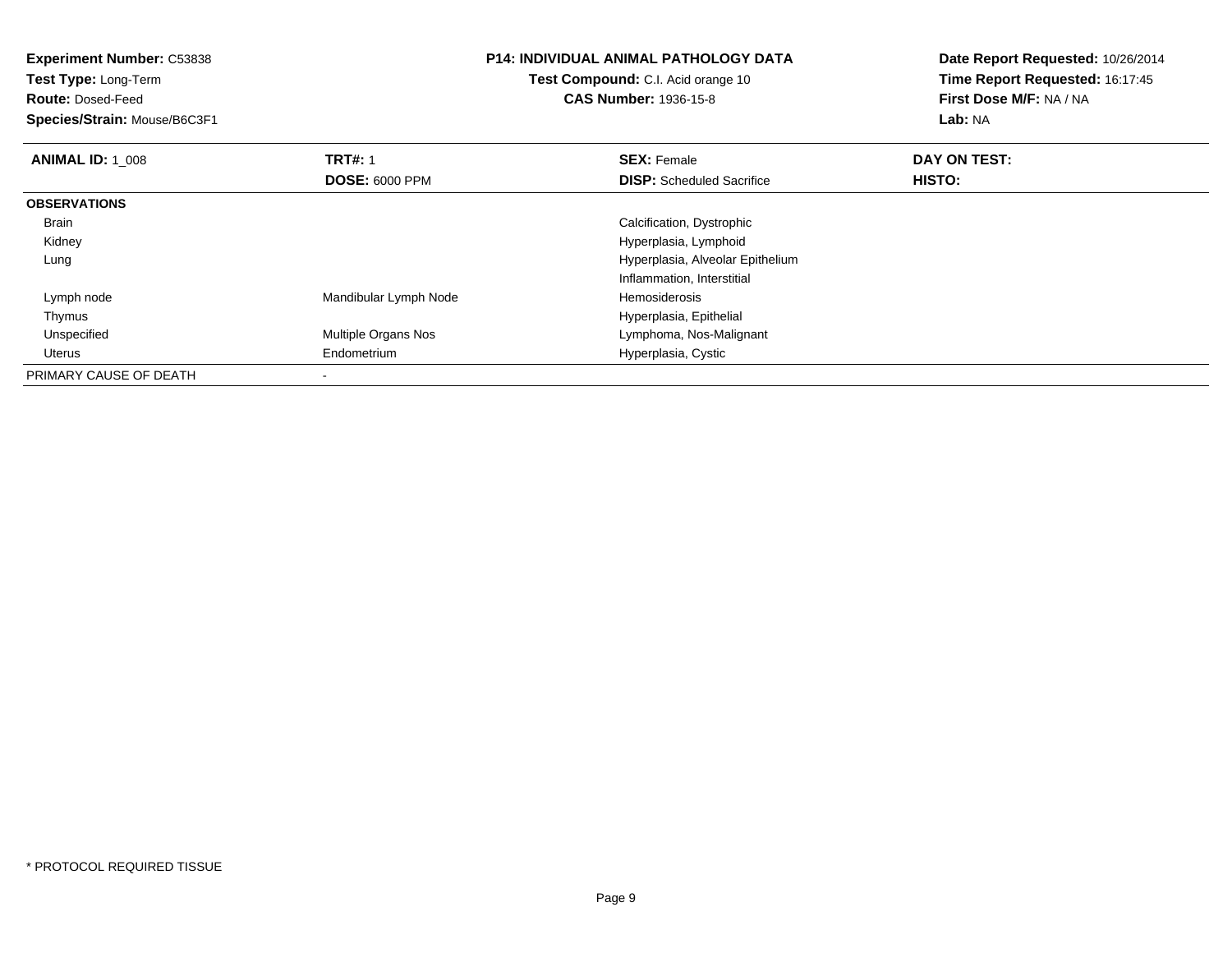| <b>Experiment Number: C53838</b><br>Test Type: Long-Term<br><b>Route: Dosed-Feed</b><br>Species/Strain: Mouse/B6C3F1 |                       | <b>P14: INDIVIDUAL ANIMAL PATHOLOGY DATA</b><br>Test Compound: C.I. Acid orange 10<br><b>CAS Number: 1936-15-8</b> | Date Report Requested: 10/26/2014<br>Time Report Requested: 16:17:45<br>First Dose M/F: NA / NA<br>Lab: NA |
|----------------------------------------------------------------------------------------------------------------------|-----------------------|--------------------------------------------------------------------------------------------------------------------|------------------------------------------------------------------------------------------------------------|
| <b>ANIMAL ID: 1 009</b>                                                                                              | <b>TRT#: 1</b>        | <b>SEX: Female</b>                                                                                                 | DAY ON TEST:                                                                                               |
|                                                                                                                      | <b>DOSE: 6000 PPM</b> | <b>DISP:</b> Natural Death                                                                                         | HISTO:                                                                                                     |
| <b>OBSERVATIONS</b>                                                                                                  |                       |                                                                                                                    |                                                                                                            |
| Adrenal gland                                                                                                        | Zona Glomerulosa      | Atrophy, Diffuse                                                                                                   |                                                                                                            |
| Bone marrow                                                                                                          |                       | Hyperplasia, Neutrophilic                                                                                          |                                                                                                            |
| <b>Brain</b>                                                                                                         |                       | Abscess, Nos                                                                                                       |                                                                                                            |
| Liver                                                                                                                |                       | Abscess, Chronic                                                                                                   |                                                                                                            |
| Lung                                                                                                                 |                       | Leukocytosis, Nos                                                                                                  |                                                                                                            |
| Peritoneum                                                                                                           |                       | Inflammation, Acute/Chronic                                                                                        |                                                                                                            |
| PRIMARY CAUSE OF DEATH                                                                                               |                       |                                                                                                                    |                                                                                                            |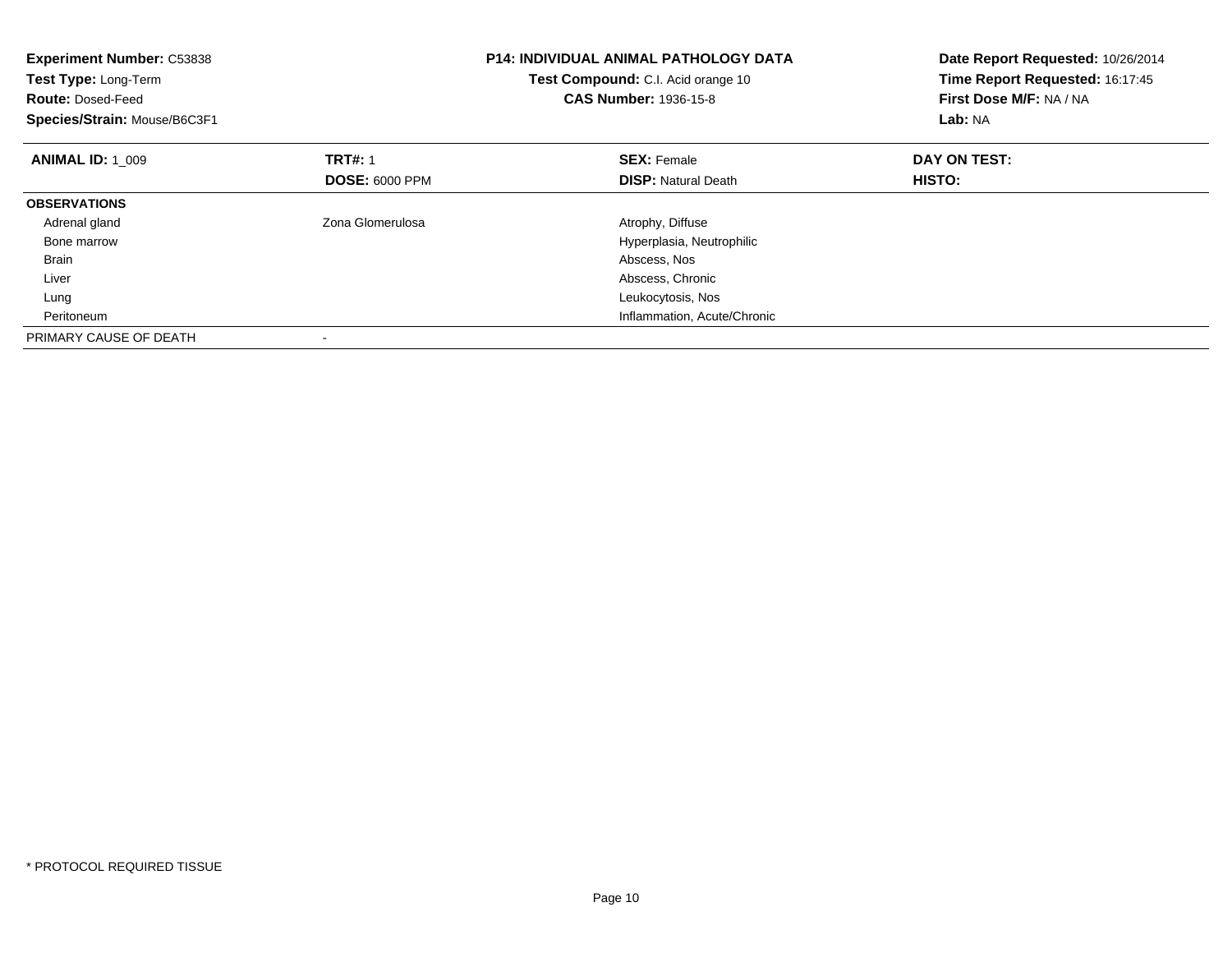**Test Type:** Long-Term

**Route:** Dosed-Feed

**Species/Strain:** Mouse/B6C3F1

# **P14: INDIVIDUAL ANIMAL PATHOLOGY DATA**

**Test Compound:** C.I. Acid orange 10**CAS Number:** 1936-15-8

| <b>ANIMAL ID: 1 010</b> | <b>TRT#: 1</b>           | <b>SEX: Female</b>               | DAY ON TEST: |  |
|-------------------------|--------------------------|----------------------------------|--------------|--|
|                         | <b>DOSE: 6000 PPM</b>    | <b>DISP:</b> Scheduled Sacrifice | HISTO:       |  |
| <b>OBSERVATIONS</b>     |                          |                                  |              |  |
| Adrenal gland           |                          | Degeneration, Cytologic          |              |  |
| <b>Brain</b>            |                          | Calcification, Dystrophic        |              |  |
| Eye                     | Lacrimal Gland           | Adenoma, Nos                     |              |  |
| Liver                   |                          | Inflammation, Acute/Chronic      |              |  |
| Parathyroid gland       |                          | Adenoma, Nos                     |              |  |
| Pituitary gland         |                          | Hyperplasia, Chromophobe Cell    |              |  |
| Unspecified             | Multiple Organs Nos      | Hyperplasia, Lymphoid            |              |  |
| Uterus                  |                          | <b>Endometrial Stromal Polyp</b> |              |  |
|                         |                          | Inflammation, Acute              |              |  |
| PRIMARY CAUSE OF DEATH  | $\overline{\phantom{a}}$ |                                  |              |  |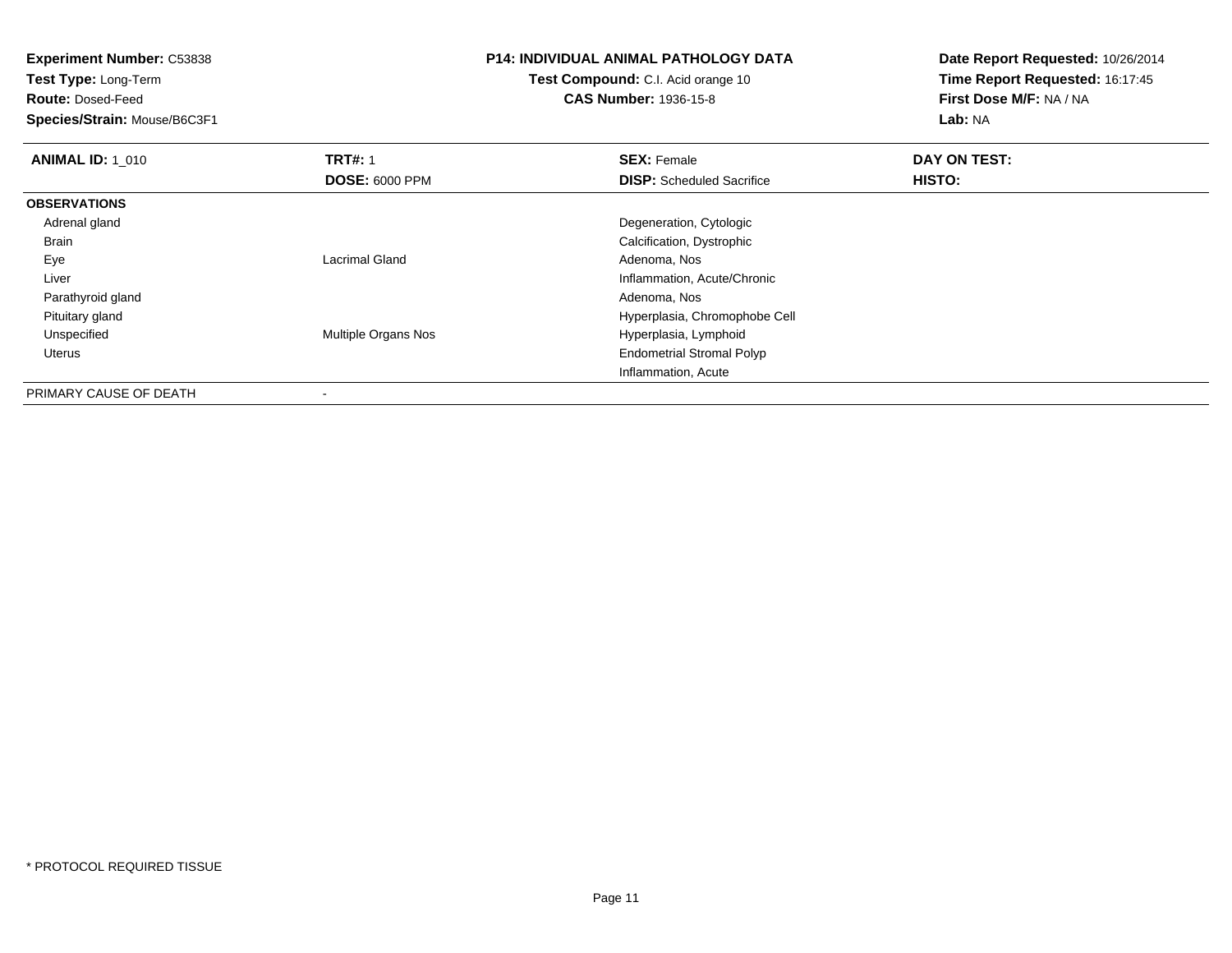| <b>Experiment Number: C53838</b><br>Test Type: Long-Term<br><b>Route: Dosed-Feed</b><br>Species/Strain: Mouse/B6C3F1 |                       | <b>P14: INDIVIDUAL ANIMAL PATHOLOGY DATA</b><br>Test Compound: C.I. Acid orange 10<br><b>CAS Number: 1936-15-8</b> | Date Report Requested: 10/26/2014<br>Time Report Requested: 16:17:45<br>First Dose M/F: NA / NA<br>Lab: NA |
|----------------------------------------------------------------------------------------------------------------------|-----------------------|--------------------------------------------------------------------------------------------------------------------|------------------------------------------------------------------------------------------------------------|
| <b>ANIMAL ID: 1 011</b>                                                                                              | <b>TRT#: 1</b>        | <b>SEX: Female</b>                                                                                                 | DAY ON TEST:                                                                                               |
|                                                                                                                      | <b>DOSE: 6000 PPM</b> | <b>DISP: Natural Death</b>                                                                                         | HISTO:                                                                                                     |
| <b>OBSERVATIONS</b>                                                                                                  |                       |                                                                                                                    |                                                                                                            |
| Brain                                                                                                                |                       | Calcification, Dystrophic                                                                                          |                                                                                                            |
| Lung                                                                                                                 |                       | Fibrosarcoma, Metastatic                                                                                           |                                                                                                            |
|                                                                                                                      |                       | Hyperplasia, Alveolar Epithelium                                                                                   |                                                                                                            |
|                                                                                                                      |                       | Inflammation, Interstitial                                                                                         |                                                                                                            |
| Lymph node                                                                                                           | Thoracic Lymph Node   | Fibrosarcoma, Metastatic                                                                                           |                                                                                                            |
| Stomach                                                                                                              |                       | Cyst, Nos                                                                                                          |                                                                                                            |
| Unspecified                                                                                                          |                       | Fibrosarcoma                                                                                                       |                                                                                                            |
| PRIMARY CAUSE OF DEATH                                                                                               |                       |                                                                                                                    |                                                                                                            |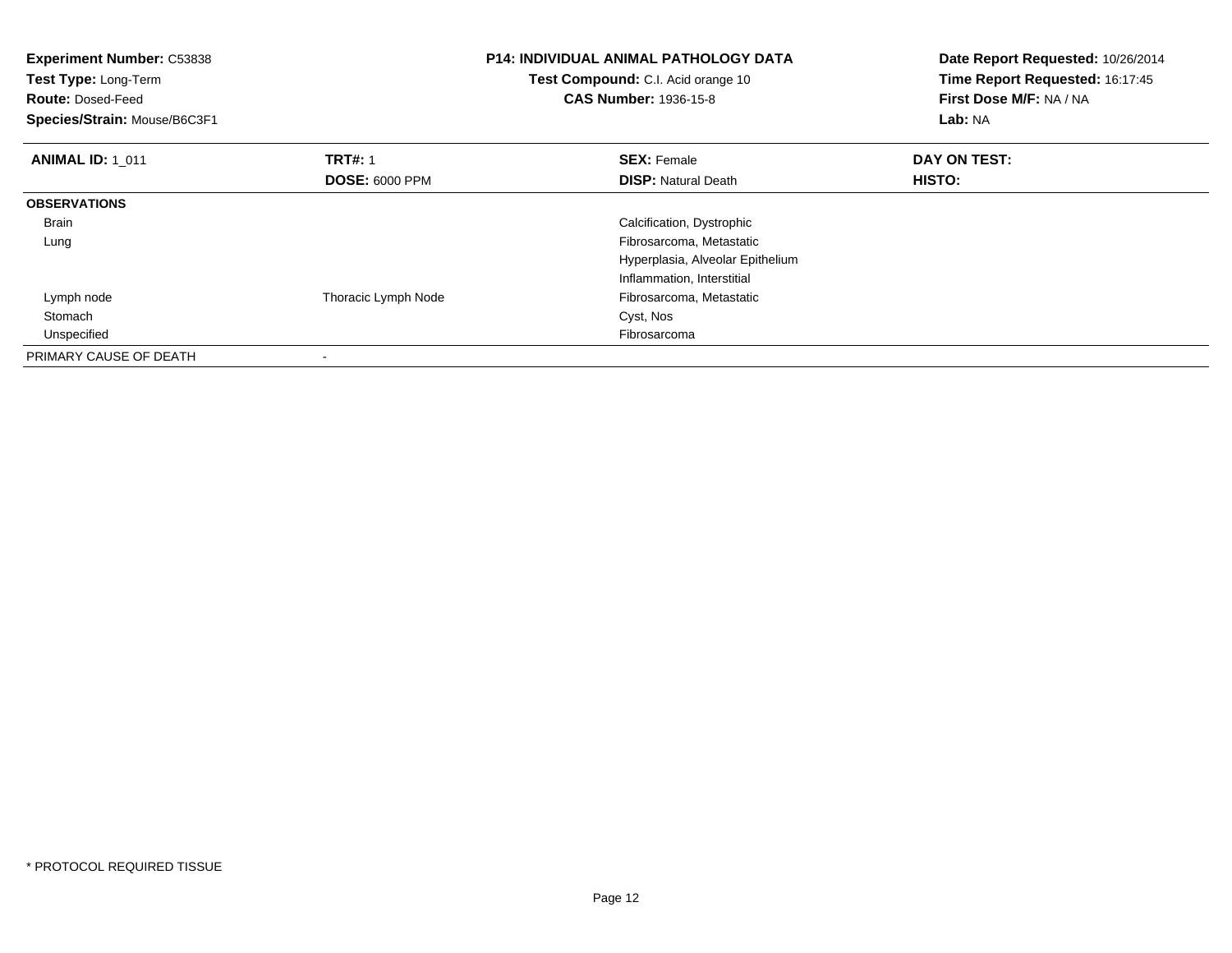| <b>Experiment Number: C53838</b><br>Test Type: Long-Term<br><b>Route: Dosed-Feed</b><br>Species/Strain: Mouse/B6C3F1 |                                         | <b>P14: INDIVIDUAL ANIMAL PATHOLOGY DATA</b><br><b>Test Compound:</b> C.I. Acid orange 10<br><b>CAS Number: 1936-15-8</b> | Date Report Requested: 10/26/2014<br>Time Report Requested: 16:17:45<br>First Dose M/F: NA / NA<br>Lab: NA |
|----------------------------------------------------------------------------------------------------------------------|-----------------------------------------|---------------------------------------------------------------------------------------------------------------------------|------------------------------------------------------------------------------------------------------------|
| <b>ANIMAL ID: 1 012</b>                                                                                              | <b>TRT#: 1</b><br><b>DOSE: 6000 PPM</b> | <b>SEX: Female</b><br><b>DISP:</b> Scheduled Sacrifice                                                                    | DAY ON TEST:<br>HISTO:                                                                                     |
| <b>OBSERVATIONS</b>                                                                                                  |                                         |                                                                                                                           |                                                                                                            |
| Lung                                                                                                                 | <b>Bronchus</b>                         | <b>Bronchiectasis</b><br>Hyperplasia, Alveolar Epithelium<br>Inflammation, Interstitial                                   |                                                                                                            |
| Unspecified                                                                                                          | Multiple Organs Nos                     | Hyperplasia, Lymphoid                                                                                                     |                                                                                                            |
| PRIMARY CAUSE OF DEATH                                                                                               |                                         |                                                                                                                           |                                                                                                            |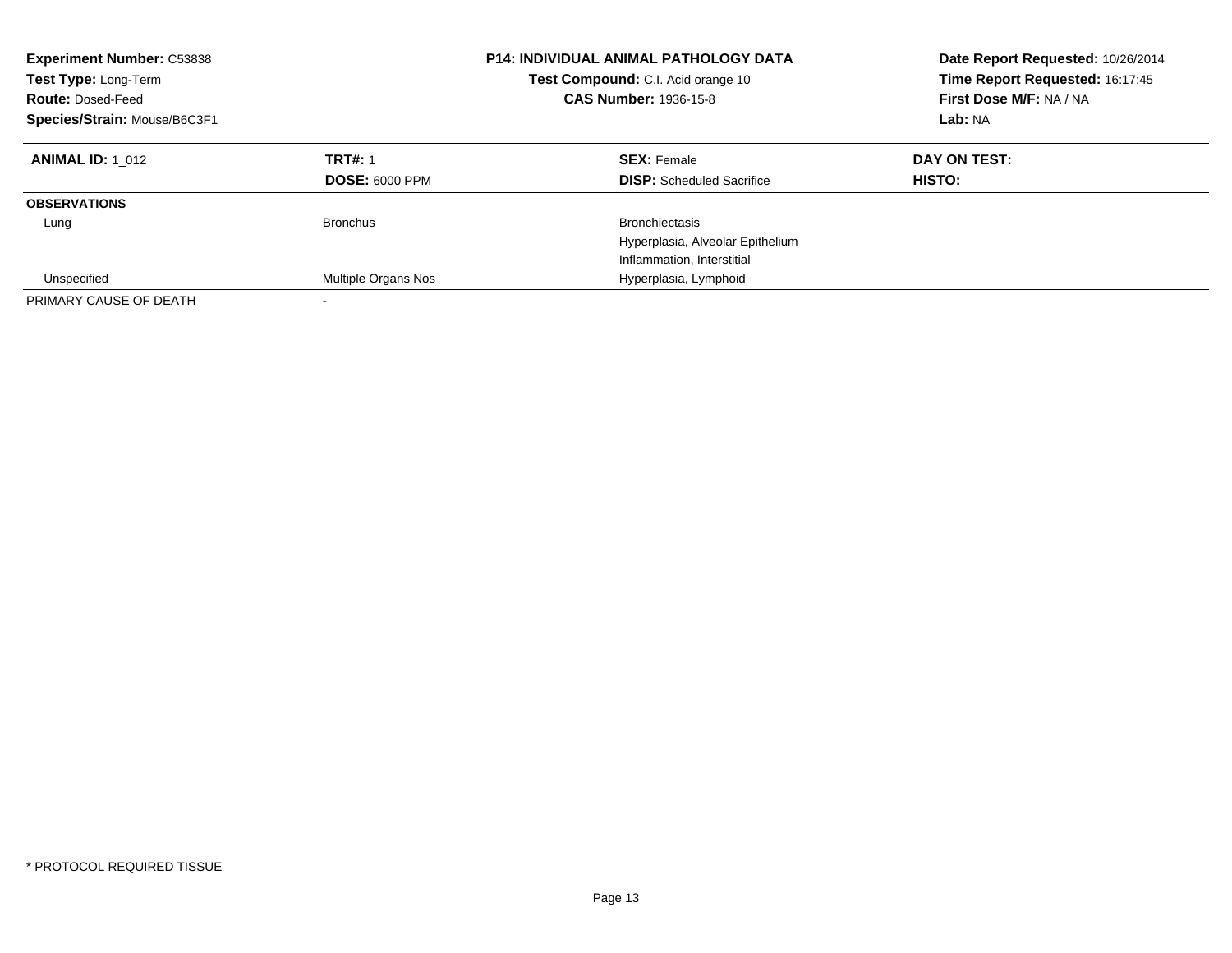| <b>Experiment Number: C53838</b><br>Test Type: Long-Term<br><b>Route: Dosed-Feed</b><br>Species/Strain: Mouse/B6C3F1 |                                         | <b>P14: INDIVIDUAL ANIMAL PATHOLOGY DATA</b><br>Test Compound: C.I. Acid orange 10<br><b>CAS Number: 1936-15-8</b> | Date Report Requested: 10/26/2014<br>Time Report Requested: 16:17:45<br>First Dose M/F: NA / NA<br>Lab: NA |
|----------------------------------------------------------------------------------------------------------------------|-----------------------------------------|--------------------------------------------------------------------------------------------------------------------|------------------------------------------------------------------------------------------------------------|
| <b>ANIMAL ID: 1 013</b>                                                                                              | <b>TRT#: 1</b><br><b>DOSE: 6000 PPM</b> | <b>SEX: Female</b><br><b>DISP:</b> Natural Death                                                                   | DAY ON TEST:<br><b>HISTO:</b>                                                                              |
| <b>OBSERVATIONS</b>                                                                                                  |                                         |                                                                                                                    |                                                                                                            |
| Lung                                                                                                                 |                                         | Hyperplasia, Alveolar Epithelium                                                                                   |                                                                                                            |
|                                                                                                                      |                                         | Inflammation, Interstitial                                                                                         |                                                                                                            |
| PRIMARY CAUSE OF DEATH                                                                                               |                                         |                                                                                                                    |                                                                                                            |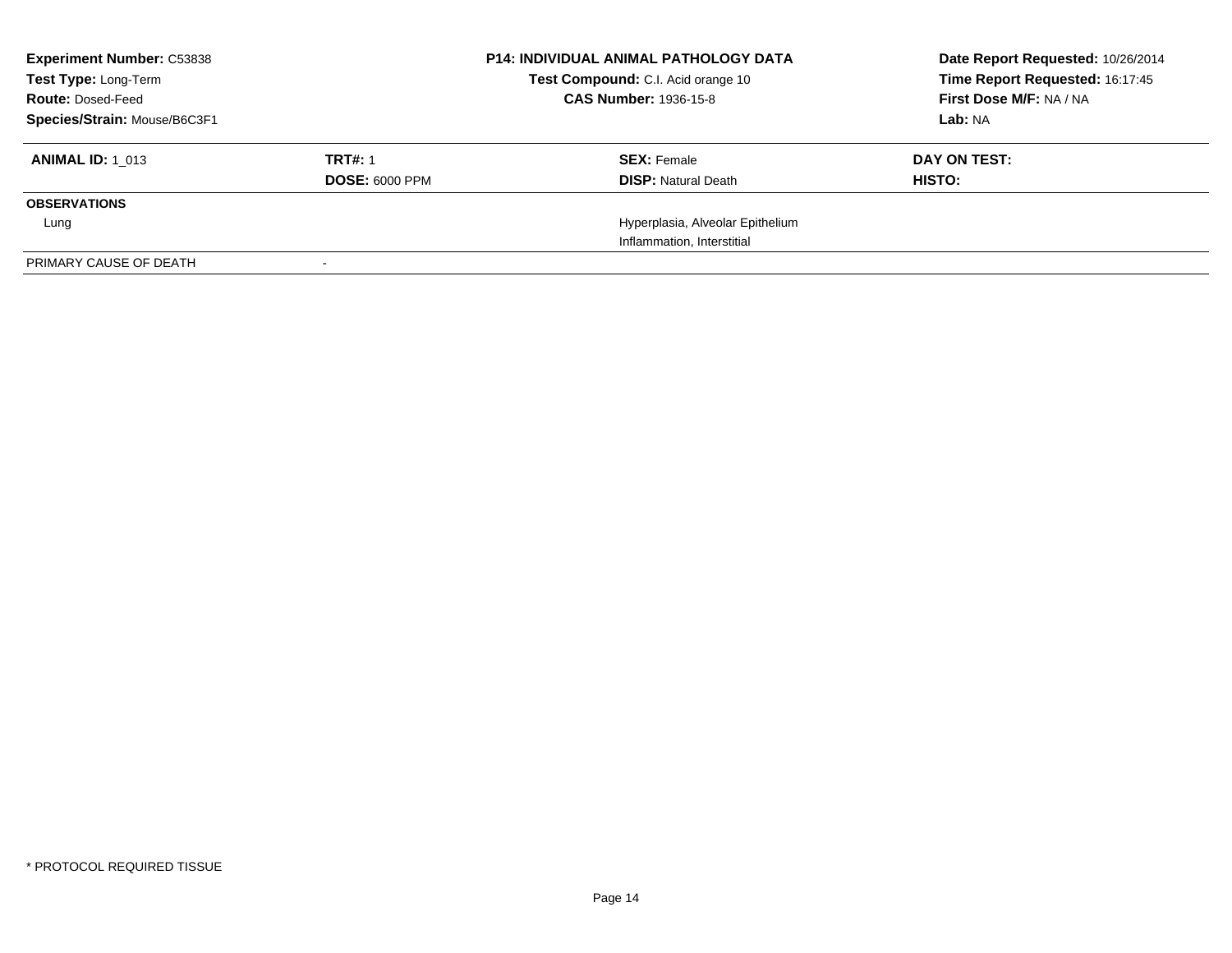| <b>Experiment Number: C53838</b><br>Test Type: Long-Term<br><b>Route: Dosed-Feed</b><br>Species/Strain: Mouse/B6C3F1 |                       | <b>P14: INDIVIDUAL ANIMAL PATHOLOGY DATA</b><br>Test Compound: C.I. Acid orange 10<br><b>CAS Number: 1936-15-8</b> | Date Report Requested: 10/26/2014<br>Time Report Requested: 16:17:45<br>First Dose M/F: NA / NA<br>Lab: NA |
|----------------------------------------------------------------------------------------------------------------------|-----------------------|--------------------------------------------------------------------------------------------------------------------|------------------------------------------------------------------------------------------------------------|
| <b>ANIMAL ID: 1 014</b>                                                                                              | <b>TRT#: 1</b>        | <b>SEX: Female</b>                                                                                                 | DAY ON TEST:                                                                                               |
|                                                                                                                      | <b>DOSE: 6000 PPM</b> | <b>DISP:</b> Scheduled Sacrifice                                                                                   | HISTO:                                                                                                     |
| <b>OBSERVATIONS</b>                                                                                                  |                       |                                                                                                                    |                                                                                                            |
| <b>Brain</b>                                                                                                         |                       | Calcification, Dystrophic                                                                                          |                                                                                                            |
| Kidney                                                                                                               |                       | Hyperplasia, Lymphoid                                                                                              |                                                                                                            |
| Liver                                                                                                                |                       | <b>Focal Cellular Change</b>                                                                                       |                                                                                                            |
| PRIMARY CAUSE OF DEATH                                                                                               |                       |                                                                                                                    |                                                                                                            |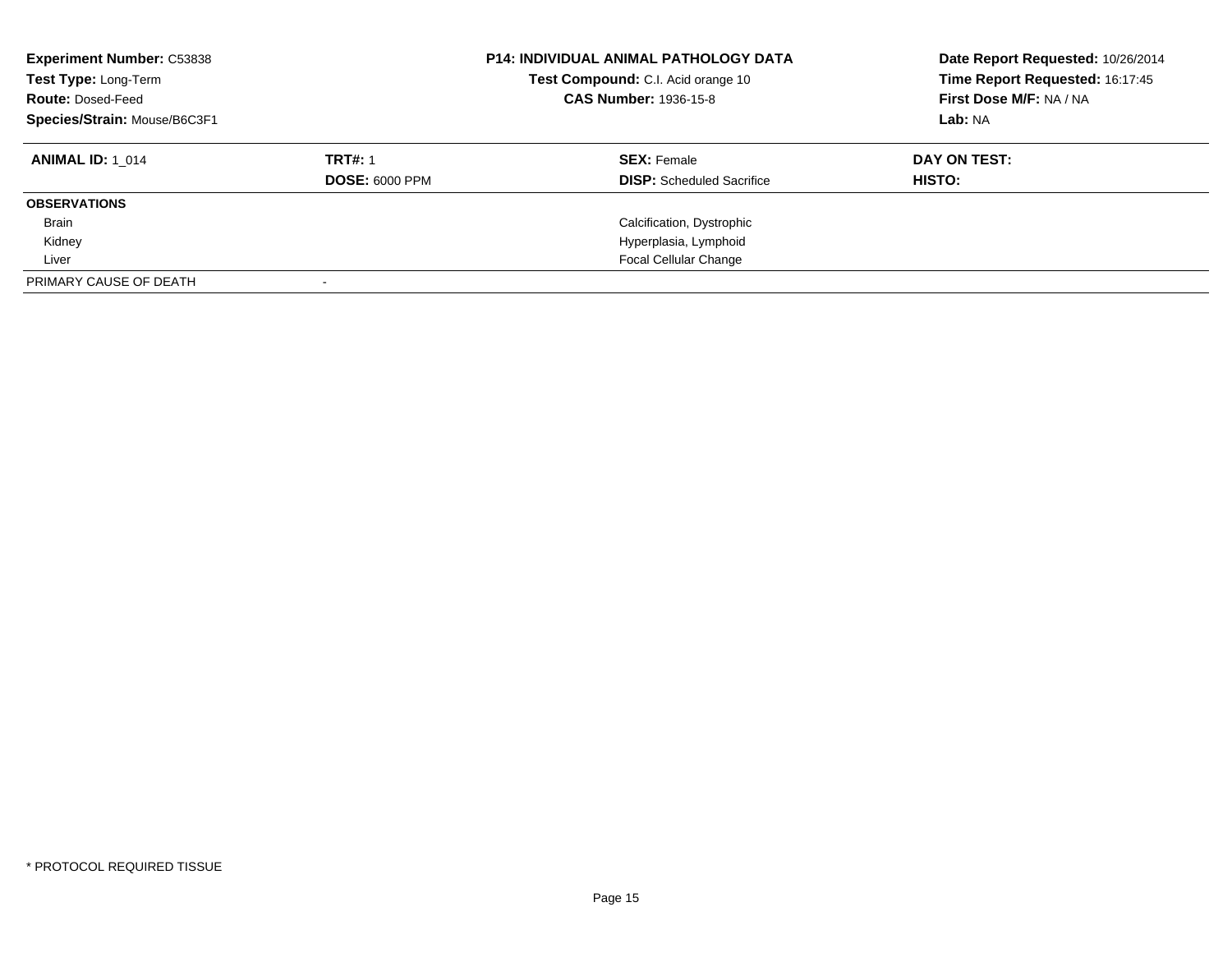| <b>Experiment Number: C53838</b><br>Test Type: Long-Term<br><b>Route: Dosed-Feed</b><br>Species/Strain: Mouse/B6C3F1 |                                         | <b>P14: INDIVIDUAL ANIMAL PATHOLOGY DATA</b><br>Test Compound: C.I. Acid orange 10<br><b>CAS Number: 1936-15-8</b> | Date Report Requested: 10/26/2014<br>Time Report Requested: 16:17:45<br>First Dose M/F: NA / NA<br>Lab: NA |
|----------------------------------------------------------------------------------------------------------------------|-----------------------------------------|--------------------------------------------------------------------------------------------------------------------|------------------------------------------------------------------------------------------------------------|
| <b>ANIMAL ID: 1_015</b>                                                                                              | <b>TRT#: 1</b><br><b>DOSE: 6000 PPM</b> | <b>SEX: Female</b><br><b>DISP:</b> Scheduled Sacrifice                                                             | DAY ON TEST:<br>HISTO:                                                                                     |
| <b>OBSERVATIONS</b>                                                                                                  |                                         |                                                                                                                    |                                                                                                            |
| Adrenal gland                                                                                                        | Cortex Nos<br>Medulla                   | Degeneration, Cytologic<br>Hyperplasia, Focal                                                                      |                                                                                                            |
| Kidney                                                                                                               |                                         | Hyperplasia, Lymphoid                                                                                              |                                                                                                            |
| Liver                                                                                                                |                                         | Inflammation, Acute/Chronic                                                                                        |                                                                                                            |
| Pancreas                                                                                                             |                                         | Inflammation, Interstitial                                                                                         |                                                                                                            |
| Salivary gland                                                                                                       |                                         | Hyperplasia, Lymphoid                                                                                              |                                                                                                            |
| Spleen                                                                                                               |                                         | Hyperplasia, Lymphoid                                                                                              |                                                                                                            |
| PRIMARY CAUSE OF DEATH                                                                                               |                                         |                                                                                                                    |                                                                                                            |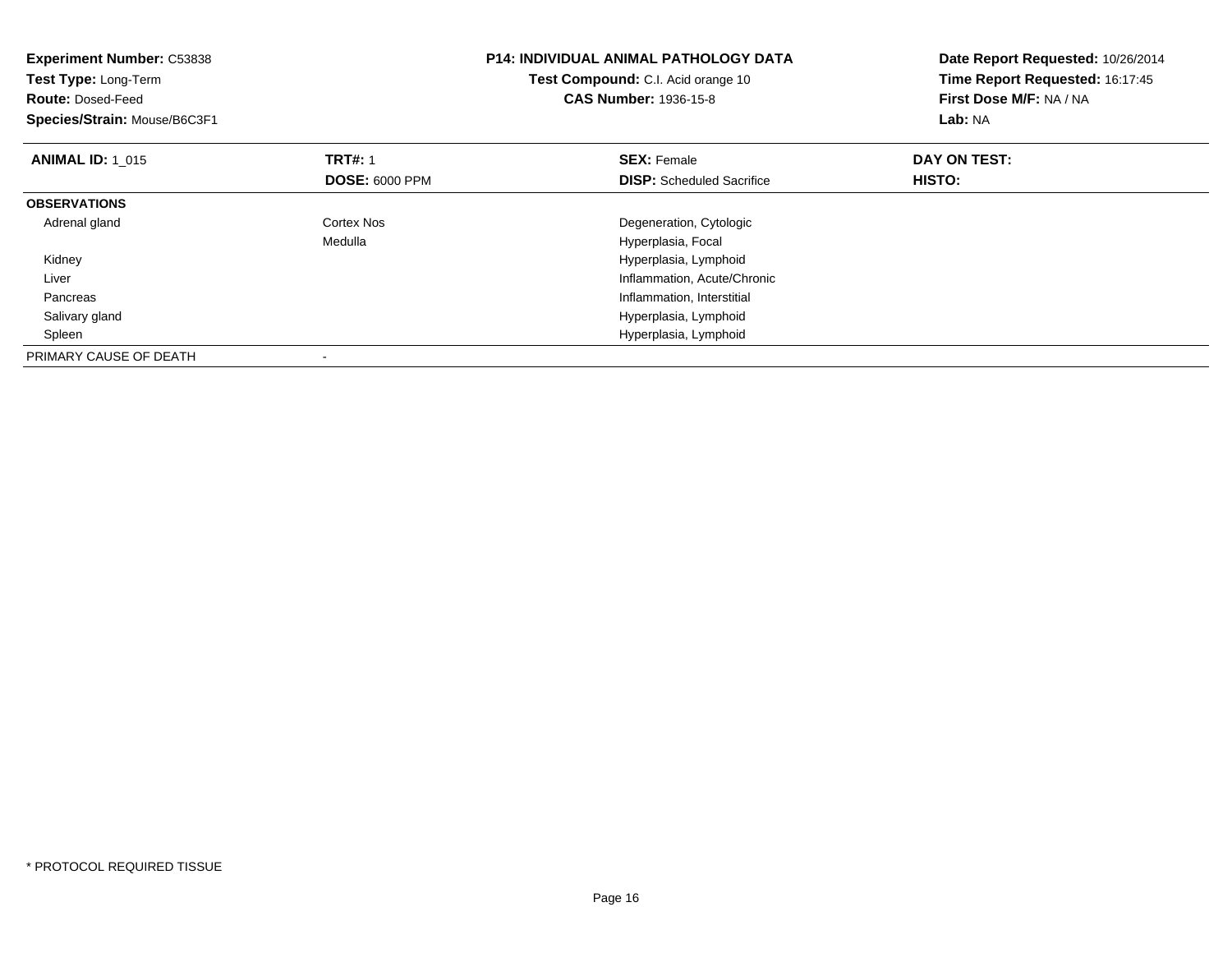**Test Type:** Long-Term

**Route:** Dosed-Feed

**Species/Strain:** Mouse/B6C3F1

# **P14: INDIVIDUAL ANIMAL PATHOLOGY DATA**

**Test Compound:** C.I. Acid orange 10**CAS Number:** 1936-15-8

| <b>ANIMAL ID: 1 016</b> | <b>TRT#: 1</b>        | <b>SEX: Female</b>               | DAY ON TEST: |  |
|-------------------------|-----------------------|----------------------------------|--------------|--|
|                         | <b>DOSE: 6000 PPM</b> | <b>DISP:</b> Scheduled Sacrifice | HISTO:       |  |
| <b>OBSERVATIONS</b>     |                       |                                  |              |  |
| Brain                   |                       | Calcification, Dystrophic        |              |  |
| Heart                   | Cardiac Valve         | Mineralization                   |              |  |
| Kidney                  |                       | Hyperplasia, Lymphoid            |              |  |
| Liver                   |                       | Inflammation, Acute/Chronic      |              |  |
| Lung                    |                       | Hyperplasia, Alveolar Epithelium |              |  |
|                         |                       | Inflammation, Interstitial       |              |  |
| Ovary                   |                       | Papillary Cystadenoma, Nos       |              |  |
| Spleen                  |                       | Hyperplasia, Lymphoid            |              |  |
| Unspecified             | Multiple Organs Nos   | Lymphoma, Nos-Malignant          |              |  |
| Urinary bladder         |                       | Hyperplasia, Lymphoid            |              |  |
| PRIMARY CAUSE OF DEATH  |                       |                                  |              |  |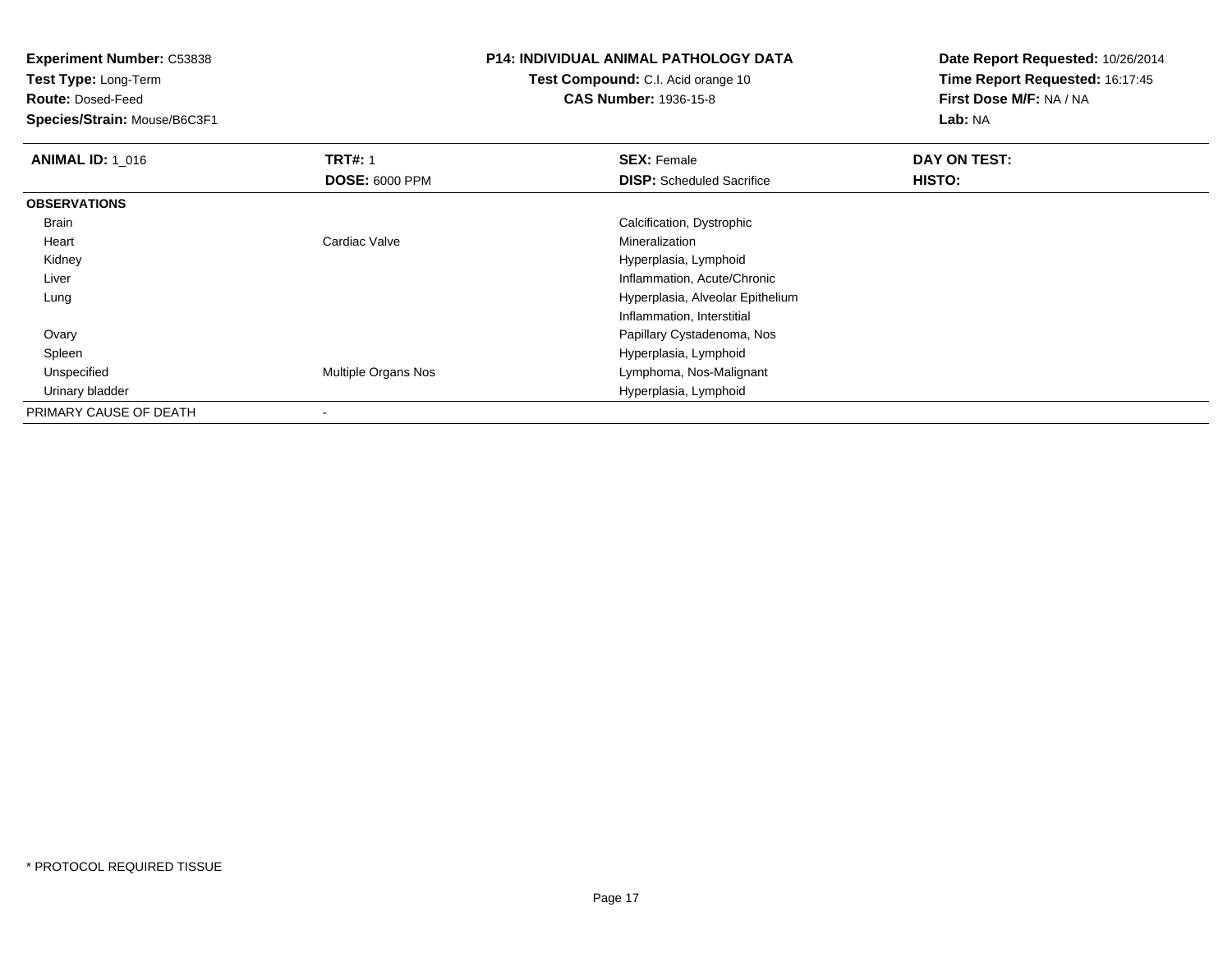| <b>Experiment Number: C53838</b><br>Test Type: Long-Term<br><b>Route: Dosed-Feed</b><br>Species/Strain: Mouse/B6C3F1 |                       | P14: INDIVIDUAL ANIMAL PATHOLOGY DATA<br>Test Compound: C.I. Acid orange 10<br><b>CAS Number: 1936-15-8</b> | Date Report Requested: 10/26/2014<br>Time Report Requested: 16:17:45<br>First Dose M/F: NA / NA<br>Lab: NA |  |
|----------------------------------------------------------------------------------------------------------------------|-----------------------|-------------------------------------------------------------------------------------------------------------|------------------------------------------------------------------------------------------------------------|--|
| <b>ANIMAL ID: 1 017</b>                                                                                              | <b>TRT#: 1</b>        | <b>SEX:</b> Female                                                                                          | DAY ON TEST:                                                                                               |  |
|                                                                                                                      | <b>DOSE: 6000 PPM</b> | <b>DISP:</b> Scheduled Sacrifice                                                                            | HISTO:                                                                                                     |  |
| <b>OBSERVATIONS</b>                                                                                                  |                       |                                                                                                             |                                                                                                            |  |
| <b>Brain</b>                                                                                                         |                       | Calcification, Dystrophic                                                                                   |                                                                                                            |  |
| Lung                                                                                                                 |                       | Hyperplasia, Alveolar Epithelium                                                                            |                                                                                                            |  |
|                                                                                                                      |                       | Inflammation, Interstitial                                                                                  |                                                                                                            |  |
| Salivary gland                                                                                                       |                       | Hyperplasia, Lymphoid                                                                                       |                                                                                                            |  |
| Urinary bladder                                                                                                      |                       | Hyperplasia, Lymphoid                                                                                       |                                                                                                            |  |
| PRIMARY CAUSE OF DEATH                                                                                               |                       |                                                                                                             |                                                                                                            |  |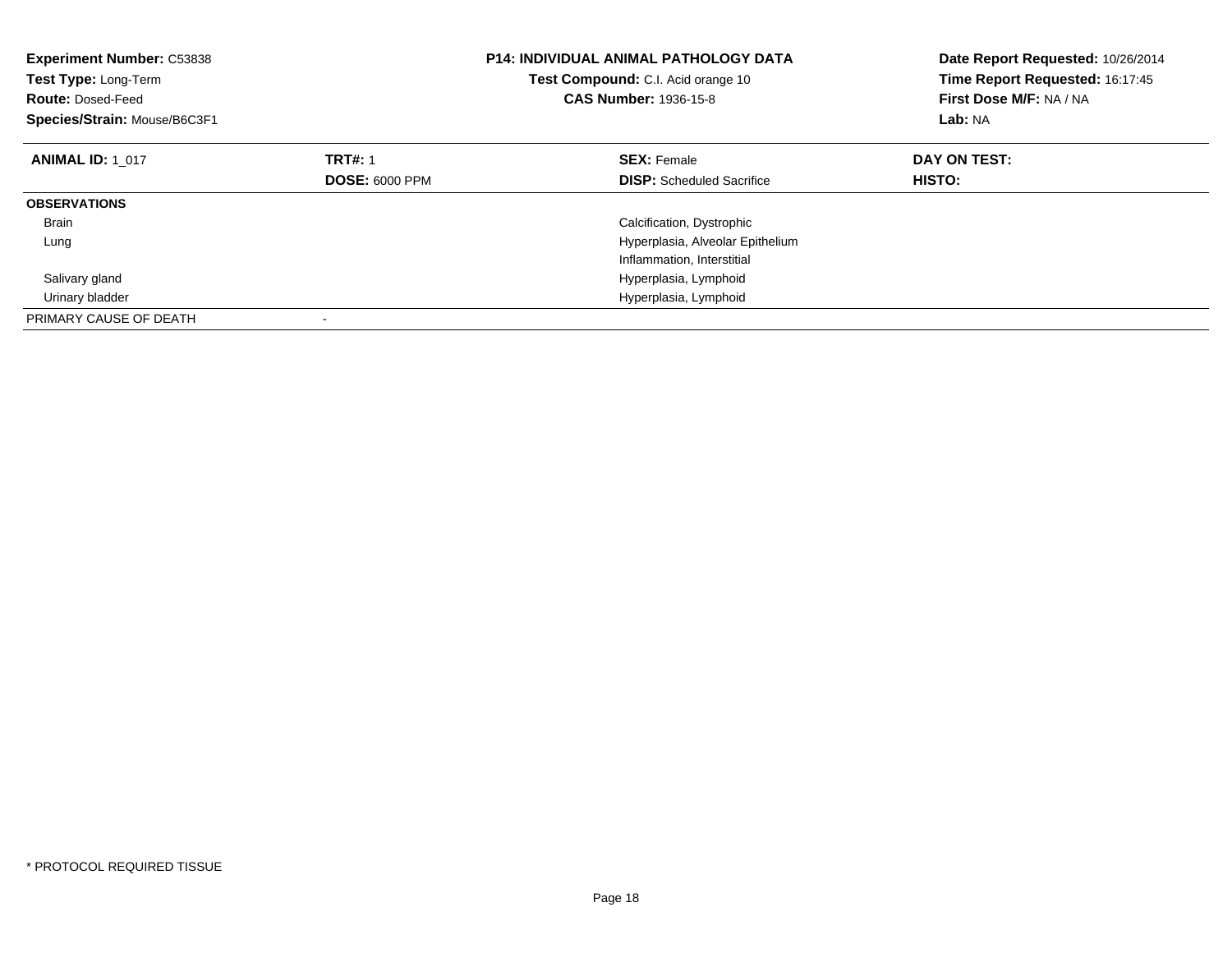| <b>Experiment Number: C53838</b><br>Test Type: Long-Term<br><b>Route: Dosed-Feed</b><br>Species/Strain: Mouse/B6C3F1 |                       | <b>P14: INDIVIDUAL ANIMAL PATHOLOGY DATA</b><br>Test Compound: C.I. Acid orange 10<br><b>CAS Number: 1936-15-8</b> | Date Report Requested: 10/26/2014<br>Time Report Requested: 16:17:45<br>First Dose M/F: NA / NA<br>Lab: NA |
|----------------------------------------------------------------------------------------------------------------------|-----------------------|--------------------------------------------------------------------------------------------------------------------|------------------------------------------------------------------------------------------------------------|
| <b>ANIMAL ID: 1 018</b>                                                                                              | <b>TRT#: 1</b>        | <b>SEX: Female</b>                                                                                                 | DAY ON TEST:                                                                                               |
|                                                                                                                      | <b>DOSE: 6000 PPM</b> | <b>DISP:</b> Scheduled Sacrifice                                                                                   | <b>HISTO:</b>                                                                                              |
| <b>OBSERVATIONS</b>                                                                                                  |                       |                                                                                                                    |                                                                                                            |
| Kidney                                                                                                               |                       | Hyperplasia, Lymphoid                                                                                              |                                                                                                            |
| Lung                                                                                                                 |                       | Hyperplasia, Alveolar Epithelium                                                                                   |                                                                                                            |
|                                                                                                                      | <b>Bronchiole</b>     | Hyperplasia, Lymphoid                                                                                              |                                                                                                            |
|                                                                                                                      |                       | Inflammation, Interstitial                                                                                         |                                                                                                            |
| Ovary                                                                                                                |                       | Cyst, Nos                                                                                                          |                                                                                                            |
| Salivary gland                                                                                                       |                       | Hyperplasia, Lymphoid                                                                                              |                                                                                                            |
| Uterus                                                                                                               | Endometrium           | Hyperplasia, Cystic                                                                                                |                                                                                                            |
| PRIMARY CAUSE OF DEATH                                                                                               |                       |                                                                                                                    |                                                                                                            |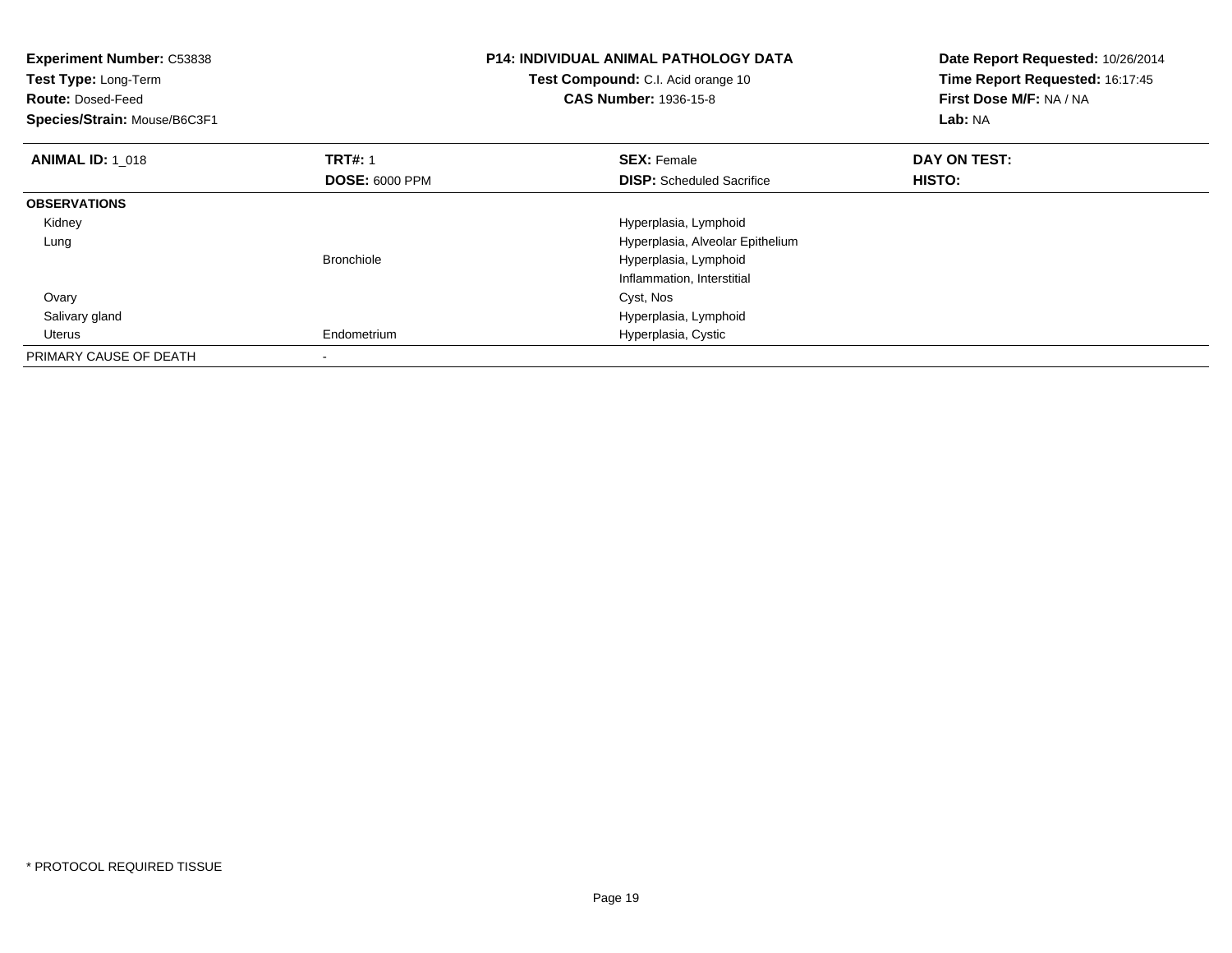| <b>Experiment Number: C53838</b><br>Test Type: Long-Term<br><b>Route: Dosed-Feed</b><br>Species/Strain: Mouse/B6C3F1 |                       | P14: INDIVIDUAL ANIMAL PATHOLOGY DATA<br>Test Compound: C.I. Acid orange 10<br><b>CAS Number: 1936-15-8</b> | Date Report Requested: 10/26/2014<br>Time Report Requested: 16:17:45<br>First Dose M/F: NA / NA<br>Lab: NA |  |
|----------------------------------------------------------------------------------------------------------------------|-----------------------|-------------------------------------------------------------------------------------------------------------|------------------------------------------------------------------------------------------------------------|--|
| <b>ANIMAL ID: 1 019</b>                                                                                              | <b>TRT#: 1</b>        | <b>SEX: Female</b>                                                                                          | DAY ON TEST:                                                                                               |  |
|                                                                                                                      | <b>DOSE: 6000 PPM</b> | <b>DISP: Natural Death</b>                                                                                  | HISTO:                                                                                                     |  |
| <b>OBSERVATIONS</b>                                                                                                  |                       |                                                                                                             |                                                                                                            |  |
| Heart                                                                                                                | Cardiac Valve         | Mineralization                                                                                              |                                                                                                            |  |
| Unspecified                                                                                                          | Multiple Organs Nos   | Lymphoma, Nos-Malignant                                                                                     |                                                                                                            |  |
| Uterus                                                                                                               | Endometrium           | Inflammation, Acute                                                                                         |                                                                                                            |  |
| PRIMARY CAUSE OF DEATH                                                                                               |                       |                                                                                                             |                                                                                                            |  |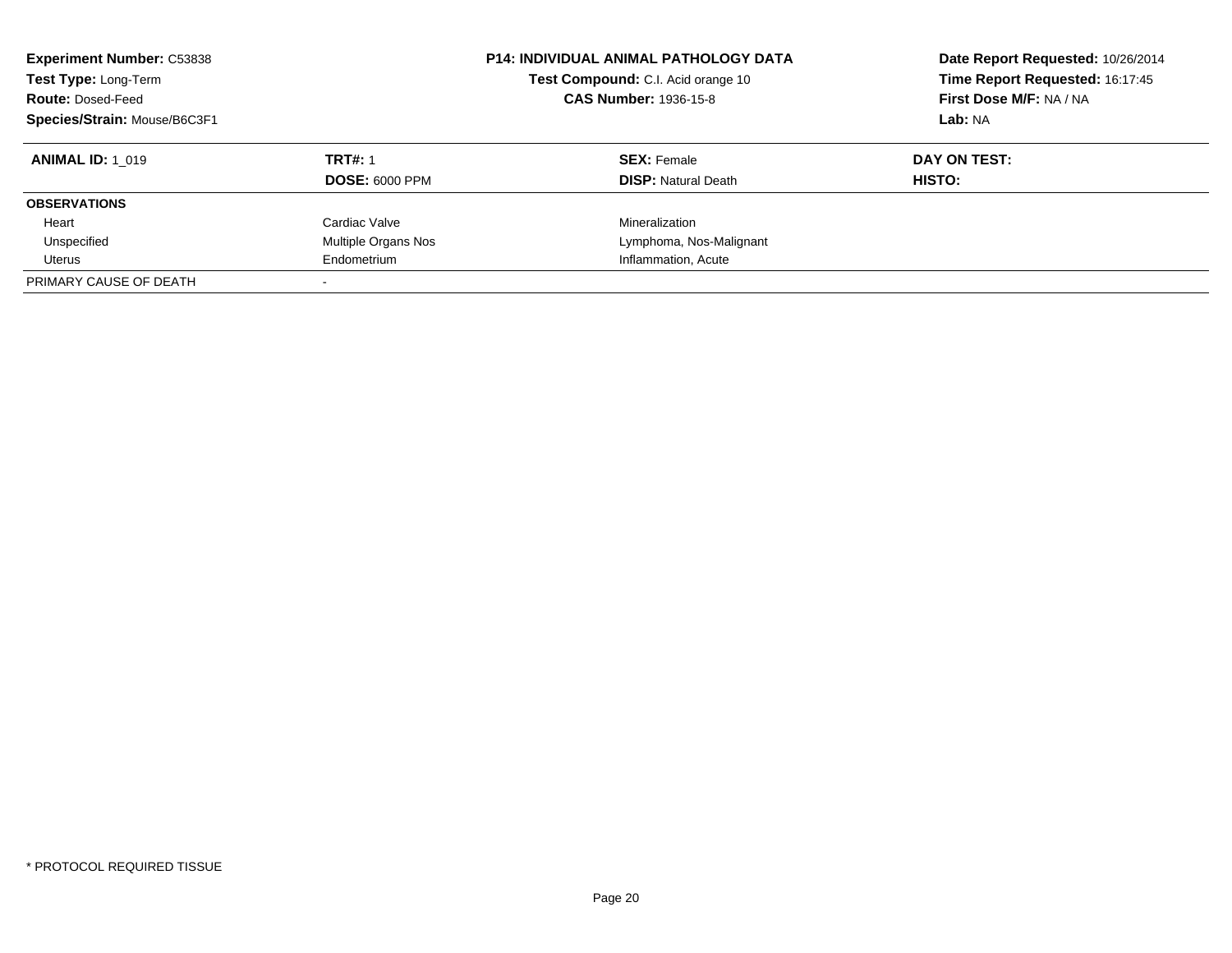| <b>Experiment Number: C53838</b><br>Test Type: Long-Term<br><b>Route: Dosed-Feed</b><br>Species/Strain: Mouse/B6C3F1 |                       | <b>P14: INDIVIDUAL ANIMAL PATHOLOGY DATA</b><br>Test Compound: C.I. Acid orange 10<br><b>CAS Number: 1936-15-8</b> | Date Report Requested: 10/26/2014<br>Time Report Requested: 16:17:45<br>First Dose M/F: NA / NA<br>Lab: NA |  |
|----------------------------------------------------------------------------------------------------------------------|-----------------------|--------------------------------------------------------------------------------------------------------------------|------------------------------------------------------------------------------------------------------------|--|
| <b>ANIMAL ID:</b> 1 020                                                                                              | <b>TRT#: 1</b>        | <b>SEX:</b> Female                                                                                                 | DAY ON TEST:                                                                                               |  |
|                                                                                                                      | <b>DOSE: 6000 PPM</b> | <b>DISP: Natural Death</b>                                                                                         | HISTO:                                                                                                     |  |
| <b>OBSERVATIONS</b>                                                                                                  |                       |                                                                                                                    |                                                                                                            |  |
| Liver                                                                                                                |                       | Focal Cellular Change                                                                                              |                                                                                                            |  |
|                                                                                                                      |                       | Inflammation, Acute/Chronic                                                                                        |                                                                                                            |  |
| Lung                                                                                                                 |                       | Hyperplasia, Alveolar Epithelium                                                                                   |                                                                                                            |  |
| PRIMARY CAUSE OF DEATH                                                                                               |                       |                                                                                                                    |                                                                                                            |  |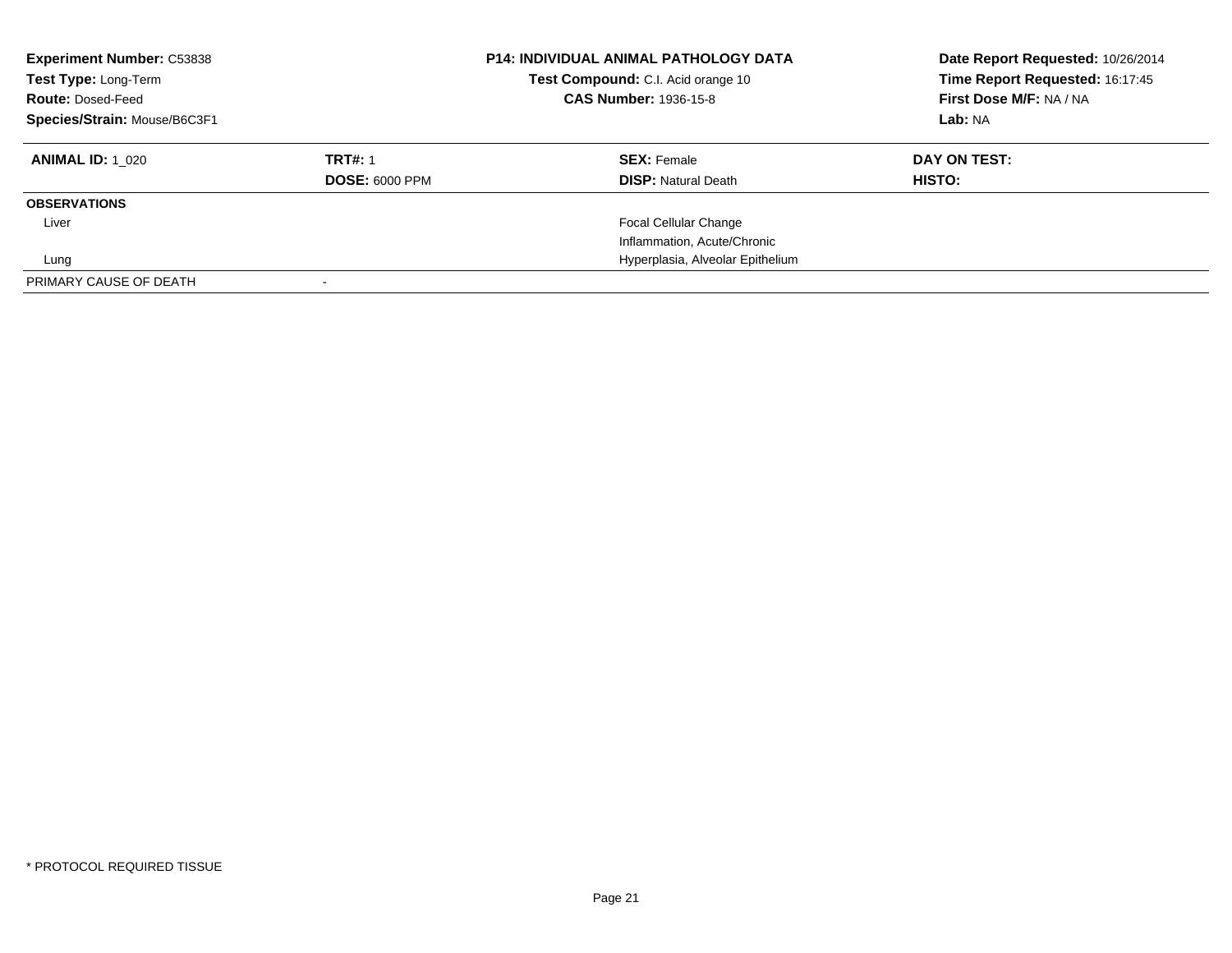| <b>Experiment Number: C53838</b><br>Test Type: Long-Term<br><b>Route: Dosed-Feed</b><br>Species/Strain: Mouse/B6C3F1 |                                         | <b>P14: INDIVIDUAL ANIMAL PATHOLOGY DATA</b><br><b>Test Compound:</b> C.I. Acid orange 10<br><b>CAS Number: 1936-15-8</b> | Date Report Requested: 10/26/2014<br>Time Report Requested: 16:17:45<br>First Dose M/F: NA / NA<br>Lab: NA |  |
|----------------------------------------------------------------------------------------------------------------------|-----------------------------------------|---------------------------------------------------------------------------------------------------------------------------|------------------------------------------------------------------------------------------------------------|--|
| <b>ANIMAL ID: 1 021</b>                                                                                              | <b>TRT#: 1</b><br><b>DOSE: 6000 PPM</b> | <b>SEX: Female</b><br><b>DISP:</b> Scheduled Sacrifice                                                                    | DAY ON TEST:<br><b>HISTO:</b>                                                                              |  |
| <b>OBSERVATIONS</b>                                                                                                  |                                         |                                                                                                                           |                                                                                                            |  |
| <b>Brain</b>                                                                                                         |                                         | Calcification, Dystrophic                                                                                                 |                                                                                                            |  |
| Kidney                                                                                                               |                                         | Hyperplasia, Lymphoid                                                                                                     |                                                                                                            |  |
| Salivary gland                                                                                                       |                                         | Hyperplasia, Lymphoid                                                                                                     |                                                                                                            |  |
| Uterus                                                                                                               | Endometrium                             | Dilatation, Nos                                                                                                           |                                                                                                            |  |
| PRIMARY CAUSE OF DEATH                                                                                               |                                         |                                                                                                                           |                                                                                                            |  |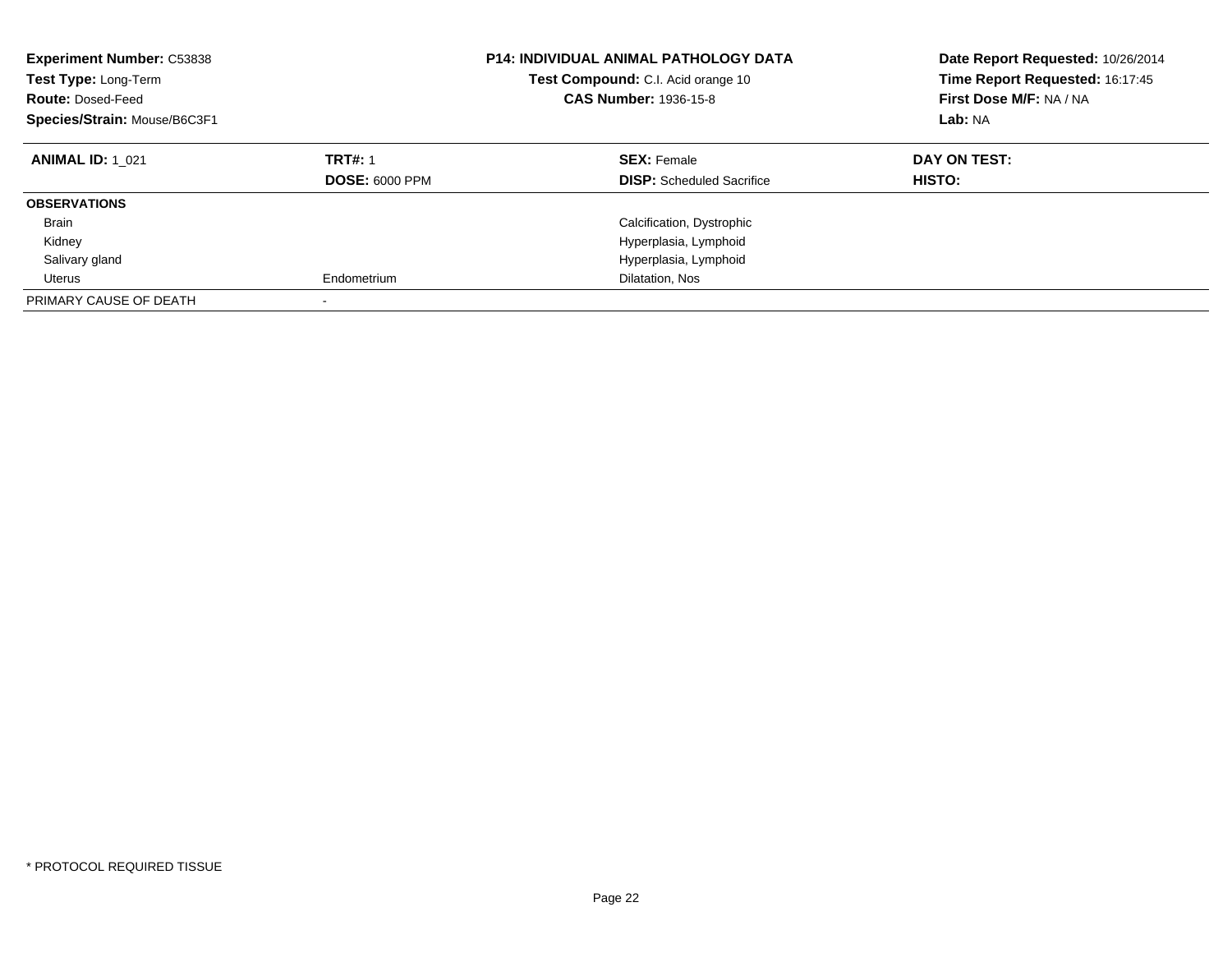**Test Type:** Long-Term

**Route:** Dosed-Feed

**Species/Strain:** Mouse/B6C3F1

# **P14: INDIVIDUAL ANIMAL PATHOLOGY DATA**

**Test Compound:** C.I. Acid orange 10**CAS Number:** 1936-15-8

| <b>ANIMAL ID: 1 022</b> | <b>TRT#: 1</b>           | <b>SEX: Female</b>               | DAY ON TEST: |  |
|-------------------------|--------------------------|----------------------------------|--------------|--|
|                         | <b>DOSE: 6000 PPM</b>    | <b>DISP:</b> Scheduled Sacrifice | HISTO:       |  |
| <b>OBSERVATIONS</b>     |                          |                                  |              |  |
| Brain                   |                          | Calcification, Dystrophic        |              |  |
| Heart                   | Cardiac Valve            | Mineralization                   |              |  |
| Intestine Small         | <b>Mesentery Nos</b>     | Necrosis, Focal                  |              |  |
| Liver                   |                          | Hepatocellular Carcinoma         |              |  |
| Lung                    |                          | Hyperplasia, Alveolar Epithelium |              |  |
|                         |                          | Inflammation, Interstitial       |              |  |
| Pancreas                | Acinus                   | Atrophy, Nos                     |              |  |
|                         |                          | Inflammation, Chronic Diffuse    |              |  |
| Salivary gland          |                          | Hyperplasia, Lymphoid            |              |  |
| Urinary bladder         |                          | Hyperplasia, Lymphoid            |              |  |
| PRIMARY CAUSE OF DEATH  | $\overline{\phantom{a}}$ |                                  |              |  |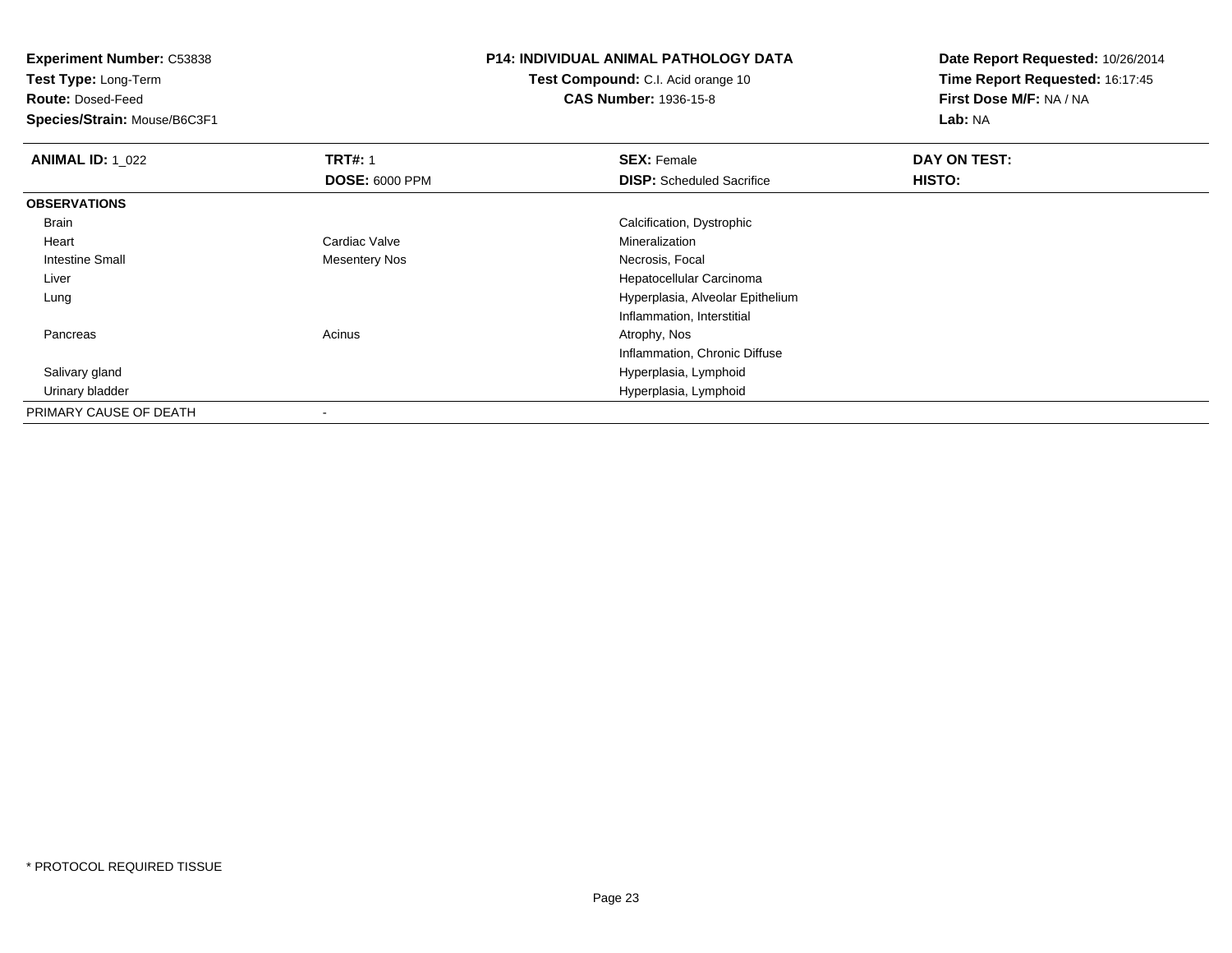| <b>Experiment Number: C53838</b><br>Test Type: Long-Term<br><b>Route: Dosed-Feed</b><br>Species/Strain: Mouse/B6C3F1 |                            | <b>P14: INDIVIDUAL ANIMAL PATHOLOGY DATA</b><br>Test Compound: C.I. Acid orange 10<br><b>CAS Number: 1936-15-8</b> | Date Report Requested: 10/26/2014<br>Time Report Requested: 16:17:45<br>First Dose M/F: NA / NA<br><b>Lab: NA</b> |
|----------------------------------------------------------------------------------------------------------------------|----------------------------|--------------------------------------------------------------------------------------------------------------------|-------------------------------------------------------------------------------------------------------------------|
| <b>ANIMAL ID: 1 023</b>                                                                                              | <b>TRT#: 1</b>             | <b>SEX: Female</b>                                                                                                 | DAY ON TEST:                                                                                                      |
|                                                                                                                      | <b>DOSE: 6000 PPM</b>      | <b>DISP:</b> Scheduled Sacrifice                                                                                   | HISTO:                                                                                                            |
| <b>OBSERVATIONS</b>                                                                                                  |                            |                                                                                                                    |                                                                                                                   |
| <b>Brain</b>                                                                                                         |                            | <b>Perivasculitis</b>                                                                                              |                                                                                                                   |
| Liver                                                                                                                |                            | Inflammation, Acute/Chronic                                                                                        |                                                                                                                   |
| Stomach                                                                                                              |                            | Inflammation, Acute/Chronic                                                                                        |                                                                                                                   |
| Thymus                                                                                                               |                            | Hyperplasia, Reticulum Cell                                                                                        |                                                                                                                   |
| Unspecified                                                                                                          | <b>Multiple Organs Nos</b> | Lymphoma, Nos-Malignant                                                                                            |                                                                                                                   |
| Urinary bladder                                                                                                      |                            | Hyperplasia, Lymphoid                                                                                              |                                                                                                                   |
| Uterus                                                                                                               | Endometrium                | Dilatation, Nos                                                                                                    |                                                                                                                   |
| PRIMARY CAUSE OF DEATH                                                                                               |                            |                                                                                                                    |                                                                                                                   |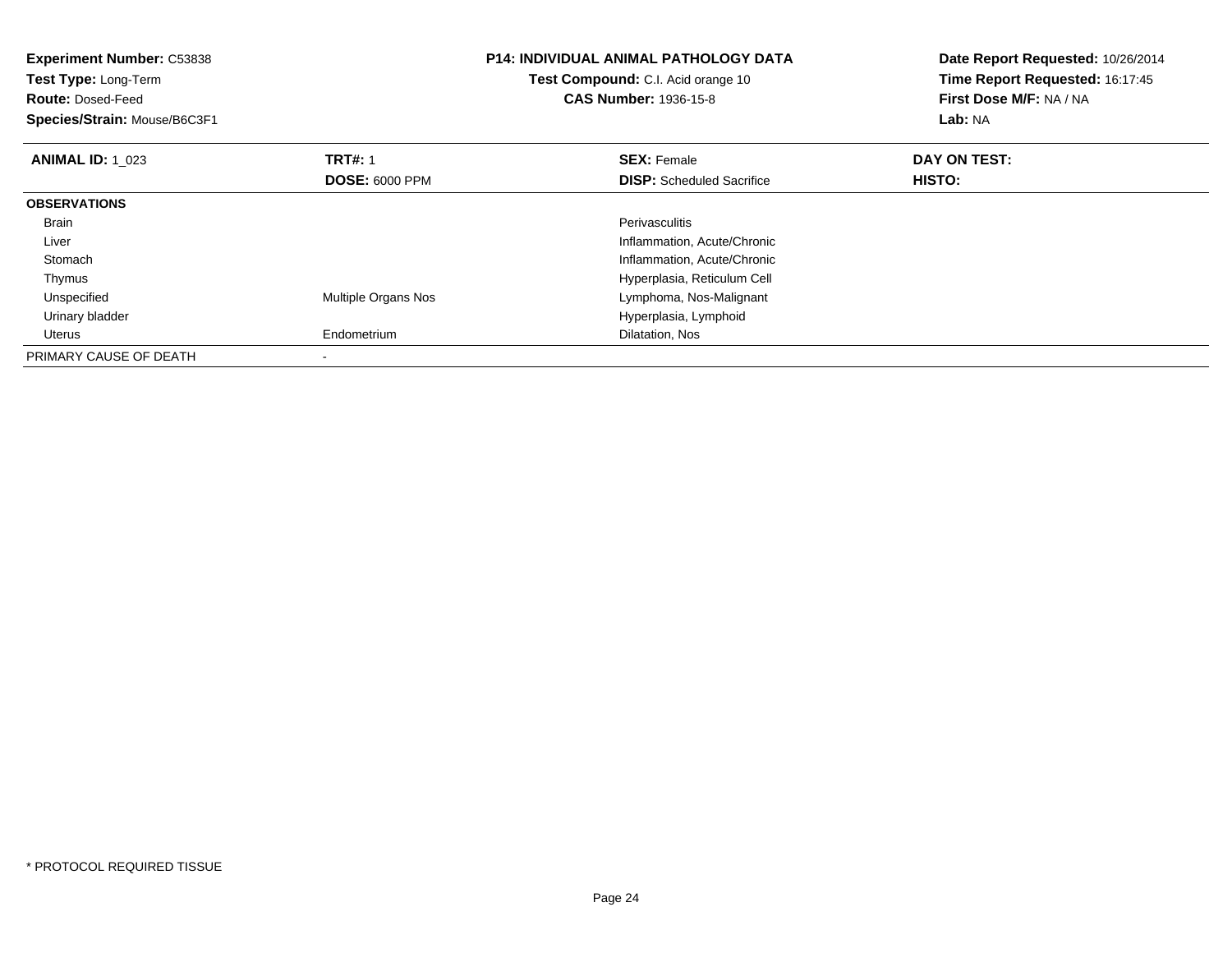| <b>Experiment Number: C53838</b><br><b>Test Type: Long-Term</b><br><b>Route: Dosed-Feed</b><br>Species/Strain: Mouse/B6C3F1 |                       | <b>P14: INDIVIDUAL ANIMAL PATHOLOGY DATA</b><br>Test Compound: C.I. Acid orange 10<br><b>CAS Number: 1936-15-8</b> | Date Report Requested: 10/26/2014<br>Time Report Requested: 16:17:45<br>First Dose M/F: NA / NA<br>Lab: NA |  |
|-----------------------------------------------------------------------------------------------------------------------------|-----------------------|--------------------------------------------------------------------------------------------------------------------|------------------------------------------------------------------------------------------------------------|--|
| <b>ANIMAL ID: 1 024</b>                                                                                                     | <b>TRT#: 1</b>        | <b>SEX: Female</b>                                                                                                 | DAY ON TEST:                                                                                               |  |
|                                                                                                                             | <b>DOSE: 6000 PPM</b> | <b>DISP:</b> Scheduled Sacrifice                                                                                   | HISTO:                                                                                                     |  |
| <b>OBSERVATIONS</b>                                                                                                         |                       |                                                                                                                    |                                                                                                            |  |
| <b>Brain</b>                                                                                                                |                       | Calcification, Dystrophic                                                                                          |                                                                                                            |  |
| Liver                                                                                                                       |                       | Inflammation, Acute/Chronic                                                                                        |                                                                                                            |  |
| Spleen                                                                                                                      |                       | Lymphoma, Nos-Malignant                                                                                            |                                                                                                            |  |
| Thymus                                                                                                                      | Cortex                | Depletion, Lymphoid                                                                                                |                                                                                                            |  |
| Unspecified                                                                                                                 | Multiple Organs Nos   | Hyperplasia, Lymphoid                                                                                              |                                                                                                            |  |
| PRIMARY CAUSE OF DEATH                                                                                                      |                       |                                                                                                                    |                                                                                                            |  |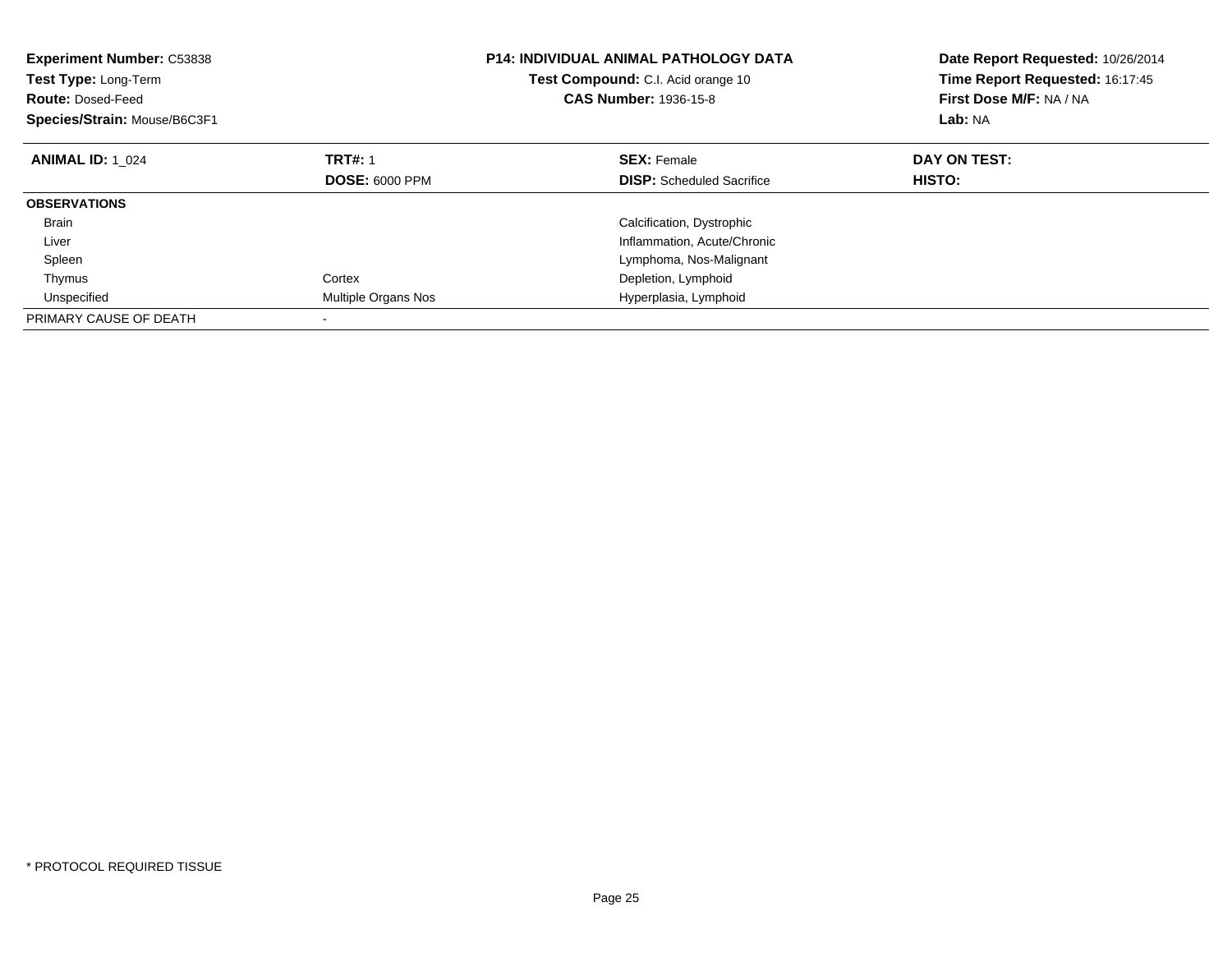| <b>Experiment Number: C53838</b><br>Test Type: Long-Term<br><b>Route: Dosed-Feed</b><br>Species/Strain: Mouse/B6C3F1 |                       | <b>P14: INDIVIDUAL ANIMAL PATHOLOGY DATA</b><br>Test Compound: C.I. Acid orange 10<br><b>CAS Number: 1936-15-8</b> | Date Report Requested: 10/26/2014<br>Time Report Requested: 16:17:45<br>First Dose M/F: NA / NA<br>Lab: NA |  |
|----------------------------------------------------------------------------------------------------------------------|-----------------------|--------------------------------------------------------------------------------------------------------------------|------------------------------------------------------------------------------------------------------------|--|
| <b>ANIMAL ID: 1 025</b>                                                                                              | <b>TRT#: 1</b>        | <b>SEX: Female</b>                                                                                                 | DAY ON TEST:                                                                                               |  |
|                                                                                                                      | <b>DOSE: 6000 PPM</b> | <b>DISP:</b> Scheduled Sacrifice                                                                                   | HISTO:                                                                                                     |  |
| <b>OBSERVATIONS</b>                                                                                                  |                       |                                                                                                                    |                                                                                                            |  |
| <b>Brain</b>                                                                                                         |                       | Calcification, Dystrophic                                                                                          |                                                                                                            |  |
| Kidney                                                                                                               |                       | Hyperplasia, Lymphoid                                                                                              |                                                                                                            |  |
|                                                                                                                      |                       | Inflammation, Interstitial                                                                                         |                                                                                                            |  |
| Salivary gland                                                                                                       |                       | Hyperplasia, Lymphoid                                                                                              |                                                                                                            |  |
| Urinary bladder                                                                                                      |                       | Hyperplasia, Lymphoid                                                                                              |                                                                                                            |  |
| Uterus                                                                                                               | Endometrium           | Hyperplasia, Cystic                                                                                                |                                                                                                            |  |
| PRIMARY CAUSE OF DEATH                                                                                               |                       |                                                                                                                    |                                                                                                            |  |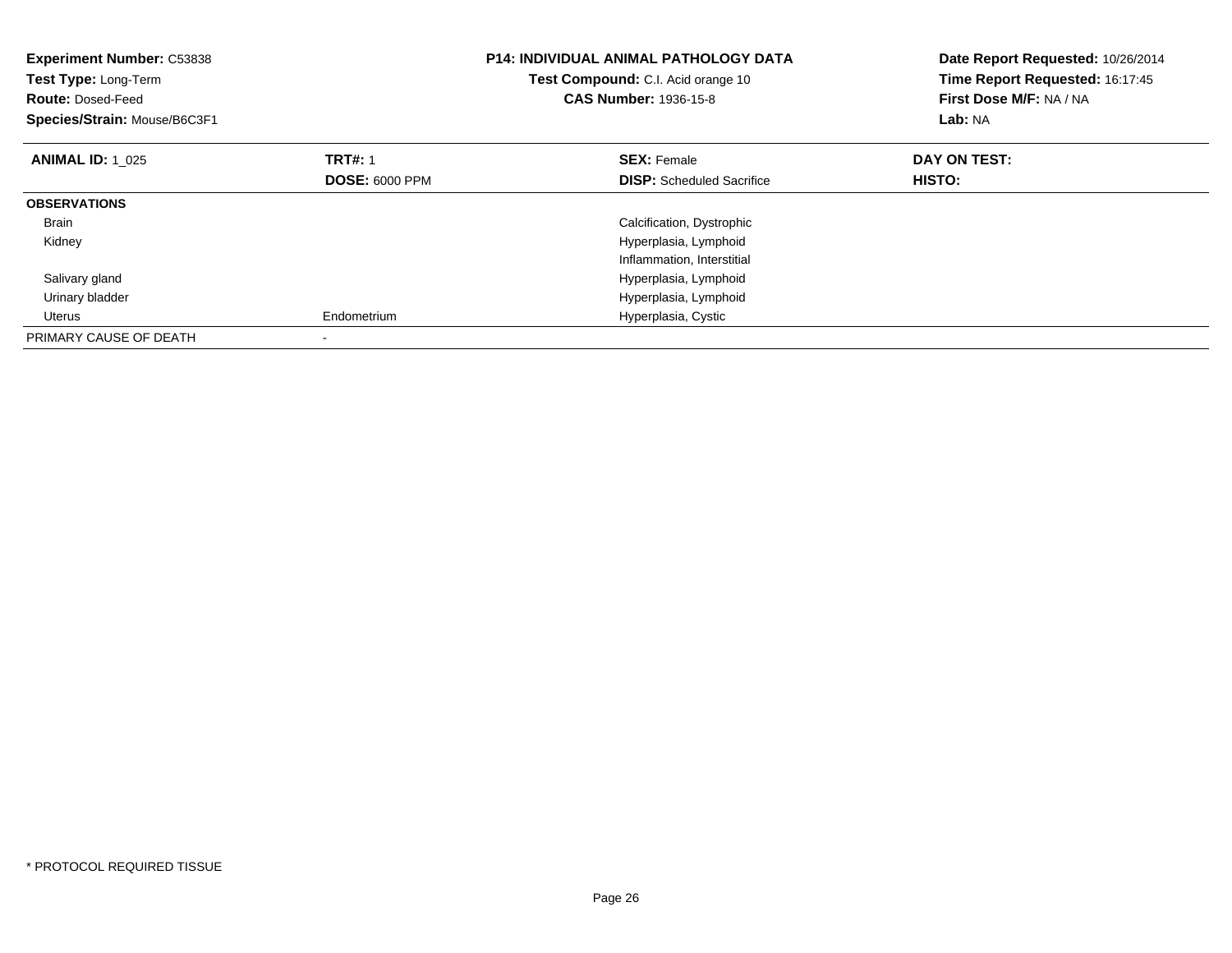**Test Type:** Long-Term

**Route:** Dosed-Feed

**Species/Strain:** Mouse/B6C3F1

#### **P14: INDIVIDUAL ANIMAL PATHOLOGY DATA**

# **Test Compound:** C.I. Acid orange 10**CAS Number:** 1936-15-8

| <b>ANIMAL ID: 1 026</b> | <b>TRT#: 1</b>        | <b>SEX: Female</b>               | DAY ON TEST: |  |
|-------------------------|-----------------------|----------------------------------|--------------|--|
|                         | <b>DOSE: 6000 PPM</b> | <b>DISP:</b> Scheduled Sacrifice | HISTO:       |  |
| <b>OBSERVATIONS</b>     |                       |                                  |              |  |
| Heart                   | Cardiac Valve         | Mineralization                   |              |  |
| Kidney                  |                       | Hyperplasia, Lymphoid            |              |  |
|                         |                       | Inflammation, Interstitial       |              |  |
| Liver                   |                       | Inflammation, Acute/Chronic      |              |  |
| Lung                    |                       | Hyperplasia, Alveolar Epithelium |              |  |
|                         |                       | Inflammation, Interstitial       |              |  |
| Salivary gland          |                       | Hyperplasia, Lymphoid            |              |  |
| Thymus                  | Cortex                | Depletion, Lymphoid              |              |  |
| Unspecified             | Multiple Organs Nos   | Lymphoma, Nos-Malignant          |              |  |
| Uterus                  | Endometrium           | Dilatation, Nos                  |              |  |
| PRIMARY CAUSE OF DEATH  |                       |                                  |              |  |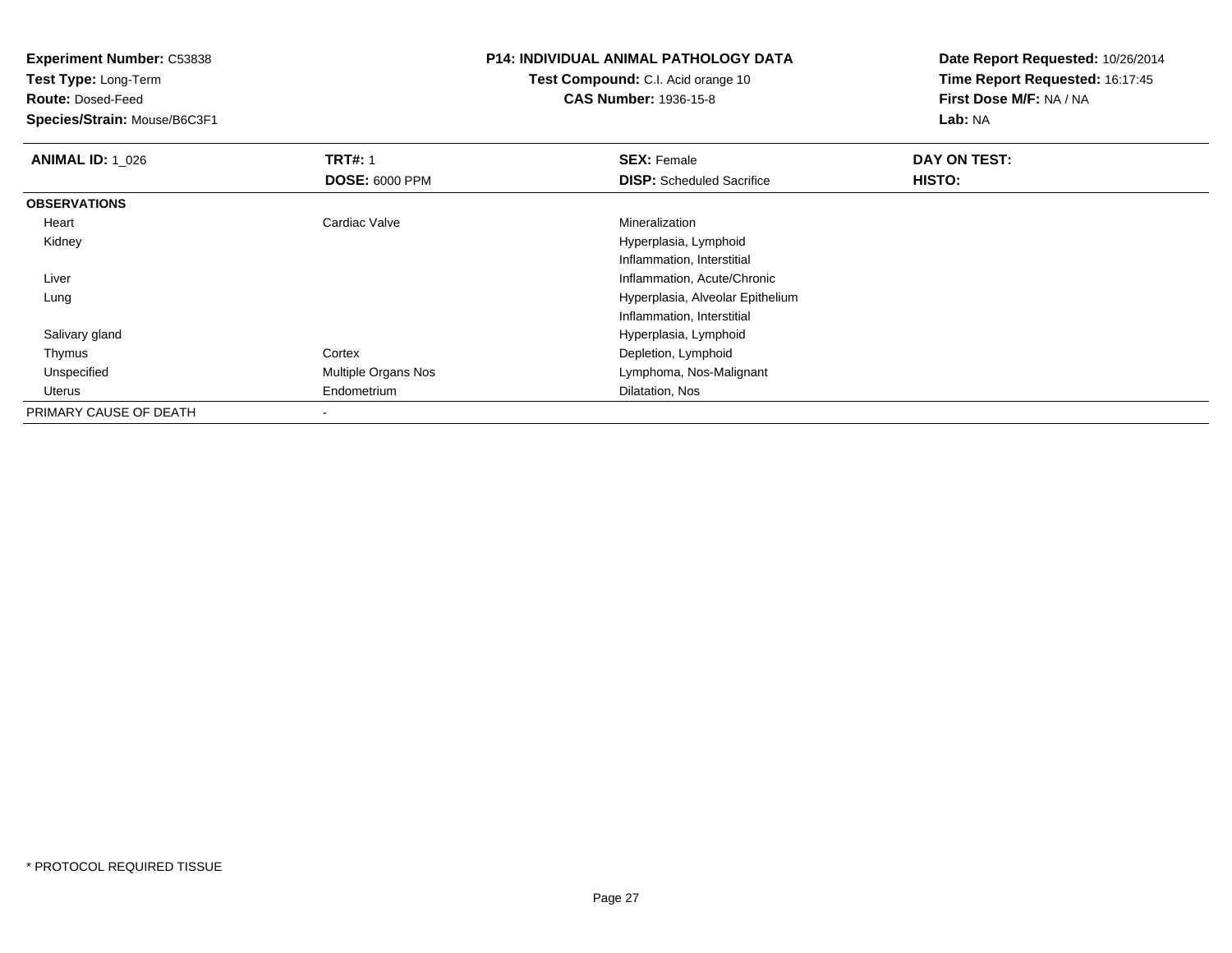**Test Type:** Long-Term

**Route:** Dosed-Feed

**Species/Strain:** Mouse/B6C3F1

## **P14: INDIVIDUAL ANIMAL PATHOLOGY DATA**

**Test Compound:** C.I. Acid orange 10**CAS Number:** 1936-15-8

| <b>ANIMAL ID: 1_027</b> | <b>TRT#: 1</b>        | <b>SEX: Female</b>                  | DAY ON TEST: |  |
|-------------------------|-----------------------|-------------------------------------|--------------|--|
|                         | <b>DOSE: 6000 PPM</b> | <b>DISP:</b> Scheduled Sacrifice    | HISTO:       |  |
| <b>OBSERVATIONS</b>     |                       |                                     |              |  |
| Brain                   |                       | Calcification, Dystrophic           |              |  |
| Kidney                  |                       | Hyperplasia, Lymphoid               |              |  |
| Liver                   |                       | Hepatocellular Carcinoma            |              |  |
|                         |                       | Inflammation, Acute/Chronic         |              |  |
| Lung                    |                       | Hyperplasia, Alveolar Epithelium    |              |  |
|                         | <b>Bronchiole</b>     | Hyperplasia, Lymphoid               |              |  |
|                         |                       | Inflammation, Interstitial          |              |  |
| Mammary gland           |                       | Lymphocytic Inflammatory Infiltrate |              |  |
| Salivary gland          |                       | Hyperplasia, Lymphoid               |              |  |
| Uterus                  |                       | Hemangioma                          |              |  |
| PRIMARY CAUSE OF DEATH  | ۰                     |                                     |              |  |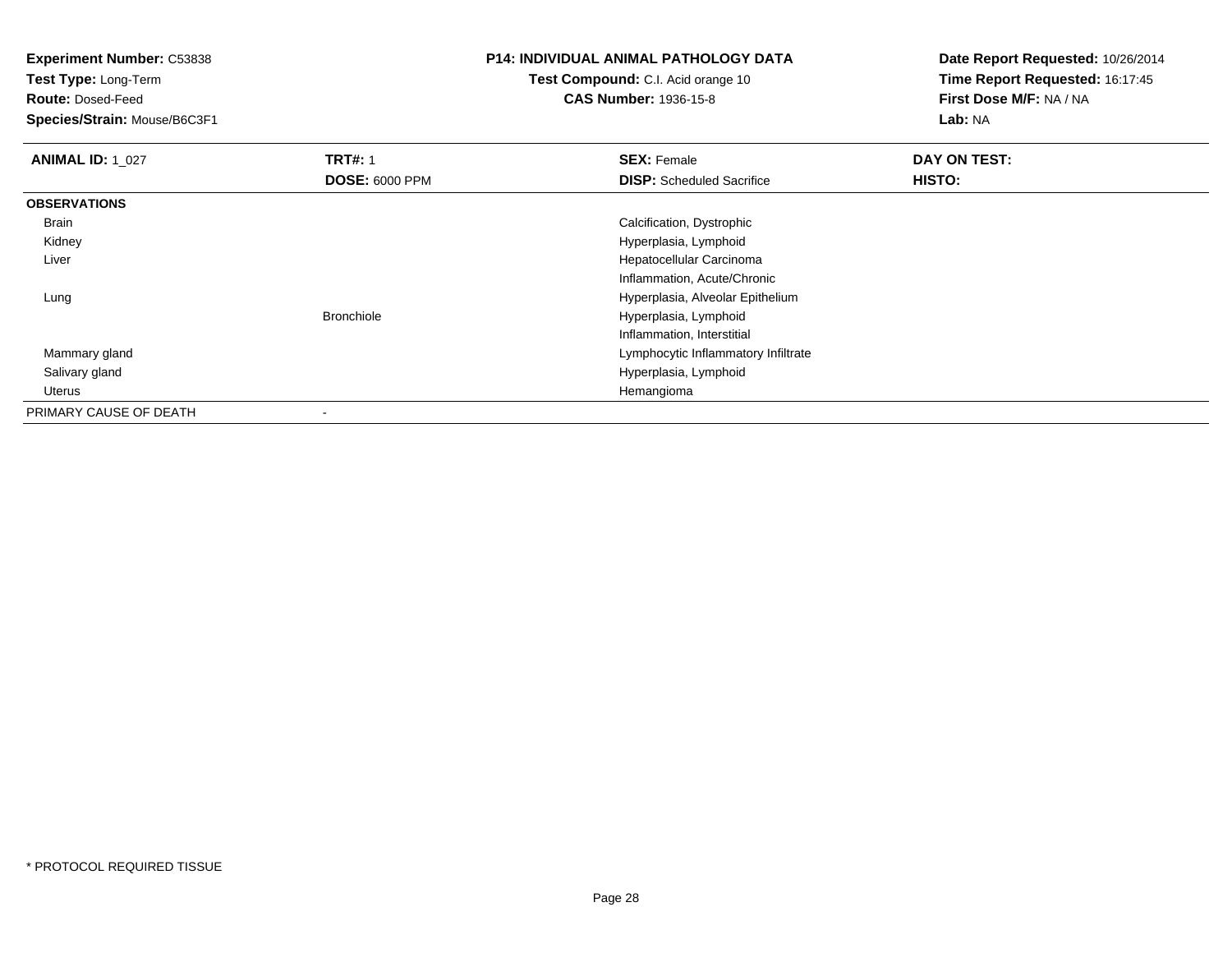| <b>Experiment Number: C53838</b><br>Test Type: Long-Term<br><b>Route: Dosed-Feed</b><br>Species/Strain: Mouse/B6C3F1 |                       | <b>P14: INDIVIDUAL ANIMAL PATHOLOGY DATA</b><br>Test Compound: C.I. Acid orange 10<br><b>CAS Number: 1936-15-8</b> | Date Report Requested: 10/26/2014<br>Time Report Requested: 16:17:45<br>First Dose M/F: NA / NA<br>Lab: NA |
|----------------------------------------------------------------------------------------------------------------------|-----------------------|--------------------------------------------------------------------------------------------------------------------|------------------------------------------------------------------------------------------------------------|
| <b>ANIMAL ID: 1 028</b>                                                                                              | <b>TRT#: 1</b>        | <b>SEX: Female</b>                                                                                                 | DAY ON TEST:                                                                                               |
|                                                                                                                      | <b>DOSE: 6000 PPM</b> | <b>DISP:</b> Natural Death                                                                                         | <b>HISTO:</b>                                                                                              |
| <b>OBSERVATIONS</b>                                                                                                  |                       |                                                                                                                    |                                                                                                            |
| Kidney                                                                                                               |                       | Lymphocytic Inflammatory Infiltrate                                                                                |                                                                                                            |
| Lung                                                                                                                 |                       | Hyperplasia, Alveolar Epithelium                                                                                   |                                                                                                            |
|                                                                                                                      |                       | Inflammation, Interstitial                                                                                         |                                                                                                            |
| Salivary gland                                                                                                       |                       | Hyperplasia, Lymphoid                                                                                              |                                                                                                            |
| Unspecified                                                                                                          | Adipose Tissue        | Inflammation, Granulomatous Focal                                                                                  |                                                                                                            |
| Uterus                                                                                                               | Endometrium           | Hyperplasia, Cystic                                                                                                |                                                                                                            |
| PRIMARY CAUSE OF DEATH                                                                                               |                       |                                                                                                                    |                                                                                                            |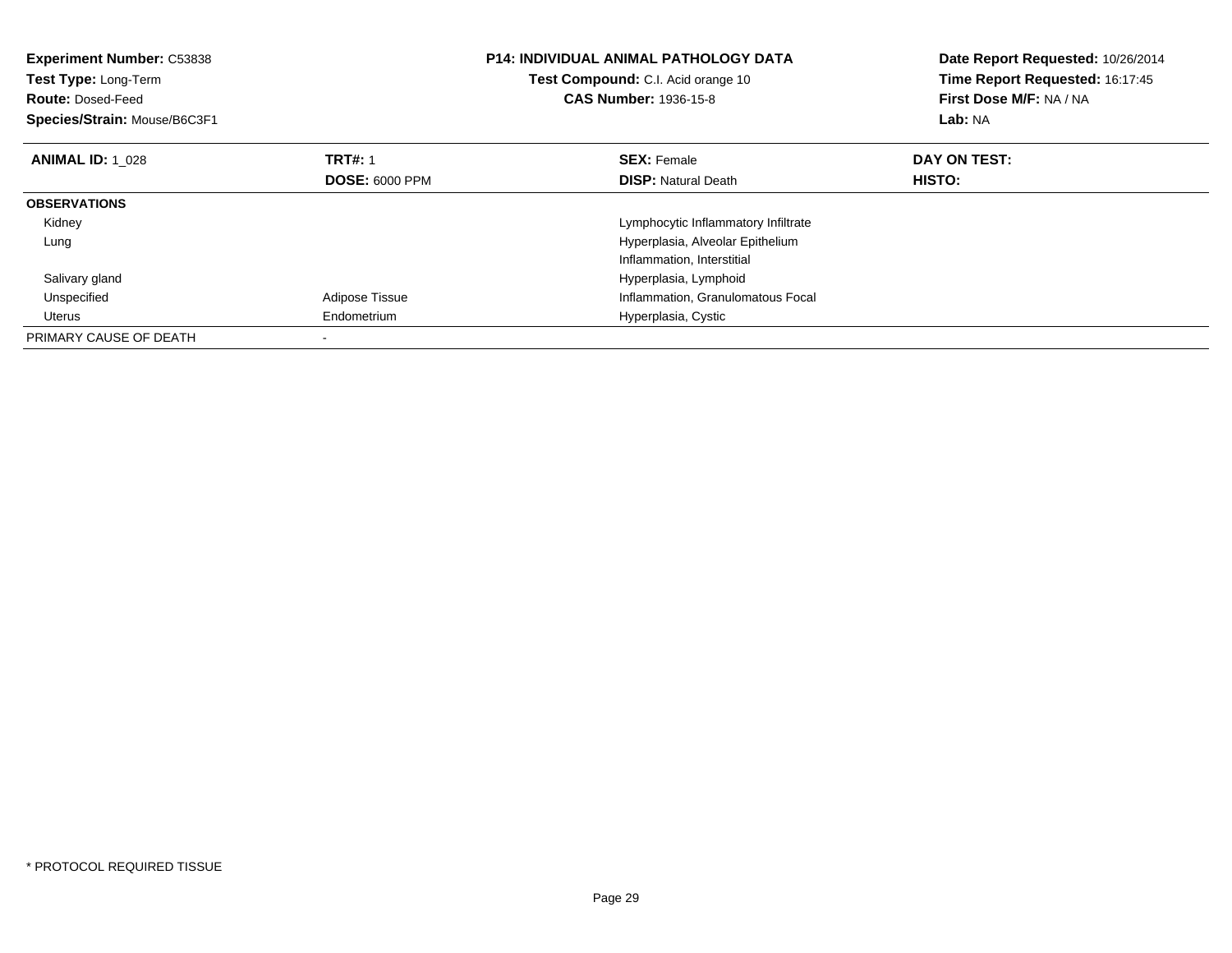| <b>Experiment Number: C53838</b><br>Test Type: Long-Term<br><b>Route: Dosed-Feed</b><br>Species/Strain: Mouse/B6C3F1 |                                         | <b>P14: INDIVIDUAL ANIMAL PATHOLOGY DATA</b><br>Test Compound: C.I. Acid orange 10<br><b>CAS Number: 1936-15-8</b> | Date Report Requested: 10/26/2014<br>Time Report Requested: 16:17:45<br>First Dose M/F: NA / NA<br>Lab: NA |
|----------------------------------------------------------------------------------------------------------------------|-----------------------------------------|--------------------------------------------------------------------------------------------------------------------|------------------------------------------------------------------------------------------------------------|
| <b>ANIMAL ID: 1 029</b>                                                                                              | <b>TRT#: 1</b><br><b>DOSE: 6000 PPM</b> | <b>SEX: Female</b><br><b>DISP:</b> Scheduled Sacrifice                                                             | DAY ON TEST:<br><b>HISTO:</b>                                                                              |
| <b>OBSERVATIONS</b>                                                                                                  |                                         |                                                                                                                    |                                                                                                            |
| Brain                                                                                                                |                                         | Calcification, Dystrophic                                                                                          |                                                                                                            |
| Lung                                                                                                                 |                                         | Hyperplasia, Alveolar Epithelium                                                                                   |                                                                                                            |
|                                                                                                                      |                                         | Inflammation, Interstitial                                                                                         |                                                                                                            |
| Urinary bladder                                                                                                      |                                         | Hyperplasia, Lymphoid                                                                                              |                                                                                                            |
| PRIMARY CAUSE OF DEATH                                                                                               |                                         |                                                                                                                    |                                                                                                            |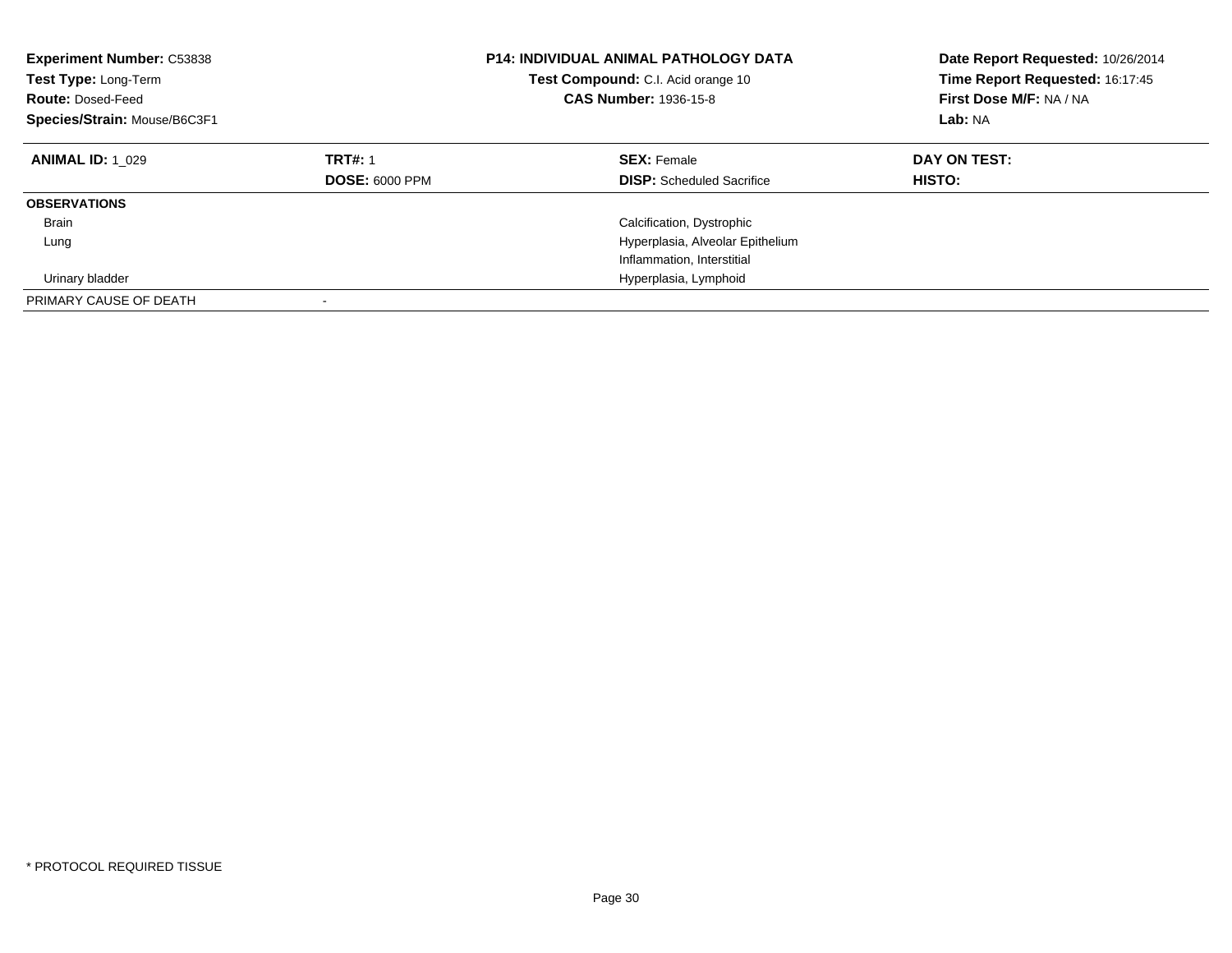**Test Type:** Long-Term

**Route:** Dosed-Feed

**Species/Strain:** Mouse/B6C3F1

#### **P14: INDIVIDUAL ANIMAL PATHOLOGY DATA**

**Test Compound:** C.I. Acid orange 10**CAS Number:** 1936-15-8

| <b>ANIMAL ID: 1 030</b> | <b>TRT#: 1</b>          | <b>SEX: Female</b>                  | DAY ON TEST: |  |
|-------------------------|-------------------------|-------------------------------------|--------------|--|
|                         | <b>DOSE: 6000 PPM</b>   | <b>DISP:</b> Scheduled Sacrifice    | HISTO:       |  |
| <b>OBSERVATIONS</b>     |                         |                                     |              |  |
| Bone marrow             |                         | Infarct, Focal                      |              |  |
| Brain                   |                         | Calcification, Dystrophic           |              |  |
|                         | Ventricle               | Lymphocytic Inflammatory Infiltrate |              |  |
| Kidney                  | <b>Perirenal Tissue</b> | Hyperplasia, Lymphoid               |              |  |
| Lung                    | <b>Bronchus</b>         | <b>Bronchiectasis</b>               |              |  |
|                         |                         | Hyperplasia, Alveolar Epithelium    |              |  |
|                         |                         | Inflammation, Interstitial          |              |  |
| Skeletal muscle         | <b>Abdominal Muscle</b> | Lymphocytic Inflammatory Infiltrate |              |  |
| Urinary bladder         |                         | Perivasculitis                      |              |  |
| Uterus                  | Myometrium              | Edema, Nos                          |              |  |
|                         | Endometrium             | Hyperplasia, Cystic                 |              |  |
| PRIMARY CAUSE OF DEATH  |                         |                                     |              |  |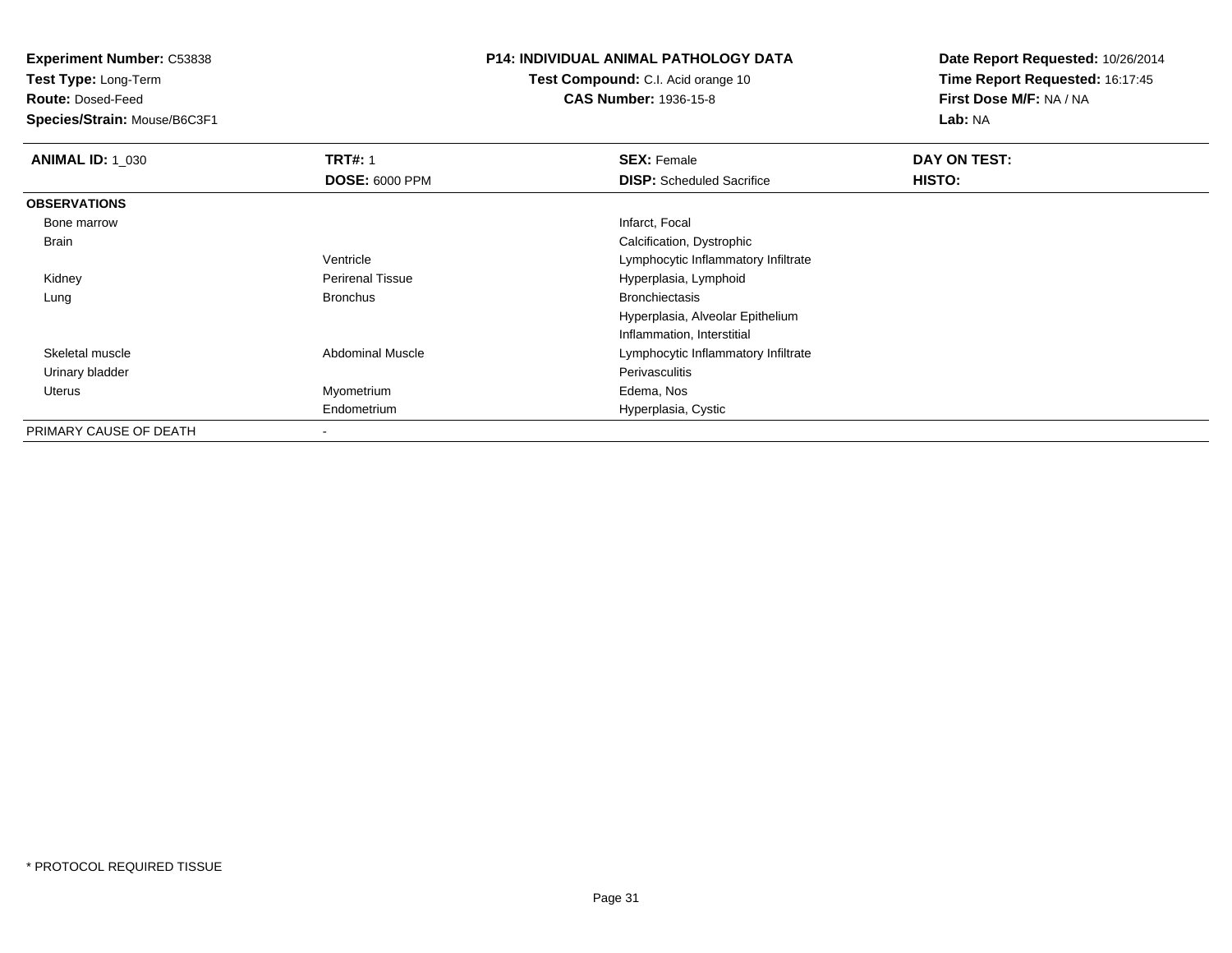| <b>Experiment Number: C53838</b><br>Test Type: Long-Term<br><b>Route: Dosed-Feed</b> |                       | <b>P14: INDIVIDUAL ANIMAL PATHOLOGY DATA</b><br>Test Compound: C.I. Acid orange 10<br><b>CAS Number: 1936-15-8</b> | Date Report Requested: 10/26/2014<br>Time Report Requested: 16:17:45<br>First Dose M/F: NA / NA |
|--------------------------------------------------------------------------------------|-----------------------|--------------------------------------------------------------------------------------------------------------------|-------------------------------------------------------------------------------------------------|
| Species/Strain: Mouse/B6C3F1                                                         |                       |                                                                                                                    | Lab: NA                                                                                         |
| <b>ANIMAL ID: 1 031</b>                                                              | <b>TRT#: 1</b>        | <b>SEX: Female</b>                                                                                                 | DAY ON TEST:                                                                                    |
|                                                                                      | <b>DOSE: 6000 PPM</b> | <b>DISP:</b> Scheduled Sacrifice                                                                                   | HISTO:                                                                                          |
| <b>OBSERVATIONS</b>                                                                  |                       |                                                                                                                    |                                                                                                 |
| Bone marrow                                                                          |                       | Fibrosis, Myelo                                                                                                    |                                                                                                 |
| Brain                                                                                |                       | Calcification, Dystrophic                                                                                          |                                                                                                 |
| Liver                                                                                |                       | Inflammation, Acute/Chronic                                                                                        |                                                                                                 |
| Lymph node                                                                           | Mandibular Lymph Node | Hemosiderosis                                                                                                      |                                                                                                 |
| Ovary                                                                                |                       | Cyst, Nos                                                                                                          |                                                                                                 |
| Unspecified                                                                          | Multiple Organs Nos   | Hyperplasia, Lymphoid                                                                                              |                                                                                                 |
| Uterus                                                                               | Endometrium           | Dilatation, Nos                                                                                                    |                                                                                                 |
| PRIMARY CAUSE OF DEATH                                                               |                       |                                                                                                                    |                                                                                                 |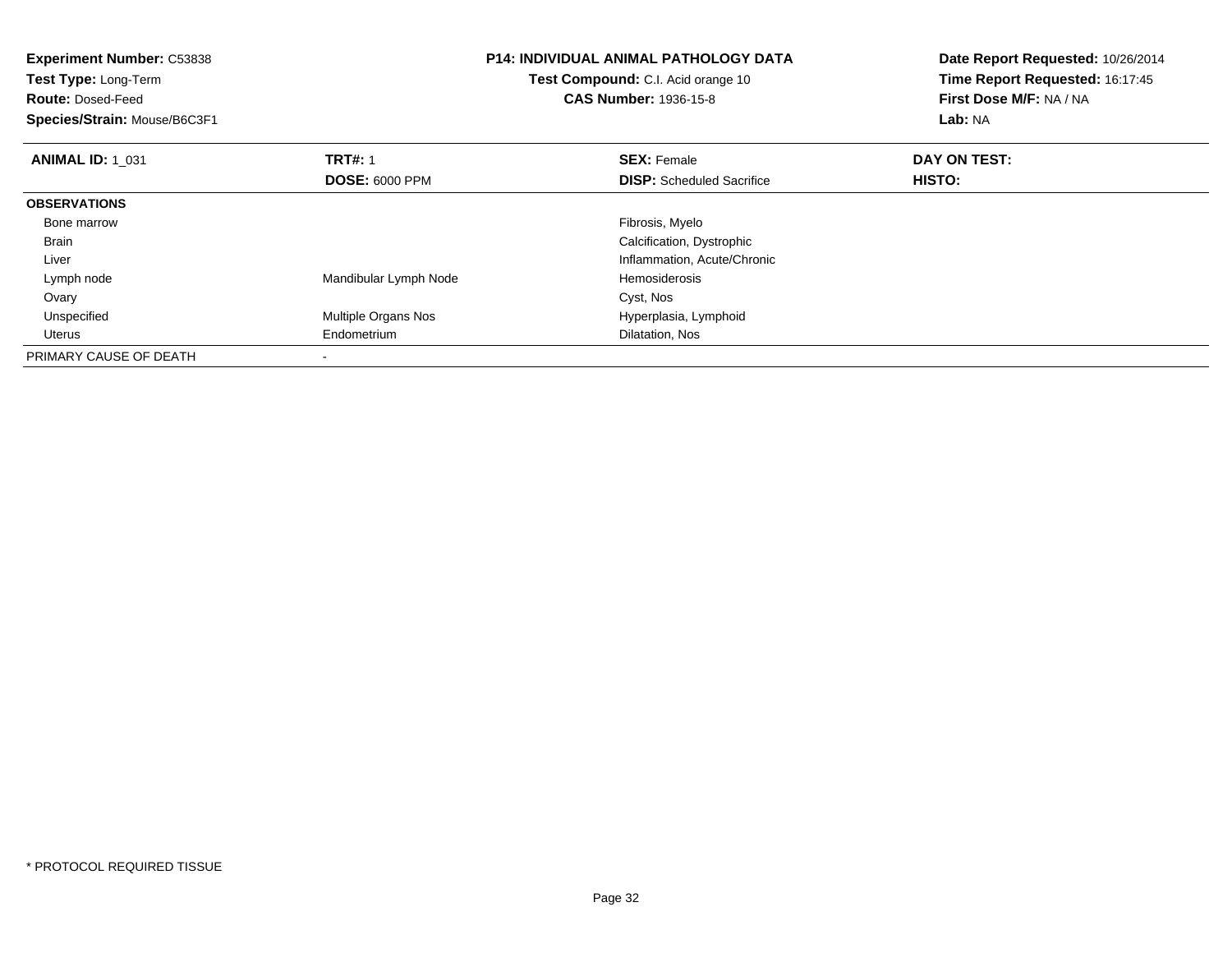**Test Type:** Long-Term

**Route:** Dosed-Feed

**Species/Strain:** Mouse/B6C3F1

# **P14: INDIVIDUAL ANIMAL PATHOLOGY DATA**

**Test Compound:** C.I. Acid orange 10**CAS Number:** 1936-15-8

| <b>ANIMAL ID: 1 032</b> | <b>TRT#: 1</b>        | <b>SEX: Female</b>               | DAY ON TEST: |  |
|-------------------------|-----------------------|----------------------------------|--------------|--|
|                         | <b>DOSE: 6000 PPM</b> | <b>DISP:</b> Scheduled Sacrifice | HISTO:       |  |
| <b>OBSERVATIONS</b>     |                       |                                  |              |  |
| Brain                   |                       | Calcification, Dystrophic        |              |  |
| Liver                   |                       | Hepatocellular Carcinoma         |              |  |
|                         |                       | Inflammation, Acute/Chronic      |              |  |
| Lung                    | <b>Bronchus</b>       | <b>Bronchiectasis</b>            |              |  |
|                         |                       | Hyperplasia, Alveolar Epithelium |              |  |
|                         |                       | Inflammation, Interstitial       |              |  |
| Ovary                   |                       | Cyst, Nos                        |              |  |
| Spleen                  |                       | Hyperplasia, Lymphoid            |              |  |
| Urinary bladder         |                       | Hyperplasia, Lymphoid            |              |  |
| Uterus                  | Endometrium           | Hyperplasia, Cystic              |              |  |
| PRIMARY CAUSE OF DEATH  | ۰                     |                                  |              |  |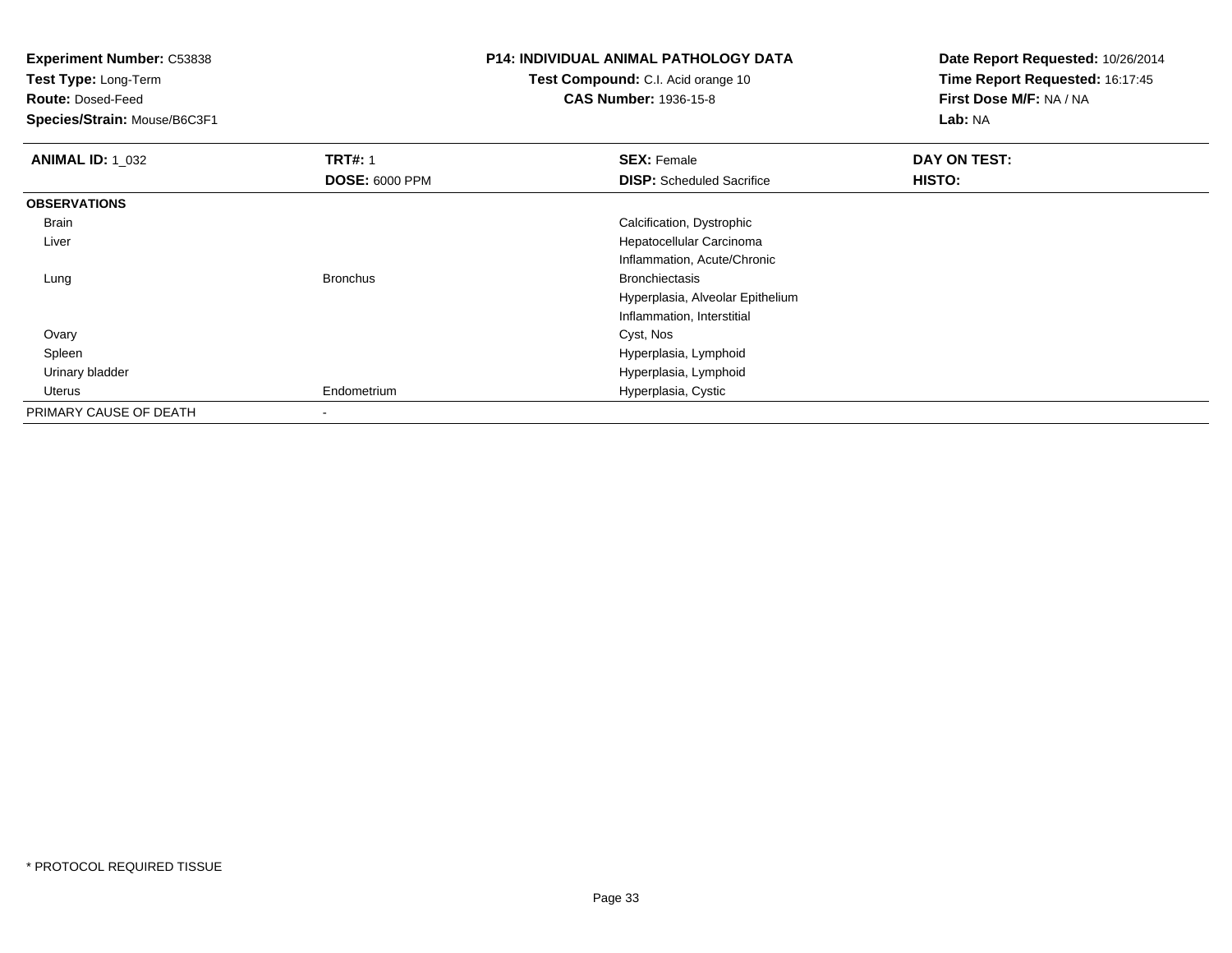| <b>Experiment Number: C53838</b><br>Test Type: Long-Term<br><b>Route: Dosed-Feed</b><br>Species/Strain: Mouse/B6C3F1 |                                         | <b>P14: INDIVIDUAL ANIMAL PATHOLOGY DATA</b><br>Test Compound: C.I. Acid orange 10<br><b>CAS Number: 1936-15-8</b> | Date Report Requested: 10/26/2014<br>Time Report Requested: 16:17:45<br>First Dose M/F: NA / NA<br>Lab: NA |
|----------------------------------------------------------------------------------------------------------------------|-----------------------------------------|--------------------------------------------------------------------------------------------------------------------|------------------------------------------------------------------------------------------------------------|
| <b>ANIMAL ID: 1 033</b>                                                                                              | <b>TRT#: 1</b><br><b>DOSE: 6000 PPM</b> | <b>SEX: Female</b><br><b>DISP:</b> Scheduled Sacrifice                                                             | DAY ON TEST:<br>HISTO:                                                                                     |
| <b>OBSERVATIONS</b>                                                                                                  |                                         |                                                                                                                    |                                                                                                            |
| Kidney                                                                                                               |                                         | Hyperplasia, Lymphoid                                                                                              |                                                                                                            |
| Lung                                                                                                                 |                                         | Hyperplasia, Alveolar Epithelium                                                                                   |                                                                                                            |
|                                                                                                                      |                                         | Inflammation, Interstitial                                                                                         |                                                                                                            |
| Salivary gland                                                                                                       |                                         | Hyperplasia, Lymphoid                                                                                              |                                                                                                            |
| Urinary bladder                                                                                                      |                                         | Hyperplasia, Lymphoid                                                                                              |                                                                                                            |
| Uterus                                                                                                               | Endometrium                             | Hyperplasia, Cystic                                                                                                |                                                                                                            |
|                                                                                                                      |                                         | Inflammation, Acute/Chronic                                                                                        |                                                                                                            |
| PRIMARY CAUSE OF DEATH                                                                                               |                                         |                                                                                                                    |                                                                                                            |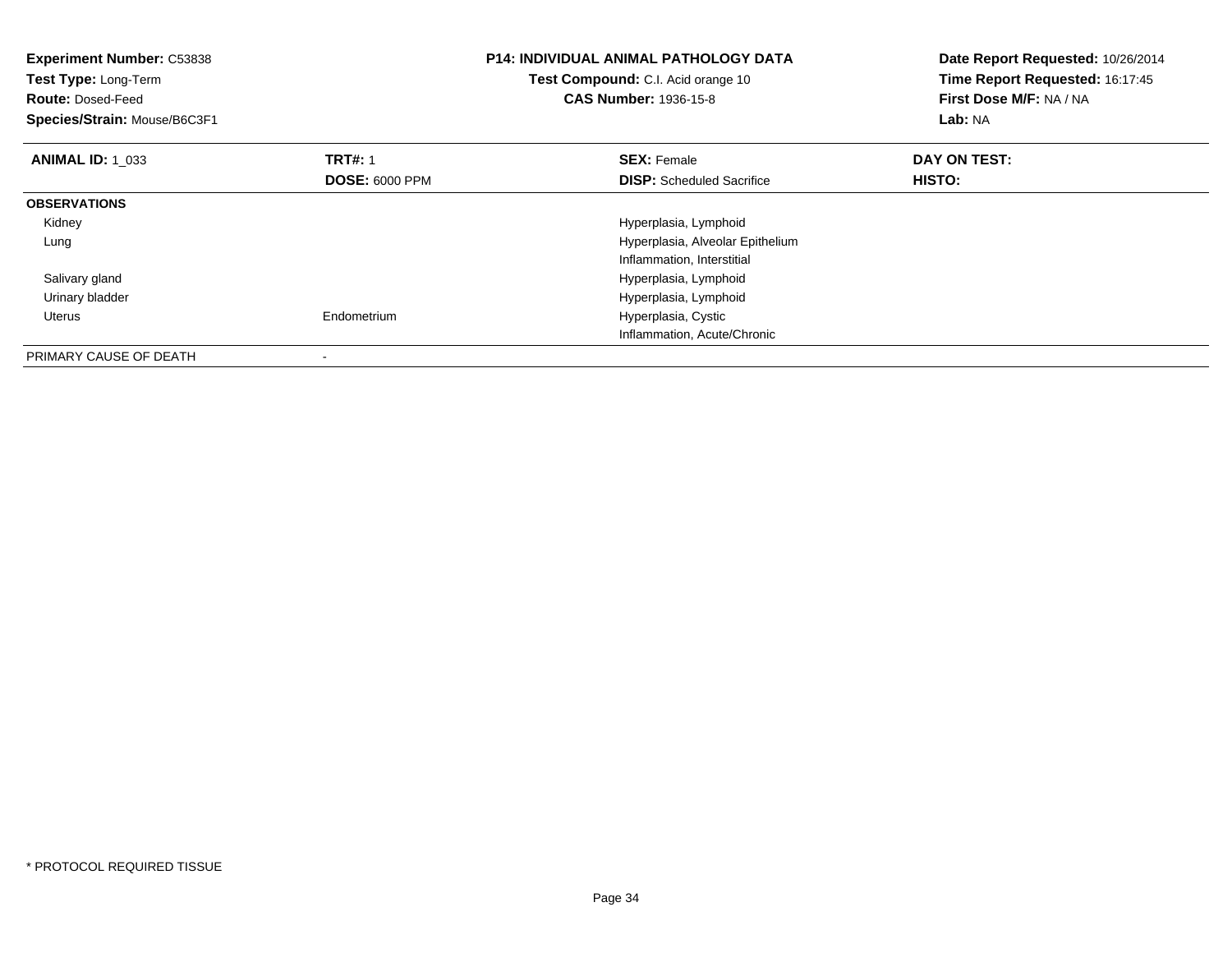| <b>Experiment Number: C53838</b><br>Test Type: Long-Term<br><b>Route: Dosed-Feed</b><br>Species/Strain: Mouse/B6C3F1 |                                         | <b>P14: INDIVIDUAL ANIMAL PATHOLOGY DATA</b><br>Test Compound: C.I. Acid orange 10<br><b>CAS Number: 1936-15-8</b> | Date Report Requested: 10/26/2014<br>Time Report Requested: 16:17:45<br>First Dose M/F: NA / NA<br>Lab: NA |
|----------------------------------------------------------------------------------------------------------------------|-----------------------------------------|--------------------------------------------------------------------------------------------------------------------|------------------------------------------------------------------------------------------------------------|
| <b>ANIMAL ID: 1 034</b>                                                                                              | <b>TRT#: 1</b><br><b>DOSE: 6000 PPM</b> | <b>SEX: Female</b><br><b>DISP:</b> Scheduled Sacrifice                                                             | DAY ON TEST:<br>HISTO:                                                                                     |
| <b>OBSERVATIONS</b>                                                                                                  |                                         |                                                                                                                    |                                                                                                            |
| <b>Brain</b>                                                                                                         |                                         | Calcification, Dystrophic                                                                                          |                                                                                                            |
| Ovary                                                                                                                |                                         | Lymphocytic Inflammatory Infiltrate                                                                                |                                                                                                            |
| Unspecified                                                                                                          | Multiple Organs Nos                     | Hyperplasia, Lymphoid                                                                                              |                                                                                                            |
| Uterus                                                                                                               | Endometrium                             | Hyperplasia, Cystic                                                                                                |                                                                                                            |
| PRIMARY CAUSE OF DEATH                                                                                               |                                         |                                                                                                                    |                                                                                                            |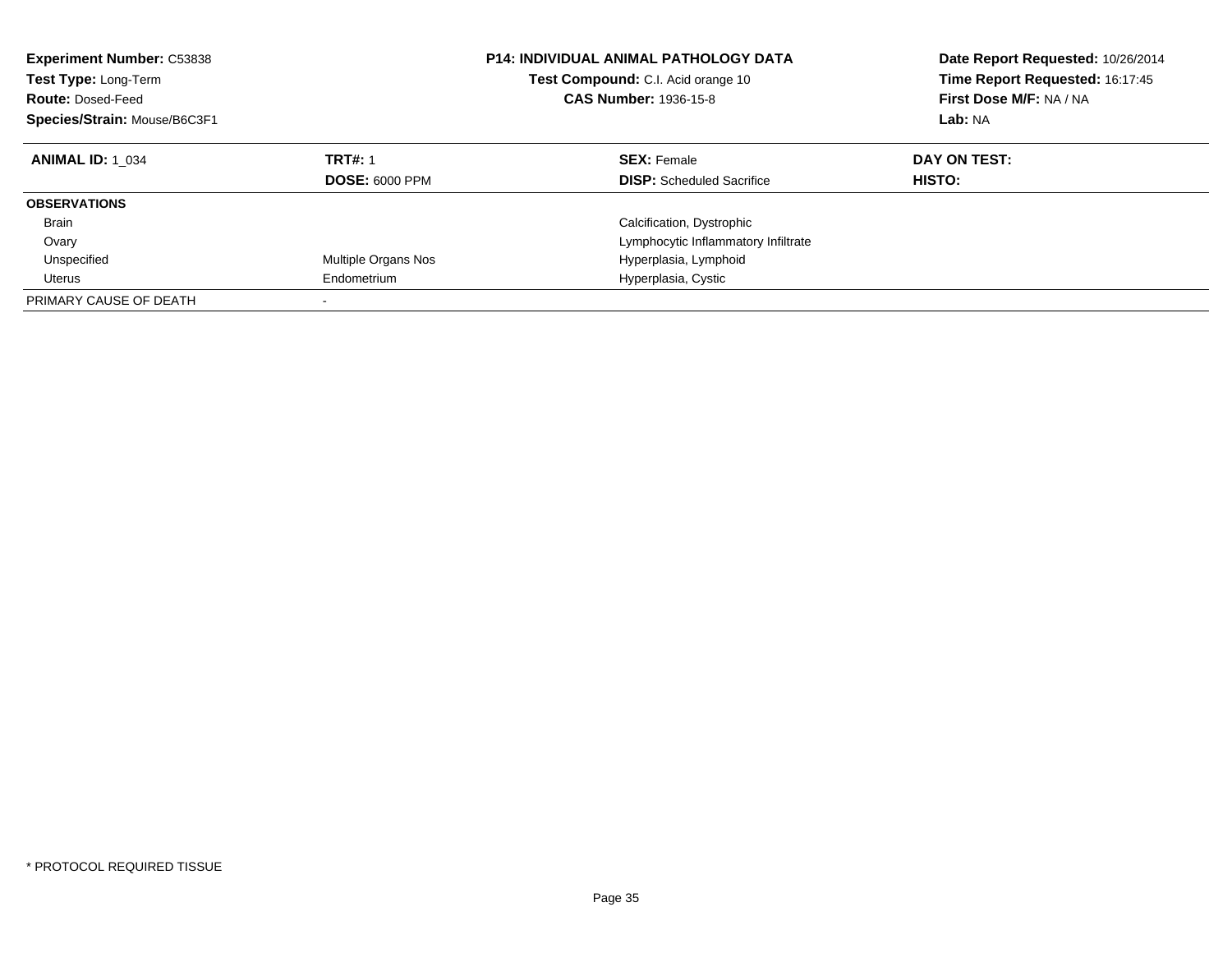| <b>Experiment Number: C53838</b><br>Test Type: Long-Term<br><b>Route: Dosed-Feed</b><br>Species/Strain: Mouse/B6C3F1 |                       | <b>P14: INDIVIDUAL ANIMAL PATHOLOGY DATA</b><br><b>Test Compound:</b> C.I. Acid orange 10<br><b>CAS Number: 1936-15-8</b> | Date Report Requested: 10/26/2014<br>Time Report Requested: 16:17:45<br>First Dose M/F: NA / NA<br>Lab: NA |
|----------------------------------------------------------------------------------------------------------------------|-----------------------|---------------------------------------------------------------------------------------------------------------------------|------------------------------------------------------------------------------------------------------------|
| <b>ANIMAL ID: 1 035</b>                                                                                              | <b>TRT#: 1</b>        | <b>SEX: Female</b>                                                                                                        | DAY ON TEST:                                                                                               |
|                                                                                                                      | <b>DOSE: 6000 PPM</b> | <b>DISP:</b> Scheduled Sacrifice                                                                                          | HISTO:                                                                                                     |
| <b>OBSERVATIONS</b>                                                                                                  |                       |                                                                                                                           |                                                                                                            |
| Brain                                                                                                                |                       | Calcification, Dystrophic                                                                                                 |                                                                                                            |
| Kidney                                                                                                               |                       | Hyperplasia, Lymphoid                                                                                                     |                                                                                                            |
| Liver                                                                                                                |                       | Inflammation, Acute/Chronic                                                                                               |                                                                                                            |
| Salivary gland                                                                                                       |                       | Hyperplasia, Lymphoid                                                                                                     |                                                                                                            |
| Thymus                                                                                                               |                       | Cyst, Nos                                                                                                                 |                                                                                                            |
| Uterus                                                                                                               | Endometrium           | Hyperplasia, Cystic                                                                                                       |                                                                                                            |
| PRIMARY CAUSE OF DEATH                                                                                               |                       |                                                                                                                           |                                                                                                            |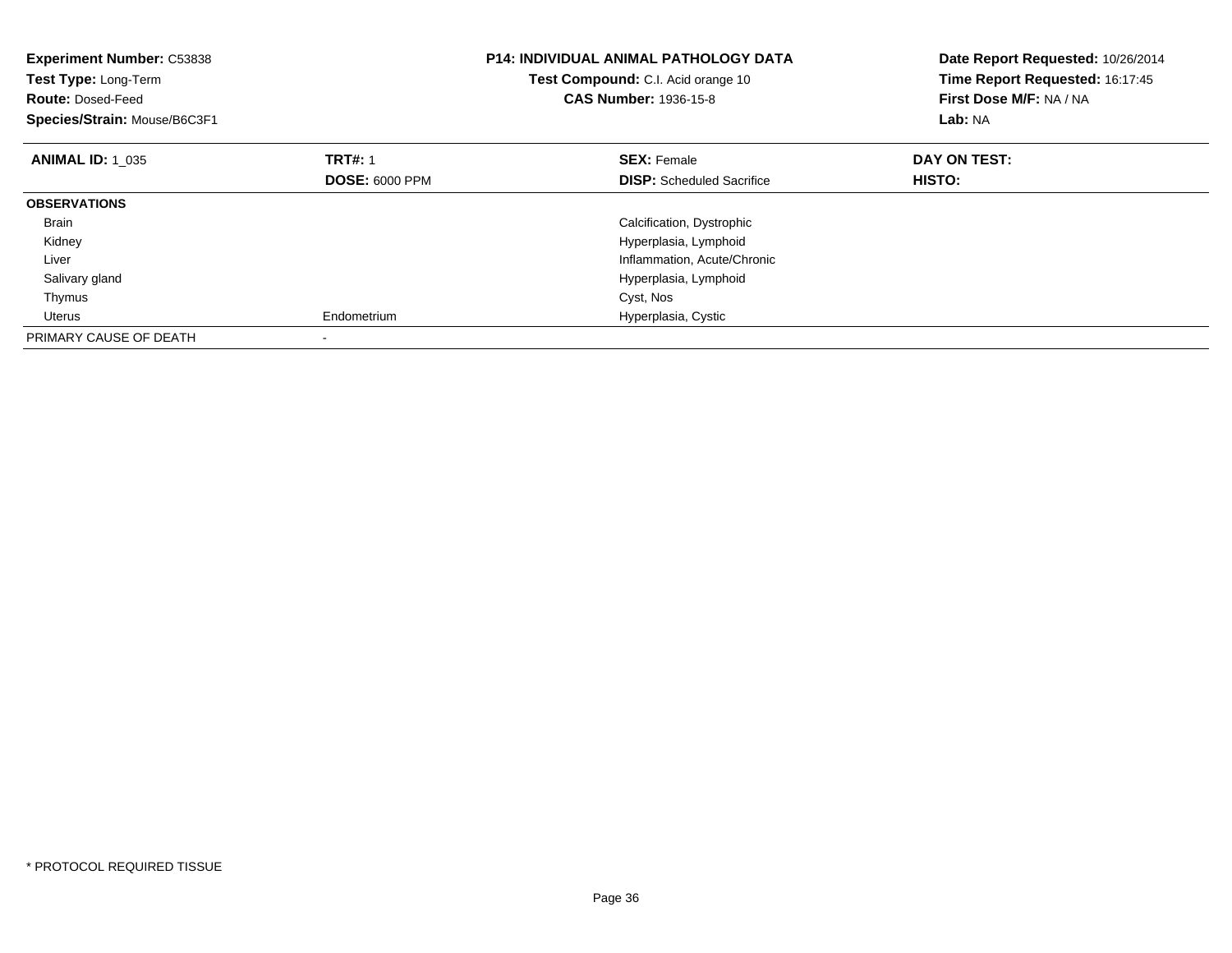| <b>Experiment Number: C53838</b><br>Test Type: Long-Term<br><b>Route: Dosed-Feed</b><br>Species/Strain: Mouse/B6C3F1 |                                         | <b>P14: INDIVIDUAL ANIMAL PATHOLOGY DATA</b><br>Test Compound: C.I. Acid orange 10<br><b>CAS Number: 1936-15-8</b> | Date Report Requested: 10/26/2014<br>Time Report Requested: 16:17:45<br>First Dose M/F: NA / NA<br>Lab: NA |
|----------------------------------------------------------------------------------------------------------------------|-----------------------------------------|--------------------------------------------------------------------------------------------------------------------|------------------------------------------------------------------------------------------------------------|
| <b>ANIMAL ID: 1 036</b>                                                                                              | <b>TRT#: 1</b><br><b>DOSE: 6000 PPM</b> | <b>SEX: Female</b><br><b>DISP:</b> Scheduled Sacrifice                                                             | DAY ON TEST:<br>HISTO:                                                                                     |
| <b>OBSERVATIONS</b>                                                                                                  |                                         |                                                                                                                    |                                                                                                            |
| Brain                                                                                                                |                                         | Calcification, Dystrophic                                                                                          |                                                                                                            |
| Heart                                                                                                                | Cardiac Valve                           | Mineralization                                                                                                     |                                                                                                            |
| Kidney                                                                                                               |                                         | Hyperplasia, Lymphoid                                                                                              |                                                                                                            |
|                                                                                                                      |                                         | Inflammation, Interstitial                                                                                         |                                                                                                            |
| Liver                                                                                                                |                                         | Inflammation, Acute/Chronic                                                                                        |                                                                                                            |
| Lung                                                                                                                 | <b>Bronchiole</b>                       | Hyperplasia, Lymphoid                                                                                              |                                                                                                            |
| Thyroid                                                                                                              |                                         | Inflammation, Acute Focal                                                                                          |                                                                                                            |
| Urinary bladder                                                                                                      |                                         | Hyperplasia, Lymphoid                                                                                              |                                                                                                            |
| PRIMARY CAUSE OF DEATH                                                                                               |                                         |                                                                                                                    |                                                                                                            |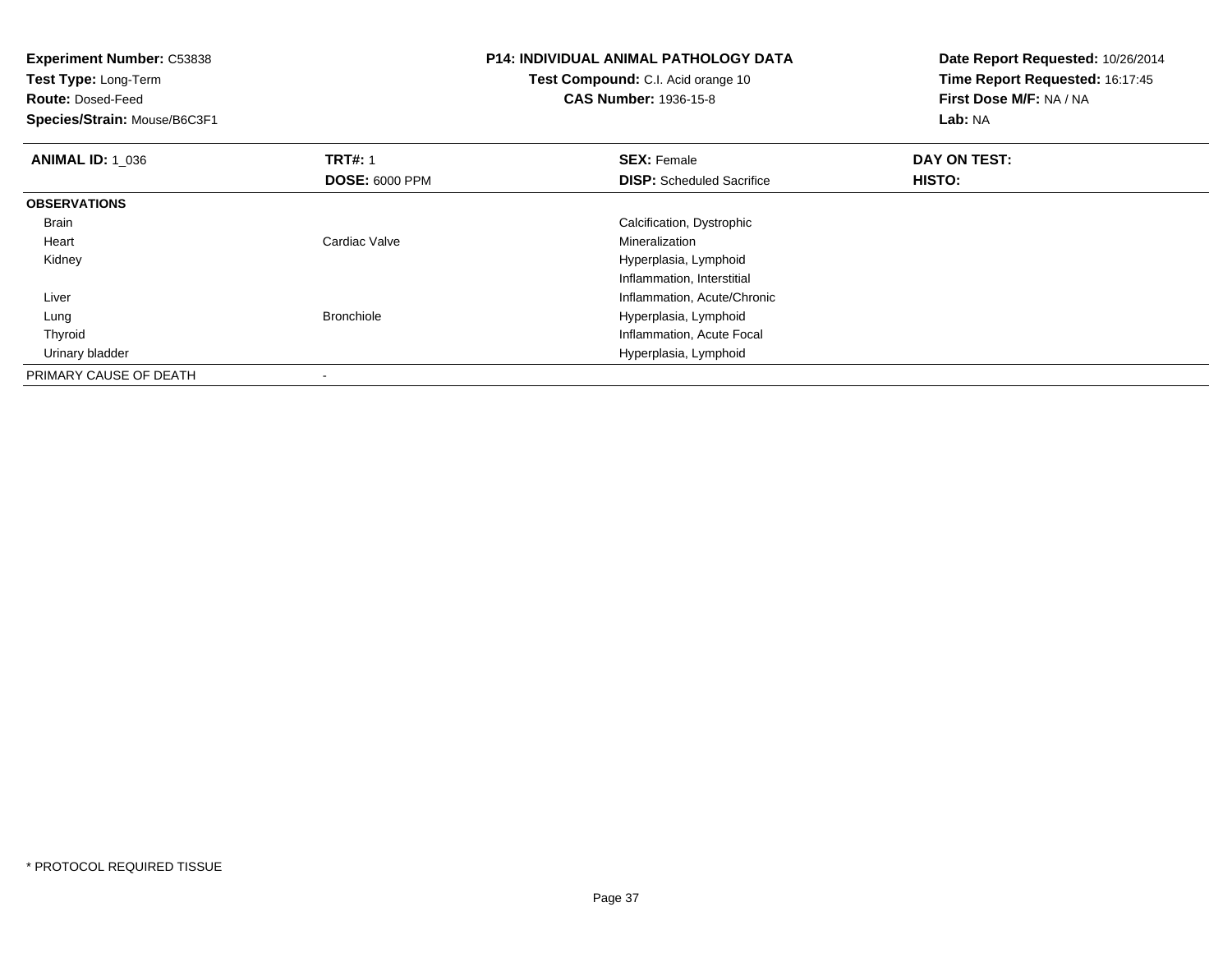**Test Type:** Long-Term

**Route:** Dosed-Feed

**Species/Strain:** Mouse/B6C3F1

# **P14: INDIVIDUAL ANIMAL PATHOLOGY DATA**

**Test Compound:** C.I. Acid orange 10**CAS Number:** 1936-15-8

| <b>ANIMAL ID: 1 037</b> | <b>TRT#: 1</b>        | <b>SEX: Female</b>                   | DAY ON TEST: |
|-------------------------|-----------------------|--------------------------------------|--------------|
|                         | <b>DOSE: 6000 PPM</b> | <b>DISP:</b> Scheduled Sacrifice     | HISTO:       |
| <b>OBSERVATIONS</b>     |                       |                                      |              |
| <b>Brain</b>            |                       | Calcification, Dystrophic            |              |
|                         |                       | Lymphocytic Inflammatory Infiltrate  |              |
| Lung                    |                       | Hyperplasia, Alveolar Epithelium     |              |
|                         |                       | Inflammation, Interstitial           |              |
| Lymph node              | Thoracic Lymph Node   | Hemorrhage                           |              |
|                         | Lumbar Lymph Node     | Lymphoma, Histiocytic-Malignant Type |              |
| Pancreas                |                       | Lymphocytic Inflammatory Infiltrate  |              |
| Skin                    |                       | Metaplasia, Osseous                  |              |
| Spleen                  |                       | Hyperplasia, Lymphoid                |              |
| Stomach                 | Submucosa             | Lymphocytic Inflammatory Infiltrate  |              |
| Urinary bladder         |                       | Hyperplasia, Lymphoid                |              |
| Uterus                  | Endometrium           | Hyperplasia, Cystic                  |              |
| PRIMARY CAUSE OF DEATH  |                       |                                      |              |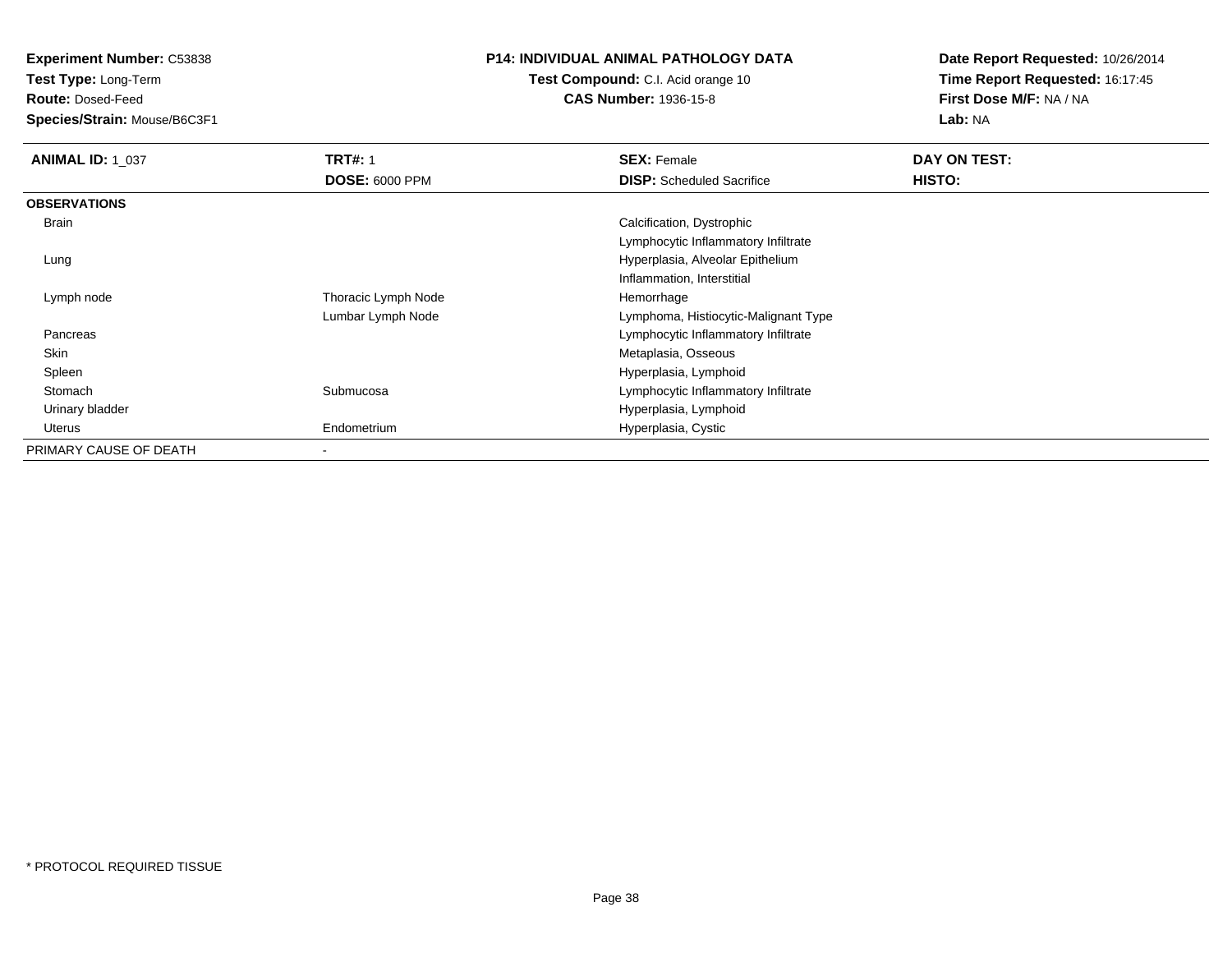**Test Type:** Long-Term

**Route:** Dosed-Feed

**Species/Strain:** Mouse/B6C3F1

#### **P14: INDIVIDUAL ANIMAL PATHOLOGY DATA**

**Test Compound:** C.I. Acid orange 10**CAS Number:** 1936-15-8

| <b>ANIMAL ID: 1 038</b> | <b>TRT#: 1</b>        | <b>SEX: Female</b>                  | DAY ON TEST: |  |
|-------------------------|-----------------------|-------------------------------------|--------------|--|
|                         | <b>DOSE: 6000 PPM</b> | <b>DISP:</b> Scheduled Sacrifice    | HISTO:       |  |
| <b>OBSERVATIONS</b>     |                       |                                     |              |  |
| Brain                   |                       | Calcification, Dystrophic           |              |  |
| Esophagus               | Periesophageal Tissue | Lymphocytic Inflammatory Infiltrate |              |  |
| Kidney                  |                       | Inflammation, Interstitial          |              |  |
| Lymph node              | Mesenteric Lymph Node | Degeneration, Nos                   |              |  |
|                         | Mesenteric Lymph Node | Hematopoiesis                       |              |  |
| Pancreas                | Acinus                | Atrophy, Focal                      |              |  |
| Unspecified             | Multiple Organs Nos   | Hyperplasia, Lymphoid               |              |  |
| Uterus                  |                       | Leiomyosarcoma                      |              |  |
| PRIMARY CAUSE OF DEATH  |                       |                                     |              |  |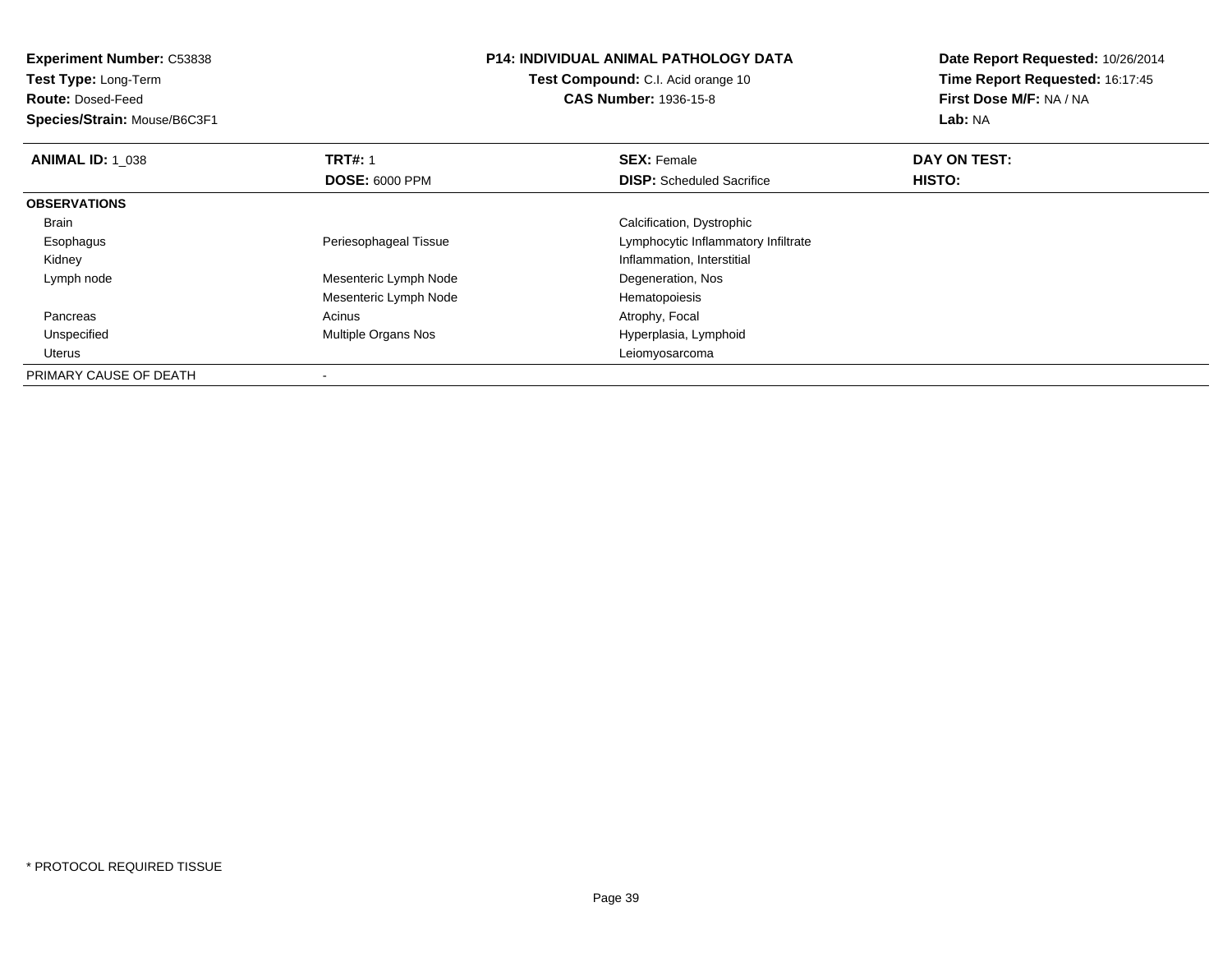**Experiment Number:** C53838**Test Type:** Long-Term**Route:** Dosed-Feed **Species/Strain:** Mouse/B6C3F1**P14: INDIVIDUAL ANIMAL PATHOLOGY DATATest Compound:** C.I. Acid orange 10**CAS Number:** 1936-15-8**Date Report Requested:** 10/26/2014**Time Report Requested:** 16:17:45**First Dose M/F:** NA / NA**Lab:** NA**ANIMAL ID: 1\_039 TRT#:** 1 **SEX:** Female **DAY ON TEST: DOSE:** 6000 PPM**DISP:** Scheduled Sacrifice **HISTO: OBSERVATIONS** Brain Calcification, Dystrophic Kidney Inflammation, Interstitial Liver Inflammation, Acute/Chronic Hyperplasia, Alveolar Epithelium LungInflammation, Interstitial UnspecifiedMultiple Organs Nos **Hyperplasia, Lymphoid**  Uterus Endometrial Stromal PolypEndometrium Hyperplasia, Cystic Inflammation, Granulomatous Focal

PRIMARY CAUSE OF DEATH-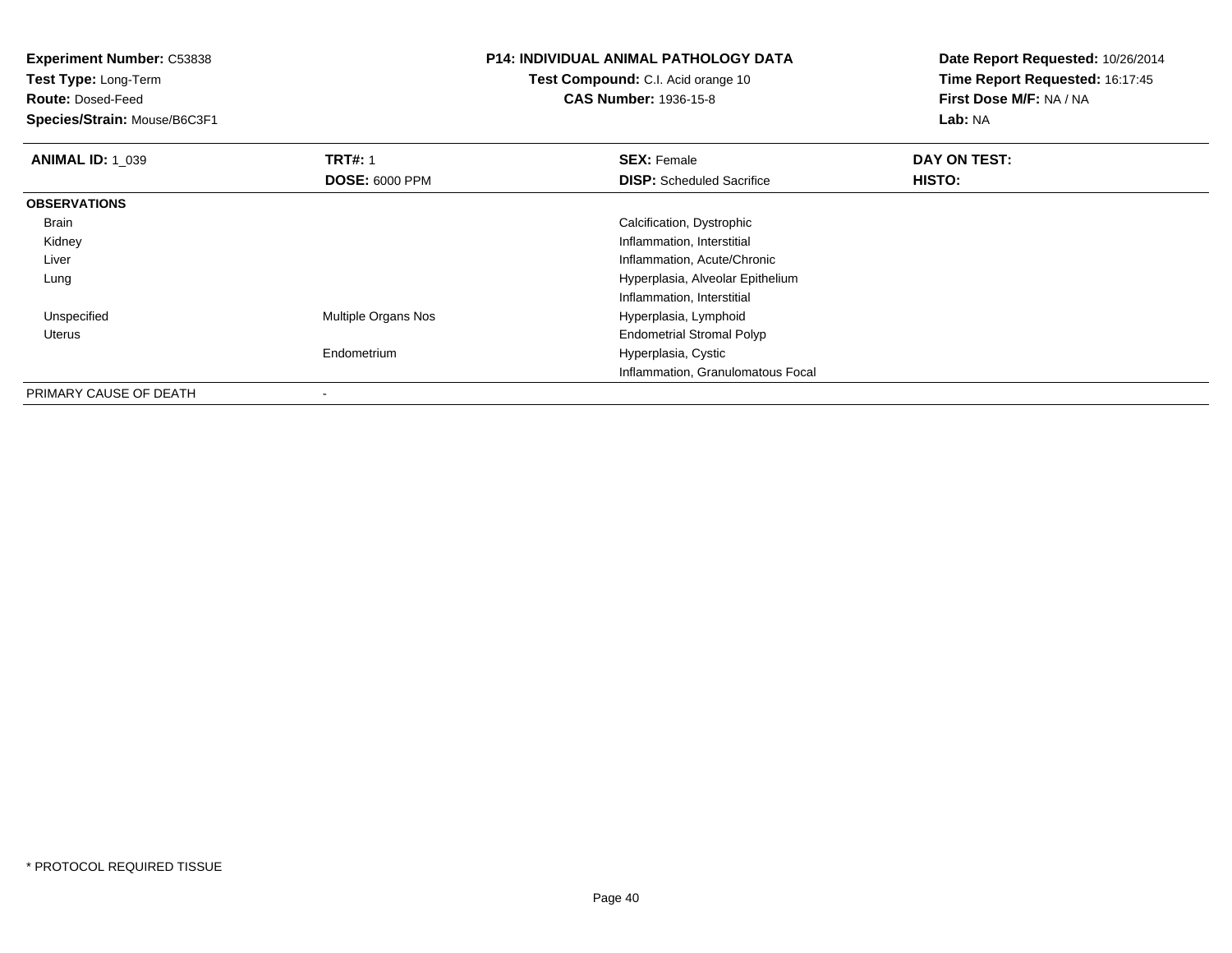| <b>Experiment Number: C53838</b><br>Test Type: Long-Term<br><b>Route: Dosed-Feed</b><br>Species/Strain: Mouse/B6C3F1 | <b>P14: INDIVIDUAL ANIMAL PATHOLOGY DATA</b><br><b>Test Compound:</b> C.I. Acid orange 10<br><b>CAS Number: 1936-15-8</b> |                                     | Date Report Requested: 10/26/2014<br>Time Report Requested: 16:17:45<br>First Dose M/F: NA / NA<br>Lab: NA |
|----------------------------------------------------------------------------------------------------------------------|---------------------------------------------------------------------------------------------------------------------------|-------------------------------------|------------------------------------------------------------------------------------------------------------|
| <b>ANIMAL ID: 1 040</b>                                                                                              | <b>TRT#: 1</b>                                                                                                            | <b>SEX: Female</b>                  | DAY ON TEST:                                                                                               |
|                                                                                                                      | <b>DOSE: 6000 PPM</b>                                                                                                     | <b>DISP:</b> Scheduled Sacrifice    | HISTO:                                                                                                     |
| <b>OBSERVATIONS</b>                                                                                                  |                                                                                                                           |                                     |                                                                                                            |
| Kidney                                                                                                               |                                                                                                                           | Inflammation, Interstitial          |                                                                                                            |
| Lung                                                                                                                 | <b>Bronchus</b>                                                                                                           | <b>Bronchiectasis</b>               |                                                                                                            |
|                                                                                                                      |                                                                                                                           | Hyperplasia, Alveolar Epithelium    |                                                                                                            |
|                                                                                                                      | <b>Bronchiole</b>                                                                                                         | Hyperplasia, Lymphoid               |                                                                                                            |
|                                                                                                                      |                                                                                                                           | Inflammation, Interstitial          |                                                                                                            |
| Urinary bladder                                                                                                      |                                                                                                                           | Hyperplasia, Lymphoid               |                                                                                                            |
| Uterus                                                                                                               | Endometrium                                                                                                               | Hyperplasia, Cystic                 |                                                                                                            |
|                                                                                                                      | Parovarian                                                                                                                | Lymphocytic Inflammatory Infiltrate |                                                                                                            |
| PRIMARY CAUSE OF DEATH                                                                                               |                                                                                                                           |                                     |                                                                                                            |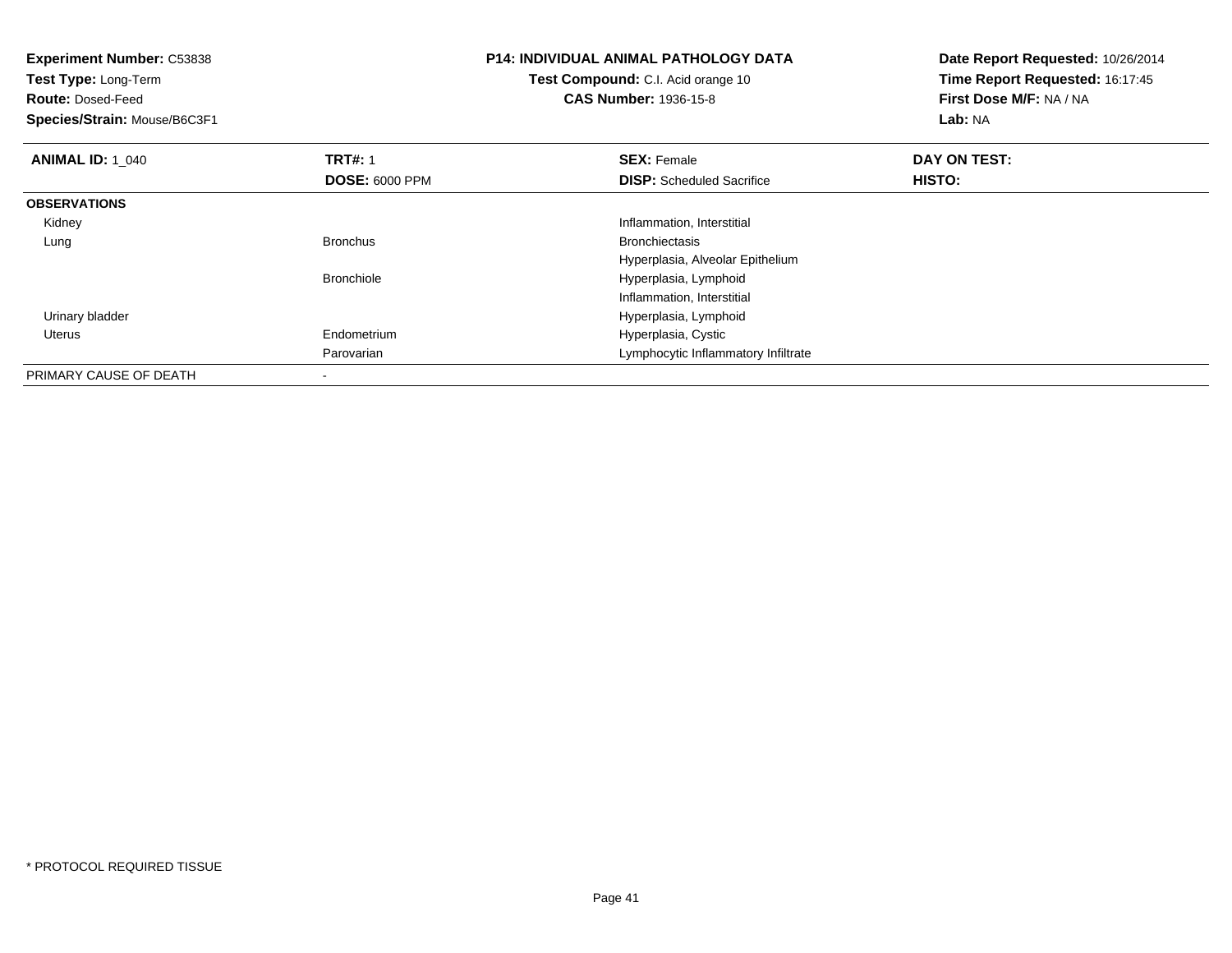| <b>Experiment Number: C53838</b><br>Test Type: Long-Term<br><b>Route: Dosed-Feed</b><br>Species/Strain: Mouse/B6C3F1 |                       | <b>P14: INDIVIDUAL ANIMAL PATHOLOGY DATA</b><br><b>Test Compound:</b> C.I. Acid orange 10<br><b>CAS Number: 1936-15-8</b> | Date Report Requested: 10/26/2014<br>Time Report Requested: 16:17:45<br>First Dose M/F: NA / NA<br>Lab: NA |
|----------------------------------------------------------------------------------------------------------------------|-----------------------|---------------------------------------------------------------------------------------------------------------------------|------------------------------------------------------------------------------------------------------------|
| <b>ANIMAL ID: 1 041</b>                                                                                              | <b>TRT#: 1</b>        | <b>SEX: Female</b>                                                                                                        | DAY ON TEST:                                                                                               |
|                                                                                                                      | <b>DOSE: 6000 PPM</b> | <b>DISP:</b> Scheduled Sacrifice                                                                                          | HISTO:                                                                                                     |
| <b>OBSERVATIONS</b>                                                                                                  |                       |                                                                                                                           |                                                                                                            |
| Liver                                                                                                                |                       | Inflammation, Acute/Chronic                                                                                               |                                                                                                            |
| Lung                                                                                                                 |                       | Hyperplasia, Alveolar Epithelium                                                                                          |                                                                                                            |
|                                                                                                                      |                       | Inflammation, Interstitial                                                                                                |                                                                                                            |
| Ovary                                                                                                                |                       | Cyst, Nos                                                                                                                 |                                                                                                            |
| Urinary bladder                                                                                                      |                       | Hyperplasia, Lymphoid                                                                                                     |                                                                                                            |
| Uterus                                                                                                               | Parovarian            | Lymphocytic Inflammatory Infiltrate                                                                                       |                                                                                                            |
| PRIMARY CAUSE OF DEATH                                                                                               |                       |                                                                                                                           |                                                                                                            |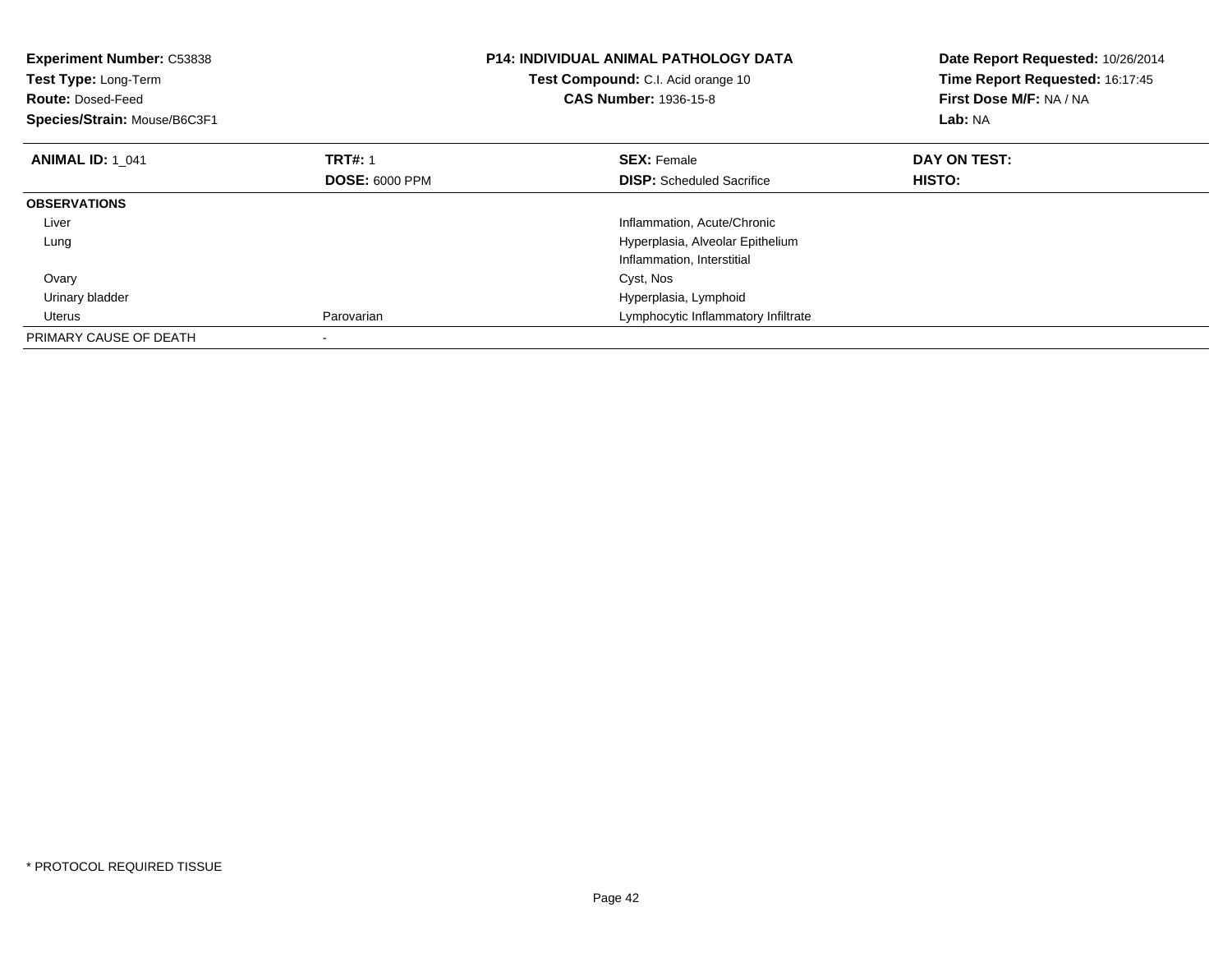**Experiment Number:** C53838**Test Type:** Long-Term**Route:** Dosed-Feed **Species/Strain:** Mouse/B6C3F1**P14: INDIVIDUAL ANIMAL PATHOLOGY DATATest Compound:** C.I. Acid orange 10**CAS Number:** 1936-15-8**Date Report Requested:** 10/26/2014**Time Report Requested:** 16:17:45**First Dose M/F:** NA / NA**Lab:** NA**ANIMAL ID: 1\_042 TRT#:** 1 **SEX:** Female **DAY ON TEST: DOSE:** 6000 PPM**DISP:** Scheduled Sacrifice **HISTO: OBSERVATIONS** Brain Calcification, Dystrophic Kidney Inflammation, Interstitial Lung Hyperplasia, Alveolar EpitheliumInflammation, Interstitial Mammary gland Lymphocytic Inflammatory Infiltrate **Ovary**  Lymphocytic Inflammatory Infiltrate PancreasAcinus **Acinus** Atrophy, Focal Hyperplasia, Lymphoid Hyperplasia, Lymphoid Salivary glandPRIMARY CAUSE OF DEATH

-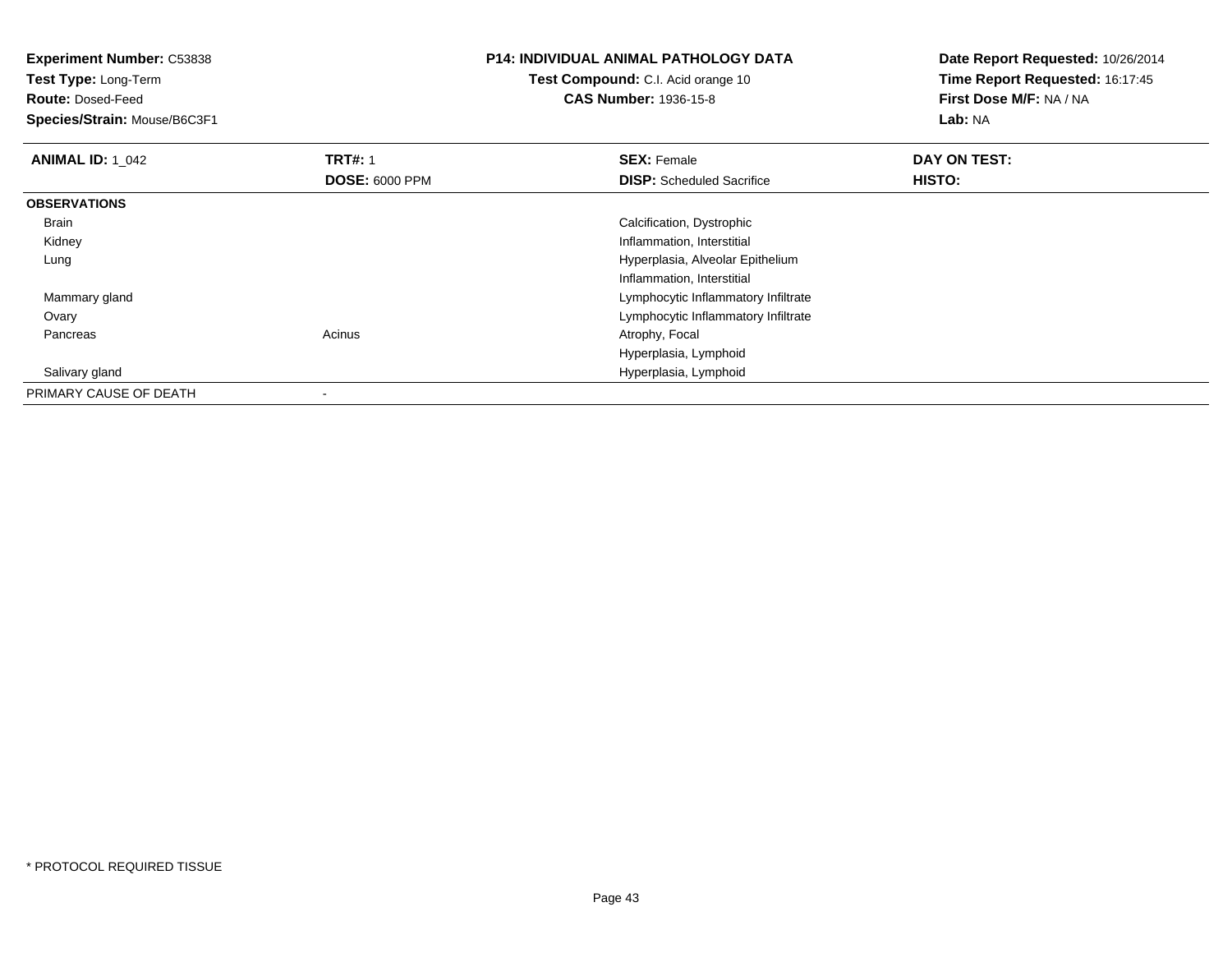| <b>Experiment Number: C53838</b><br>Test Type: Long-Term<br><b>Route: Dosed-Feed</b><br>Species/Strain: Mouse/B6C3F1 |                       | <b>P14: INDIVIDUAL ANIMAL PATHOLOGY DATA</b><br>Test Compound: C.I. Acid orange 10<br><b>CAS Number: 1936-15-8</b> | Date Report Requested: 10/26/2014<br>Time Report Requested: 16:17:45<br>First Dose M/F: NA / NA<br>Lab: NA |
|----------------------------------------------------------------------------------------------------------------------|-----------------------|--------------------------------------------------------------------------------------------------------------------|------------------------------------------------------------------------------------------------------------|
| <b>ANIMAL ID: 1 043</b>                                                                                              | <b>TRT#: 1</b>        | <b>SEX: Female</b>                                                                                                 | DAY ON TEST:                                                                                               |
|                                                                                                                      | <b>DOSE: 6000 PPM</b> | <b>DISP:</b> Scheduled Sacrifice                                                                                   | HISTO:                                                                                                     |
| <b>OBSERVATIONS</b>                                                                                                  |                       |                                                                                                                    |                                                                                                            |
| Kidney                                                                                                               |                       | Hyperplasia, Lymphoid                                                                                              |                                                                                                            |
| Liver                                                                                                                |                       | Inflammation, Acute/Chronic                                                                                        |                                                                                                            |
| Lung                                                                                                                 |                       | Hyperplasia, Alveolar Epithelium                                                                                   |                                                                                                            |
|                                                                                                                      |                       | Hyperplasia, Lymphoid                                                                                              |                                                                                                            |
|                                                                                                                      |                       | Inflammation, Interstitial                                                                                         |                                                                                                            |
|                                                                                                                      |                       | <b>Retention Of Content</b>                                                                                        |                                                                                                            |
| <b>Uterus</b>                                                                                                        | Endometrium           | Hyperplasia, Cystic                                                                                                |                                                                                                            |
|                                                                                                                      | Endometrium           | Inflammation, Acute/Chronic                                                                                        |                                                                                                            |
|                                                                                                                      | Parovarian            | Lymphocytic Inflammatory Infiltrate                                                                                |                                                                                                            |
| PRIMARY CAUSE OF DEATH                                                                                               |                       |                                                                                                                    |                                                                                                            |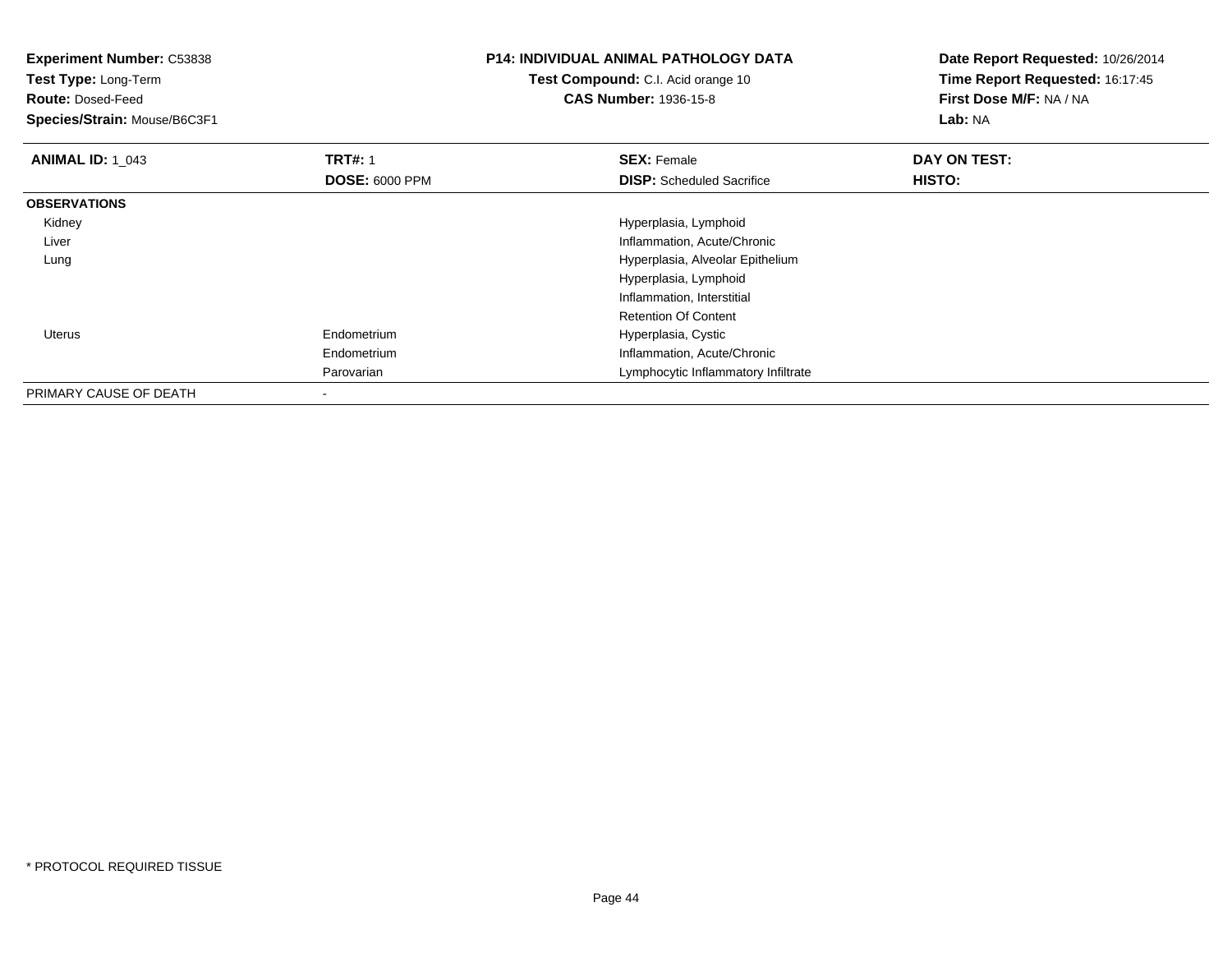| <b>Experiment Number: C53838</b><br>Test Type: Long-Term<br><b>Route: Dosed-Feed</b><br>Species/Strain: Mouse/B6C3F1 |                       | <b>P14: INDIVIDUAL ANIMAL PATHOLOGY DATA</b><br>Test Compound: C.I. Acid orange 10<br><b>CAS Number: 1936-15-8</b> | Date Report Requested: 10/26/2014<br>Time Report Requested: 16:17:45<br>First Dose M/F: NA / NA<br>Lab: NA |
|----------------------------------------------------------------------------------------------------------------------|-----------------------|--------------------------------------------------------------------------------------------------------------------|------------------------------------------------------------------------------------------------------------|
| <b>ANIMAL ID: 1 044</b>                                                                                              | <b>TRT#: 1</b>        | <b>SEX: Female</b>                                                                                                 | DAY ON TEST:                                                                                               |
|                                                                                                                      | <b>DOSE: 6000 PPM</b> | <b>DISP:</b> Scheduled Sacrifice                                                                                   | HISTO:                                                                                                     |
| <b>OBSERVATIONS</b>                                                                                                  |                       |                                                                                                                    |                                                                                                            |
| <b>Brain</b>                                                                                                         |                       | Calcification, Dystrophic                                                                                          |                                                                                                            |
| Kidney                                                                                                               |                       | Inflammation, Interstitial                                                                                         |                                                                                                            |
| Liver                                                                                                                |                       | Inflammation, Acute/Chronic                                                                                        |                                                                                                            |
| Lung                                                                                                                 |                       | Hyperplasia, Alveolar Epithelium                                                                                   |                                                                                                            |
|                                                                                                                      |                       | Inflammation, Interstitial                                                                                         |                                                                                                            |
| Unspecified                                                                                                          | Multiple Organs Nos   | Lymphoma, Histiocytic-Malignant Type                                                                               |                                                                                                            |
| Uterus                                                                                                               | Endometrium           | Hyperplasia, Cystic                                                                                                |                                                                                                            |
| PRIMARY CAUSE OF DEATH                                                                                               |                       |                                                                                                                    |                                                                                                            |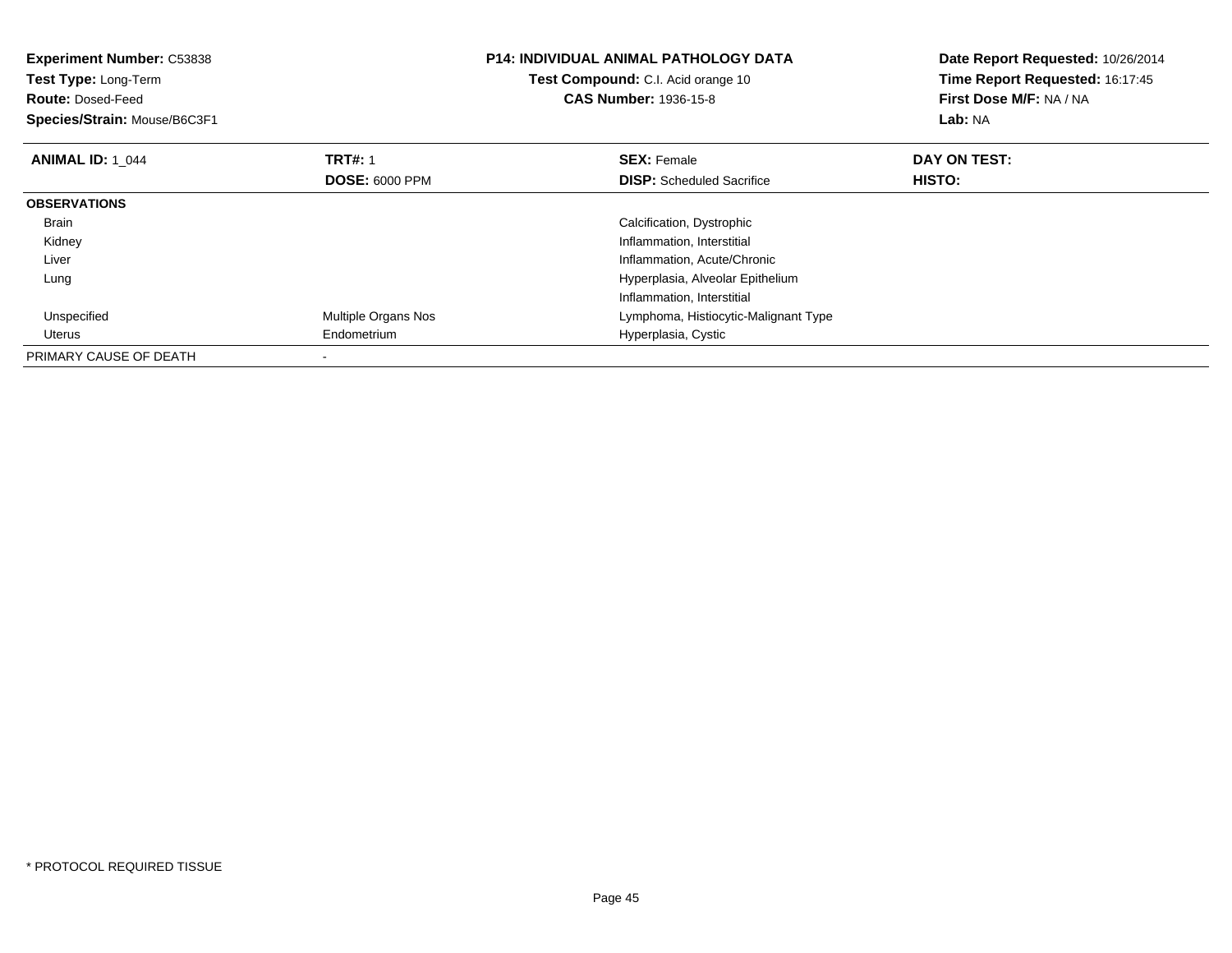| <b>Experiment Number: C53838</b><br>Test Type: Long-Term<br><b>Route: Dosed-Feed</b><br>Species/Strain: Mouse/B6C3F1 |                                         | <b>P14: INDIVIDUAL ANIMAL PATHOLOGY DATA</b><br>Test Compound: C.I. Acid orange 10<br><b>CAS Number: 1936-15-8</b> | Date Report Requested: 10/26/2014<br>Time Report Requested: 16:17:45<br>First Dose M/F: NA / NA<br>Lab: NA |
|----------------------------------------------------------------------------------------------------------------------|-----------------------------------------|--------------------------------------------------------------------------------------------------------------------|------------------------------------------------------------------------------------------------------------|
| <b>ANIMAL ID: 1 045</b>                                                                                              | <b>TRT#:</b> 1<br><b>DOSE: 6000 PPM</b> | <b>SEX: Female</b><br><b>DISP:</b> Scheduled Sacrifice                                                             | DAY ON TEST:<br>HISTO:                                                                                     |
| <b>OBSERVATIONS</b>                                                                                                  |                                         |                                                                                                                    |                                                                                                            |
| <b>Brain</b>                                                                                                         |                                         | Calcification, Dystrophic                                                                                          |                                                                                                            |
| Liver                                                                                                                |                                         | Inflammation, Acute/Chronic                                                                                        |                                                                                                            |
| Lung                                                                                                                 |                                         | Hyperplasia, Alveolar Epithelium                                                                                   |                                                                                                            |
|                                                                                                                      |                                         | Inflammation, Interstitial                                                                                         |                                                                                                            |
| Salivary gland                                                                                                       |                                         | Hyperplasia, Lymphoid                                                                                              |                                                                                                            |
| Urinary bladder                                                                                                      |                                         | Hyperplasia, Lymphoid                                                                                              |                                                                                                            |
| Uterus                                                                                                               | Parovarian                              | Lymphocytic Inflammatory Infiltrate                                                                                |                                                                                                            |
| PRIMARY CAUSE OF DEATH                                                                                               |                                         |                                                                                                                    |                                                                                                            |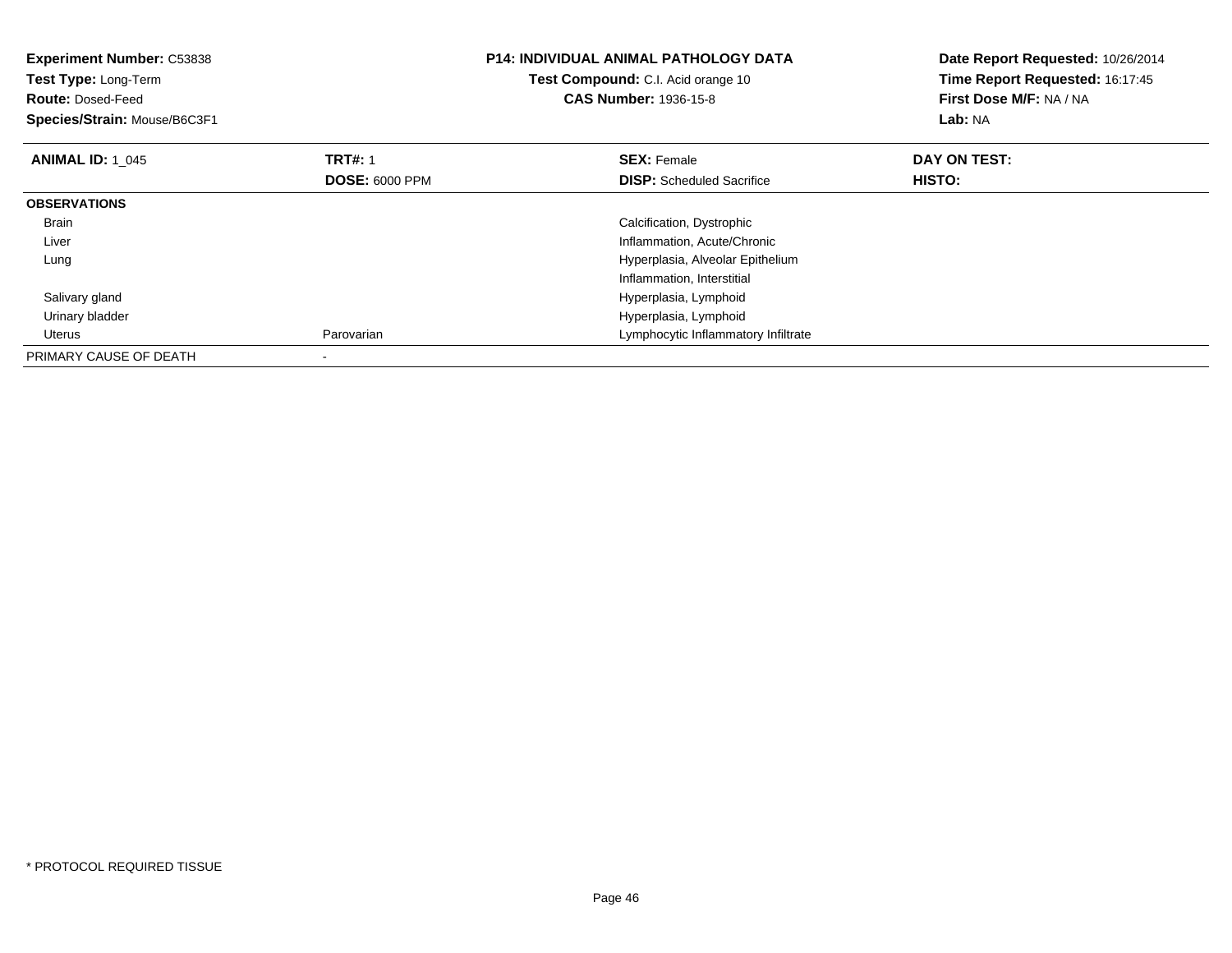| <b>Experiment Number: C53838</b><br>Test Type: Long-Term<br><b>Route: Dosed-Feed</b><br>Species/Strain: Mouse/B6C3F1 |                                         | <b>P14: INDIVIDUAL ANIMAL PATHOLOGY DATA</b><br>Test Compound: C.I. Acid orange 10<br><b>CAS Number: 1936-15-8</b> | Date Report Requested: 10/26/2014<br>Time Report Requested: 16:17:45<br>First Dose M/F: NA / NA<br>Lab: NA |
|----------------------------------------------------------------------------------------------------------------------|-----------------------------------------|--------------------------------------------------------------------------------------------------------------------|------------------------------------------------------------------------------------------------------------|
| <b>ANIMAL ID: 1 046</b>                                                                                              | <b>TRT#: 1</b><br><b>DOSE: 6000 PPM</b> | <b>SEX: Female</b><br><b>DISP: Natural Death</b>                                                                   | DAY ON TEST:<br>HISTO:                                                                                     |
| <b>OBSERVATIONS</b>                                                                                                  |                                         |                                                                                                                    |                                                                                                            |
| Lung                                                                                                                 |                                         | Inflammation, Interstitial                                                                                         |                                                                                                            |
| Ovary                                                                                                                |                                         | Cyst, Nos                                                                                                          |                                                                                                            |
| PRIMARY CAUSE OF DEATH                                                                                               |                                         |                                                                                                                    |                                                                                                            |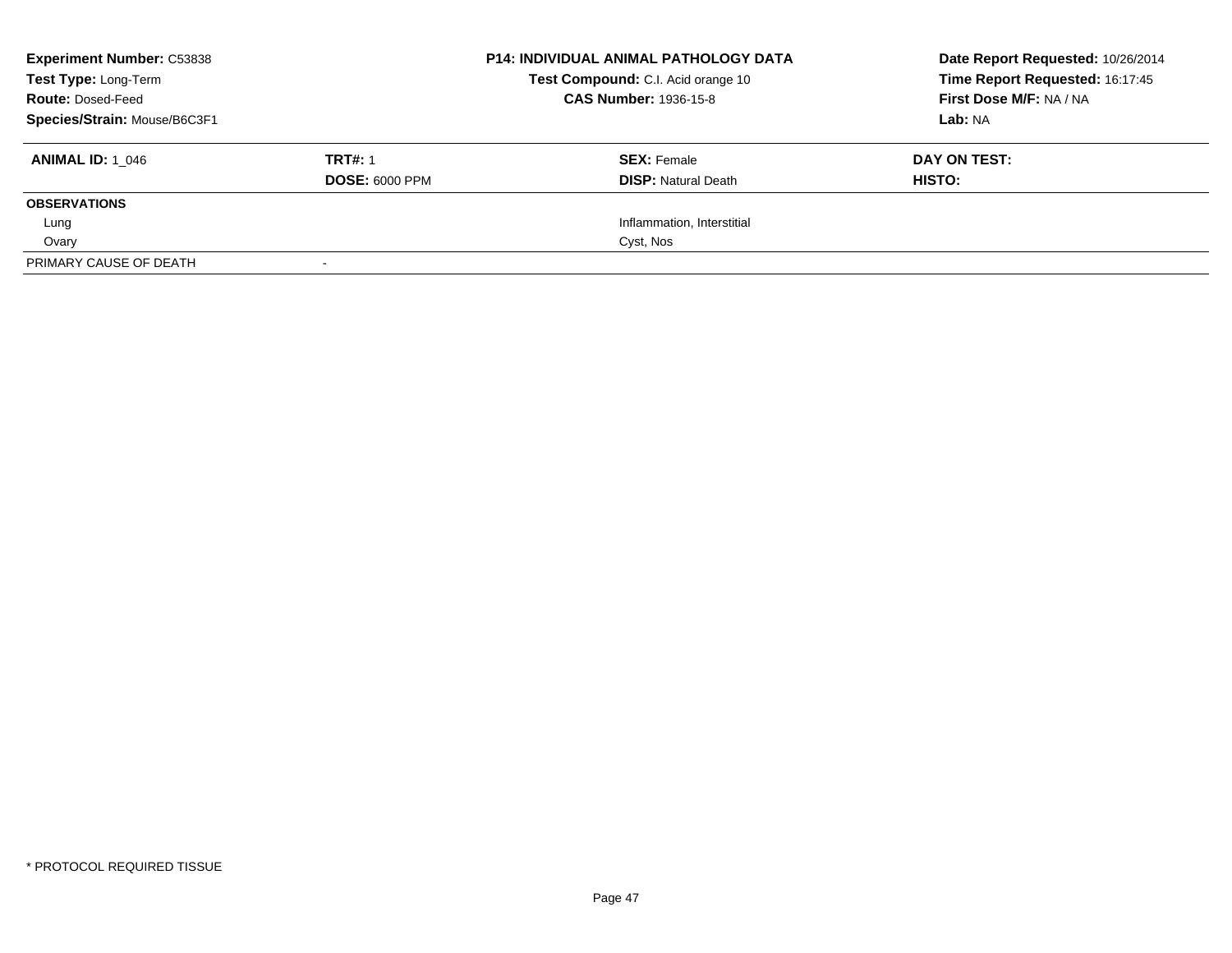**Test Type:** Long-Term

**Route:** Dosed-Feed

**Species/Strain:** Mouse/B6C3F1

## **P14: INDIVIDUAL ANIMAL PATHOLOGY DATA**

**Test Compound:** C.I. Acid orange 10**CAS Number:** 1936-15-8

| <b>ANIMAL ID: 1_047</b> | <b>TRT#: 1</b>        | <b>SEX: Female</b>               | DAY ON TEST: |
|-------------------------|-----------------------|----------------------------------|--------------|
|                         | <b>DOSE: 6000 PPM</b> | <b>DISP:</b> Scheduled Sacrifice | HISTO:       |
| <b>OBSERVATIONS</b>     |                       |                                  |              |
| Adrenal gland           |                       | Pheochromocytoma                 |              |
| Brain                   |                       | Calcification, Dystrophic        |              |
| Kidney                  |                       | Hyperplasia, Lymphoid            |              |
|                         |                       | Inflammation, Interstitial       |              |
| Lung                    | <b>Bronchus</b>       | <b>Bronchiectasis</b>            |              |
|                         |                       | Hyperplasia, Alveolar Epithelium |              |
|                         |                       | Inflammation, Interstitial       |              |
| Ovary                   |                       | Cyst, Nos                        |              |
| Salivary gland          |                       | Hyperplasia, Lymphoid            |              |
| Urinary bladder         |                       | Hyperplasia, Lymphoid            |              |
| PRIMARY CAUSE OF DEATH  |                       |                                  |              |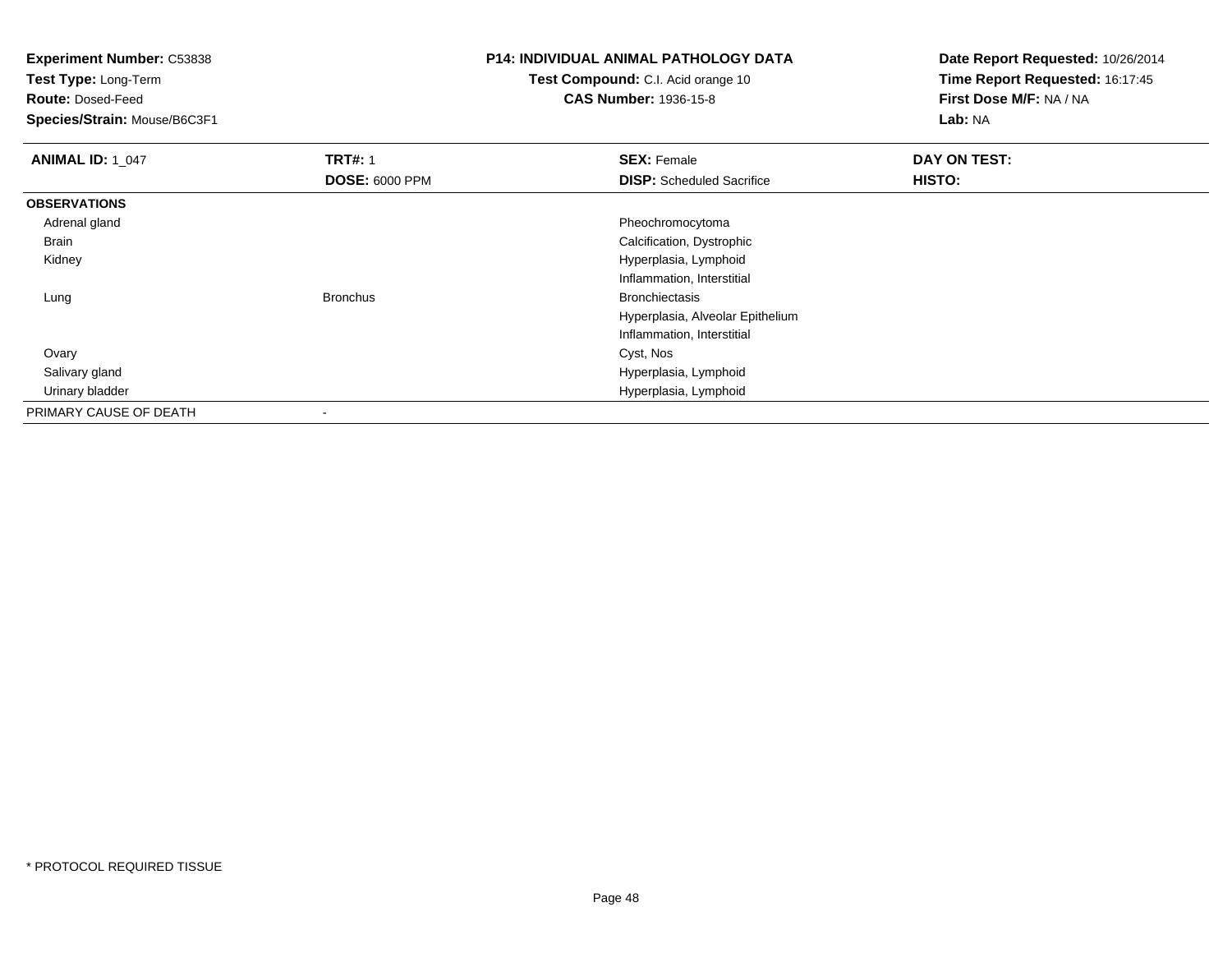**Test Type:** Long-Term

**Route:** Dosed-Feed

**Species/Strain:** Mouse/B6C3F1

## **P14: INDIVIDUAL ANIMAL PATHOLOGY DATA**

**Test Compound:** C.I. Acid orange 10**CAS Number:** 1936-15-8

| <b>ANIMAL ID: 1 049</b> | <b>TRT#: 1</b>             | <b>SEX: Female</b>                  | DAY ON TEST: |  |
|-------------------------|----------------------------|-------------------------------------|--------------|--|
|                         | <b>DOSE: 6000 PPM</b>      | <b>DISP:</b> Scheduled Sacrifice    | HISTO:       |  |
| <b>OBSERVATIONS</b>     |                            |                                     |              |  |
| Gall bladder            |                            | Lymphocytic Inflammatory Infiltrate |              |  |
| Heart                   | Cardiac Valve              | Mineralization                      |              |  |
| Kidney                  |                            | Inflammation, Interstitial          |              |  |
| Liver                   |                            | <b>Focal Cellular Change</b>        |              |  |
|                         |                            | Inflammation, Acute/Chronic         |              |  |
| Lung                    |                            | Hyperplasia, Alveolar Epithelium    |              |  |
|                         |                            | Inflammation, Interstitial          |              |  |
| Ovary                   |                            | Cyst, Nos                           |              |  |
| Unspecified             | <b>Multiple Organs Nos</b> | Hyperplasia, Lymphoid               |              |  |
| Uterus                  | Endometrium                | Hyperplasia, Cystic                 |              |  |
|                         | Parovarian                 | Lymphocytic Inflammatory Infiltrate |              |  |
| PRIMARY CAUSE OF DEATH  | ۰                          |                                     |              |  |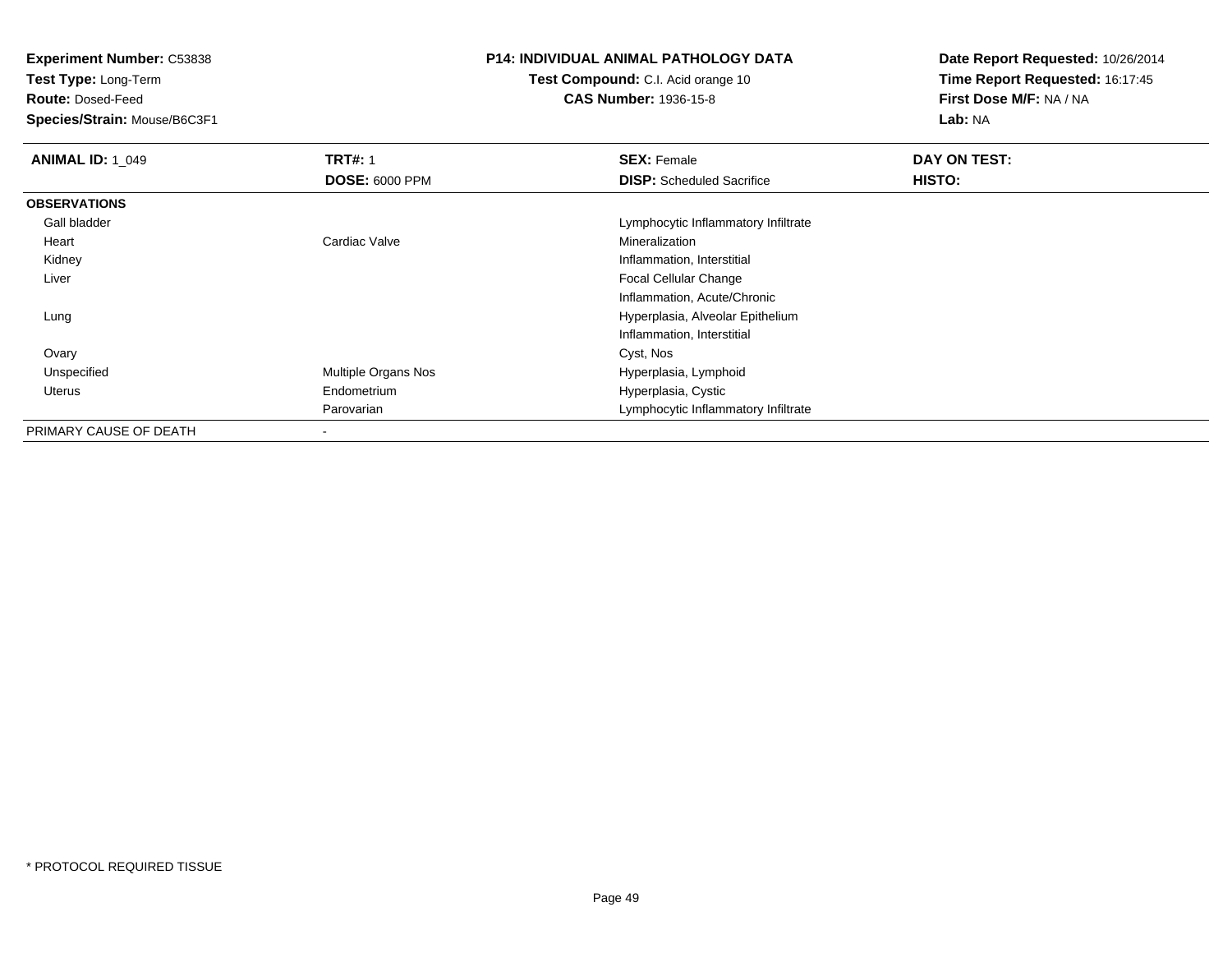| <b>Experiment Number: C53838</b><br>Test Type: Long-Term<br><b>Route: Dosed-Feed</b><br>Species/Strain: Mouse/B6C3F1 |                       | <b>P14: INDIVIDUAL ANIMAL PATHOLOGY DATA</b><br><b>Test Compound:</b> C.I. Acid orange 10<br><b>CAS Number: 1936-15-8</b> | Date Report Requested: 10/26/2014<br>Time Report Requested: 16:17:45<br>First Dose M/F: NA / NA<br>Lab: NA |
|----------------------------------------------------------------------------------------------------------------------|-----------------------|---------------------------------------------------------------------------------------------------------------------------|------------------------------------------------------------------------------------------------------------|
| <b>ANIMAL ID: 1 050</b>                                                                                              | <b>TRT#: 1</b>        | <b>SEX: Female</b>                                                                                                        | DAY ON TEST:                                                                                               |
|                                                                                                                      | <b>DOSE: 6000 PPM</b> | <b>DISP:</b> Scheduled Sacrifice                                                                                          | <b>HISTO:</b>                                                                                              |
| <b>OBSERVATIONS</b>                                                                                                  |                       |                                                                                                                           |                                                                                                            |
| <b>Brain</b>                                                                                                         |                       | Calcification, Dystrophic                                                                                                 |                                                                                                            |
| Kidney                                                                                                               |                       | Inflammation, Interstitial                                                                                                |                                                                                                            |
| Salivary gland                                                                                                       |                       | Hyperplasia, Lymphoid                                                                                                     |                                                                                                            |
| Stomach                                                                                                              |                       | Inflammation, Acute Diffuse                                                                                               |                                                                                                            |
| Urinary bladder                                                                                                      |                       | Hyperplasia, Lymphoid                                                                                                     |                                                                                                            |
| Uterus                                                                                                               | Parovarian            | Lymphocytic Inflammatory Infiltrate                                                                                       |                                                                                                            |
| PRIMARY CAUSE OF DEATH                                                                                               |                       |                                                                                                                           |                                                                                                            |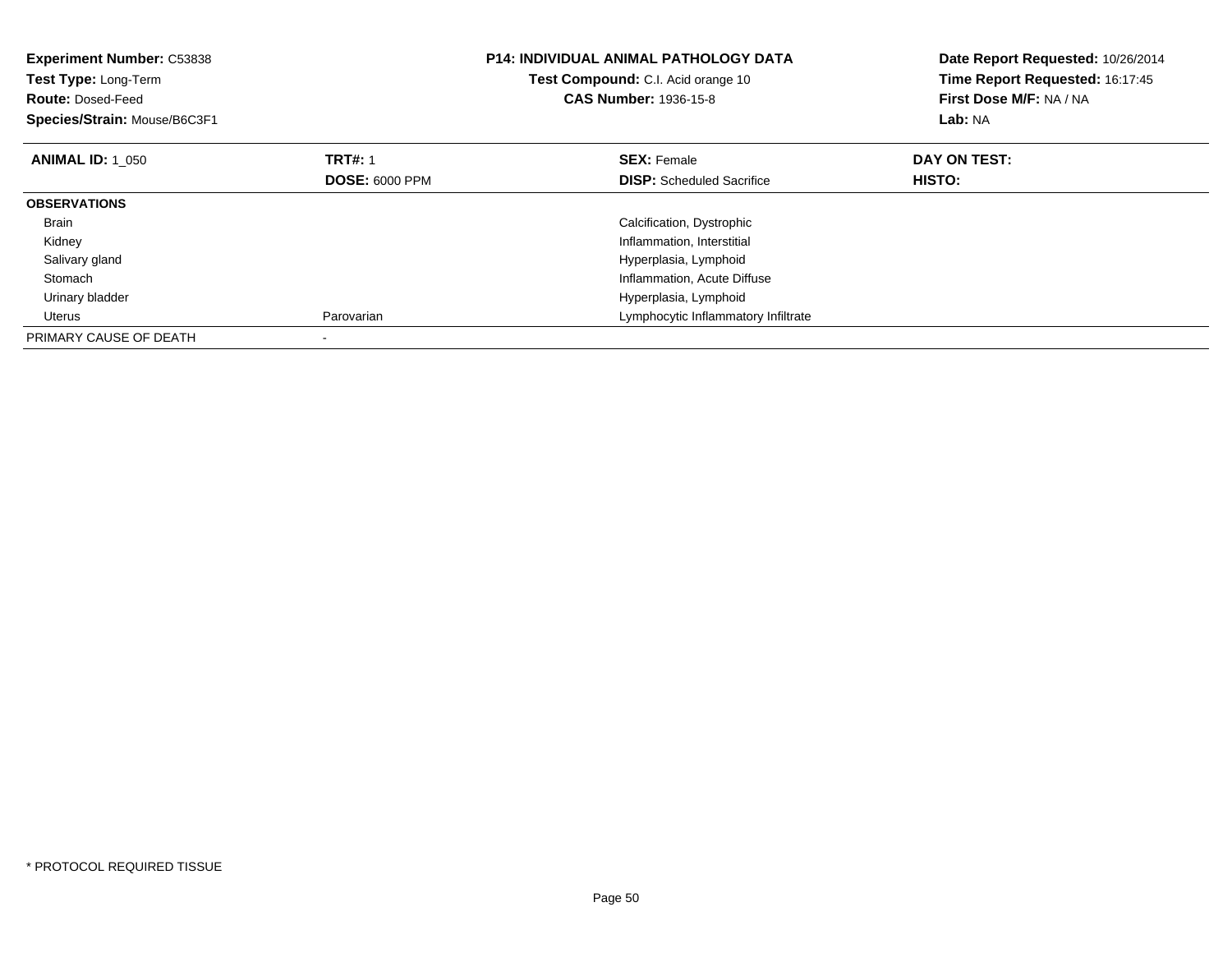| <b>Experiment Number: C53838</b><br>Test Type: Long-Term<br><b>Route: Dosed-Feed</b><br>Species/Strain: Mouse/B6C3F1 | <b>P14: INDIVIDUAL ANIMAL PATHOLOGY DATA</b><br>Test Compound: C.I. Acid orange 10<br><b>CAS Number: 1936-15-8</b> |                                  | Date Report Requested: 10/26/2014<br>Time Report Requested: 16:17:45<br>First Dose M/F: NA / NA<br>Lab: NA |
|----------------------------------------------------------------------------------------------------------------------|--------------------------------------------------------------------------------------------------------------------|----------------------------------|------------------------------------------------------------------------------------------------------------|
| <b>ANIMAL ID: 2 001</b>                                                                                              | TRT#: 2                                                                                                            | <b>SEX: Female</b>               | DAY ON TEST:                                                                                               |
|                                                                                                                      | <b>DOSE: 3000 PPM</b>                                                                                              | <b>DISP:</b> Scheduled Sacrifice | HISTO:                                                                                                     |
| <b>OBSERVATIONS</b>                                                                                                  |                                                                                                                    |                                  |                                                                                                            |
| Kidney                                                                                                               |                                                                                                                    | Hyperplasia, Lymphoid            |                                                                                                            |
| Lung                                                                                                                 |                                                                                                                    | Hyperplasia, Alveolar Epithelium |                                                                                                            |
|                                                                                                                      |                                                                                                                    | Hyperplasia, Lymphoid            |                                                                                                            |
|                                                                                                                      |                                                                                                                    | Inflammation, Interstitial       |                                                                                                            |
| Urinary bladder                                                                                                      |                                                                                                                    | Hyperplasia, Lymphoid            |                                                                                                            |
| PRIMARY CAUSE OF DEATH                                                                                               |                                                                                                                    |                                  |                                                                                                            |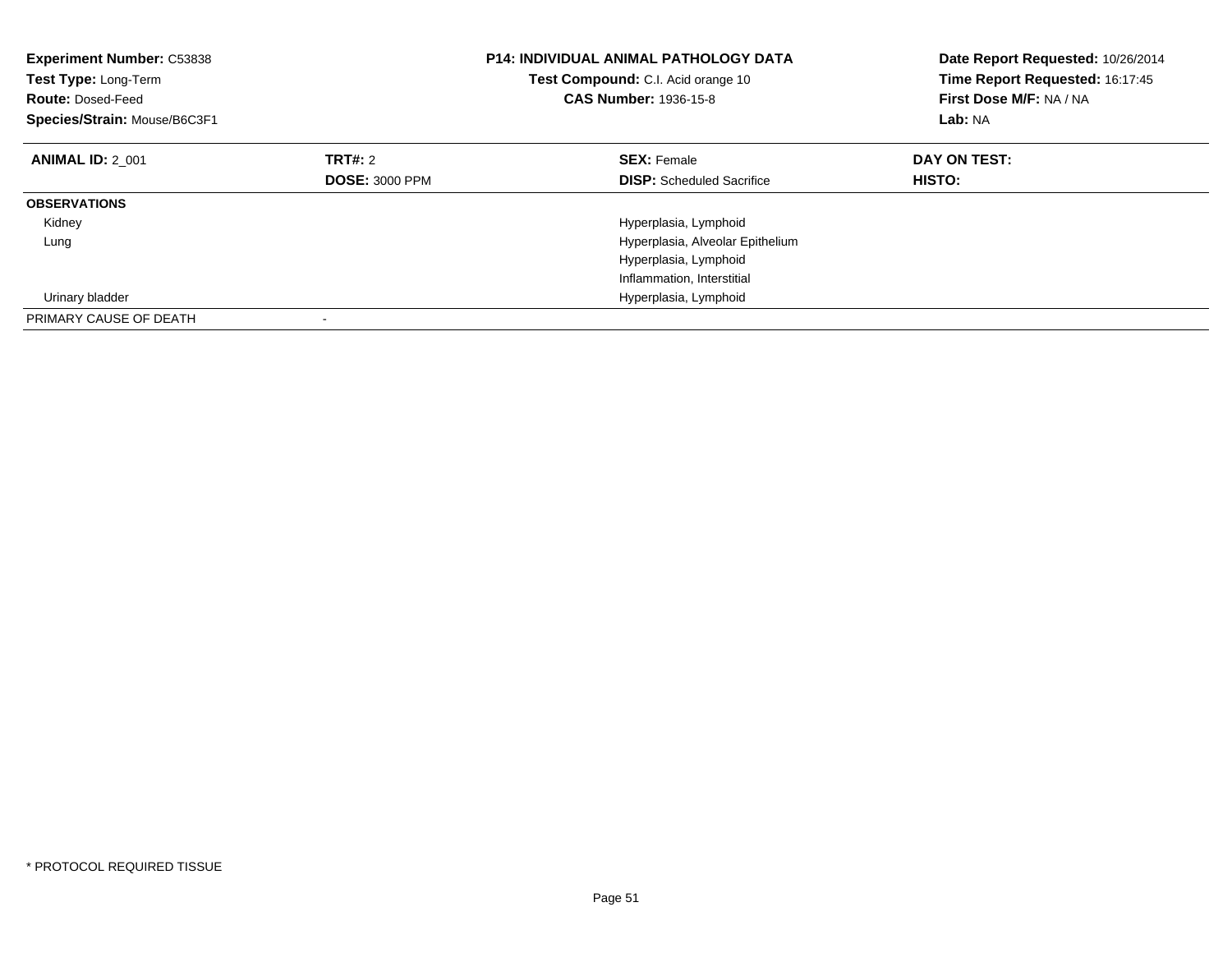| <b>Experiment Number: C53838</b><br>Test Type: Long-Term<br><b>CAS Number: 1936-15-8</b><br><b>Route: Dosed-Feed</b><br>Species/Strain: Mouse/B6C3F1 |                       | <b>P14: INDIVIDUAL ANIMAL PATHOLOGY DATA</b><br>Test Compound: C.I. Acid orange 10 | Date Report Requested: 10/26/2014<br>Time Report Requested: 16:17:45<br>First Dose M/F: NA / NA<br>Lab: NA |
|------------------------------------------------------------------------------------------------------------------------------------------------------|-----------------------|------------------------------------------------------------------------------------|------------------------------------------------------------------------------------------------------------|
| <b>ANIMAL ID: 2 002</b>                                                                                                                              | <b>TRT#:</b> 2        | <b>SEX: Female</b>                                                                 | DAY ON TEST:                                                                                               |
|                                                                                                                                                      | <b>DOSE: 3000 PPM</b> | <b>DISP:</b> Scheduled Sacrifice                                                   | HISTO:                                                                                                     |
| <b>OBSERVATIONS</b>                                                                                                                                  |                       |                                                                                    |                                                                                                            |
| Bone marrow                                                                                                                                          |                       | Fibrosis, Myelo                                                                    |                                                                                                            |
| Kidney                                                                                                                                               |                       | Hyperplasia, Lymphoid                                                              |                                                                                                            |
| Liver                                                                                                                                                |                       | Inflammation, Acute/Chronic                                                        |                                                                                                            |
| Lung                                                                                                                                                 |                       | Hyperplasia, Alveolar Epithelium                                                   |                                                                                                            |
|                                                                                                                                                      |                       | Inflammation, Interstitial                                                         |                                                                                                            |
| Salivary gland                                                                                                                                       |                       | Hyperplasia, Lymphoid                                                              |                                                                                                            |
| Urinary bladder                                                                                                                                      |                       | Hyperplasia, Lymphoid                                                              |                                                                                                            |
| Uterus                                                                                                                                               | Endometrium           | Inflammation, Acute Focal                                                          |                                                                                                            |
| PRIMARY CAUSE OF DEATH                                                                                                                               | $\,$                  |                                                                                    |                                                                                                            |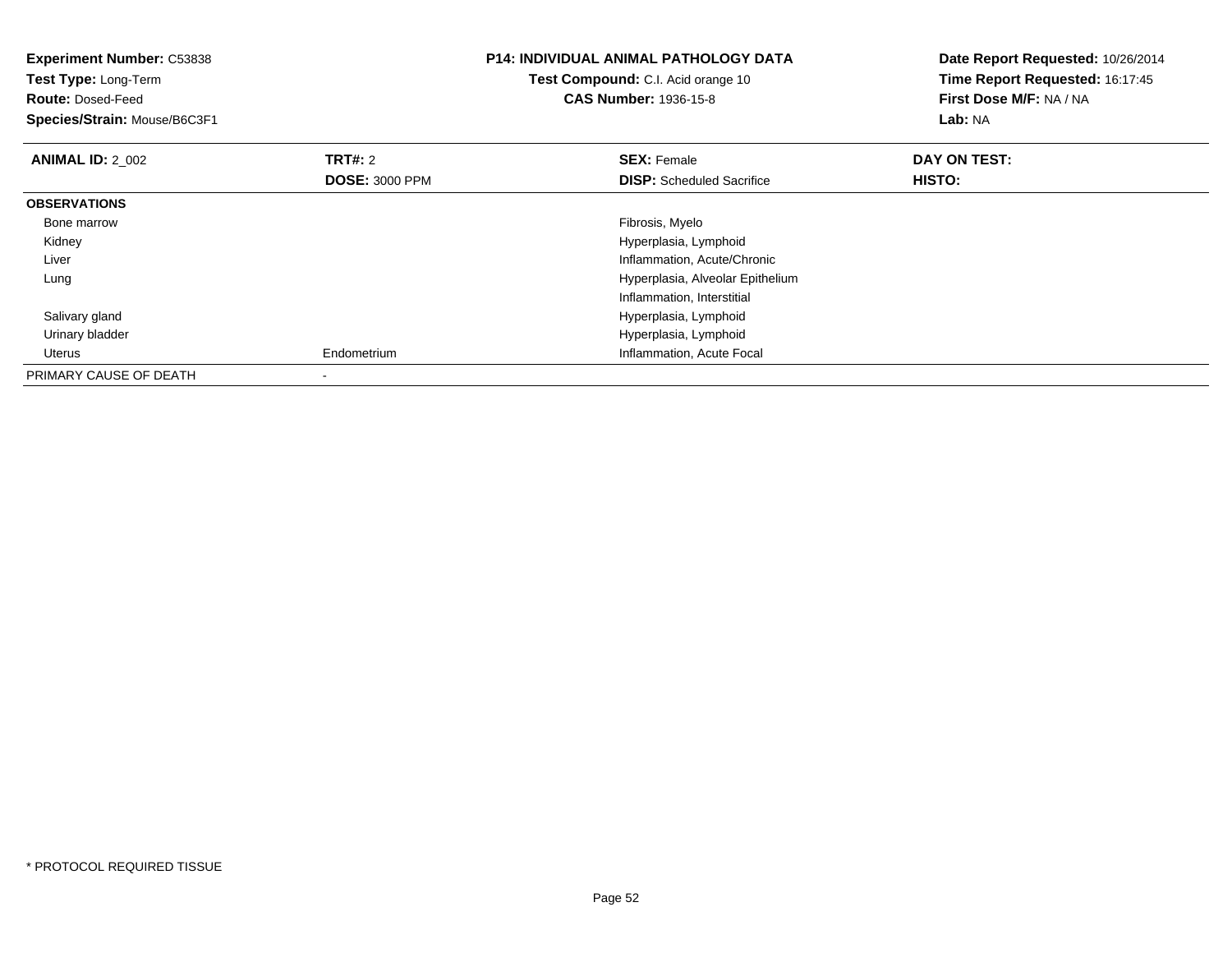| <b>Experiment Number: C53838</b><br>Test Type: Long-Term<br><b>Route: Dosed-Feed</b><br>Species/Strain: Mouse/B6C3F1 |                       | <b>P14: INDIVIDUAL ANIMAL PATHOLOGY DATA</b><br>Test Compound: C.I. Acid orange 10<br><b>CAS Number: 1936-15-8</b> | Date Report Requested: 10/26/2014<br>Time Report Requested: 16:17:45<br>First Dose M/F: NA / NA<br>Lab: NA |
|----------------------------------------------------------------------------------------------------------------------|-----------------------|--------------------------------------------------------------------------------------------------------------------|------------------------------------------------------------------------------------------------------------|
| <b>ANIMAL ID: 2 003</b>                                                                                              | TRT#: 2               | <b>SEX: Female</b>                                                                                                 | DAY ON TEST:                                                                                               |
|                                                                                                                      | <b>DOSE: 3000 PPM</b> | <b>DISP:</b> Scheduled Sacrifice                                                                                   | HISTO:                                                                                                     |
| <b>OBSERVATIONS</b>                                                                                                  |                       |                                                                                                                    |                                                                                                            |
| Kidney                                                                                                               |                       | Hyperplasia, Lymphoid                                                                                              |                                                                                                            |
| Lung                                                                                                                 |                       | Hyperplasia, Alveolar Epithelium                                                                                   |                                                                                                            |
|                                                                                                                      |                       | Inflammation, Interstitial                                                                                         |                                                                                                            |
| Salivary gland                                                                                                       |                       | Hyperplasia, Lymphoid                                                                                              |                                                                                                            |
| Urinary bladder                                                                                                      |                       | Hyperplasia, Lymphoid                                                                                              |                                                                                                            |
| Uterus                                                                                                               | Endometrium           | Hyperplasia, Cystic                                                                                                |                                                                                                            |
| PRIMARY CAUSE OF DEATH                                                                                               |                       |                                                                                                                    |                                                                                                            |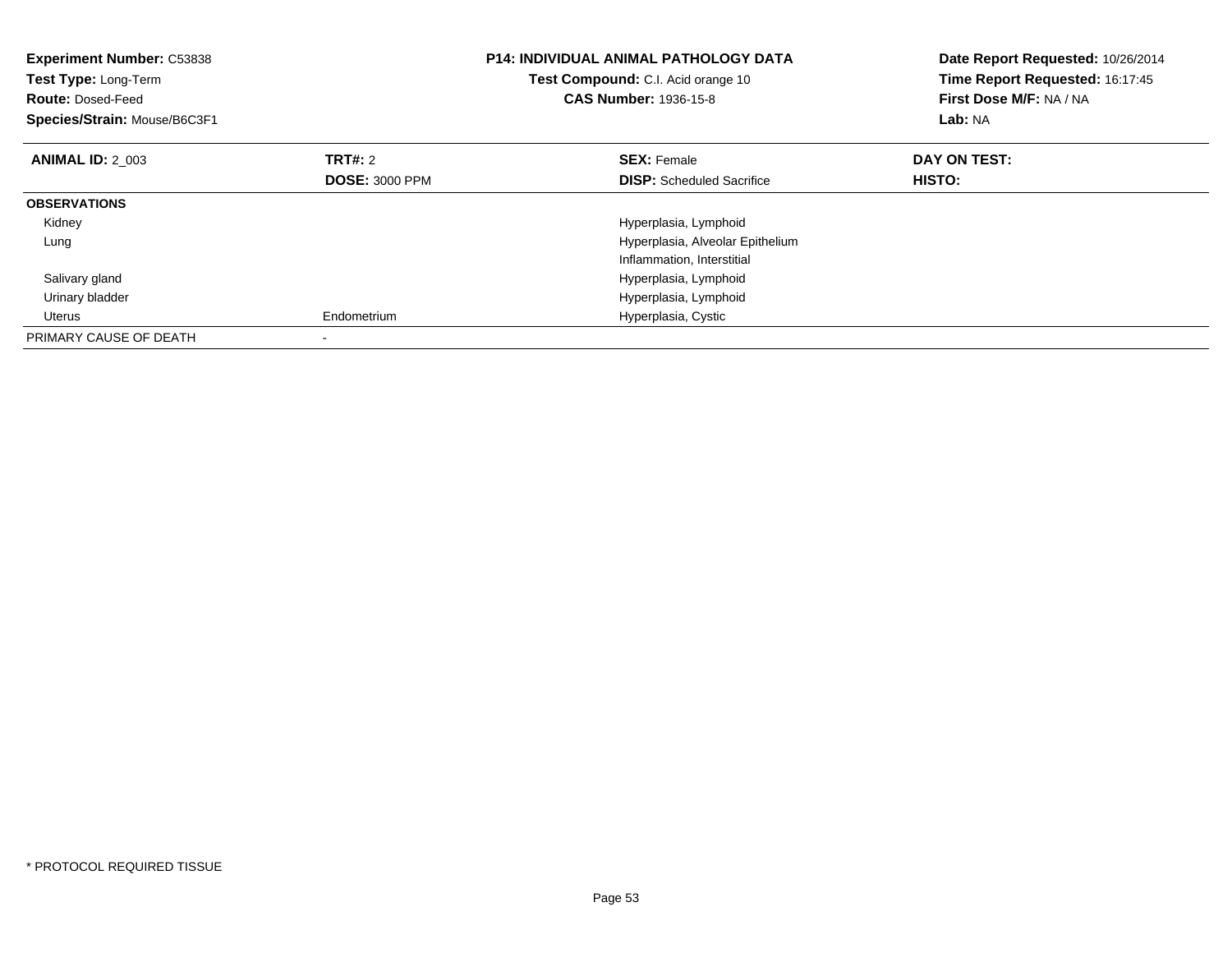| <b>Experiment Number: C53838</b><br>Test Type: Long-Term<br><b>Route: Dosed-Feed</b><br>Species/Strain: Mouse/B6C3F1 |                                  | <b>P14: INDIVIDUAL ANIMAL PATHOLOGY DATA</b><br>Test Compound: C.I. Acid orange 10<br><b>CAS Number: 1936-15-8</b> | Date Report Requested: 10/26/2014<br>Time Report Requested: 16:17:45<br>First Dose M/F: NA / NA<br>Lab: NA |  |
|----------------------------------------------------------------------------------------------------------------------|----------------------------------|--------------------------------------------------------------------------------------------------------------------|------------------------------------------------------------------------------------------------------------|--|
| <b>ANIMAL ID: 2 004</b>                                                                                              | TRT#: 2<br><b>DOSE: 3000 PPM</b> | <b>SEX: Female</b><br><b>DISP:</b> Natural Death                                                                   | DAY ON TEST:<br>HISTO:                                                                                     |  |
| <b>OBSERVATIONS</b>                                                                                                  |                                  |                                                                                                                    |                                                                                                            |  |
| <b>Brain</b>                                                                                                         |                                  | Calcification, Dystrophic                                                                                          |                                                                                                            |  |
| Kidney                                                                                                               | Glomerulus                       | Amyloidosis                                                                                                        |                                                                                                            |  |
| Unspecified                                                                                                          | Multiple Organs Nos              | Lymphoma, Nos-Malignant                                                                                            |                                                                                                            |  |
|                                                                                                                      | <b>Abdominal Cavity</b>          | Necrosis, Fat                                                                                                      |                                                                                                            |  |
| PRIMARY CAUSE OF DEATH                                                                                               |                                  |                                                                                                                    |                                                                                                            |  |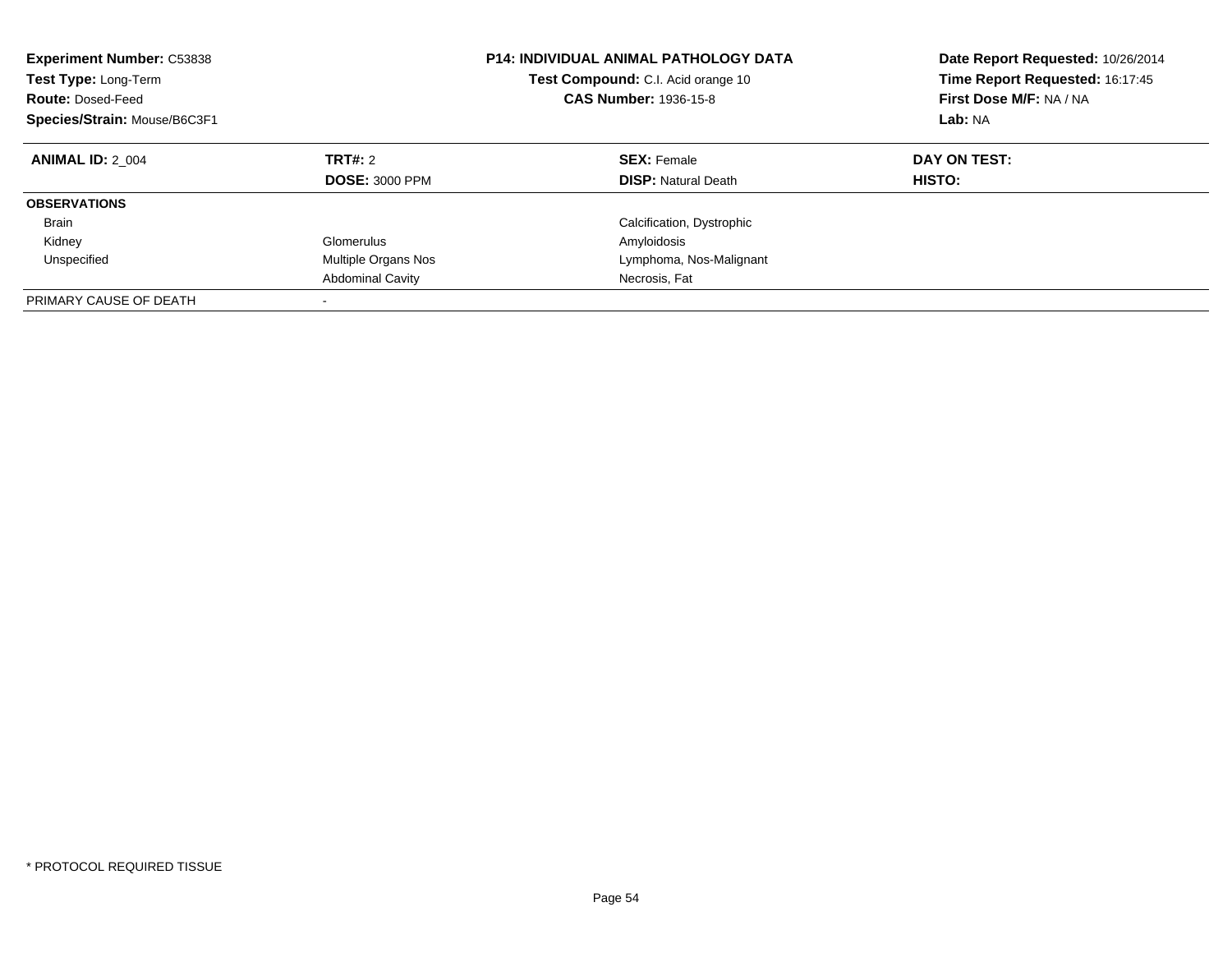| <b>Experiment Number: C53838</b><br>Test Type: Long-Term<br><b>Route: Dosed-Feed</b><br>Species/Strain: Mouse/B6C3F1 | <b>P14: INDIVIDUAL ANIMAL PATHOLOGY DATA</b><br>Test Compound: C.I. Acid orange 10<br><b>CAS Number: 1936-15-8</b> |                                                                | Date Report Requested: 10/26/2014<br>Time Report Requested: 16:17:45<br>First Dose M/F: NA / NA<br>Lab: NA |
|----------------------------------------------------------------------------------------------------------------------|--------------------------------------------------------------------------------------------------------------------|----------------------------------------------------------------|------------------------------------------------------------------------------------------------------------|
| <b>ANIMAL ID: 2 005</b>                                                                                              | <b>TRT#: 2</b><br><b>DOSE: 3000 PPM</b>                                                                            | <b>SEX: Female</b><br><b>DISP:</b> Natural Death               | DAY ON TEST:<br>HISTO:                                                                                     |
| <b>OBSERVATIONS</b>                                                                                                  |                                                                                                                    |                                                                |                                                                                                            |
| Lung                                                                                                                 |                                                                                                                    | Hyperplasia, Alveolar Epithelium<br>Inflammation, Interstitial |                                                                                                            |
| Lymph node                                                                                                           | Thoracic Lymph Node                                                                                                | Depletion, Lymphoid                                            |                                                                                                            |
| Ovary                                                                                                                |                                                                                                                    | Hemangioma                                                     |                                                                                                            |
| PRIMARY CAUSE OF DEATH                                                                                               |                                                                                                                    |                                                                |                                                                                                            |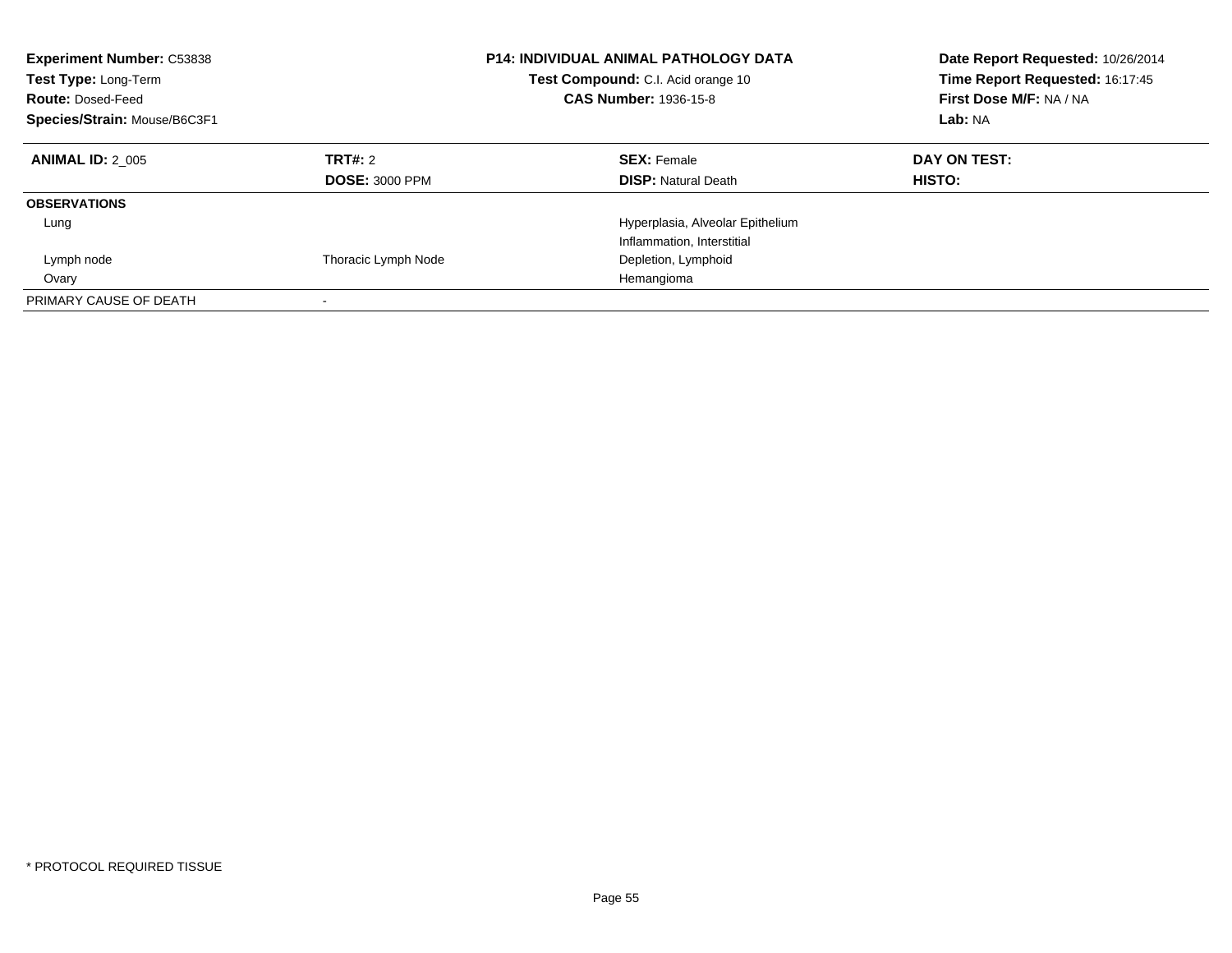**Test Type:** Long-Term

**Route:** Dosed-Feed

**Species/Strain:** Mouse/B6C3F1

#### **P14: INDIVIDUAL ANIMAL PATHOLOGY DATA**

**Test Compound:** C.I. Acid orange 10**CAS Number:** 1936-15-8

| <b>ANIMAL ID: 2_006</b> | TRT#: 2               | <b>SEX: Female</b>               | DAY ON TEST: |
|-------------------------|-----------------------|----------------------------------|--------------|
|                         | <b>DOSE: 3000 PPM</b> | <b>DISP: Natural Death</b>       | HISTO:       |
| <b>OBSERVATIONS</b>     |                       |                                  |              |
| Bone marrow             |                       | Hypoplasia, Hematopoietic        |              |
| Kidney                  |                       | Hyperplasia, Lymphoid            |              |
| Liver                   |                       | Necrosis, Focal                  |              |
| Lung                    |                       | Hyperplasia, Alveolar Epithelium |              |
|                         | <b>Bronchiole</b>     | Hyperplasia, Lymphoid            |              |
|                         |                       | Inflammation, Interstitial       |              |
| Mammary gland           |                       | Adenoma, Nos                     |              |
| Pancreas                |                       | Inflammation, Interstitial       |              |
| Spleen                  |                       | Necrosis, Focal                  |              |
| Unspecified             | Multiple Organs Nos   | Lymphoma, Nos-Malignant          |              |
| PRIMARY CAUSE OF DEATH  |                       |                                  |              |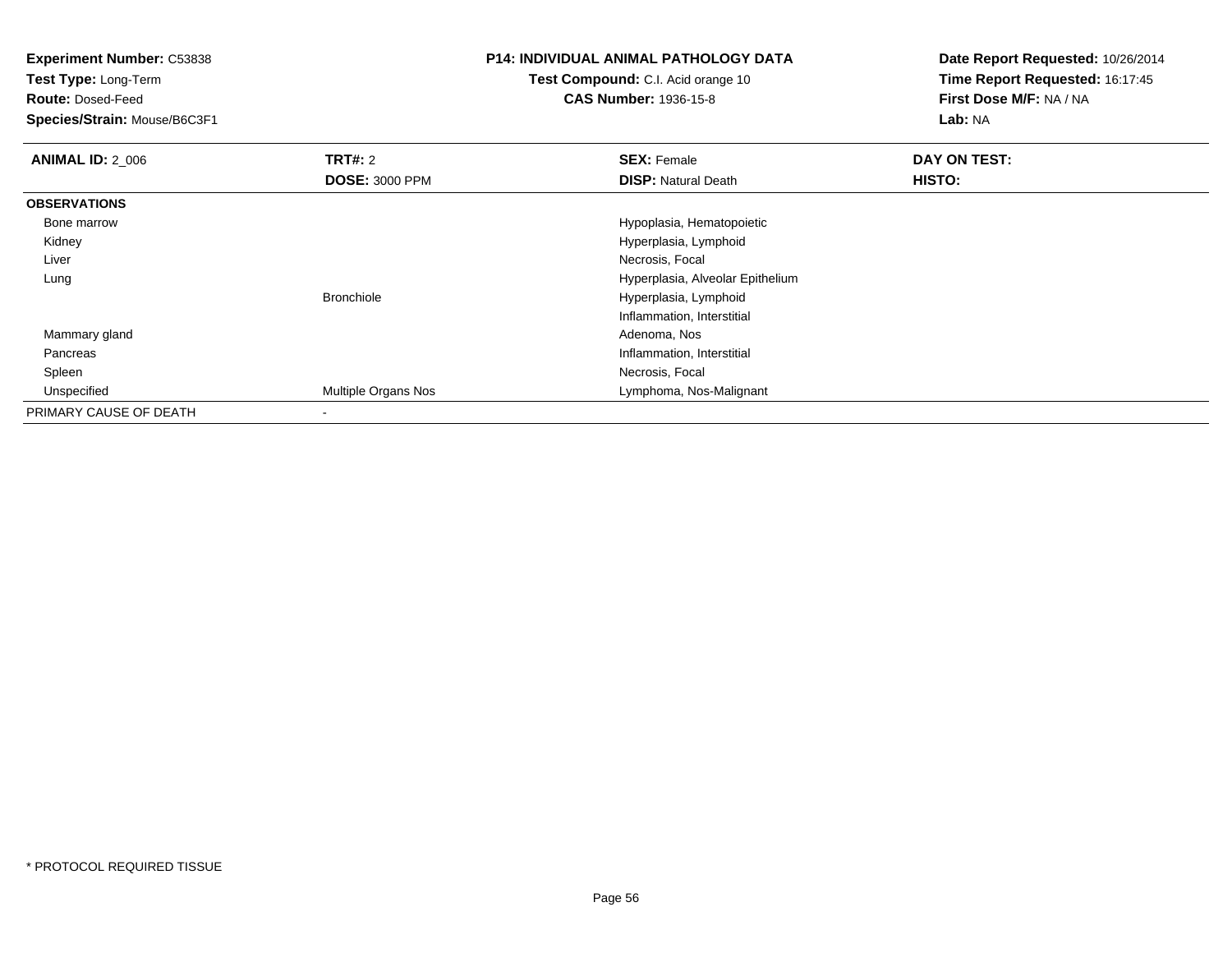| <b>Experiment Number: C53838</b><br>Test Type: Long-Term<br><b>Route: Dosed-Feed</b><br>Species/Strain: Mouse/B6C3F1 |                       | <b>P14: INDIVIDUAL ANIMAL PATHOLOGY DATA</b><br>Test Compound: C.I. Acid orange 10<br><b>CAS Number: 1936-15-8</b> | Date Report Requested: 10/26/2014<br>Time Report Requested: 16:17:45<br>First Dose M/F: NA / NA<br>Lab: NA |  |
|----------------------------------------------------------------------------------------------------------------------|-----------------------|--------------------------------------------------------------------------------------------------------------------|------------------------------------------------------------------------------------------------------------|--|
| <b>ANIMAL ID: 2 007</b>                                                                                              | TRT#: 2               | <b>SEX: Female</b>                                                                                                 | DAY ON TEST:                                                                                               |  |
|                                                                                                                      | <b>DOSE: 3000 PPM</b> | <b>DISP:</b> Scheduled Sacrifice                                                                                   | HISTO:                                                                                                     |  |
| <b>OBSERVATIONS</b>                                                                                                  |                       |                                                                                                                    |                                                                                                            |  |
| Brain                                                                                                                |                       | Calcification, Dystrophic                                                                                          |                                                                                                            |  |
| Kidney                                                                                                               |                       | Hyperplasia, Lymphoid                                                                                              |                                                                                                            |  |
|                                                                                                                      |                       | Inflammation, Interstitial                                                                                         |                                                                                                            |  |
| Liver                                                                                                                |                       | Hepatocellular Carcinoma                                                                                           |                                                                                                            |  |
| Lung                                                                                                                 |                       | Hyperplasia, Alveolar Epithelium                                                                                   |                                                                                                            |  |
|                                                                                                                      |                       | Inflammation, Interstitial                                                                                         |                                                                                                            |  |
| Ovary                                                                                                                |                       | Cyst, Nos                                                                                                          |                                                                                                            |  |
| PRIMARY CAUSE OF DEATH                                                                                               |                       |                                                                                                                    |                                                                                                            |  |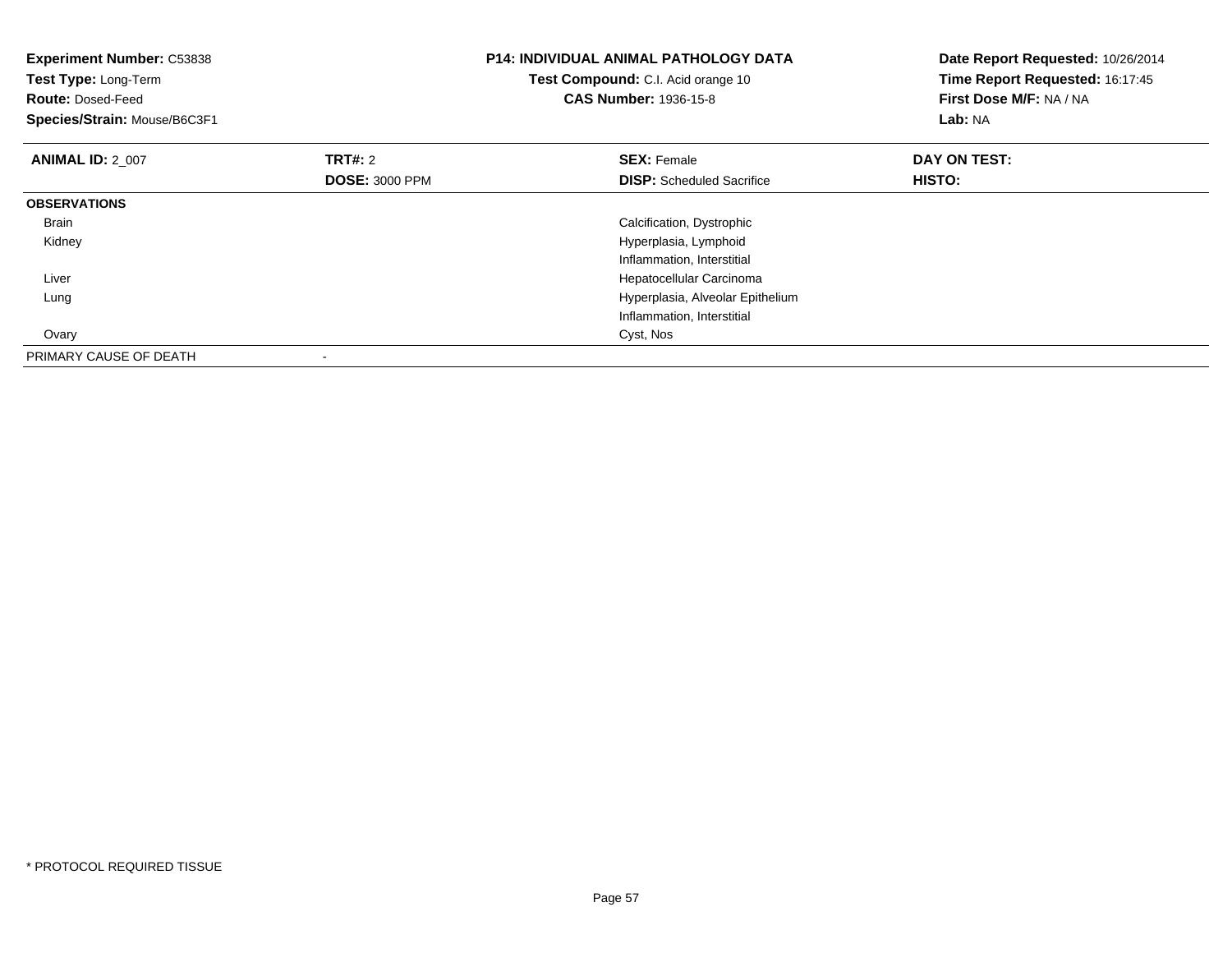| <b>Experiment Number: C53838</b><br>Test Type: Long-Term<br><b>Route: Dosed-Feed</b><br>Species/Strain: Mouse/B6C3F1 |                       | <b>P14: INDIVIDUAL ANIMAL PATHOLOGY DATA</b><br>Test Compound: C.I. Acid orange 10<br><b>CAS Number: 1936-15-8</b> | Date Report Requested: 10/26/2014<br>Time Report Requested: 16:17:45<br>First Dose M/F: NA / NA<br>Lab: NA |
|----------------------------------------------------------------------------------------------------------------------|-----------------------|--------------------------------------------------------------------------------------------------------------------|------------------------------------------------------------------------------------------------------------|
| <b>ANIMAL ID: 2 008</b>                                                                                              | TRT#: 2               | <b>SEX: Female</b>                                                                                                 | DAY ON TEST:                                                                                               |
|                                                                                                                      | <b>DOSE: 3000 PPM</b> | <b>DISP:</b> Scheduled Sacrifice                                                                                   | HISTO:                                                                                                     |
| <b>OBSERVATIONS</b>                                                                                                  |                       |                                                                                                                    |                                                                                                            |
| Kidney                                                                                                               |                       | Hyperplasia, Lymphoid                                                                                              |                                                                                                            |
| Lung                                                                                                                 |                       | Hyperplasia, Alveolar Epithelium                                                                                   |                                                                                                            |
|                                                                                                                      |                       | Inflammation, Interstitial                                                                                         |                                                                                                            |
| Mammary gland                                                                                                        |                       | Adenoma, Nos                                                                                                       |                                                                                                            |
| Uterus                                                                                                               | Endometrium           | Dilatation, Nos                                                                                                    |                                                                                                            |
| PRIMARY CAUSE OF DEATH                                                                                               |                       |                                                                                                                    |                                                                                                            |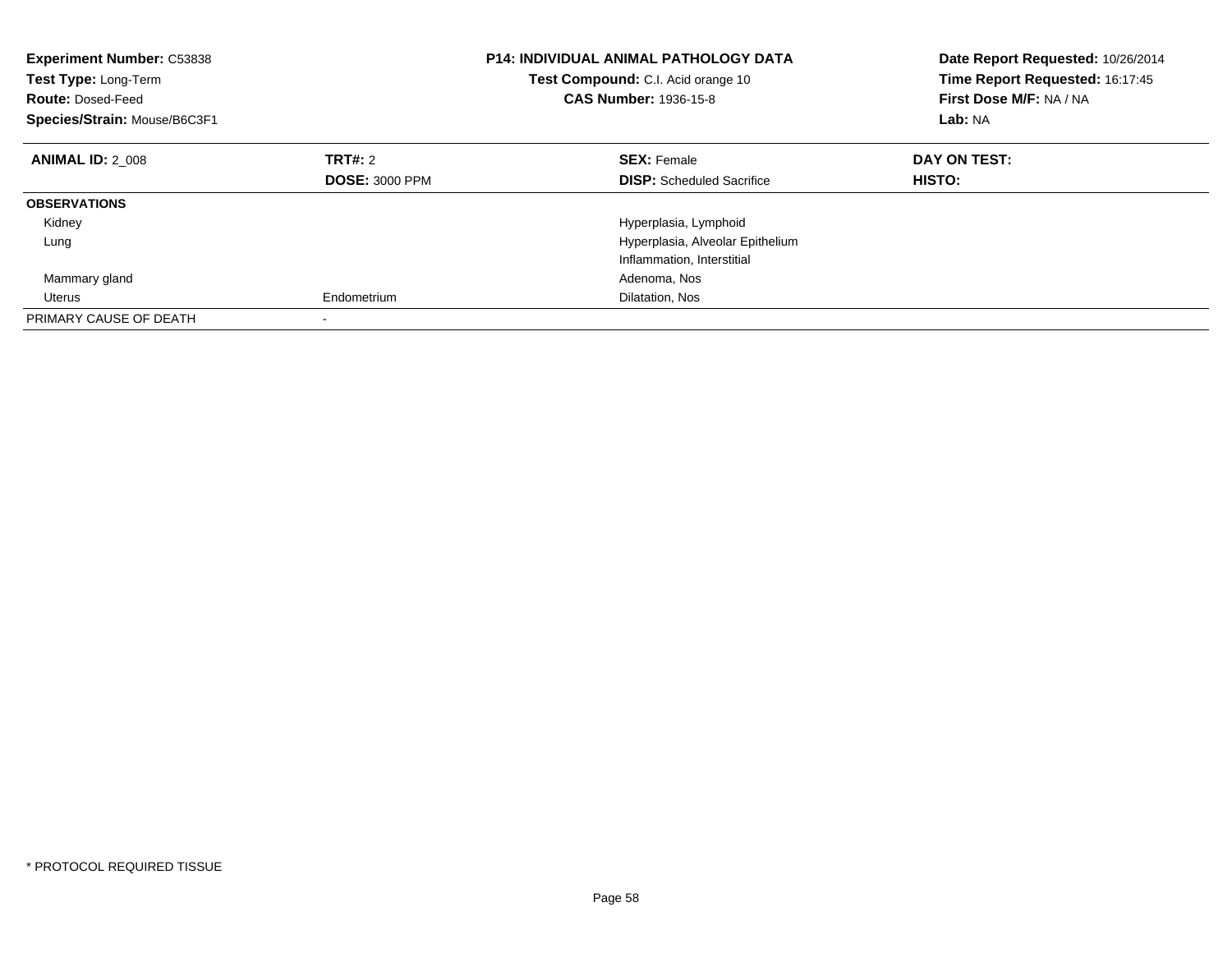**Test Type:** Long-Term

**Route:** Dosed-Feed

**Species/Strain:** Mouse/B6C3F1

# **P14: INDIVIDUAL ANIMAL PATHOLOGY DATA**

**Test Compound:** C.I. Acid orange 10**CAS Number:** 1936-15-8

| <b>ANIMAL ID: 2 009</b> | <b>TRT#: 2</b>            | <b>SEX: Female</b>                  | DAY ON TEST:  |  |
|-------------------------|---------------------------|-------------------------------------|---------------|--|
|                         | <b>DOSE: 3000 PPM</b>     | <b>DISP:</b> Scheduled Sacrifice    | <b>HISTO:</b> |  |
| <b>OBSERVATIONS</b>     |                           |                                     |               |  |
| Adrenal gland           | <b>Periadrenal Tissue</b> | Lymphocytic Inflammatory Infiltrate |               |  |
| Brain                   |                           | Calcification, Dystrophic           |               |  |
| Eye                     | <b>Lacrimal Gland</b>     | Adenoma, Nos                        |               |  |
| Kidney                  |                           | Inflammation, Interstitial          |               |  |
| Liver                   |                           | Necrosis, Focal                     |               |  |
| Lung                    |                           | Hyperplasia, Alveolar Epithelium    |               |  |
|                         |                           | Hyperplasia, Lymphoid               |               |  |
|                         |                           | Inflammation, Interstitial          |               |  |
| Spleen                  |                           | Hyperplasia, Lymphoid               |               |  |
| Urinary bladder         |                           | Hyperplasia, Lymphoid               |               |  |
| Uterus                  | Endometrium               | Hyperplasia, Cystic                 |               |  |
| PRIMARY CAUSE OF DEATH  |                           |                                     |               |  |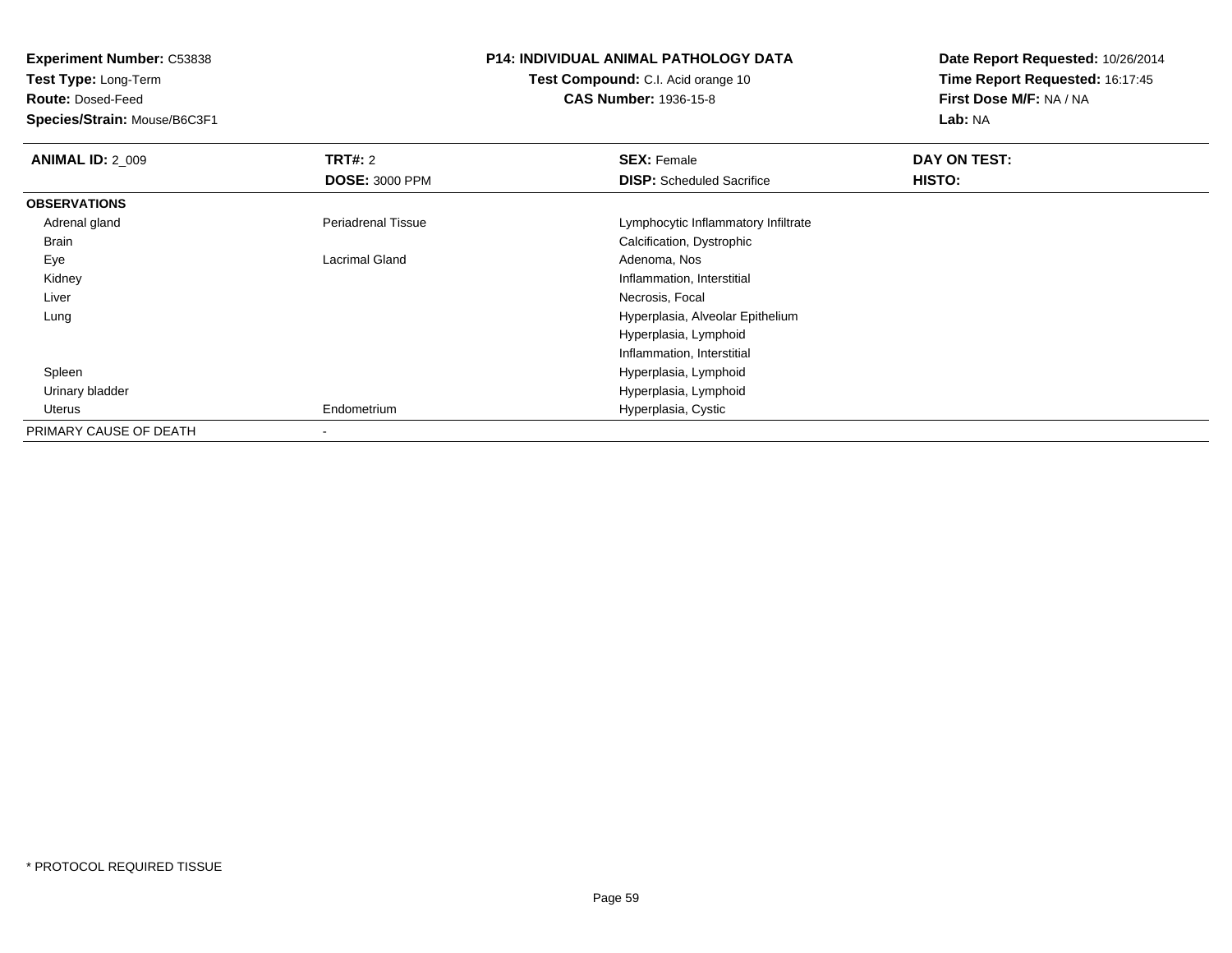| <b>Experiment Number: C53838</b><br>Test Type: Long-Term<br><b>Route: Dosed-Feed</b><br>Species/Strain: Mouse/B6C3F1 |                                         | <b>P14: INDIVIDUAL ANIMAL PATHOLOGY DATA</b><br>Test Compound: C.I. Acid orange 10<br><b>CAS Number: 1936-15-8</b> | Date Report Requested: 10/26/2014<br>Time Report Requested: 16:17:45<br>First Dose M/F: NA / NA<br>Lab: NA |
|----------------------------------------------------------------------------------------------------------------------|-----------------------------------------|--------------------------------------------------------------------------------------------------------------------|------------------------------------------------------------------------------------------------------------|
| <b>ANIMAL ID: 2 010</b>                                                                                              | <b>TRT#: 2</b><br><b>DOSE: 3000 PPM</b> | <b>SEX: Female</b><br><b>DISP:</b> Scheduled Sacrifice                                                             | DAY ON TEST:<br>HISTO:                                                                                     |
| <b>OBSERVATIONS</b>                                                                                                  |                                         |                                                                                                                    |                                                                                                            |
| Brain                                                                                                                |                                         | Calcification, Dystrophic                                                                                          |                                                                                                            |
| Kidney                                                                                                               |                                         | Hyperplasia, Lymphoid                                                                                              |                                                                                                            |
| Liver                                                                                                                |                                         | Inflammation, Acute/Chronic                                                                                        |                                                                                                            |
| Lymph node                                                                                                           |                                         | Lymphoma, Nos-Malignant                                                                                            |                                                                                                            |
| Urinary bladder                                                                                                      |                                         | Hyperplasia, Lymphoid                                                                                              |                                                                                                            |
| Uterus                                                                                                               |                                         | Hemangioma                                                                                                         |                                                                                                            |
|                                                                                                                      | Endometrium                             | Hyperplasia, Cystic                                                                                                |                                                                                                            |
| PRIMARY CAUSE OF DEATH                                                                                               |                                         |                                                                                                                    |                                                                                                            |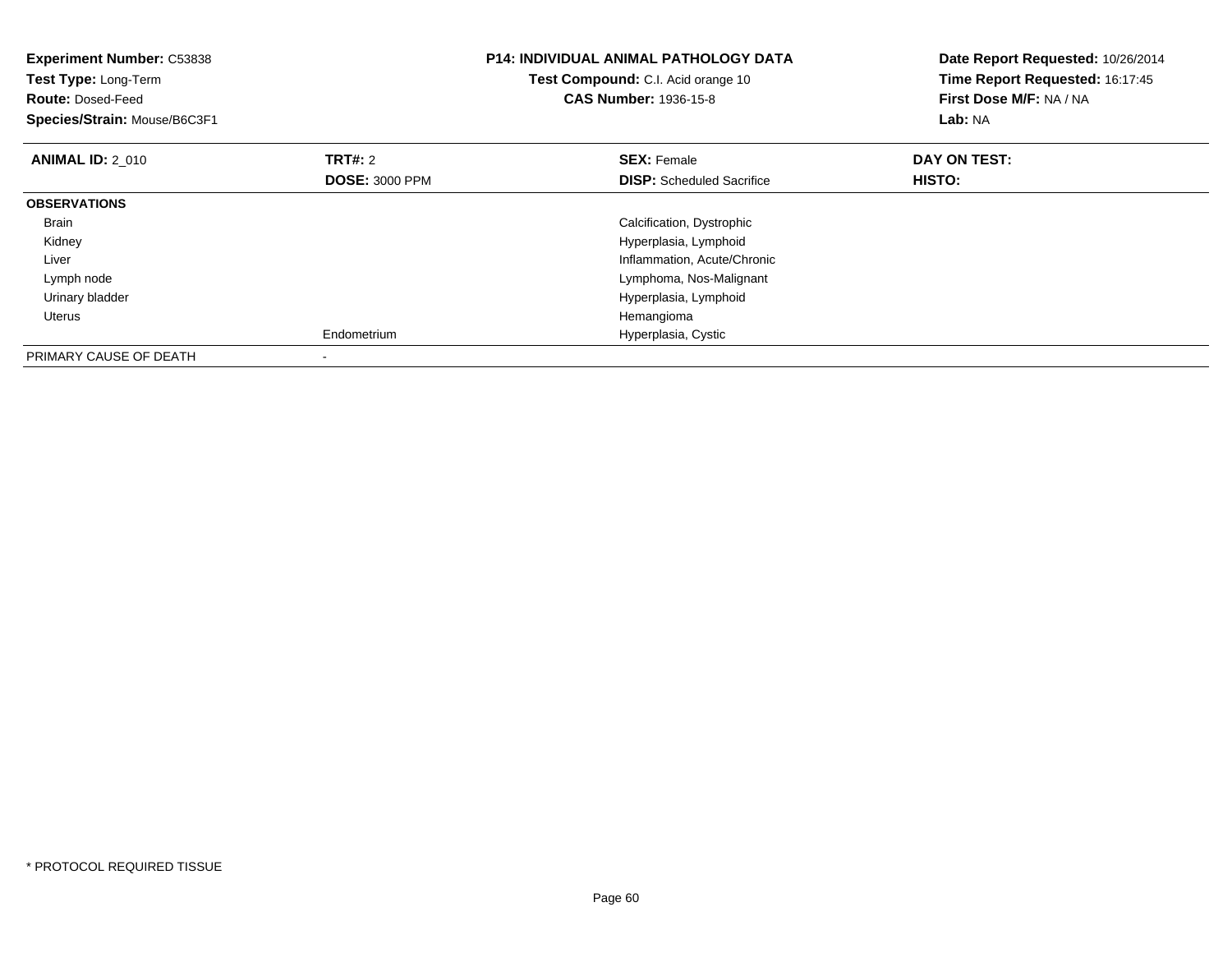| <b>Experiment Number: C53838</b><br>Test Type: Long-Term<br><b>Route: Dosed-Feed</b><br>Species/Strain: Mouse/B6C3F1 |                                  | <b>P14: INDIVIDUAL ANIMAL PATHOLOGY DATA</b><br>Test Compound: C.I. Acid orange 10<br><b>CAS Number: 1936-15-8</b> | Date Report Requested: 10/26/2014<br>Time Report Requested: 16:17:45<br>First Dose M/F: NA / NA<br>Lab: NA |
|----------------------------------------------------------------------------------------------------------------------|----------------------------------|--------------------------------------------------------------------------------------------------------------------|------------------------------------------------------------------------------------------------------------|
| <b>ANIMAL ID: 2 011</b>                                                                                              | TRT#: 2<br><b>DOSE: 3000 PPM</b> | <b>SEX: Female</b><br><b>DISP:</b> Natural Death                                                                   | DAY ON TEST:<br>HISTO:                                                                                     |
| <b>OBSERVATIONS</b>                                                                                                  |                                  |                                                                                                                    |                                                                                                            |
| Lung                                                                                                                 |                                  | Hyperplasia, Alveolar Epithelium                                                                                   |                                                                                                            |
|                                                                                                                      |                                  | Inflammation, Interstitial                                                                                         |                                                                                                            |
| PRIMARY CAUSE OF DEATH                                                                                               |                                  |                                                                                                                    |                                                                                                            |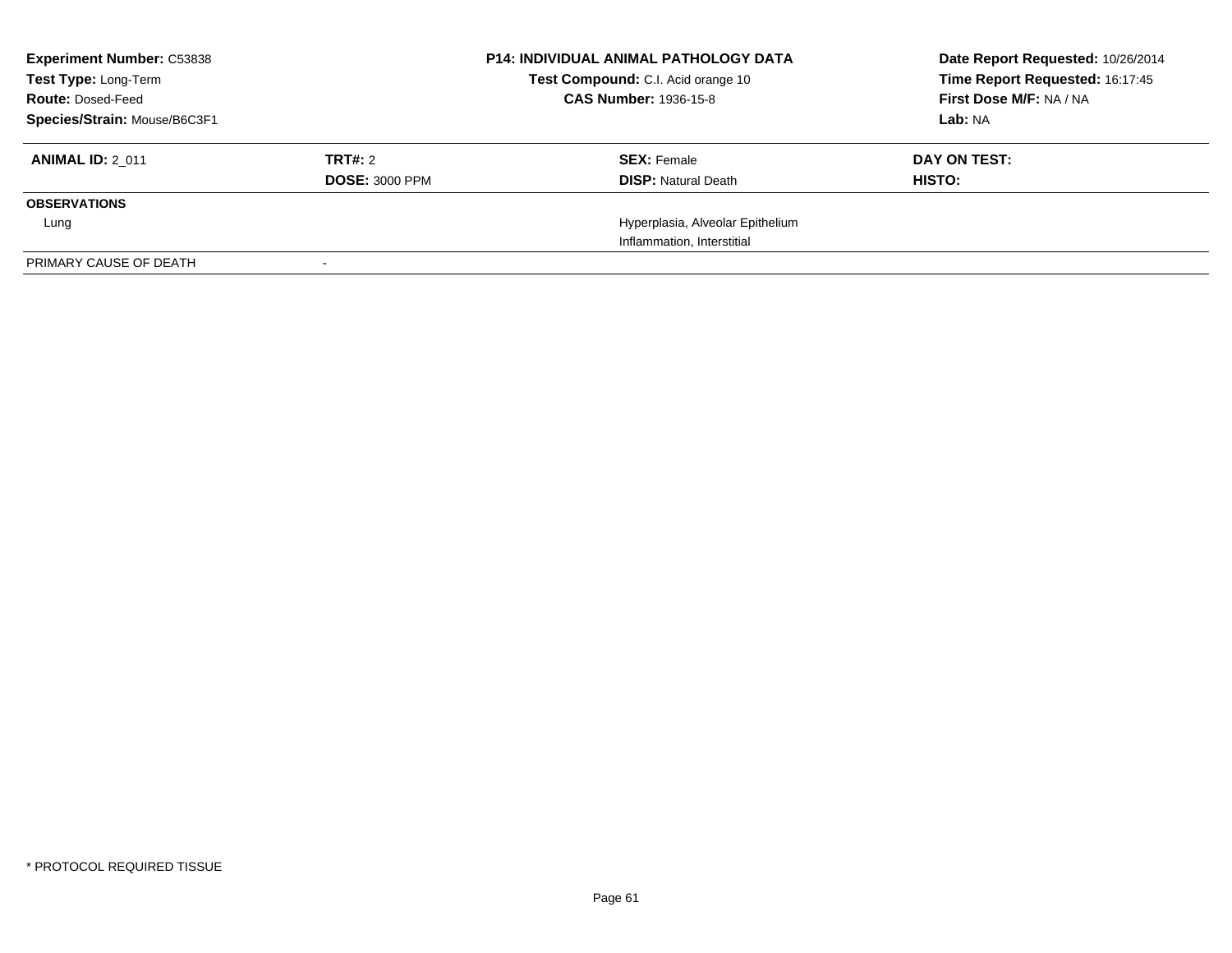**Test Type:** Long-Term

**Route:** Dosed-Feed

**Species/Strain:** Mouse/B6C3F1

## **P14: INDIVIDUAL ANIMAL PATHOLOGY DATA**

**Test Compound:** C.I. Acid orange 10**CAS Number:** 1936-15-8

| <b>ANIMAL ID: 2_012</b> | TRT#: 2               | <b>SEX: Female</b>               | DAY ON TEST: |  |
|-------------------------|-----------------------|----------------------------------|--------------|--|
|                         | <b>DOSE: 3000 PPM</b> | <b>DISP:</b> Scheduled Sacrifice | HISTO:       |  |
| <b>OBSERVATIONS</b>     |                       |                                  |              |  |
| Heart                   | Cardiac Valve         | Mineralization                   |              |  |
| Kidney                  |                       | Hyperplasia, Lymphoid            |              |  |
| Liver                   |                       | Inflammation, Acute/Chronic      |              |  |
| Lung                    |                       | Hyperplasia, Alveolar Epithelium |              |  |
|                         |                       | Inflammation, Interstitial       |              |  |
| Ovary                   |                       | Cyst, Nos                        |              |  |
| Pancreas                |                       | Hyperplasia, Lymphoid            |              |  |
| Salivary gland          |                       | Hyperplasia, Lymphoid            |              |  |
| Stomach                 |                       | Inflammation, Acute Focal        |              |  |
| Uterus                  | Endometrium           | Hyperplasia, Cystic              |              |  |
| PRIMARY CAUSE OF DEATH  | ۰                     |                                  |              |  |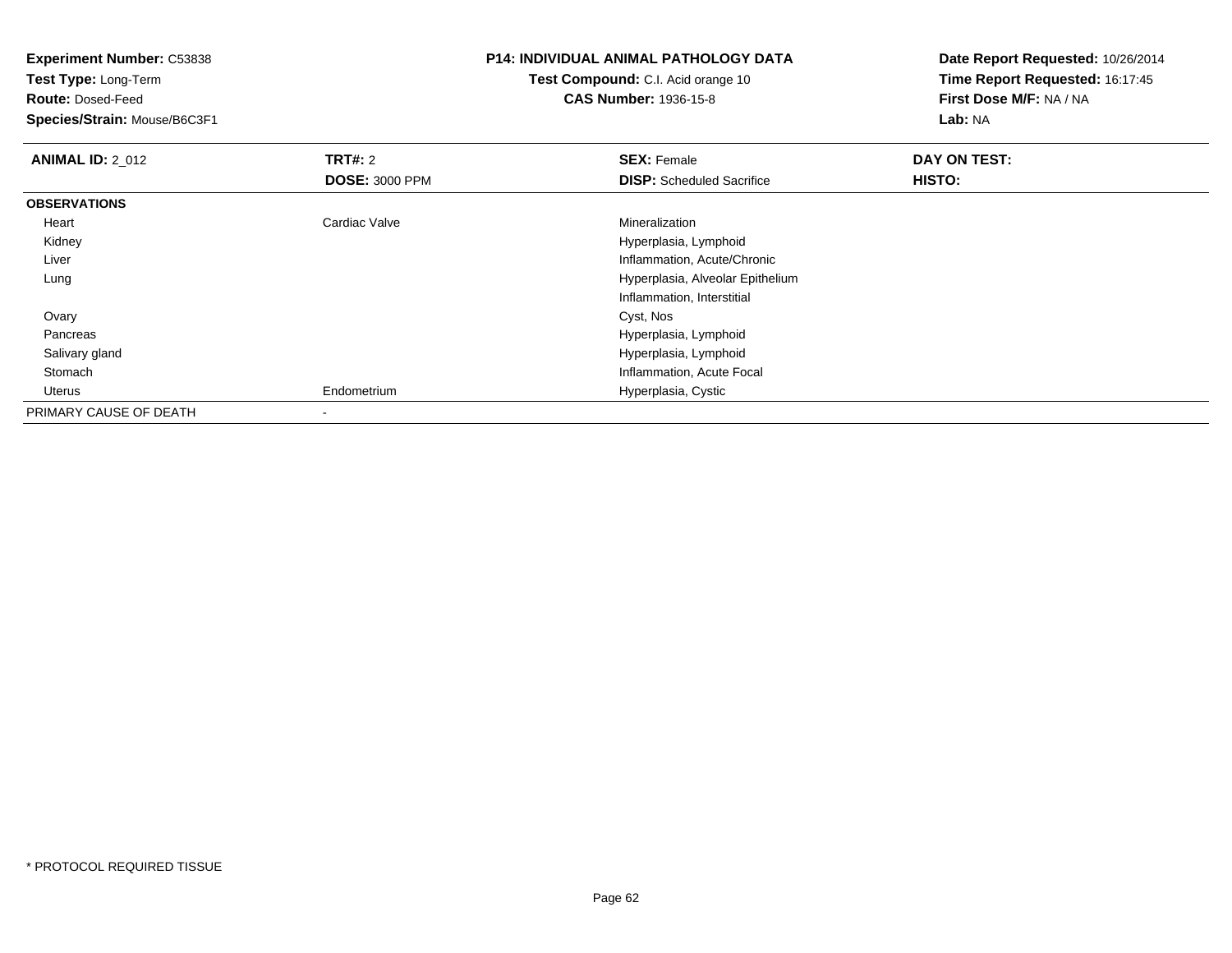| <b>Experiment Number: C53838</b><br>Test Type: Long-Term<br><b>Route: Dosed-Feed</b><br>Species/Strain: Mouse/B6C3F1 |                       | <b>P14: INDIVIDUAL ANIMAL PATHOLOGY DATA</b><br>Test Compound: C.I. Acid orange 10<br><b>CAS Number: 1936-15-8</b> | Date Report Requested: 10/26/2014<br>Time Report Requested: 16:17:45<br>First Dose M/F: NA / NA<br>Lab: NA |
|----------------------------------------------------------------------------------------------------------------------|-----------------------|--------------------------------------------------------------------------------------------------------------------|------------------------------------------------------------------------------------------------------------|
| <b>ANIMAL ID: 2 013</b>                                                                                              | <b>TRT#: 2</b>        | <b>SEX: Female</b>                                                                                                 | DAY ON TEST:                                                                                               |
|                                                                                                                      | <b>DOSE: 3000 PPM</b> | <b>DISP:</b> Natural Death                                                                                         | HISTO:                                                                                                     |
| <b>OBSERVATIONS</b>                                                                                                  |                       |                                                                                                                    |                                                                                                            |
| Bone marrow                                                                                                          |                       | Hypoplasia, Erythroid                                                                                              |                                                                                                            |
| Brain                                                                                                                |                       | Calcification, Dystrophic                                                                                          |                                                                                                            |
| Liver                                                                                                                |                       | Leukocytosis, Nos                                                                                                  |                                                                                                            |
| Lung                                                                                                                 |                       | Adenocarcinoma, Nos, Metastatic                                                                                    |                                                                                                            |
| Mammary gland                                                                                                        |                       | Adenocarcinoma, Nos                                                                                                |                                                                                                            |
| Spleen                                                                                                               |                       | Hematopoiesis                                                                                                      |                                                                                                            |
| Urinary bladder                                                                                                      |                       | Hyperplasia, Lymphoid                                                                                              |                                                                                                            |
| PRIMARY CAUSE OF DEATH                                                                                               |                       |                                                                                                                    |                                                                                                            |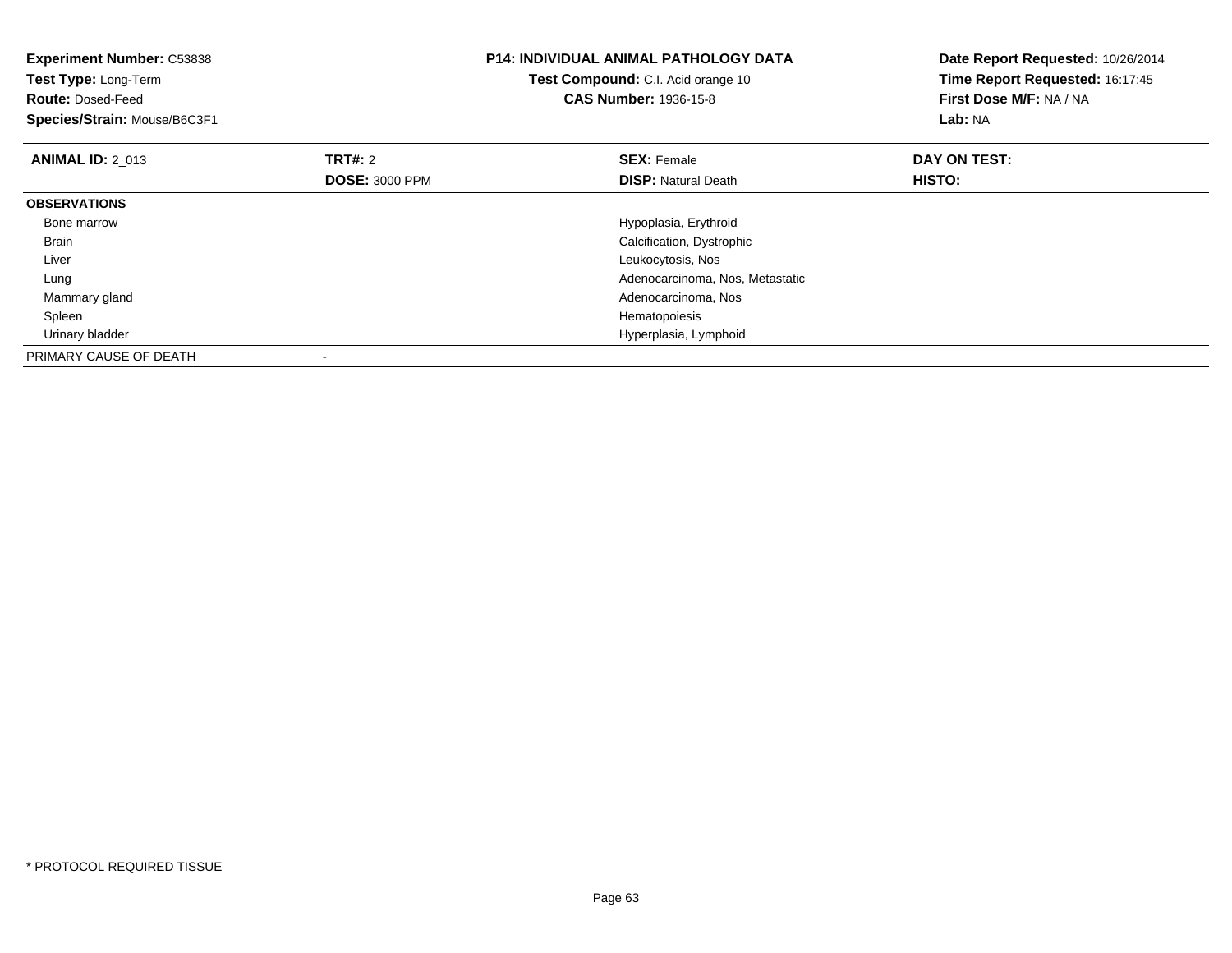| <b>Experiment Number: C53838</b><br>Test Type: Long-Term<br><b>Route: Dosed-Feed</b><br>Species/Strain: Mouse/B6C3F1 |                       | <b>P14: INDIVIDUAL ANIMAL PATHOLOGY DATA</b><br>Test Compound: C.I. Acid orange 10<br><b>CAS Number: 1936-15-8</b> | Date Report Requested: 10/26/2014<br>Time Report Requested: 16:17:45<br>First Dose M/F: NA / NA<br>Lab: NA |
|----------------------------------------------------------------------------------------------------------------------|-----------------------|--------------------------------------------------------------------------------------------------------------------|------------------------------------------------------------------------------------------------------------|
| <b>ANIMAL ID: 2 014</b>                                                                                              | <b>TRT#: 2</b>        | <b>SEX: Female</b>                                                                                                 | DAY ON TEST:                                                                                               |
|                                                                                                                      | <b>DOSE: 3000 PPM</b> | <b>DISP:</b> Scheduled Sacrifice                                                                                   | HISTO:                                                                                                     |
| <b>OBSERVATIONS</b>                                                                                                  |                       |                                                                                                                    |                                                                                                            |
| Lung                                                                                                                 |                       | Hyperplasia, Alveolar Epithelium                                                                                   |                                                                                                            |
|                                                                                                                      | <b>Bronchiole</b>     | Hyperplasia, Lymphoid                                                                                              |                                                                                                            |
|                                                                                                                      |                       | Inflammation, Interstitial                                                                                         |                                                                                                            |
| Pancreas                                                                                                             | Acinus                | Atrophy, Focal                                                                                                     |                                                                                                            |
|                                                                                                                      |                       | Hyperplasia, Lymphoid                                                                                              |                                                                                                            |
| Urinary bladder                                                                                                      |                       | Hyperplasia, Lymphoid                                                                                              |                                                                                                            |
| Uterus                                                                                                               | Endometrium           | Hyperplasia, Cystic                                                                                                |                                                                                                            |
| PRIMARY CAUSE OF DEATH                                                                                               |                       |                                                                                                                    |                                                                                                            |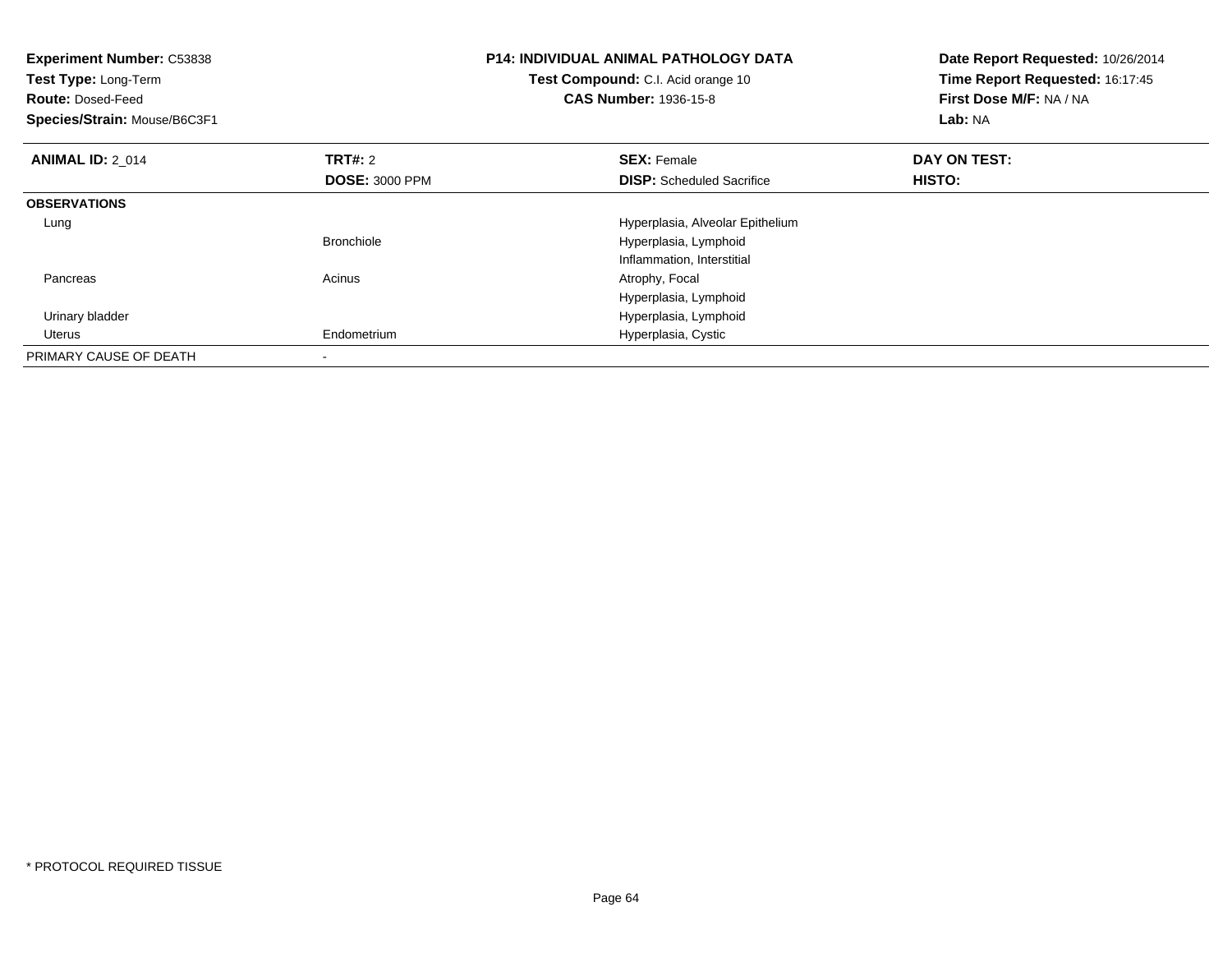| <b>Experiment Number: C53838</b><br>Test Type: Long-Term<br><b>Route: Dosed-Feed</b><br>Species/Strain: Mouse/B6C3F1 |                                         | <b>P14: INDIVIDUAL ANIMAL PATHOLOGY DATA</b><br>Test Compound: C.I. Acid orange 10<br><b>CAS Number: 1936-15-8</b> | Date Report Requested: 10/26/2014<br>Time Report Requested: 16:17:45<br>First Dose M/F: NA / NA<br>Lab: NA |
|----------------------------------------------------------------------------------------------------------------------|-----------------------------------------|--------------------------------------------------------------------------------------------------------------------|------------------------------------------------------------------------------------------------------------|
| <b>ANIMAL ID: 2_015</b>                                                                                              | <b>TRT#: 2</b><br><b>DOSE: 3000 PPM</b> | <b>SEX: Female</b><br><b>DISP:</b> Scheduled Sacrifice                                                             | DAY ON TEST:<br>HISTO:                                                                                     |
| <b>OBSERVATIONS</b>                                                                                                  |                                         |                                                                                                                    |                                                                                                            |
| Brain                                                                                                                |                                         | Calcification, Dystrophic                                                                                          |                                                                                                            |
| Kidney                                                                                                               |                                         | Hyperplasia, Lymphoid                                                                                              |                                                                                                            |
|                                                                                                                      |                                         | Inflammation, Interstitial                                                                                         |                                                                                                            |
| Lymph node                                                                                                           |                                         | Hyperplasia, Lymphoid                                                                                              |                                                                                                            |
| Salivary gland                                                                                                       |                                         | Hyperplasia, Lymphoid                                                                                              |                                                                                                            |
| Urinary bladder                                                                                                      |                                         | Hyperplasia, Lymphoid                                                                                              |                                                                                                            |
| <b>Uterus</b>                                                                                                        | Endometrium                             | Hyperplasia, Cystic                                                                                                |                                                                                                            |
|                                                                                                                      | Endometrium                             | Inflammation, Acute                                                                                                |                                                                                                            |
| PRIMARY CAUSE OF DEATH                                                                                               |                                         |                                                                                                                    |                                                                                                            |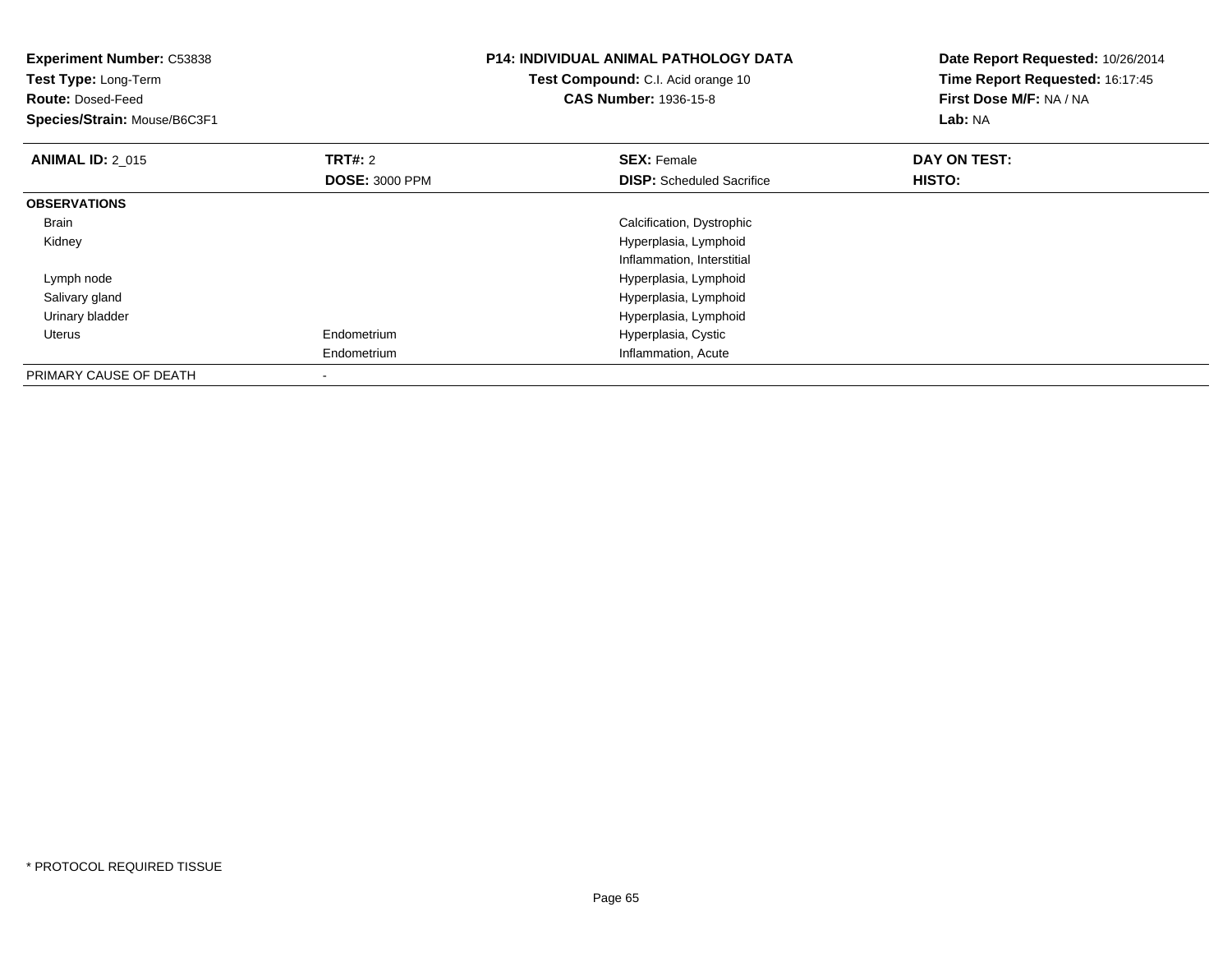**Test Type:** Long-Term

**Route:** Dosed-Feed

**Species/Strain:** Mouse/B6C3F1

### **P14: INDIVIDUAL ANIMAL PATHOLOGY DATA**

# **Test Compound:** C.I. Acid orange 10**CAS Number:** 1936-15-8

| <b>ANIMAL ID: 2 016</b> | <b>TRT#:</b> 2        | <b>SEX: Female</b>                  | DAY ON TEST: |  |
|-------------------------|-----------------------|-------------------------------------|--------------|--|
|                         | <b>DOSE: 3000 PPM</b> | <b>DISP:</b> Scheduled Sacrifice    | HISTO:       |  |
| <b>OBSERVATIONS</b>     |                       |                                     |              |  |
| Bone marrow             |                       | Fibrosis, Myelo                     |              |  |
| Brain                   |                       | Calcification, Dystrophic           |              |  |
| Kidney                  |                       | Inflammation, Interstitial          |              |  |
| Lung                    |                       | Alveolar/Bronchiolar Adenoma        |              |  |
|                         |                       | Hyperplasia, Alveolar Epithelium    |              |  |
|                         |                       | Inflammation, Interstitial          |              |  |
| Lymph node              |                       | Hyperplasia, Lymphoid               |              |  |
| Pancreas                | Acinus                | Atrophy, Focal                      |              |  |
| Salivary gland          |                       | Lymphocytic Inflammatory Infiltrate |              |  |
| Stomach                 |                       | Inflammation, Acute Focal           |              |  |
| Urinary bladder         |                       | Hyperplasia, Lymphoid               |              |  |
| Uterus                  | Endometrium           | Hyperplasia, Cystic                 |              |  |
| PRIMARY CAUSE OF DEATH  |                       |                                     |              |  |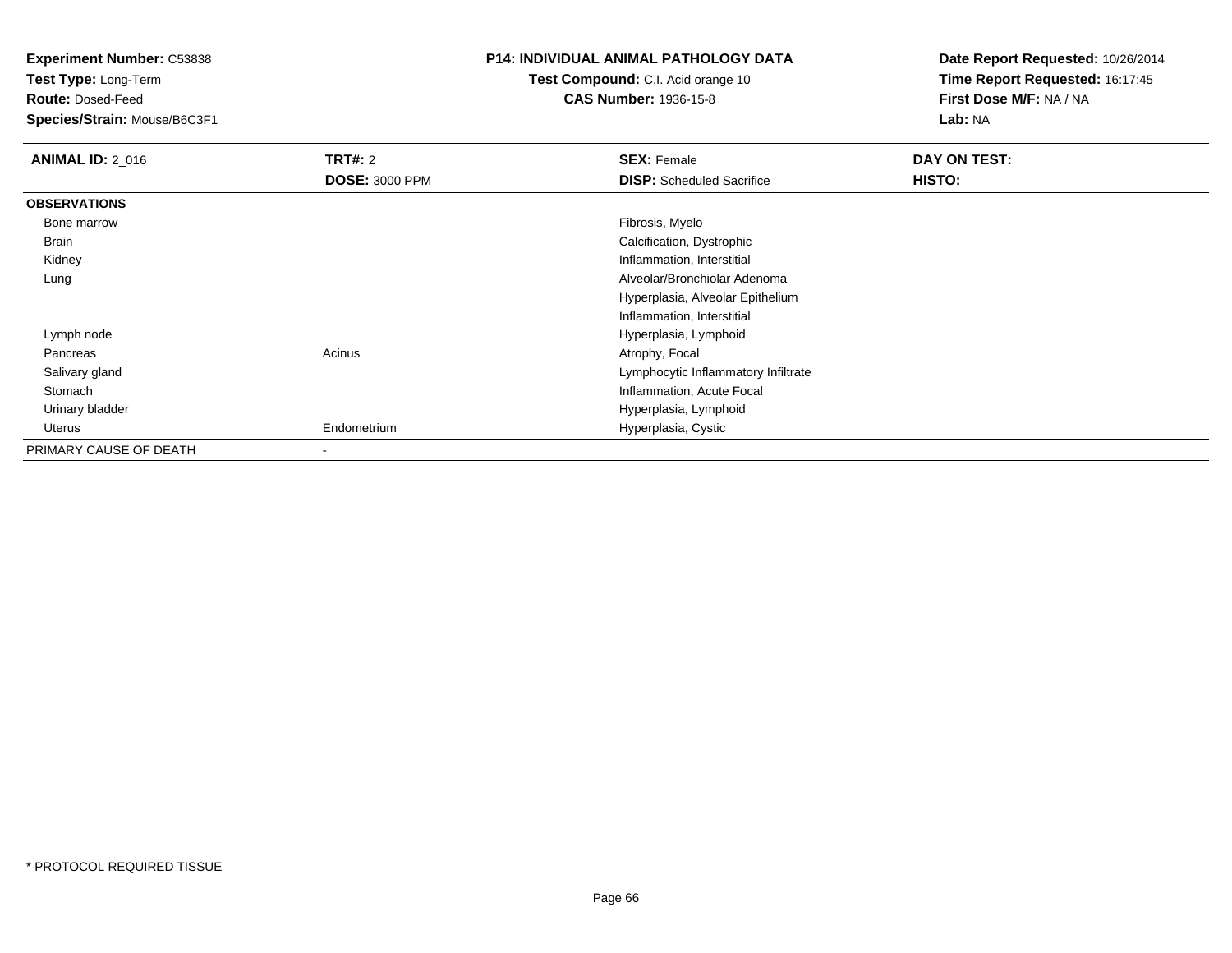| <b>Experiment Number: C53838</b><br>Test Type: Long-Term<br><b>Route: Dosed-Feed</b><br>Species/Strain: Mouse/B6C3F1 |                                         | <b>P14: INDIVIDUAL ANIMAL PATHOLOGY DATA</b><br>Test Compound: C.I. Acid orange 10<br><b>CAS Number: 1936-15-8</b> | Date Report Requested: 10/26/2014<br>Time Report Requested: 16:17:45<br>First Dose M/F: NA / NA<br>Lab: NA |  |
|----------------------------------------------------------------------------------------------------------------------|-----------------------------------------|--------------------------------------------------------------------------------------------------------------------|------------------------------------------------------------------------------------------------------------|--|
| <b>ANIMAL ID: 2 017</b>                                                                                              | <b>TRT#: 2</b><br><b>DOSE: 3000 PPM</b> | <b>SEX: Female</b><br><b>DISP:</b> Scheduled Sacrifice                                                             | DAY ON TEST:<br>HISTO:                                                                                     |  |
| <b>OBSERVATIONS</b>                                                                                                  |                                         |                                                                                                                    |                                                                                                            |  |
| Kidney                                                                                                               |                                         | Hyperplasia, Lymphoid                                                                                              |                                                                                                            |  |
| Lung                                                                                                                 | <b>Bronchiole</b>                       | Hyperplasia, Lymphoid                                                                                              |                                                                                                            |  |
| Pancreas                                                                                                             |                                         | Hyperplasia, Lymphoid                                                                                              |                                                                                                            |  |
| Uterus                                                                                                               | Endometrium                             | Dilatation, Nos                                                                                                    |                                                                                                            |  |
| PRIMARY CAUSE OF DEATH                                                                                               |                                         |                                                                                                                    |                                                                                                            |  |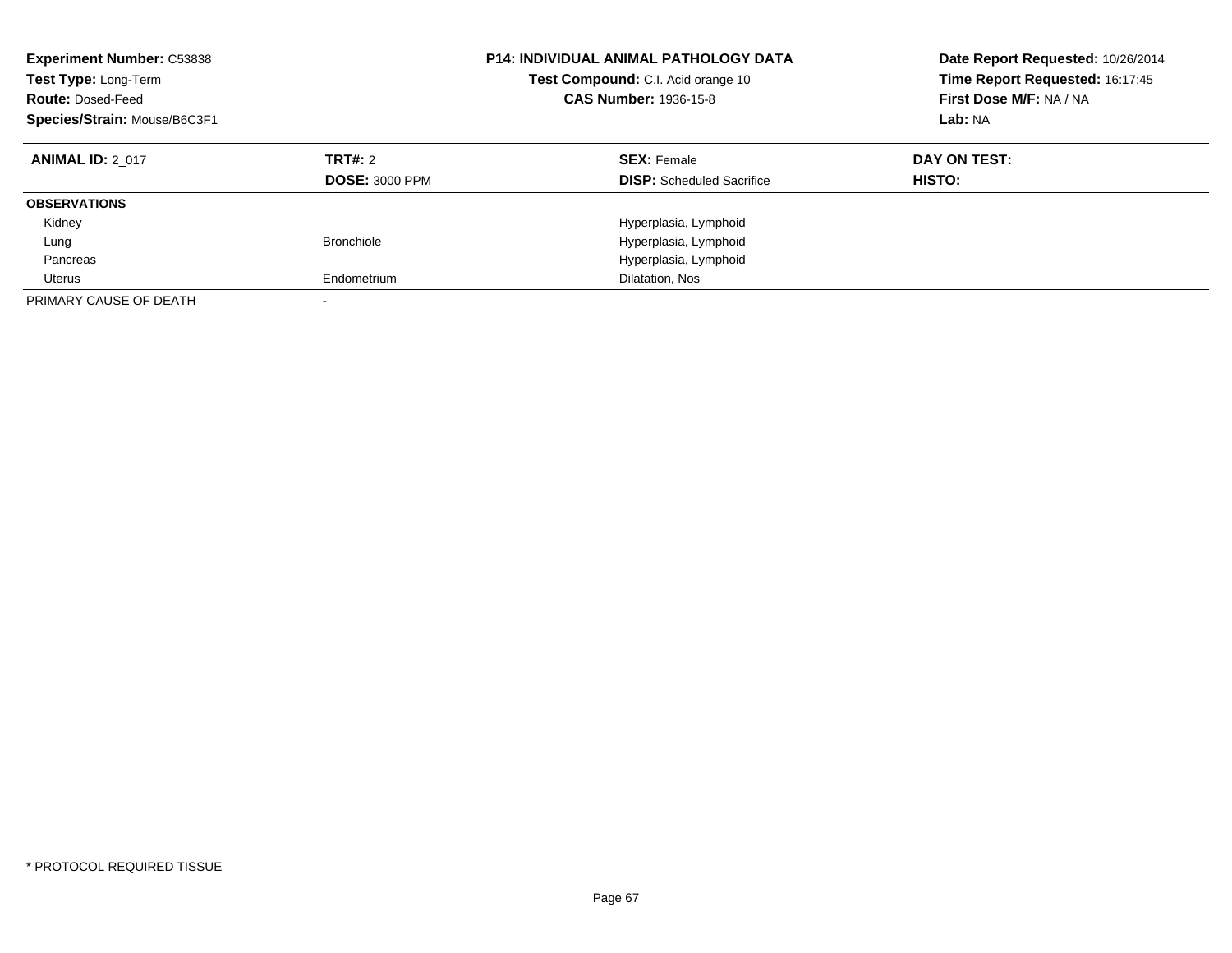**Test Type:** Long-Term

**Route:** Dosed-Feed

**Species/Strain:** Mouse/B6C3F1

## **P14: INDIVIDUAL ANIMAL PATHOLOGY DATA**

**Test Compound:** C.I. Acid orange 10**CAS Number:** 1936-15-8

| <b>ANIMAL ID: 2_018</b> | <b>TRT#: 2</b>        | <b>SEX: Female</b>               | DAY ON TEST: |  |
|-------------------------|-----------------------|----------------------------------|--------------|--|
|                         | <b>DOSE: 3000 PPM</b> | <b>DISP:</b> Scheduled Sacrifice | HISTO:       |  |
| <b>OBSERVATIONS</b>     |                       |                                  |              |  |
| Kidney                  |                       | Inflammation, Interstitial       |              |  |
|                         |                       | Tubular-Cell Adenocarcinoma      |              |  |
| Liver                   |                       | Inflammation, Acute/Chronic      |              |  |
|                         |                       | Lymphoma, Nos-Malignant          |              |  |
| Lung                    |                       | Hyperplasia, Alveolar Epithelium |              |  |
|                         | <b>Bronchiole</b>     | Hyperplasia, Lymphoid            |              |  |
|                         |                       | Inflammation, Interstitial       |              |  |
| Pancreas                |                       | Hyperplasia, Lymphoid            |              |  |
| Urinary bladder         |                       | Hyperplasia, Lymphoid            |              |  |
| Uterus                  | Endometrium           | Hyperplasia, Cystic              |              |  |
| PRIMARY CAUSE OF DEATH  | ۰                     |                                  |              |  |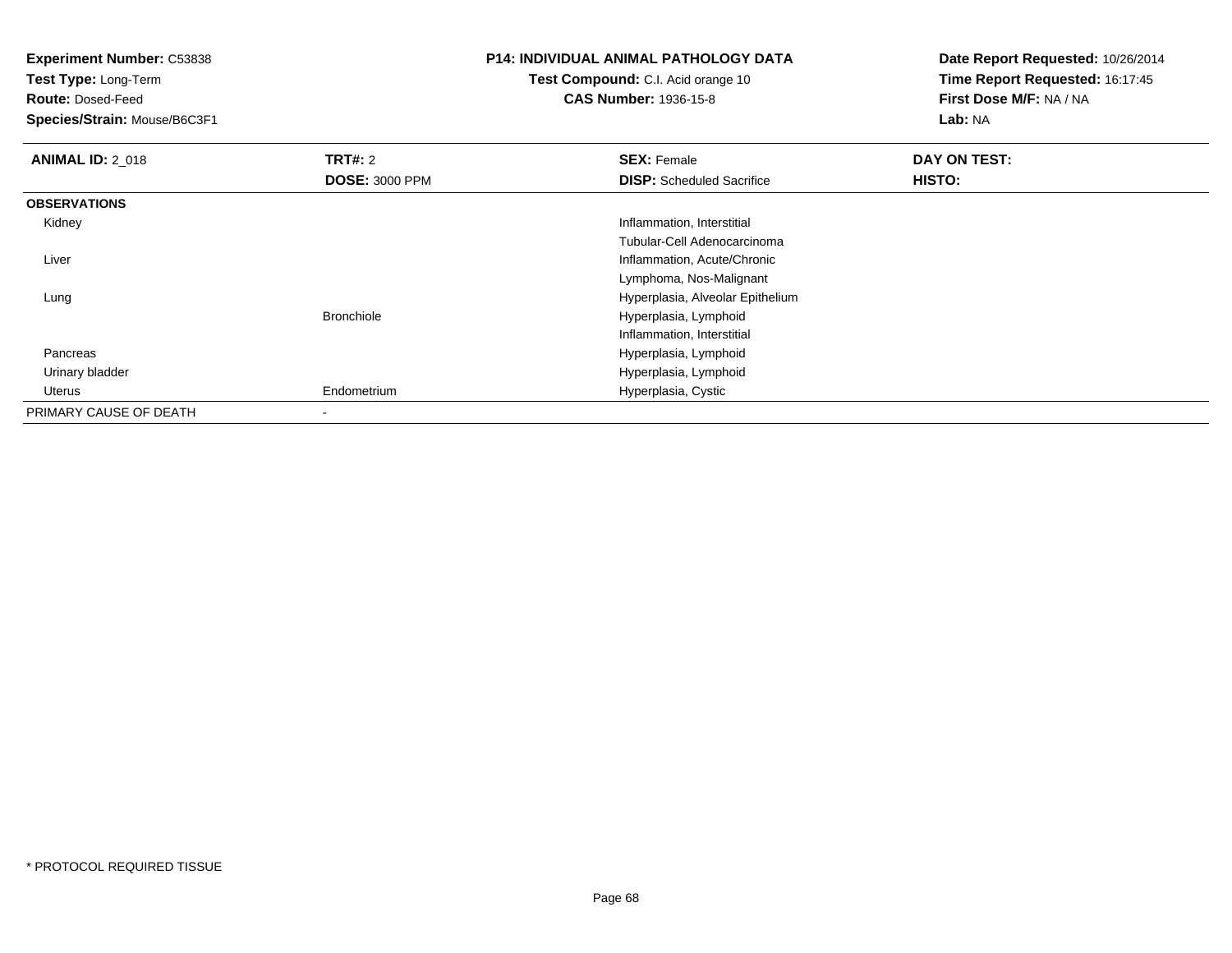| <b>Experiment Number: C53838</b><br>Test Type: Long-Term<br><b>Route: Dosed-Feed</b><br>Species/Strain: Mouse/B6C3F1 |                       | <b>P14: INDIVIDUAL ANIMAL PATHOLOGY DATA</b><br>Test Compound: C.I. Acid orange 10<br><b>CAS Number: 1936-15-8</b> | Date Report Requested: 10/26/2014<br>Time Report Requested: 16:17:45<br>First Dose M/F: NA / NA<br>Lab: NA |  |
|----------------------------------------------------------------------------------------------------------------------|-----------------------|--------------------------------------------------------------------------------------------------------------------|------------------------------------------------------------------------------------------------------------|--|
| <b>ANIMAL ID: 2 019</b>                                                                                              | TRT#: 2               | <b>SEX: Female</b>                                                                                                 | DAY ON TEST:                                                                                               |  |
|                                                                                                                      | <b>DOSE: 3000 PPM</b> | <b>DISP:</b> Scheduled Sacrifice                                                                                   | HISTO:                                                                                                     |  |
| <b>OBSERVATIONS</b>                                                                                                  |                       |                                                                                                                    |                                                                                                            |  |
| <b>Brain</b>                                                                                                         |                       | Calcification, Dystrophic                                                                                          |                                                                                                            |  |
| Kidney                                                                                                               |                       | Inflammation, Interstitial                                                                                         |                                                                                                            |  |
| Lung                                                                                                                 |                       | Hyperplasia, Alveolar Epithelium                                                                                   |                                                                                                            |  |
|                                                                                                                      |                       | Inflammation, Interstitial                                                                                         |                                                                                                            |  |
| Urinary bladder                                                                                                      |                       | Hyperplasia, Lymphoid                                                                                              |                                                                                                            |  |
| Uterus                                                                                                               | Endometrium           | Hyperplasia, Cystic                                                                                                |                                                                                                            |  |
| PRIMARY CAUSE OF DEATH                                                                                               |                       |                                                                                                                    |                                                                                                            |  |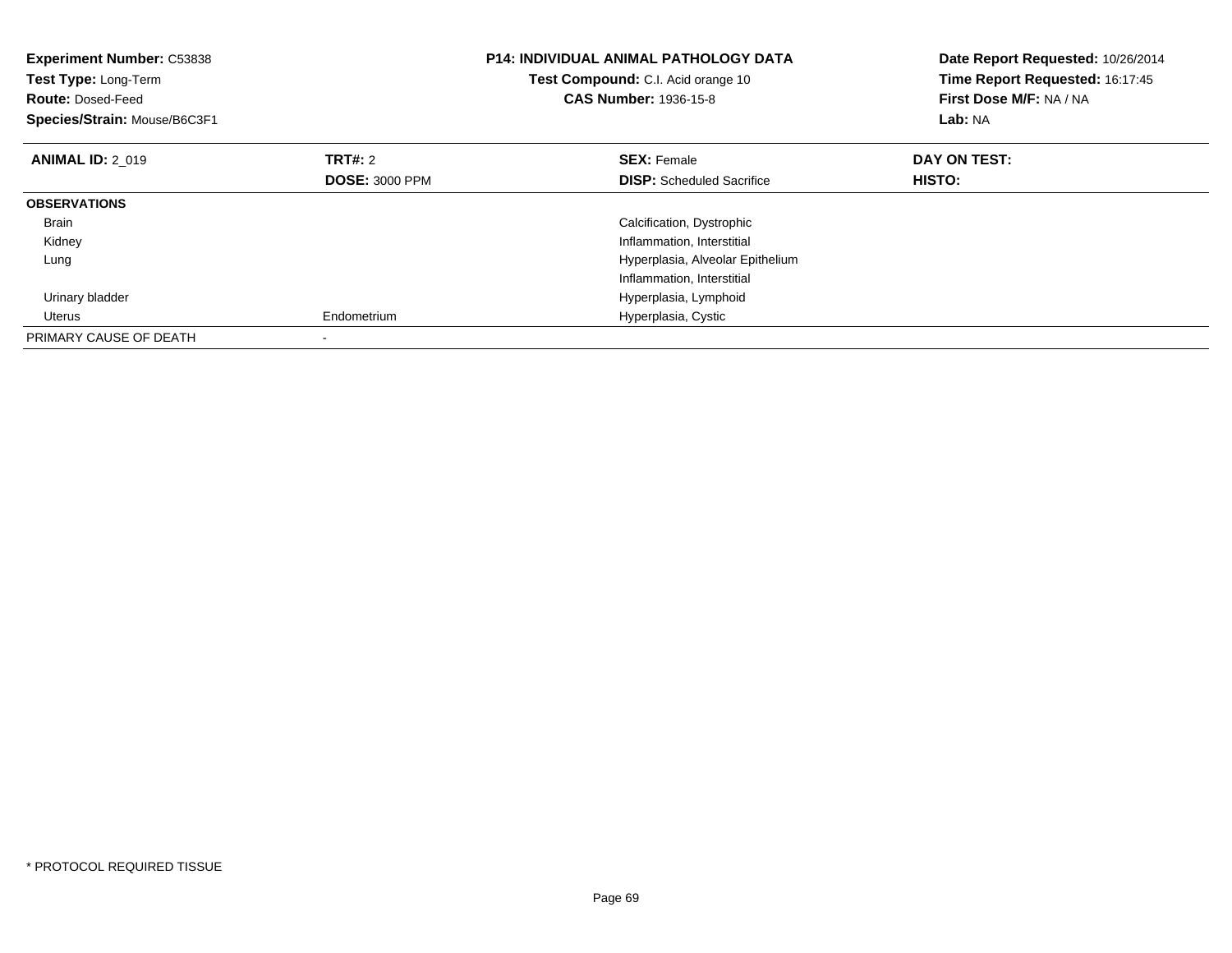**Test Type:** Long-Term

**Route:** Dosed-Feed

**Species/Strain:** Mouse/B6C3F1

# **P14: INDIVIDUAL ANIMAL PATHOLOGY DATA**

**Test Compound:** C.I. Acid orange 10**CAS Number:** 1936-15-8

| <b>ANIMAL ID: 2 020</b> | TRT#: 2                   | <b>SEX: Female</b>                  | DAY ON TEST: |  |
|-------------------------|---------------------------|-------------------------------------|--------------|--|
|                         | <b>DOSE: 3000 PPM</b>     | <b>DISP:</b> Moribund Sacrifice     | HISTO:       |  |
| <b>OBSERVATIONS</b>     |                           |                                     |              |  |
| Adrenal gland           | <b>Periadrenal Tissue</b> | Inflammation, Chronic Focal         |              |  |
| Brain                   |                           | Calcification, Dystrophic           |              |  |
|                         | Ventricle                 | Lymphocytic Inflammatory Infiltrate |              |  |
| Kidney                  |                           | Inflammation, Interstitial          |              |  |
| Liver                   |                           | Inflammation, Acute/Chronic         |              |  |
| Lung                    |                           | Fibrosarcoma, Metastatic            |              |  |
|                         |                           | Inflammation, Interstitial          |              |  |
| Pancreas                | Acinus                    | Atrophy, Focal                      |              |  |
| Skin                    |                           | Inflammation, Acute Focal           |              |  |
| Spleen                  |                           | Hematopoiesis                       |              |  |
| Unspecified             |                           | Fibrosarcoma                        |              |  |
| Uterus                  | Parovarian                | Lymphocytic Inflammatory Infiltrate |              |  |
| PRIMARY CAUSE OF DEATH  | $\,$                      |                                     |              |  |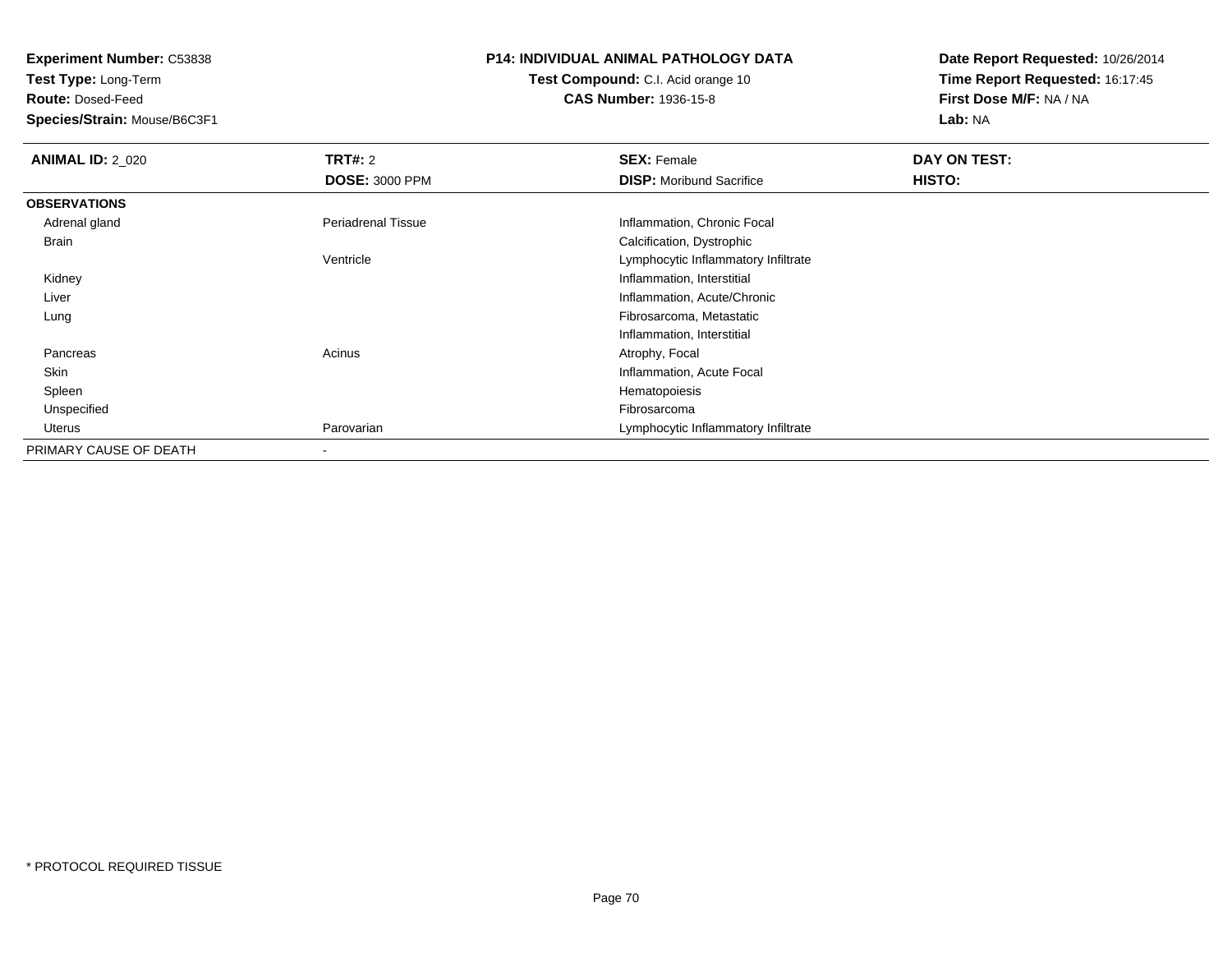| <b>Experiment Number: C53838</b><br>Test Type: Long-Term<br><b>Route: Dosed-Feed</b><br>Species/Strain: Mouse/B6C3F1 | <b>P14: INDIVIDUAL ANIMAL PATHOLOGY DATA</b><br>Test Compound: C.I. Acid orange 10<br><b>CAS Number: 1936-15-8</b> |                                  | Date Report Requested: 10/26/2014<br>Time Report Requested: 16:17:45<br>First Dose M/F: NA / NA<br>Lab: NA |
|----------------------------------------------------------------------------------------------------------------------|--------------------------------------------------------------------------------------------------------------------|----------------------------------|------------------------------------------------------------------------------------------------------------|
| <b>ANIMAL ID: 2 021</b>                                                                                              | TRT#: 2                                                                                                            | <b>SEX: Female</b>               | DAY ON TEST:                                                                                               |
|                                                                                                                      | <b>DOSE: 3000 PPM</b>                                                                                              | <b>DISP:</b> Scheduled Sacrifice | HISTO:                                                                                                     |
| <b>OBSERVATIONS</b>                                                                                                  |                                                                                                                    |                                  |                                                                                                            |
| Liver                                                                                                                |                                                                                                                    | Inflammation, Acute/Chronic      |                                                                                                            |
| Lung                                                                                                                 |                                                                                                                    | Hyperplasia, Alveolar Epithelium |                                                                                                            |
|                                                                                                                      |                                                                                                                    | Inflammation, Interstitial       |                                                                                                            |
| Urinary bladder                                                                                                      |                                                                                                                    | Hyperplasia, Lymphoid            |                                                                                                            |
| Uterus                                                                                                               | Endometrium                                                                                                        | Hyperplasia, Cystic              |                                                                                                            |
| PRIMARY CAUSE OF DEATH                                                                                               |                                                                                                                    |                                  |                                                                                                            |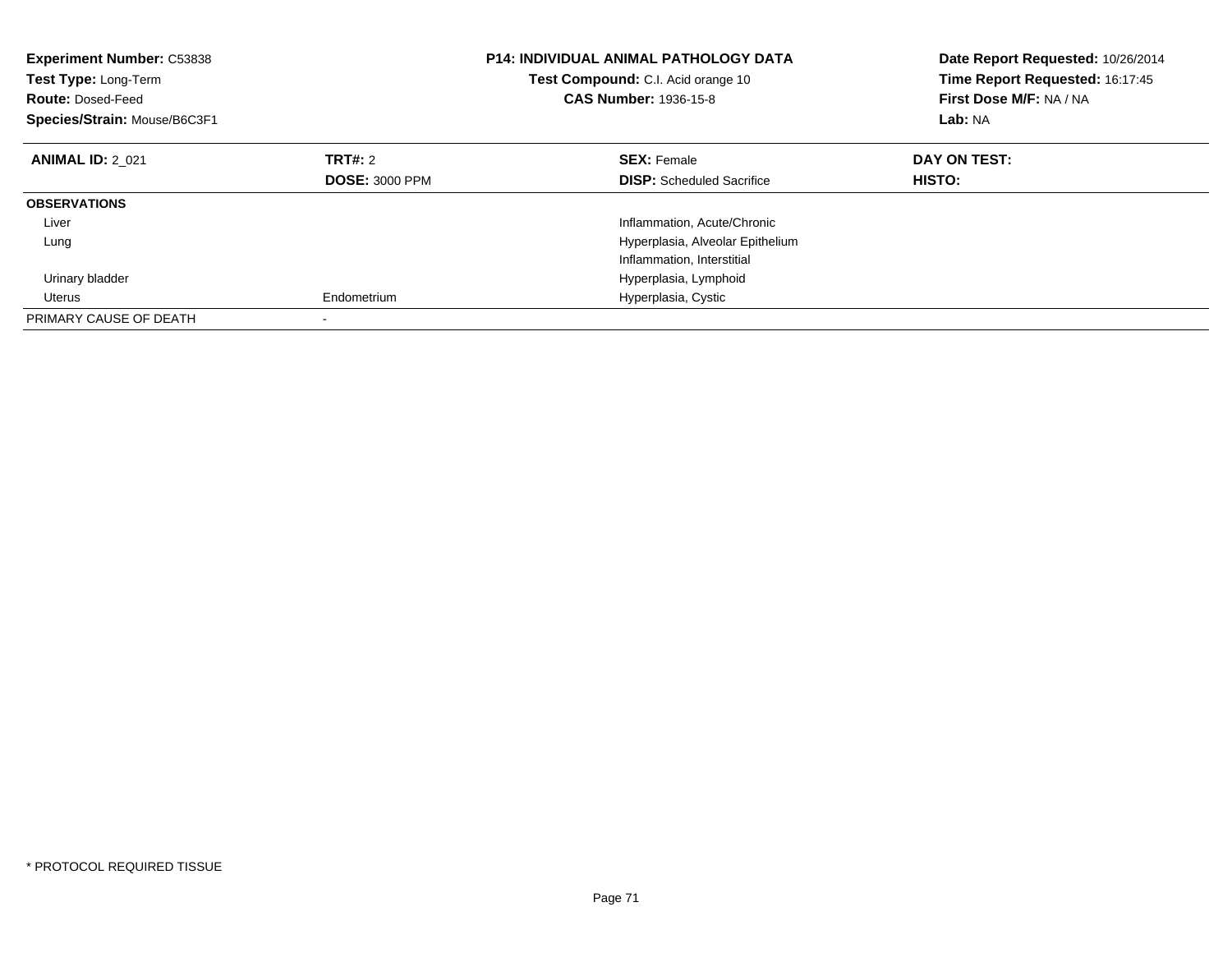| <b>Experiment Number: C53838</b><br>Test Type: Long-Term<br><b>Route: Dosed-Feed</b><br>Species/Strain: Mouse/B6C3F1 |                       | <b>P14: INDIVIDUAL ANIMAL PATHOLOGY DATA</b><br>Test Compound: C.I. Acid orange 10<br><b>CAS Number: 1936-15-8</b> | Date Report Requested: 10/26/2014<br>Time Report Requested: 16:17:45<br>First Dose M/F: NA / NA<br>Lab: NA |
|----------------------------------------------------------------------------------------------------------------------|-----------------------|--------------------------------------------------------------------------------------------------------------------|------------------------------------------------------------------------------------------------------------|
| <b>ANIMAL ID: 2 022</b>                                                                                              | <b>TRT#: 2</b>        | <b>SEX: Female</b>                                                                                                 | DAY ON TEST:                                                                                               |
|                                                                                                                      | <b>DOSE: 3000 PPM</b> | <b>DISP:</b> Scheduled Sacrifice                                                                                   | <b>HISTO:</b>                                                                                              |
| <b>OBSERVATIONS</b>                                                                                                  |                       |                                                                                                                    |                                                                                                            |
| <b>Brain</b>                                                                                                         |                       | Calcification, Dystrophic                                                                                          |                                                                                                            |
| Kidney                                                                                                               |                       | Hyperplasia, Lymphoid                                                                                              |                                                                                                            |
|                                                                                                                      | Tubule                | Regeneration, Nos                                                                                                  |                                                                                                            |
| Salivary gland                                                                                                       |                       | Hyperplasia, Lymphoid                                                                                              |                                                                                                            |
| Urinary bladder                                                                                                      |                       | Hyperplasia, Lymphoid                                                                                              |                                                                                                            |
| Uterus                                                                                                               | Endometrium           | Hyperplasia, Cystic                                                                                                |                                                                                                            |
| PRIMARY CAUSE OF DEATH                                                                                               |                       |                                                                                                                    |                                                                                                            |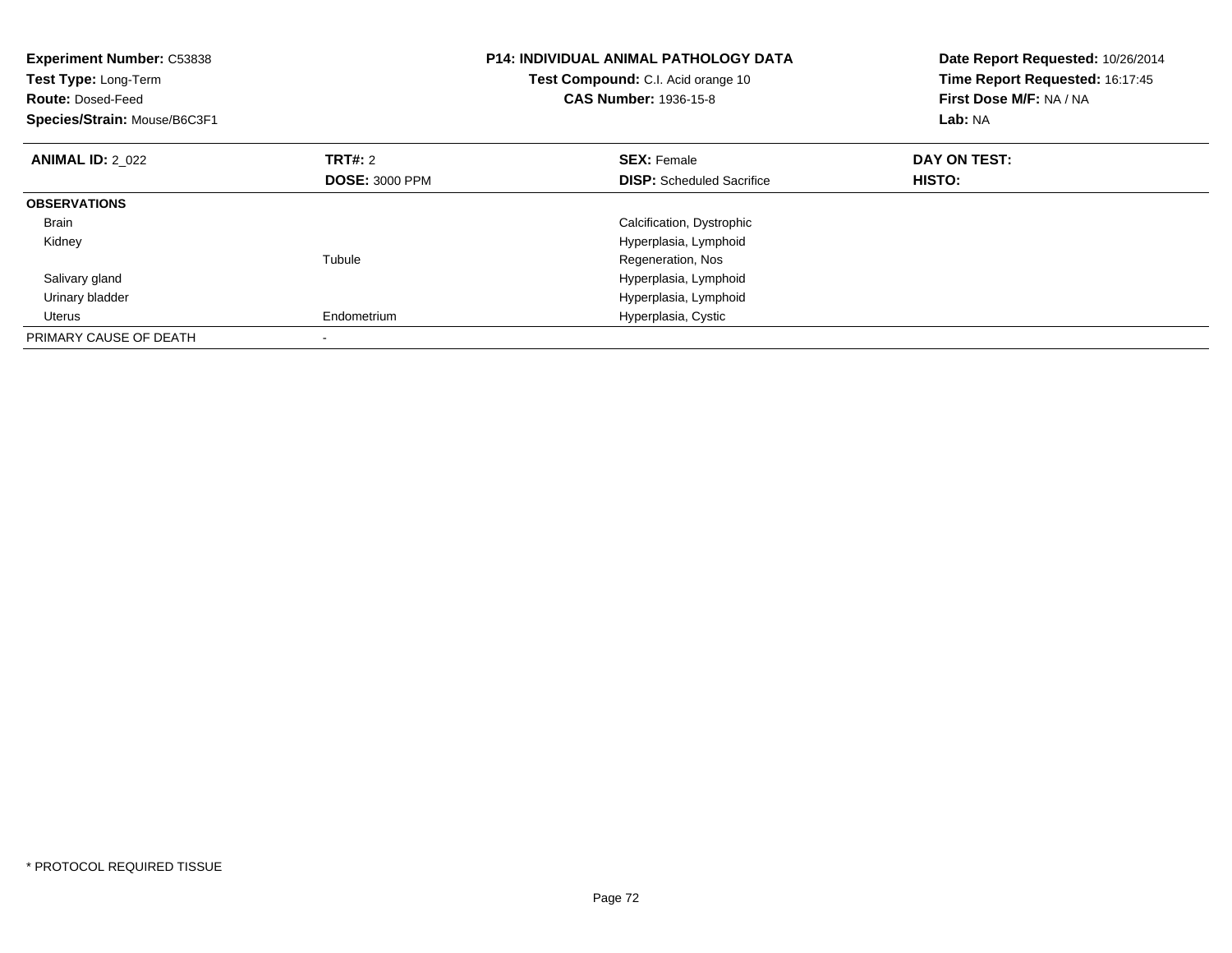| <b>Experiment Number: C53838</b><br><b>Test Type: Long-Term</b><br><b>Route: Dosed-Feed</b><br>Species/Strain: Mouse/B6C3F1 |                                         | <b>P14: INDIVIDUAL ANIMAL PATHOLOGY DATA</b><br>Test Compound: C.I. Acid orange 10<br><b>CAS Number: 1936-15-8</b> | Date Report Requested: 10/26/2014<br>Time Report Requested: 16:17:45<br>First Dose M/F: NA / NA<br><b>Lab: NA</b> |  |
|-----------------------------------------------------------------------------------------------------------------------------|-----------------------------------------|--------------------------------------------------------------------------------------------------------------------|-------------------------------------------------------------------------------------------------------------------|--|
| <b>ANIMAL ID: 2 023</b>                                                                                                     | <b>TRT#: 2</b><br><b>DOSE: 3000 PPM</b> | <b>SEX: Female</b><br><b>DISP:</b> Natural Death                                                                   | DAY ON TEST:<br>HISTO:                                                                                            |  |
| <b>OBSERVATIONS</b>                                                                                                         |                                         |                                                                                                                    |                                                                                                                   |  |
| Kidney                                                                                                                      |                                         | Hyperplasia, Lymphoid                                                                                              |                                                                                                                   |  |
| Liver                                                                                                                       |                                         | Hepatocellular Adenoma                                                                                             |                                                                                                                   |  |
| Lung                                                                                                                        |                                         | Hyperplasia, Alveolar Epithelium                                                                                   |                                                                                                                   |  |
|                                                                                                                             |                                         | Inflammation, Interstitial                                                                                         |                                                                                                                   |  |
| Ovary                                                                                                                       |                                         | Cyst, Nos                                                                                                          |                                                                                                                   |  |
| Urinary bladder                                                                                                             |                                         | Hyperplasia, Lymphoid                                                                                              |                                                                                                                   |  |
| Uterus                                                                                                                      | Endometrium                             | Inflammation, Acute                                                                                                |                                                                                                                   |  |
| PRIMARY CAUSE OF DEATH                                                                                                      |                                         |                                                                                                                    |                                                                                                                   |  |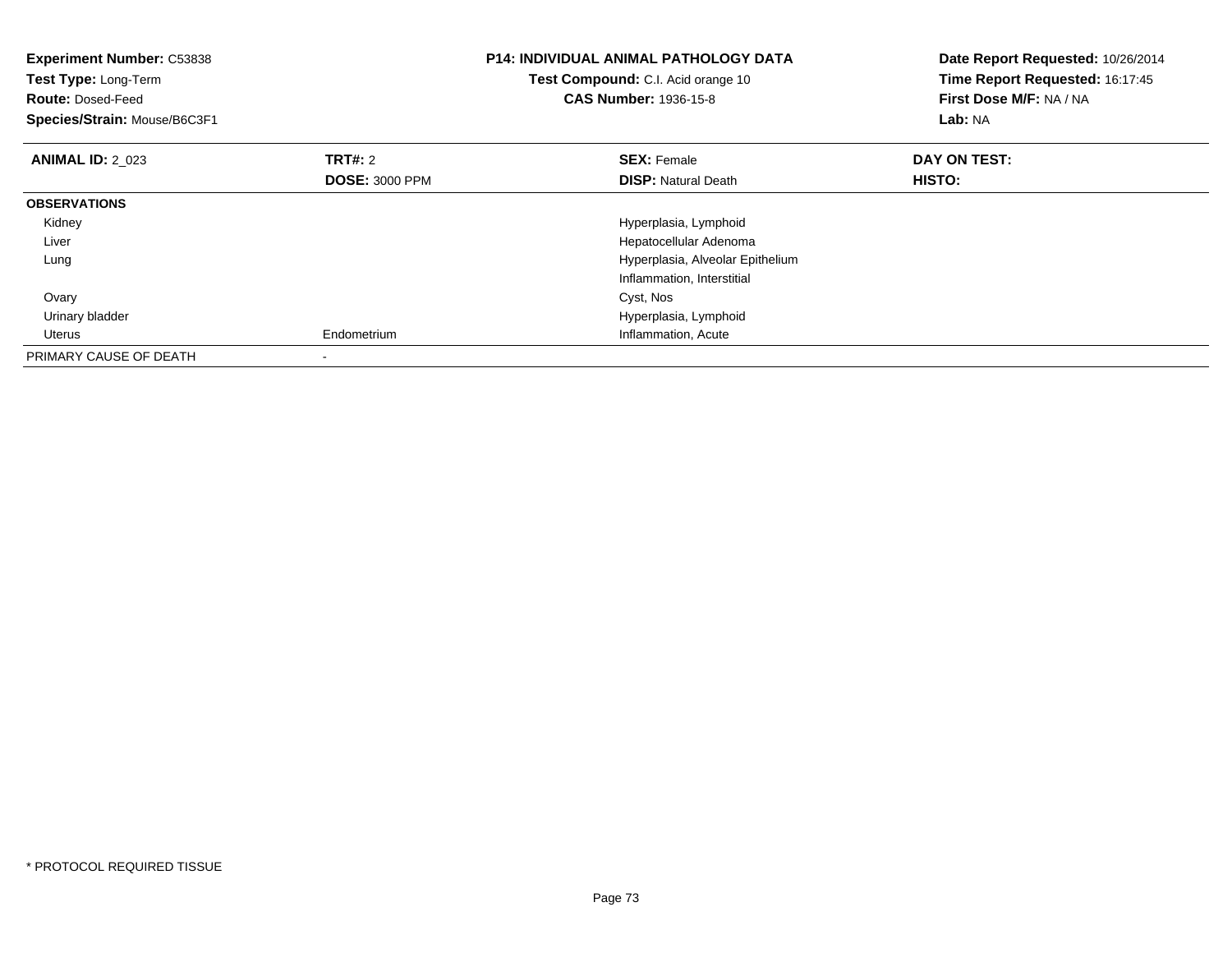| <b>Experiment Number: C53838</b><br>Test Type: Long-Term<br><b>Route: Dosed-Feed</b><br>Species/Strain: Mouse/B6C3F1 |                                         | <b>P14: INDIVIDUAL ANIMAL PATHOLOGY DATA</b><br>Test Compound: C.I. Acid orange 10<br><b>CAS Number: 1936-15-8</b> | Date Report Requested: 10/26/2014<br>Time Report Requested: 16:17:45<br><b>First Dose M/F: NA / NA</b><br>Lab: NA |
|----------------------------------------------------------------------------------------------------------------------|-----------------------------------------|--------------------------------------------------------------------------------------------------------------------|-------------------------------------------------------------------------------------------------------------------|
| <b>ANIMAL ID: 2 024</b>                                                                                              | <b>TRT#:</b> 2<br><b>DOSE: 3000 PPM</b> | <b>SEX: Female</b><br><b>DISP:</b> Moribund Sacrifice                                                              | DAY ON TEST:<br>HISTO:                                                                                            |
| <b>OBSERVATIONS</b>                                                                                                  |                                         |                                                                                                                    |                                                                                                                   |
| Unspecified                                                                                                          | Multiple Organs Nos                     | Leukemia, Lymphocytic                                                                                              |                                                                                                                   |
| PRIMARY CAUSE OF DEATH                                                                                               |                                         |                                                                                                                    |                                                                                                                   |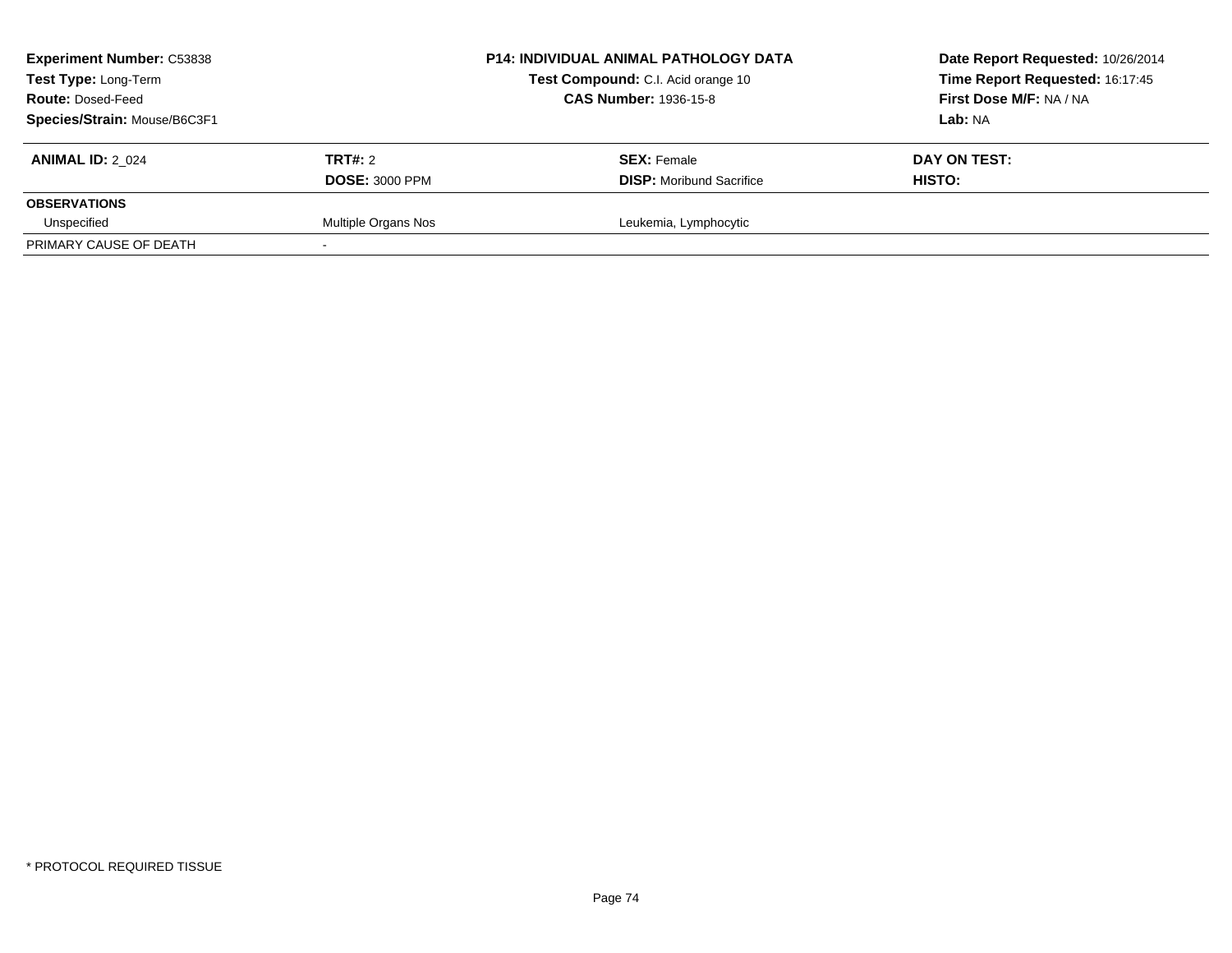| <b>Experiment Number: C53838</b><br>Test Type: Long-Term<br><b>Route: Dosed-Feed</b><br>Species/Strain: Mouse/B6C3F1 |                                  | <b>P14: INDIVIDUAL ANIMAL PATHOLOGY DATA</b><br>Test Compound: C.I. Acid orange 10<br><b>CAS Number: 1936-15-8</b> | Date Report Requested: 10/26/2014<br>Time Report Requested: 16:17:45<br>First Dose M/F: NA / NA<br>Lab: NA |
|----------------------------------------------------------------------------------------------------------------------|----------------------------------|--------------------------------------------------------------------------------------------------------------------|------------------------------------------------------------------------------------------------------------|
| <b>ANIMAL ID: 2 025</b>                                                                                              | TRT#: 2<br><b>DOSE: 3000 PPM</b> | <b>SEX:</b> Female<br><b>DISP: Natural Death</b>                                                                   | DAY ON TEST:<br><b>HISTO:</b>                                                                              |
| <b>OBSERVATIONS</b>                                                                                                  |                                  |                                                                                                                    |                                                                                                            |
| Lung                                                                                                                 |                                  | Hemorrhage                                                                                                         |                                                                                                            |
|                                                                                                                      |                                  | Hyperplasia, Alveolar Epithelium                                                                                   |                                                                                                            |
|                                                                                                                      |                                  | Inflammation, Interstitial                                                                                         |                                                                                                            |
| PRIMARY CAUSE OF DEATH                                                                                               |                                  |                                                                                                                    |                                                                                                            |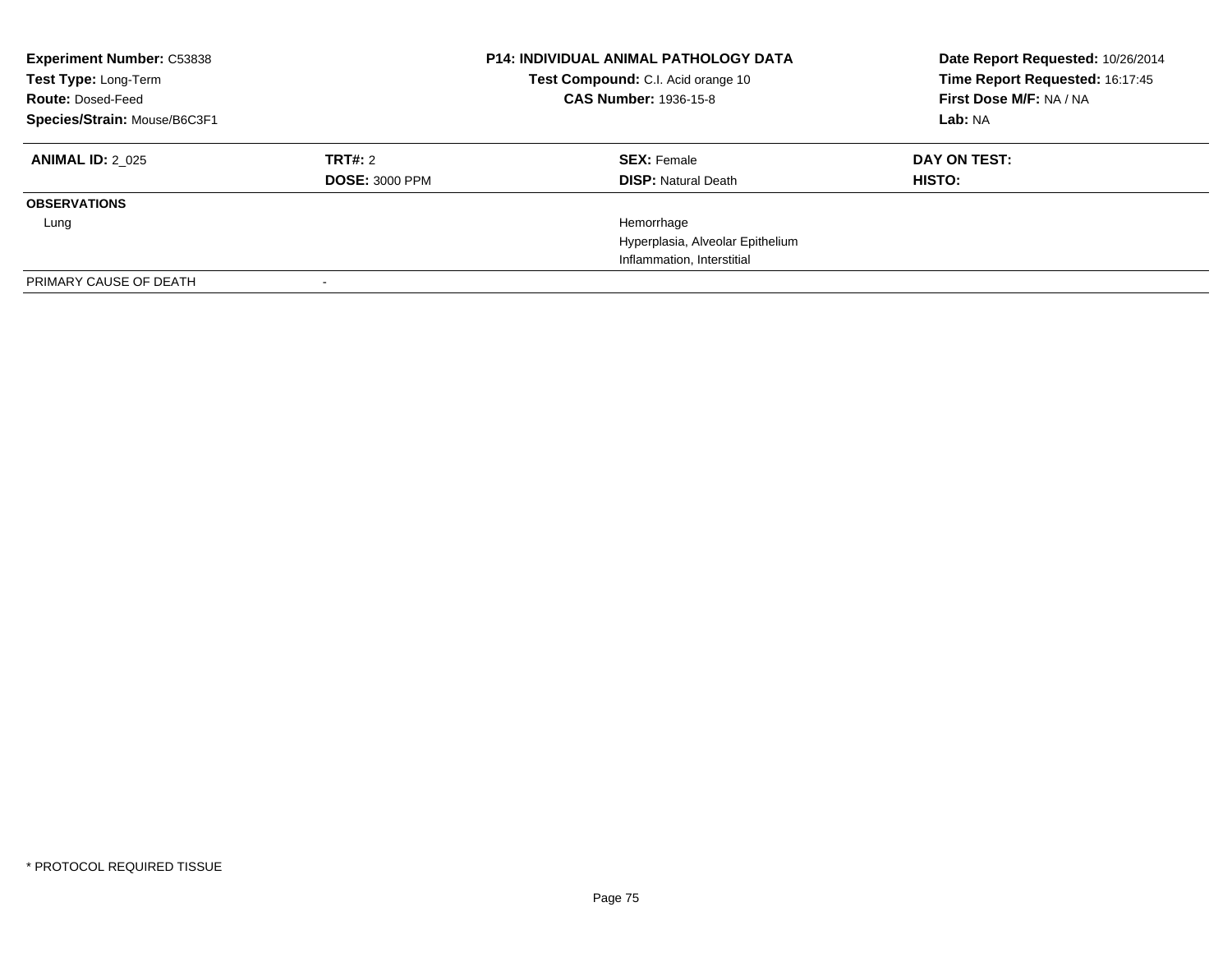| <b>Experiment Number: C53838</b><br>Test Type: Long-Term<br><b>Route: Dosed-Feed</b><br>Species/Strain: Mouse/B6C3F1 |                                         | <b>P14: INDIVIDUAL ANIMAL PATHOLOGY DATA</b><br>Test Compound: C.I. Acid orange 10<br><b>CAS Number: 1936-15-8</b> | Date Report Requested: 10/26/2014<br>Time Report Requested: 16:17:45<br>First Dose M/F: NA / NA<br>Lab: NA |
|----------------------------------------------------------------------------------------------------------------------|-----------------------------------------|--------------------------------------------------------------------------------------------------------------------|------------------------------------------------------------------------------------------------------------|
| <b>ANIMAL ID: 2_026</b>                                                                                              | <b>TRT#: 2</b><br><b>DOSE: 3000 PPM</b> | <b>SEX: Female</b><br><b>DISP:</b> Scheduled Sacrifice                                                             | DAY ON TEST:<br><b>HISTO:</b>                                                                              |
| <b>OBSERVATIONS</b>                                                                                                  |                                         |                                                                                                                    |                                                                                                            |
| Brain                                                                                                                |                                         | Calcification, Dystrophic                                                                                          |                                                                                                            |
|                                                                                                                      | Ventricle                               | Lymphocytic Inflammatory Infiltrate                                                                                |                                                                                                            |
| Kidney                                                                                                               |                                         | Hyperplasia, Lymphoid                                                                                              |                                                                                                            |
|                                                                                                                      |                                         | Inflammation, Interstitial                                                                                         |                                                                                                            |
| Lung                                                                                                                 |                                         | Hyperplasia, Alveolar Epithelium                                                                                   |                                                                                                            |
|                                                                                                                      |                                         | Inflammation, Interstitial                                                                                         |                                                                                                            |
| Urinary bladder                                                                                                      |                                         | Hyperplasia, Lymphoid                                                                                              |                                                                                                            |
| Uterus                                                                                                               | Endometrium                             | Hyperplasia, Cystic                                                                                                |                                                                                                            |
|                                                                                                                      | Parovarian                              | Lymphocytic Inflammatory Infiltrate                                                                                |                                                                                                            |
| PRIMARY CAUSE OF DEATH                                                                                               | $\,$                                    |                                                                                                                    |                                                                                                            |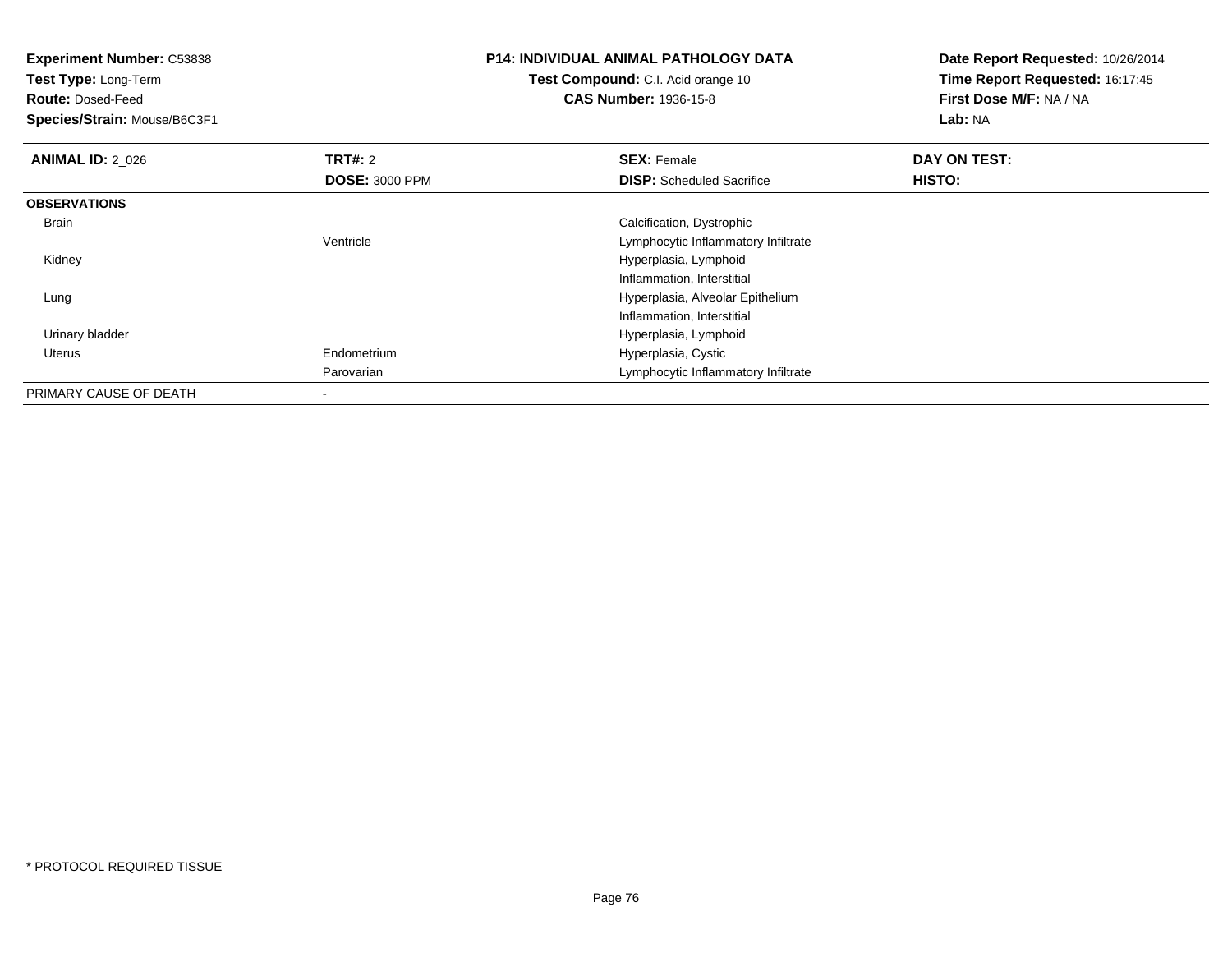| <b>Experiment Number: C53838</b><br>Test Type: Long-Term<br><b>Route: Dosed-Feed</b><br>Species/Strain: Mouse/B6C3F1 |                       | <b>P14: INDIVIDUAL ANIMAL PATHOLOGY DATA</b><br>Test Compound: C.I. Acid orange 10<br><b>CAS Number: 1936-15-8</b> | Date Report Requested: 10/26/2014<br>Time Report Requested: 16:17:45<br>First Dose M/F: NA / NA<br>Lab: NA |
|----------------------------------------------------------------------------------------------------------------------|-----------------------|--------------------------------------------------------------------------------------------------------------------|------------------------------------------------------------------------------------------------------------|
| <b>ANIMAL ID: 2 027</b>                                                                                              | <b>TRT#: 2</b>        | <b>SEX: Female</b>                                                                                                 | DAY ON TEST:                                                                                               |
|                                                                                                                      | <b>DOSE: 3000 PPM</b> | <b>DISP:</b> Scheduled Sacrifice                                                                                   | <b>HISTO:</b>                                                                                              |
| <b>OBSERVATIONS</b>                                                                                                  |                       |                                                                                                                    |                                                                                                            |
| Brain                                                                                                                |                       | Perivasculitis                                                                                                     |                                                                                                            |
| Lung                                                                                                                 |                       | Hyperplasia, Alveolar Epithelium                                                                                   |                                                                                                            |
|                                                                                                                      | <b>Bronchus</b>       | Hyperplasia, Epithelial                                                                                            |                                                                                                            |
|                                                                                                                      |                       | Inflammation, Interstitial                                                                                         |                                                                                                            |
| Salivary gland                                                                                                       |                       | Hyperplasia, Lymphoid                                                                                              |                                                                                                            |
| Stomach                                                                                                              |                       | Inflammation, Acute Focal                                                                                          |                                                                                                            |
| Uterus                                                                                                               | Endometrium           | Hyperplasia, Cystic                                                                                                |                                                                                                            |
| PRIMARY CAUSE OF DEATH                                                                                               |                       |                                                                                                                    |                                                                                                            |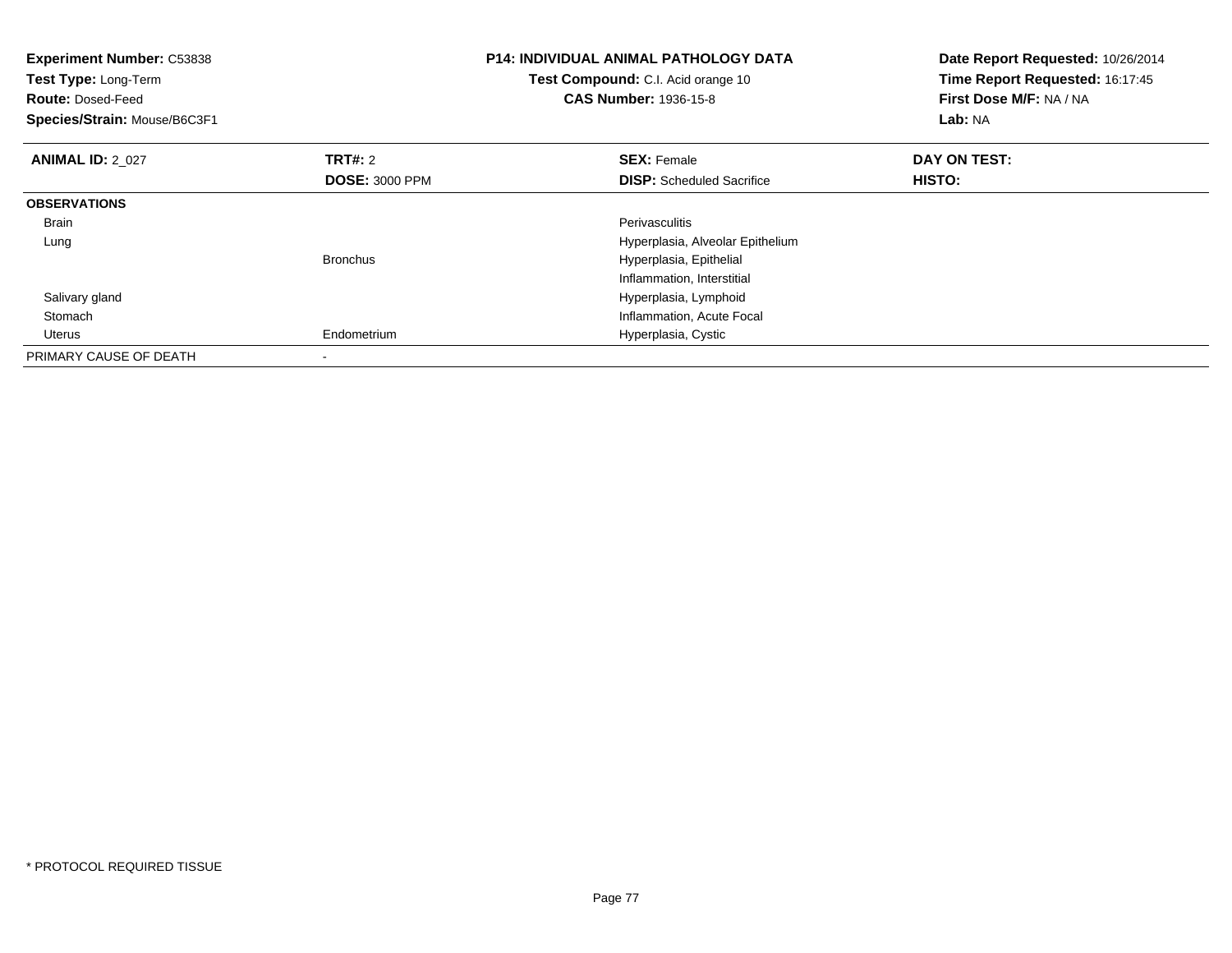| <b>Experiment Number: C53838</b><br>Test Type: Long-Term<br><b>Route: Dosed-Feed</b><br>Species/Strain: Mouse/B6C3F1 |                       | P14: INDIVIDUAL ANIMAL PATHOLOGY DATA<br>Test Compound: C.I. Acid orange 10<br><b>CAS Number: 1936-15-8</b> | Date Report Requested: 10/26/2014<br>Time Report Requested: 16:17:45<br>First Dose M/F: NA / NA<br><b>Lab: NA</b> |
|----------------------------------------------------------------------------------------------------------------------|-----------------------|-------------------------------------------------------------------------------------------------------------|-------------------------------------------------------------------------------------------------------------------|
| <b>ANIMAL ID: 2 028</b>                                                                                              | <b>TRT#:</b> 2        | <b>SEX: Female</b>                                                                                          | DAY ON TEST:                                                                                                      |
|                                                                                                                      | <b>DOSE: 3000 PPM</b> | <b>DISP:</b> Scheduled Sacrifice                                                                            | HISTO:                                                                                                            |
| <b>OBSERVATIONS</b>                                                                                                  |                       |                                                                                                             |                                                                                                                   |
| Brain                                                                                                                |                       | Calcification, Dystrophic                                                                                   |                                                                                                                   |
|                                                                                                                      | Ventricle             | Lymphocytic Inflammatory Infiltrate                                                                         |                                                                                                                   |
| Kidney                                                                                                               |                       | Hyperplasia, Lymphoid                                                                                       |                                                                                                                   |
| Liver                                                                                                                |                       | Inflammation, Acute/Chronic                                                                                 |                                                                                                                   |
| Lung                                                                                                                 |                       | Hyperplasia, Lymphoid                                                                                       |                                                                                                                   |
| Ovary                                                                                                                |                       | Lymphocytic Inflammatory Infiltrate                                                                         |                                                                                                                   |
| Pituitary gland                                                                                                      |                       | Chromophobe Adenoma                                                                                         |                                                                                                                   |
| Uterus                                                                                                               | Endometrium           | Hyperplasia, Cystic                                                                                         |                                                                                                                   |
| PRIMARY CAUSE OF DEATH                                                                                               |                       |                                                                                                             |                                                                                                                   |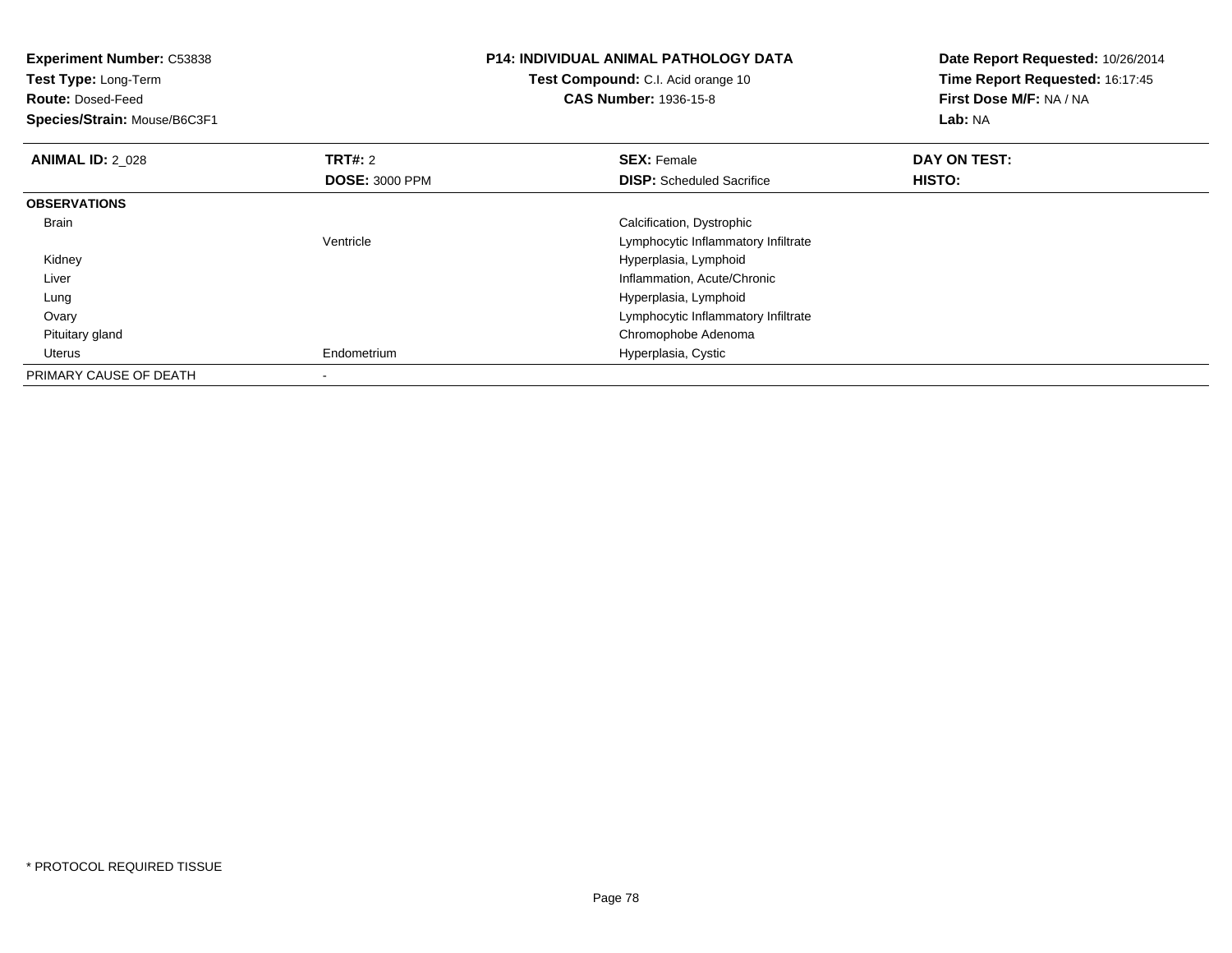| <b>Experiment Number: C53838</b><br>Test Type: Long-Term<br><b>Route: Dosed-Feed</b><br>Species/Strain: Mouse/B6C3F1 |                                         | <b>P14: INDIVIDUAL ANIMAL PATHOLOGY DATA</b><br>Test Compound: C.I. Acid orange 10<br><b>CAS Number: 1936-15-8</b> | Date Report Requested: 10/26/2014<br>Time Report Requested: 16:17:45<br>First Dose M/F: NA / NA<br>Lab: NA |
|----------------------------------------------------------------------------------------------------------------------|-----------------------------------------|--------------------------------------------------------------------------------------------------------------------|------------------------------------------------------------------------------------------------------------|
| <b>ANIMAL ID: 2 029</b>                                                                                              | <b>TRT#:</b> 2<br><b>DOSE: 3000 PPM</b> | <b>SEX: Female</b><br><b>DISP: Natural Death</b>                                                                   | DAY ON TEST:<br><b>HISTO:</b>                                                                              |
| <b>OBSERVATIONS</b>                                                                                                  |                                         |                                                                                                                    |                                                                                                            |
| Kidney                                                                                                               |                                         | Hyperplasia, Lymphoid                                                                                              |                                                                                                            |
| PRIMARY CAUSE OF DEATH                                                                                               |                                         |                                                                                                                    |                                                                                                            |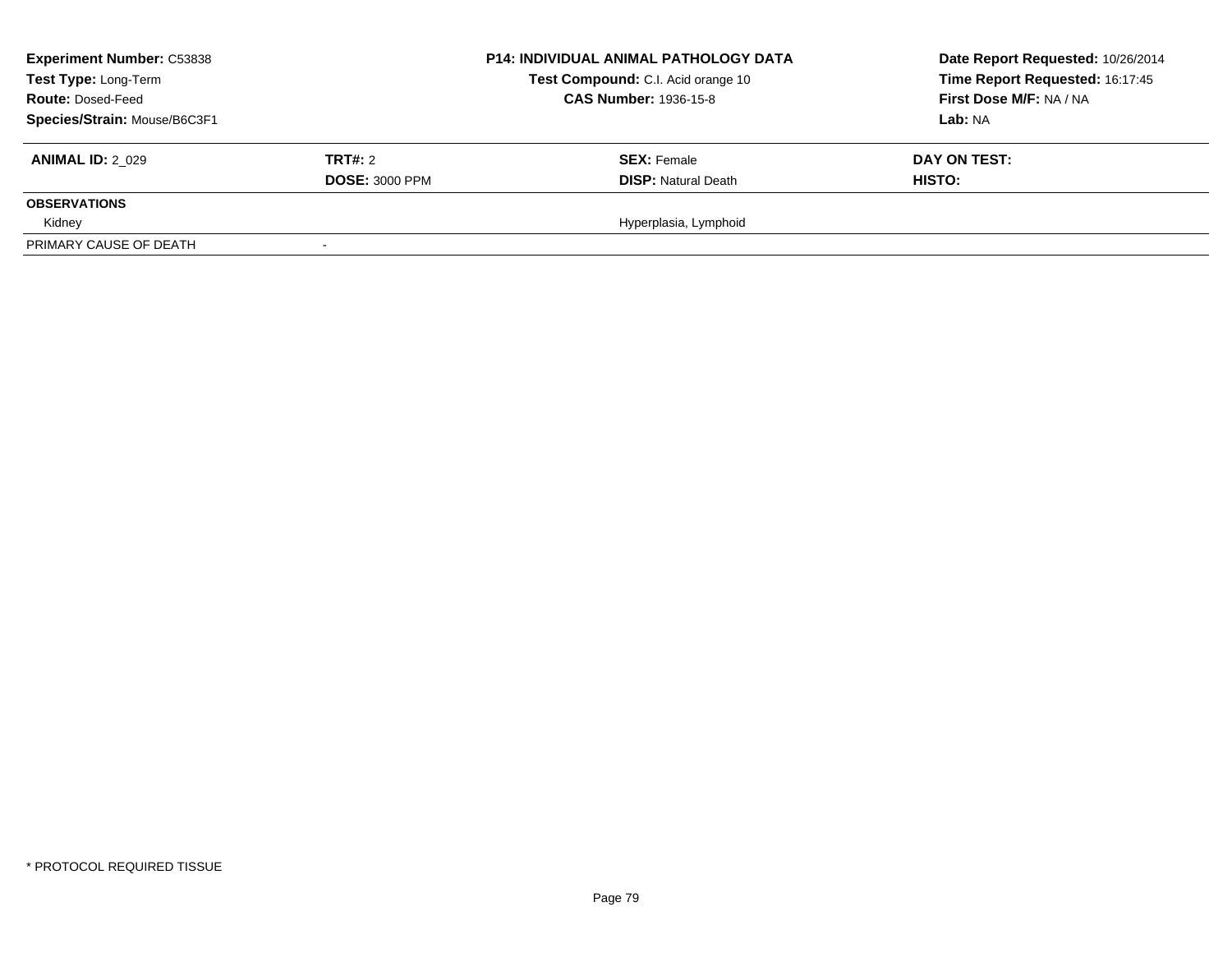| <b>Experiment Number: C53838</b><br>Test Type: Long-Term<br><b>Route: Dosed-Feed</b><br>Species/Strain: Mouse/B6C3F1 |                       | <b>P14: INDIVIDUAL ANIMAL PATHOLOGY DATA</b><br>Test Compound: C.I. Acid orange 10<br>CAS Number: 1936-15-8 | Date Report Requested: 10/26/2014<br>Time Report Requested: 16:17:45<br>First Dose M/F: NA / NA<br>Lab: NA |
|----------------------------------------------------------------------------------------------------------------------|-----------------------|-------------------------------------------------------------------------------------------------------------|------------------------------------------------------------------------------------------------------------|
| <b>ANIMAL ID: 2 030</b>                                                                                              | TRT#: 2               | <b>SEX:</b> Female                                                                                          | DAY ON TEST:                                                                                               |
|                                                                                                                      | <b>DOSE: 3000 PPM</b> | <b>DISP:</b> Scheduled Sacrifice                                                                            | <b>HISTO:</b>                                                                                              |
| <b>OBSERVATIONS</b>                                                                                                  |                       |                                                                                                             |                                                                                                            |
| <b>Brain</b>                                                                                                         |                       | Calcification, Dystrophic                                                                                   |                                                                                                            |
| Lung                                                                                                                 |                       | Hyperplasia, Alveolar Epithelium                                                                            |                                                                                                            |
|                                                                                                                      |                       | Inflammation, Interstitial                                                                                  |                                                                                                            |
| Unspecified                                                                                                          | Multiple Organs Nos   | Lymphoma, Nos-Malignant                                                                                     |                                                                                                            |
| Uterus                                                                                                               | Endometrium           | Dilatation, Nos                                                                                             |                                                                                                            |
| PRIMARY CAUSE OF DEATH                                                                                               |                       |                                                                                                             |                                                                                                            |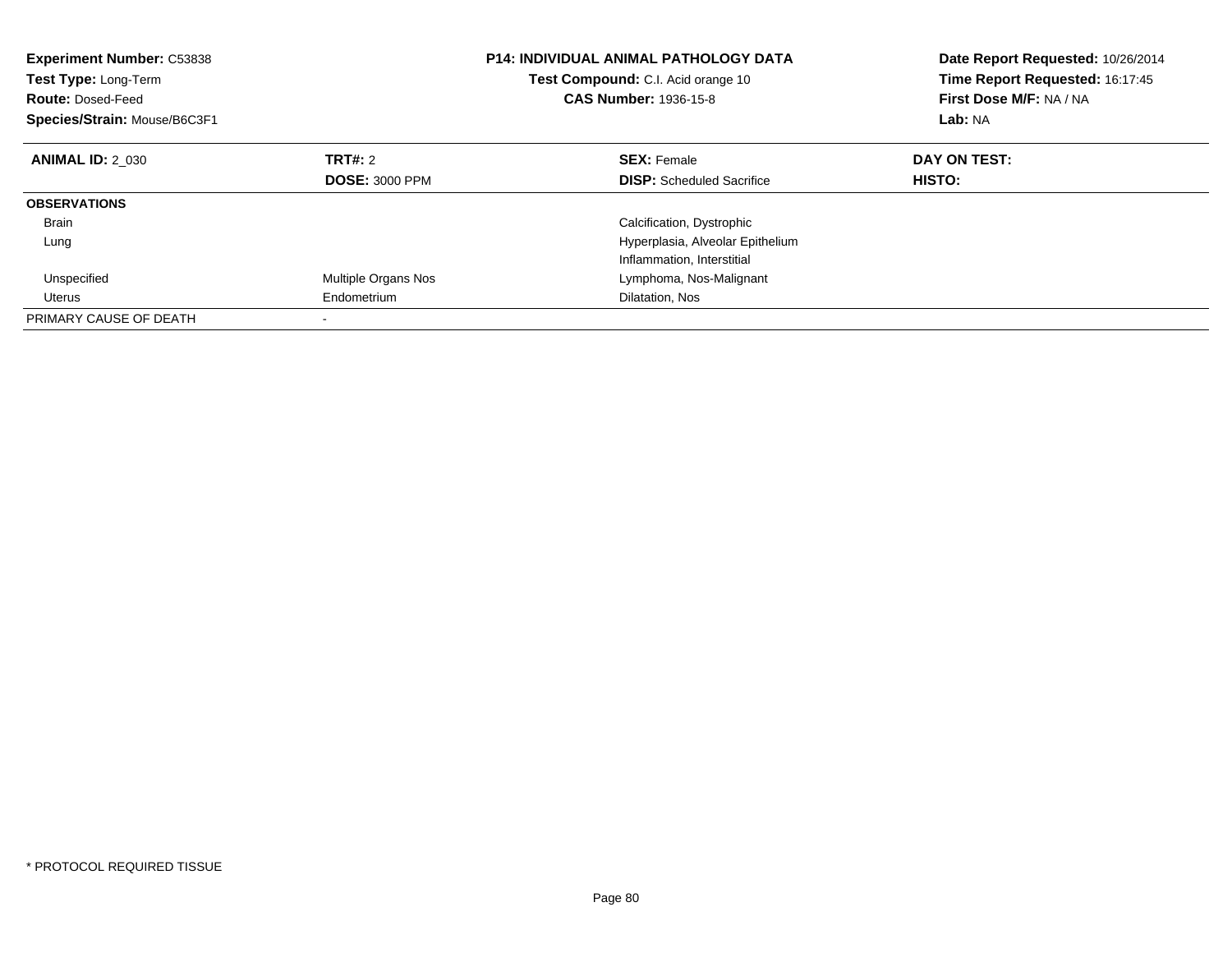| <b>Experiment Number: C53838</b><br>Test Type: Long-Term<br><b>Route: Dosed-Feed</b><br>Species/Strain: Mouse/B6C3F1 |                                  | <b>P14: INDIVIDUAL ANIMAL PATHOLOGY DATA</b><br>Test Compound: C.I. Acid orange 10<br><b>CAS Number: 1936-15-8</b> | Date Report Requested: 10/26/2014<br>Time Report Requested: 16:17:45<br><b>First Dose M/F: NA / NA</b><br>Lab: NA |  |
|----------------------------------------------------------------------------------------------------------------------|----------------------------------|--------------------------------------------------------------------------------------------------------------------|-------------------------------------------------------------------------------------------------------------------|--|
| <b>ANIMAL ID: 2 031</b>                                                                                              | TRT#: 2<br><b>DOSE: 3000 PPM</b> | <b>SEX: Female</b><br><b>DISP:</b> Scheduled Sacrifice                                                             | DAY ON TEST:<br><b>HISTO:</b>                                                                                     |  |
| <b>OBSERVATIONS</b>                                                                                                  |                                  |                                                                                                                    |                                                                                                                   |  |
| Liver                                                                                                                |                                  | Hepatocellular Adenoma                                                                                             |                                                                                                                   |  |
| PRIMARY CAUSE OF DEATH                                                                                               |                                  |                                                                                                                    |                                                                                                                   |  |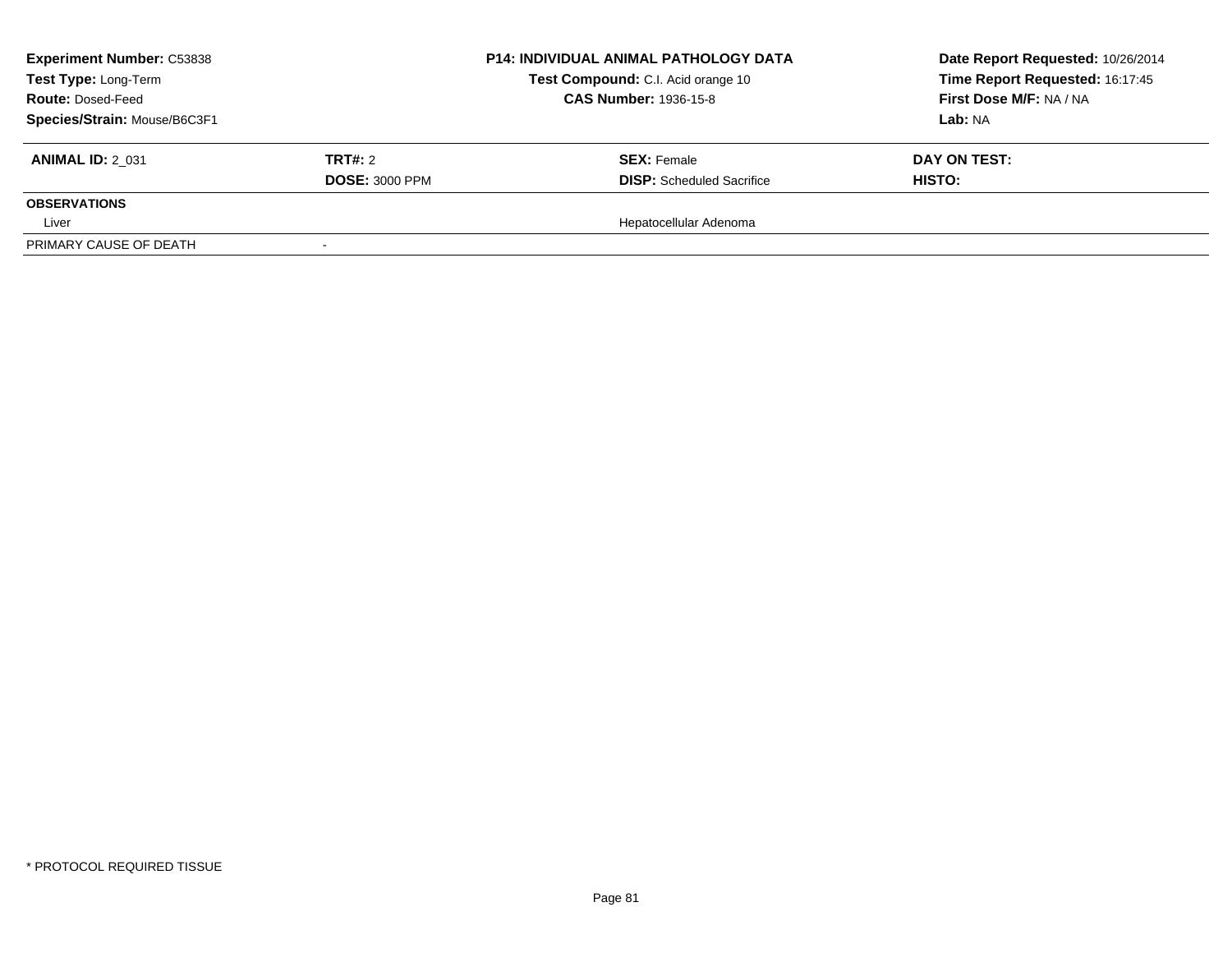| <b>Experiment Number: C53838</b><br>Test Type: Long-Term<br><b>Route: Dosed-Feed</b><br>Species/Strain: Mouse/B6C3F1 | <b>P14: INDIVIDUAL ANIMAL PATHOLOGY DATA</b><br>Test Compound: C.I. Acid orange 10<br><b>CAS Number: 1936-15-8</b> |                                                        | Date Report Requested: 10/26/2014<br>Time Report Requested: 16:17:45<br>First Dose M/F: NA / NA<br>Lab: NA |
|----------------------------------------------------------------------------------------------------------------------|--------------------------------------------------------------------------------------------------------------------|--------------------------------------------------------|------------------------------------------------------------------------------------------------------------|
| <b>ANIMAL ID: 2 032</b>                                                                                              | <b>TRT#: 2</b><br><b>DOSE: 3000 PPM</b>                                                                            | <b>SEX: Female</b><br><b>DISP:</b> Scheduled Sacrifice | DAY ON TEST:<br>HISTO:                                                                                     |
| <b>OBSERVATIONS</b>                                                                                                  |                                                                                                                    |                                                        |                                                                                                            |
| <b>Brain</b>                                                                                                         |                                                                                                                    | Calcification, Dystrophic                              |                                                                                                            |
| Kidney                                                                                                               |                                                                                                                    | Hyperplasia, Lymphoid                                  |                                                                                                            |
| Urinary bladder                                                                                                      |                                                                                                                    | Hyperplasia, Lymphoid                                  |                                                                                                            |
| Uterus                                                                                                               | Endometrium                                                                                                        | Hyperplasia, Cystic                                    |                                                                                                            |
| PRIMARY CAUSE OF DEATH                                                                                               |                                                                                                                    |                                                        |                                                                                                            |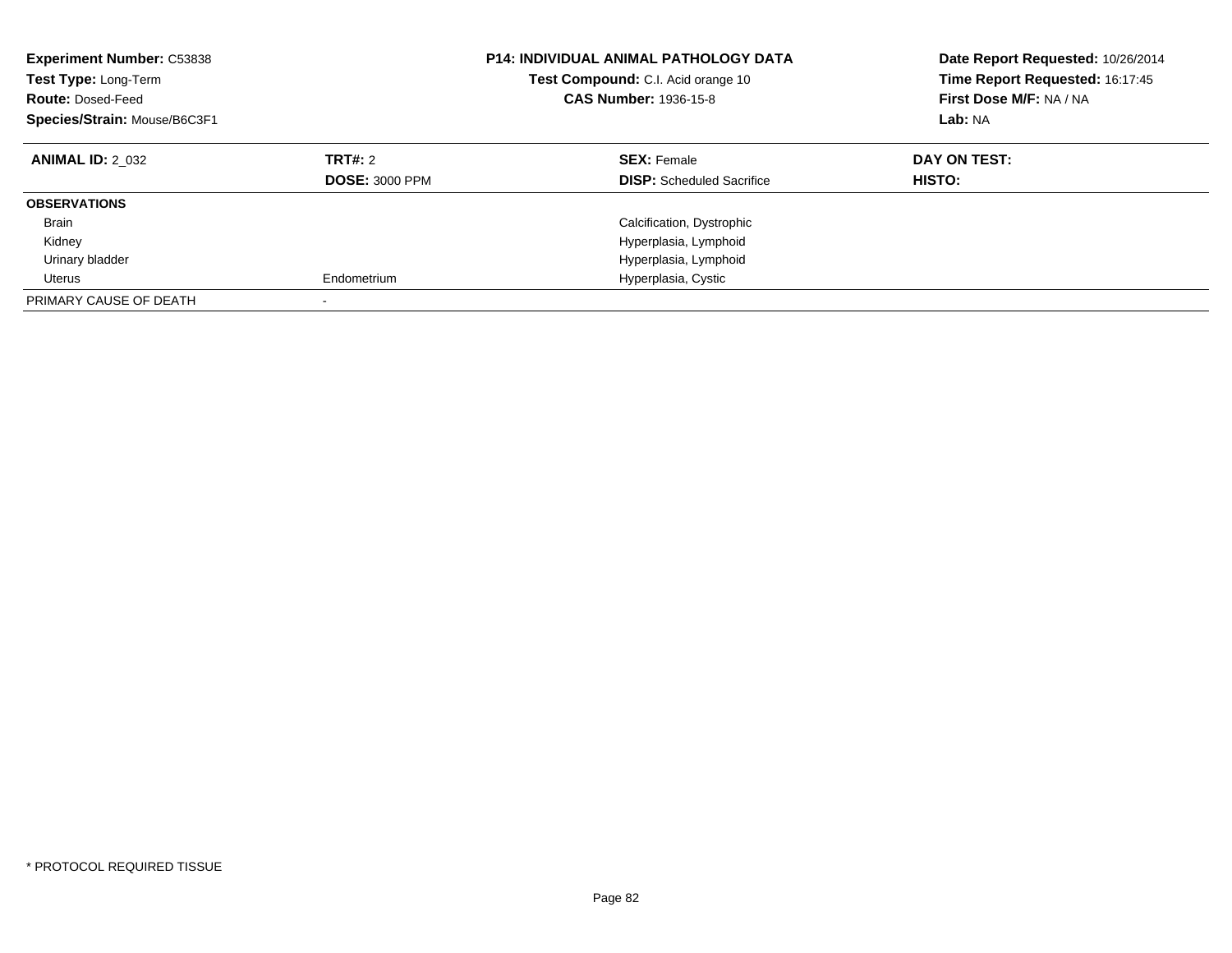| <b>Experiment Number: C53838</b><br>Test Type: Long-Term<br><b>Route: Dosed-Feed</b><br>Species/Strain: Mouse/B6C3F1 |                       | <b>P14: INDIVIDUAL ANIMAL PATHOLOGY DATA</b><br>Test Compound: C.I. Acid orange 10<br><b>CAS Number: 1936-15-8</b> | Date Report Requested: 10/26/2014<br>Time Report Requested: 16:17:45<br>First Dose M/F: NA / NA<br>Lab: NA |
|----------------------------------------------------------------------------------------------------------------------|-----------------------|--------------------------------------------------------------------------------------------------------------------|------------------------------------------------------------------------------------------------------------|
| <b>ANIMAL ID: 2 033</b>                                                                                              | <b>TRT#:</b> 2        | <b>SEX: Female</b>                                                                                                 | DAY ON TEST:                                                                                               |
|                                                                                                                      | <b>DOSE: 3000 PPM</b> | <b>DISP:</b> Scheduled Sacrifice                                                                                   | <b>HISTO:</b>                                                                                              |
| <b>OBSERVATIONS</b>                                                                                                  |                       |                                                                                                                    |                                                                                                            |
| Brain                                                                                                                |                       | Calcification, Dystrophic                                                                                          |                                                                                                            |
| Kidney                                                                                                               |                       | Hyperplasia, Lymphoid                                                                                              |                                                                                                            |
|                                                                                                                      |                       | Inflammation, Interstitial                                                                                         |                                                                                                            |
| Lung                                                                                                                 |                       | Hyperplasia, Alveolar Epithelium                                                                                   |                                                                                                            |
|                                                                                                                      |                       | Inflammation, Interstitial                                                                                         |                                                                                                            |
| Salivary gland                                                                                                       |                       | Hyperplasia, Lymphoid                                                                                              |                                                                                                            |
| Uterus                                                                                                               | Endometrium           | Dilatation, Nos                                                                                                    |                                                                                                            |
|                                                                                                                      | Parovarian            | Lymphocytic Inflammatory Infiltrate                                                                                |                                                                                                            |
| PRIMARY CAUSE OF DEATH                                                                                               |                       |                                                                                                                    |                                                                                                            |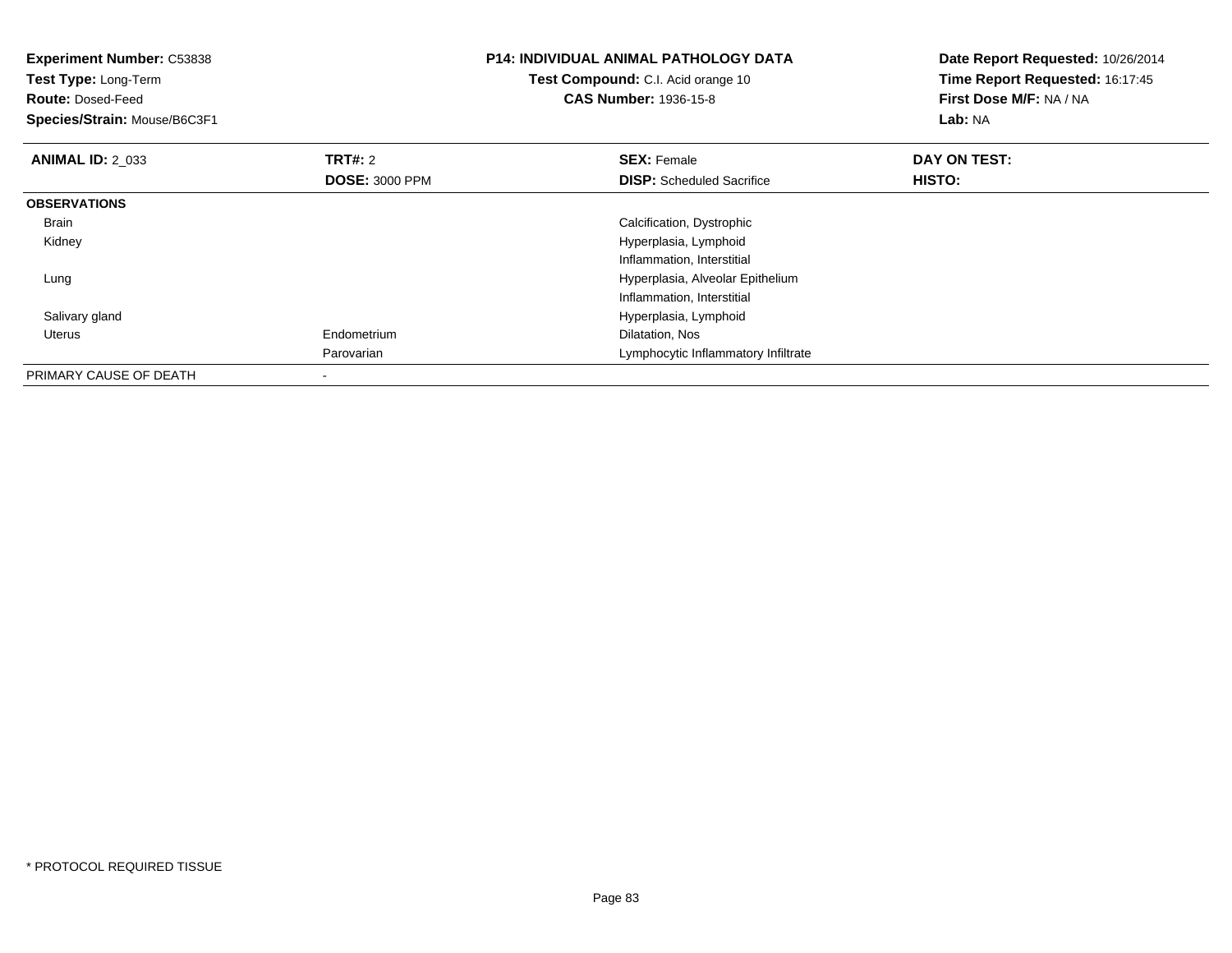**Test Type:** Long-Term

**Route:** Dosed-Feed

**Species/Strain:** Mouse/B6C3F1

# **P14: INDIVIDUAL ANIMAL PATHOLOGY DATA**

**Test Compound:** C.I. Acid orange 10**CAS Number:** 1936-15-8

| <b>ANIMAL ID: 2_034</b> | TRT#: 2               | <b>SEX: Female</b>               | DAY ON TEST: |  |
|-------------------------|-----------------------|----------------------------------|--------------|--|
|                         | <b>DOSE: 3000 PPM</b> | <b>DISP:</b> Scheduled Sacrifice | HISTO:       |  |
| <b>OBSERVATIONS</b>     |                       |                                  |              |  |
| Brain                   |                       | Calcification, Dystrophic        |              |  |
| Liver                   |                       | Inflammation, Acute/Chronic      |              |  |
| Lung                    |                       | Hyperplasia, Lymphoid            |              |  |
| Salivary gland          |                       | Hyperplasia, Lymphoid            |              |  |
| Spleen                  |                       | Hemangiosarcoma                  |              |  |
|                         |                       | Necrosis, Focal                  |              |  |
| Unspecified             | Multiple Organs Nos   | Lymphoma, Nos-Malignant          |              |  |
| Urinary bladder         |                       | Hyperplasia, Lymphoid            |              |  |
| <b>Uterus</b>           | Endometrium           | Hyperplasia, Cystic              |              |  |
|                         | Endometrium           | Inflammation, Acute              |              |  |
| PRIMARY CAUSE OF DEATH  | -                     |                                  |              |  |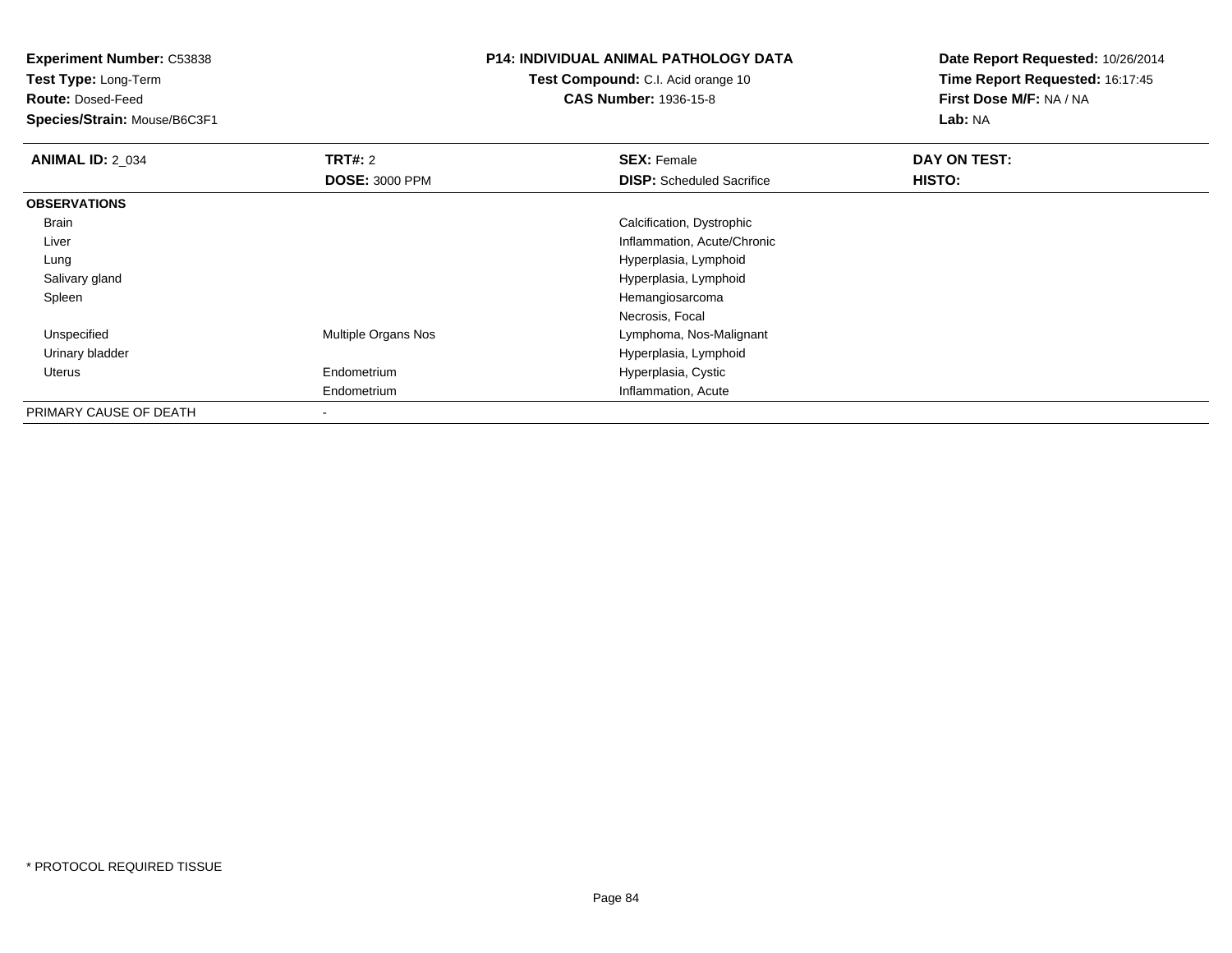| <b>Experiment Number: C53838</b><br>Test Type: Long-Term<br><b>Route: Dosed-Feed</b><br>Species/Strain: Mouse/B6C3F1 |                         | <b>P14: INDIVIDUAL ANIMAL PATHOLOGY DATA</b><br>Test Compound: C.I. Acid orange 10<br><b>CAS Number: 1936-15-8</b> | Date Report Requested: 10/26/2014<br>Time Report Requested: 16:17:45<br>First Dose M/F: NA / NA<br>Lab: NA |
|----------------------------------------------------------------------------------------------------------------------|-------------------------|--------------------------------------------------------------------------------------------------------------------|------------------------------------------------------------------------------------------------------------|
| <b>ANIMAL ID: 2 035</b>                                                                                              | <b>TRT#: 2</b>          | <b>SEX: Female</b>                                                                                                 | DAY ON TEST:                                                                                               |
|                                                                                                                      | <b>DOSE: 3000 PPM</b>   | <b>DISP:</b> Scheduled Sacrifice                                                                                   | <b>HISTO:</b>                                                                                              |
| <b>OBSERVATIONS</b>                                                                                                  |                         |                                                                                                                    |                                                                                                            |
| Adrenal gland                                                                                                        | Cortex Nos              | Hyperplasia, Focal                                                                                                 |                                                                                                            |
| <b>Brain</b>                                                                                                         |                         | Calcification, Dystrophic                                                                                          |                                                                                                            |
| Kidney                                                                                                               | <b>Perirenal Tissue</b> | Lymphocytic Inflammatory Infiltrate                                                                                |                                                                                                            |
| Urinary bladder                                                                                                      |                         | Hyperplasia, Lymphoid                                                                                              |                                                                                                            |
| Uterus                                                                                                               | Endometrium             | Hyperplasia, Cystic                                                                                                |                                                                                                            |
|                                                                                                                      | Endometrium             | Inflammation, Acute                                                                                                |                                                                                                            |
| PRIMARY CAUSE OF DEATH                                                                                               |                         |                                                                                                                    |                                                                                                            |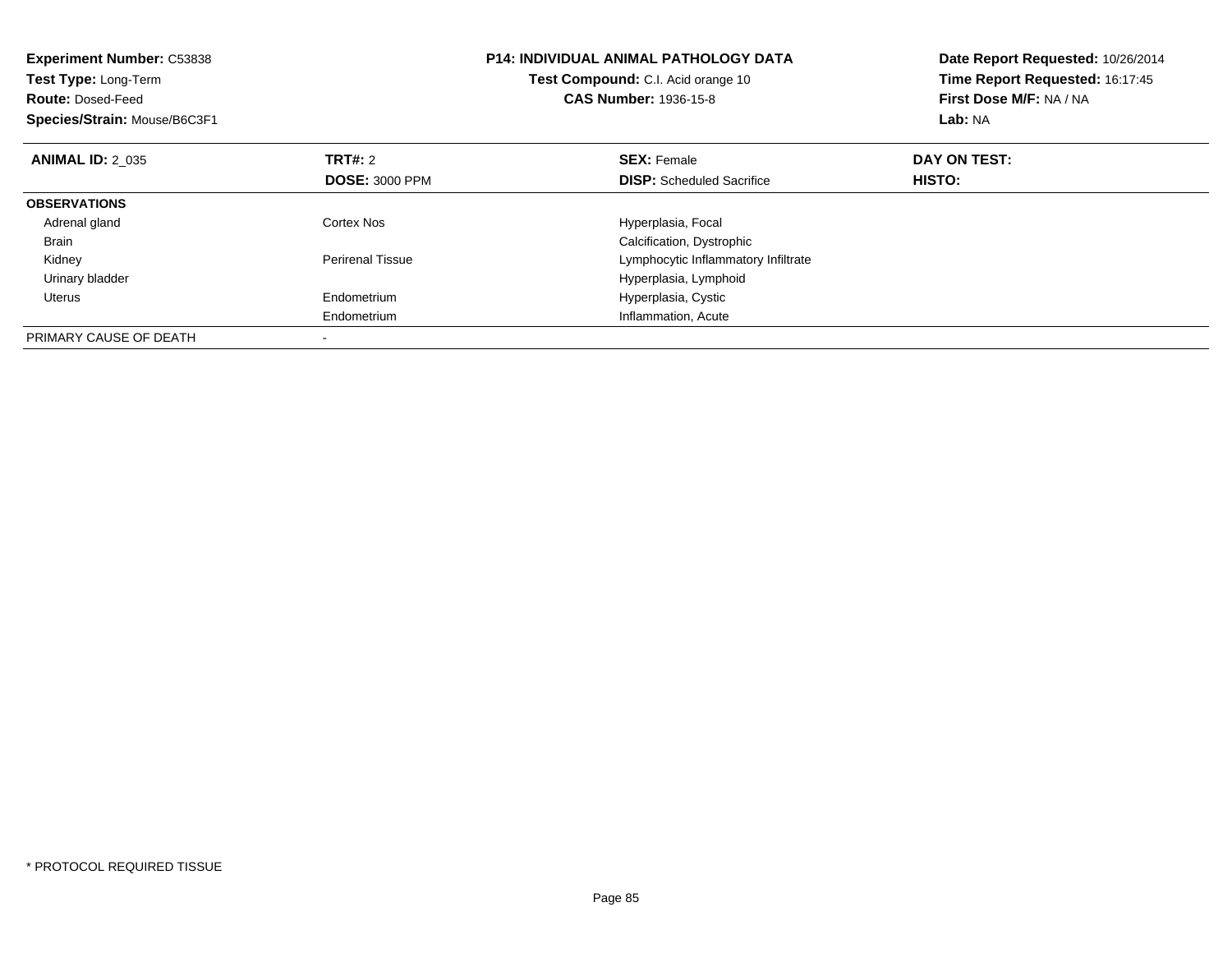**Test Type:** Long-Term

**Route:** Dosed-Feed

**Species/Strain:** Mouse/B6C3F1

## **P14: INDIVIDUAL ANIMAL PATHOLOGY DATA**

**Test Compound:** C.I. Acid orange 10**CAS Number:** 1936-15-8

| <b>ANIMAL ID: 2_036</b> | <b>TRT#: 2</b>        | <b>SEX: Female</b>               | DAY ON TEST: |  |
|-------------------------|-----------------------|----------------------------------|--------------|--|
|                         | <b>DOSE: 3000 PPM</b> | <b>DISP:</b> Scheduled Sacrifice | HISTO:       |  |
| <b>OBSERVATIONS</b>     |                       |                                  |              |  |
| Brain                   |                       | Calcification, Dystrophic        |              |  |
| Kidney                  |                       | Inflammation, Interstitial       |              |  |
| Liver                   |                       | Hematopoiesis                    |              |  |
|                         |                       | Inflammation, Acute/Chronic      |              |  |
| Lung                    |                       | Hyperplasia, Alveolar Epithelium |              |  |
|                         |                       | Inflammation, Interstitial       |              |  |
| Pituitary gland         |                       | Hyperplasia, Chromophobe Cell    |              |  |
| Unspecified             | Multiple Organs Nos   | Lymphoma, Nos-Malignant          |              |  |
| Urinary bladder         |                       | Hyperplasia, Lymphoid            |              |  |
| Uterus                  | Myometrium            | Degeneration, Nos                |              |  |
|                         | Endometrium           | Hyperplasia, Cystic              |              |  |
| PRIMARY CAUSE OF DEATH  | -                     |                                  |              |  |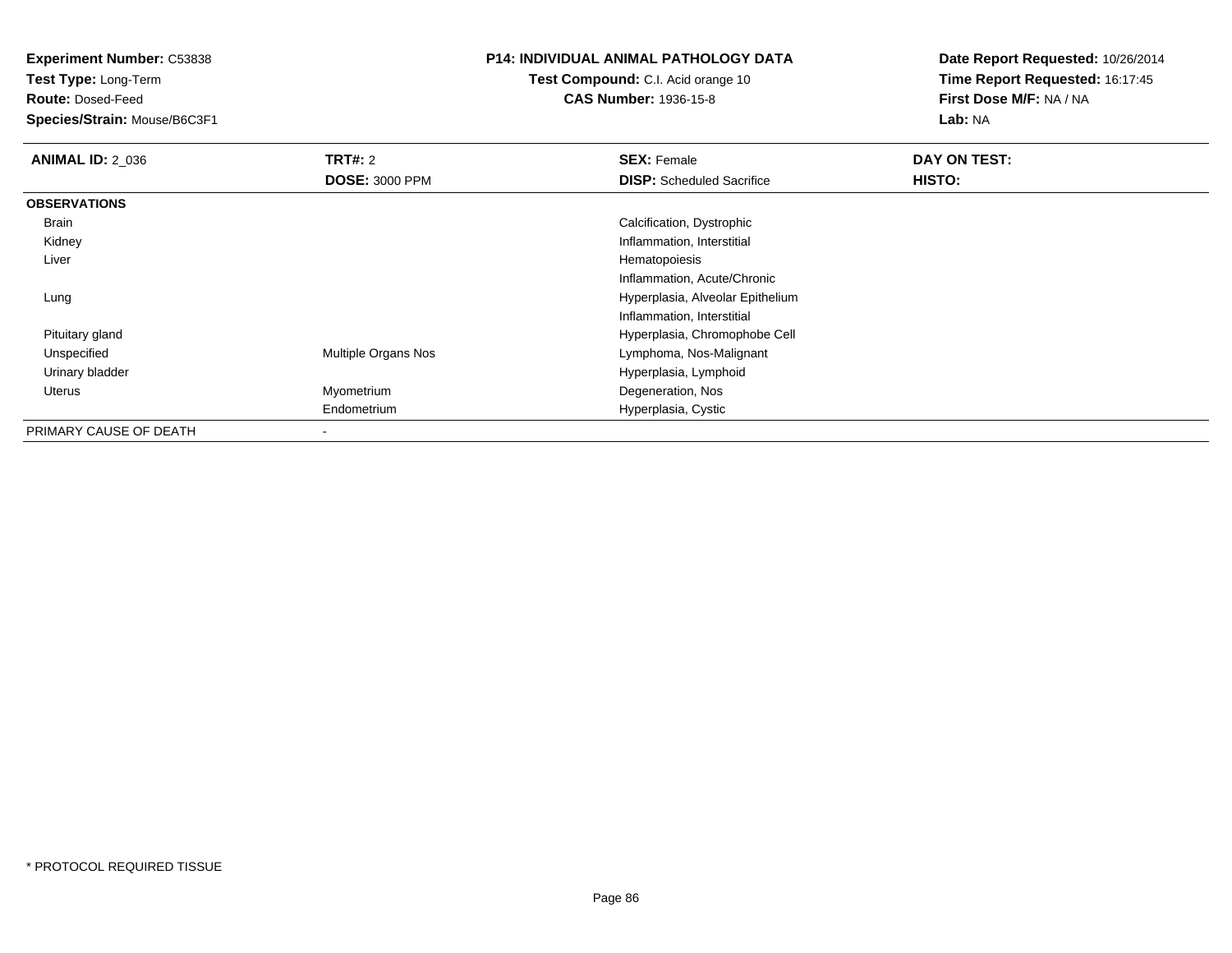| <b>Experiment Number: C53838</b><br>Test Type: Long-Term<br><b>Route: Dosed-Feed</b><br>Species/Strain: Mouse/B6C3F1 |                            | <b>P14: INDIVIDUAL ANIMAL PATHOLOGY DATA</b><br>Test Compound: C.I. Acid orange 10<br><b>CAS Number: 1936-15-8</b> | Date Report Requested: 10/26/2014<br>Time Report Requested: 16:17:45<br>First Dose M/F: NA / NA<br><b>Lab: NA</b> |
|----------------------------------------------------------------------------------------------------------------------|----------------------------|--------------------------------------------------------------------------------------------------------------------|-------------------------------------------------------------------------------------------------------------------|
| <b>ANIMAL ID: 2 037</b>                                                                                              | TRT#: 2                    | <b>SEX: Female</b>                                                                                                 | DAY ON TEST:                                                                                                      |
|                                                                                                                      | <b>DOSE: 3000 PPM</b>      | <b>DISP:</b> Natural Death                                                                                         | <b>HISTO:</b>                                                                                                     |
| <b>OBSERVATIONS</b>                                                                                                  |                            |                                                                                                                    |                                                                                                                   |
| Adrenal gland                                                                                                        | <b>Periadrenal Tissue</b>  | Inflammation, Acute/Chronic                                                                                        |                                                                                                                   |
| Bone marrow                                                                                                          |                            | Hyperplasia, Hematopoietic                                                                                         |                                                                                                                   |
| Lung                                                                                                                 |                            | Hyperplasia, Alveolar Epithelium                                                                                   |                                                                                                                   |
|                                                                                                                      | Mucous Gland               | Hyperplasia, Cystic                                                                                                |                                                                                                                   |
|                                                                                                                      |                            | Inflammation, Interstitial                                                                                         |                                                                                                                   |
| Unspecified                                                                                                          | <b>Multiple Organs Nos</b> | Lymphoma, Nos-Malignant                                                                                            |                                                                                                                   |
| Urinary bladder                                                                                                      |                            | Hyperplasia, Lymphoid                                                                                              |                                                                                                                   |
| PRIMARY CAUSE OF DEATH                                                                                               |                            |                                                                                                                    |                                                                                                                   |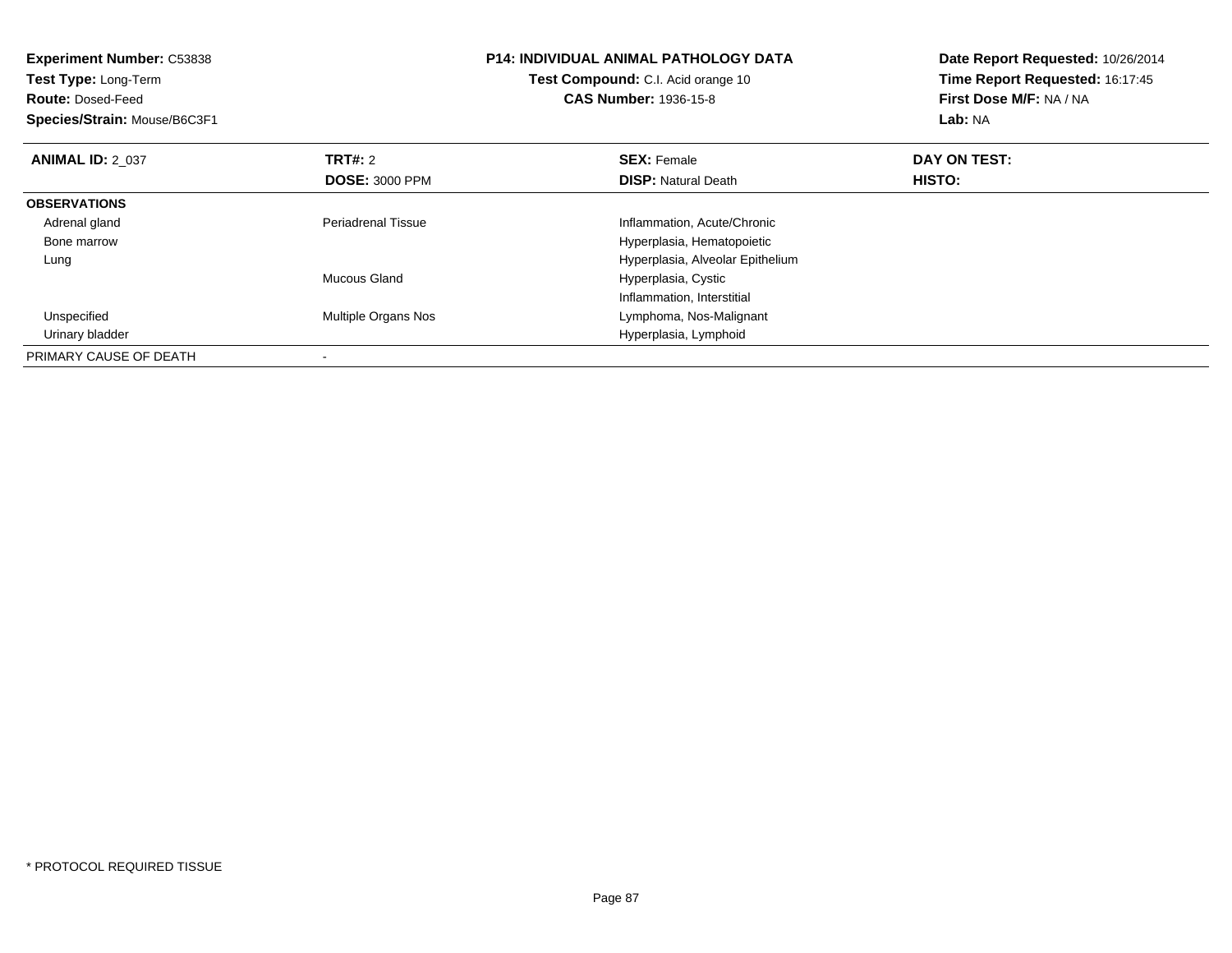**Test Type:** Long-Term

**Route:** Dosed-Feed

**Species/Strain:** Mouse/B6C3F1

## **P14: INDIVIDUAL ANIMAL PATHOLOGY DATA**

**Test Compound:** C.I. Acid orange 10**CAS Number:** 1936-15-8

| <b>ANIMAL ID: 2_038</b> | <b>TRT#: 2</b>        | <b>SEX: Female</b>                  | DAY ON TEST: |  |
|-------------------------|-----------------------|-------------------------------------|--------------|--|
|                         | <b>DOSE: 3000 PPM</b> | <b>DISP:</b> Scheduled Sacrifice    | HISTO:       |  |
| <b>OBSERVATIONS</b>     |                       |                                     |              |  |
| Brain                   |                       | Calcification, Dystrophic           |              |  |
|                         |                       | Perivasculitis                      |              |  |
| Kidney                  |                       | Lymphoma, Nos-Malignant             |              |  |
| Lung                    | <b>Bronchus</b>       | <b>Bronchiectasis</b>               |              |  |
|                         |                       | Hyperplasia, Alveolar Epithelium    |              |  |
|                         |                       | Hyperplasia, Lymphoid               |              |  |
|                         |                       | Inflammation, Interstitial          |              |  |
| Pancreas                |                       | Hyperplasia, Lymphoid               |              |  |
| Pituitary gland         |                       | Adenoma, Nos                        |              |  |
| Salivary gland          |                       | Hyperplasia, Lymphoid               |              |  |
| Urinary bladder         |                       | Hyperplasia, Lymphoid               |              |  |
| Uterus                  | Endometrium           | Hyperplasia, Cystic                 |              |  |
|                         |                       | Lymphocytic Inflammatory Infiltrate |              |  |
| PRIMARY CAUSE OF DEATH  | $\,$                  |                                     |              |  |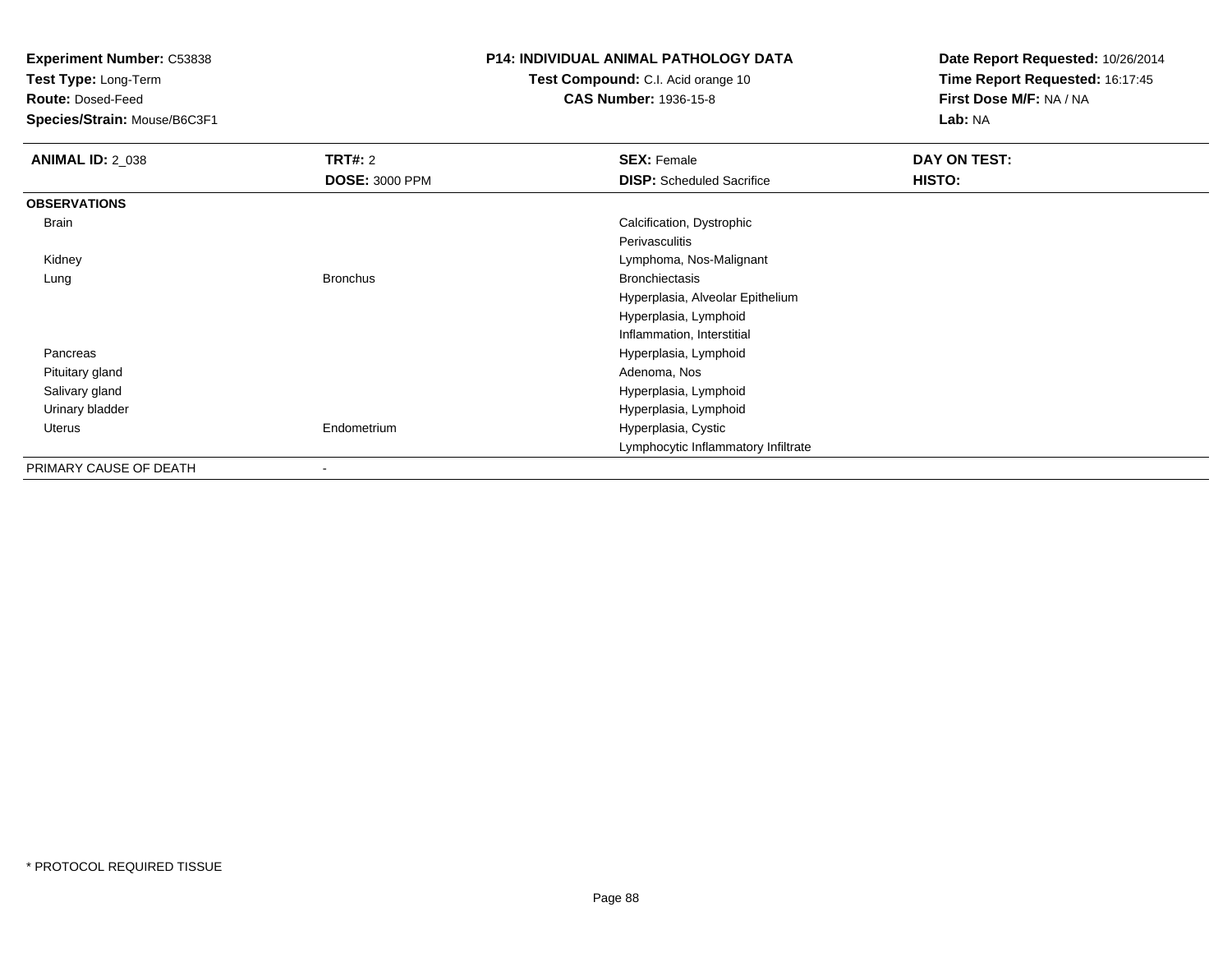| <b>Experiment Number: C53838</b><br>Test Type: Long-Term<br><b>Route: Dosed-Feed</b><br>Species/Strain: Mouse/B6C3F1 |                       | <b>P14: INDIVIDUAL ANIMAL PATHOLOGY DATA</b><br>Test Compound: C.I. Acid orange 10<br><b>CAS Number: 1936-15-8</b> | Date Report Requested: 10/26/2014<br>Time Report Requested: 16:17:45<br>First Dose M/F: NA / NA<br>Lab: NA |
|----------------------------------------------------------------------------------------------------------------------|-----------------------|--------------------------------------------------------------------------------------------------------------------|------------------------------------------------------------------------------------------------------------|
| <b>ANIMAL ID: 2 039</b>                                                                                              | TRT#: 2               | <b>SEX: Female</b>                                                                                                 | DAY ON TEST:                                                                                               |
|                                                                                                                      | <b>DOSE: 3000 PPM</b> | <b>DISP:</b> Scheduled Sacrifice                                                                                   | <b>HISTO:</b>                                                                                              |
| <b>OBSERVATIONS</b>                                                                                                  |                       |                                                                                                                    |                                                                                                            |
| Lung                                                                                                                 |                       | Hyperplasia, Lymphoid                                                                                              |                                                                                                            |
| Pancreas                                                                                                             |                       | Hyperplasia, Lymphoid                                                                                              |                                                                                                            |
| Uterus                                                                                                               | Endometrium           | Hyperplasia, Cystic                                                                                                |                                                                                                            |
| PRIMARY CAUSE OF DEATH                                                                                               |                       |                                                                                                                    |                                                                                                            |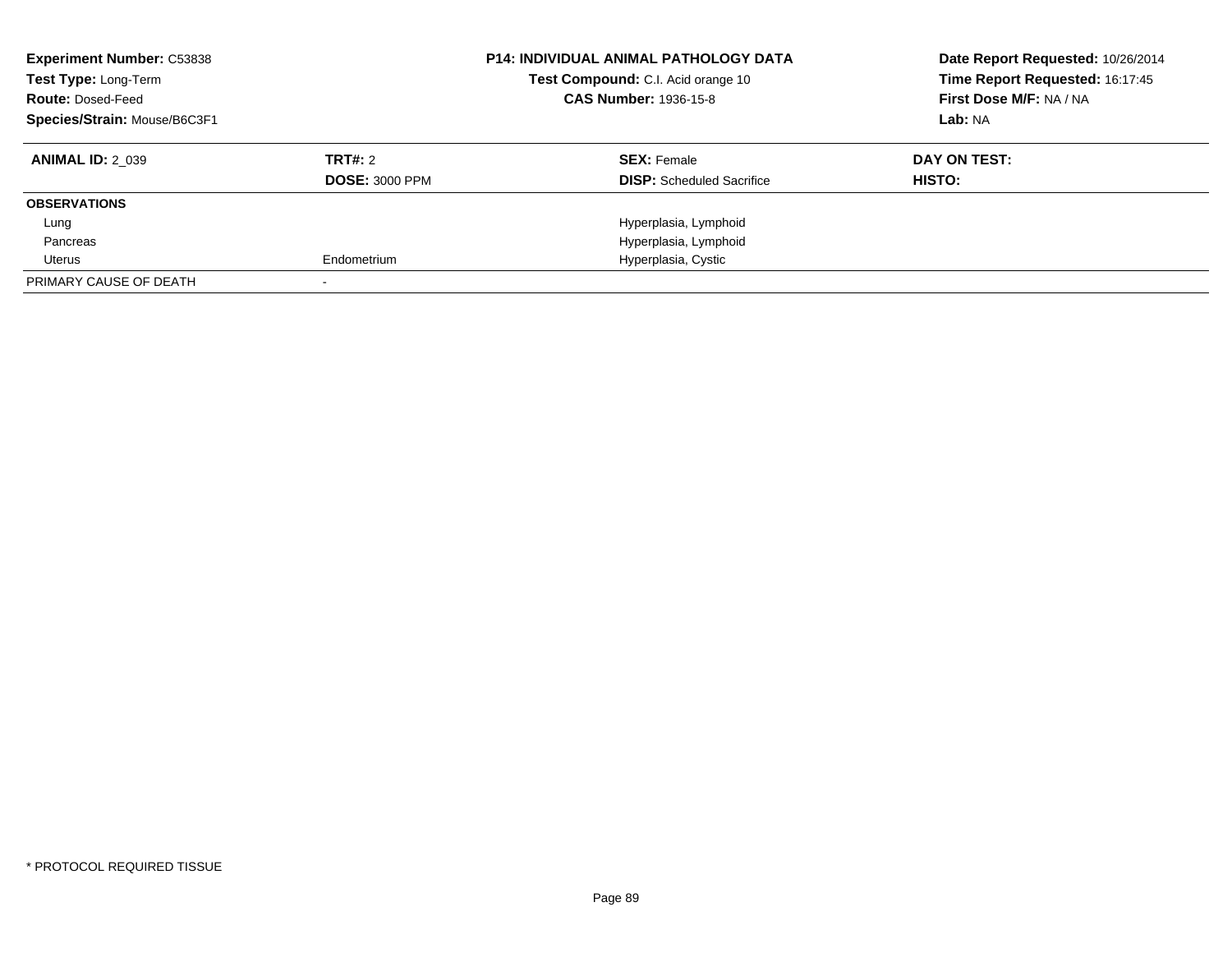| <b>Experiment Number: C53838</b><br><b>Test Type: Long-Term</b><br><b>Route: Dosed-Feed</b><br>Species/Strain: Mouse/B6C3F1 |                                         | <b>P14: INDIVIDUAL ANIMAL PATHOLOGY DATA</b><br>Test Compound: C.I. Acid orange 10<br>CAS Number: 1936-15-8 | Date Report Requested: 10/26/2014<br>Time Report Requested: 16:17:45<br>First Dose M/F: NA / NA<br>Lab: NA |
|-----------------------------------------------------------------------------------------------------------------------------|-----------------------------------------|-------------------------------------------------------------------------------------------------------------|------------------------------------------------------------------------------------------------------------|
| <b>ANIMAL ID: 2 040</b>                                                                                                     | <b>TRT#: 2</b><br><b>DOSE: 3000 PPM</b> | <b>SEX: Female</b><br><b>DISP:</b> Scheduled Sacrifice                                                      | DAY ON TEST:<br>HISTO:                                                                                     |
| <b>OBSERVATIONS</b>                                                                                                         |                                         |                                                                                                             |                                                                                                            |
| Lung                                                                                                                        |                                         | Hyperplasia, Alveolar Epithelium                                                                            |                                                                                                            |
| Pancreas                                                                                                                    |                                         | Hyperplasia, Lymphoid                                                                                       |                                                                                                            |
| Pituitary gland                                                                                                             |                                         | Chromophobe Adenoma                                                                                         |                                                                                                            |
| Unspecified                                                                                                                 | Multiple Organs Nos                     | Lymphoma, Nos-Malignant                                                                                     |                                                                                                            |
| PRIMARY CAUSE OF DEATH                                                                                                      |                                         |                                                                                                             |                                                                                                            |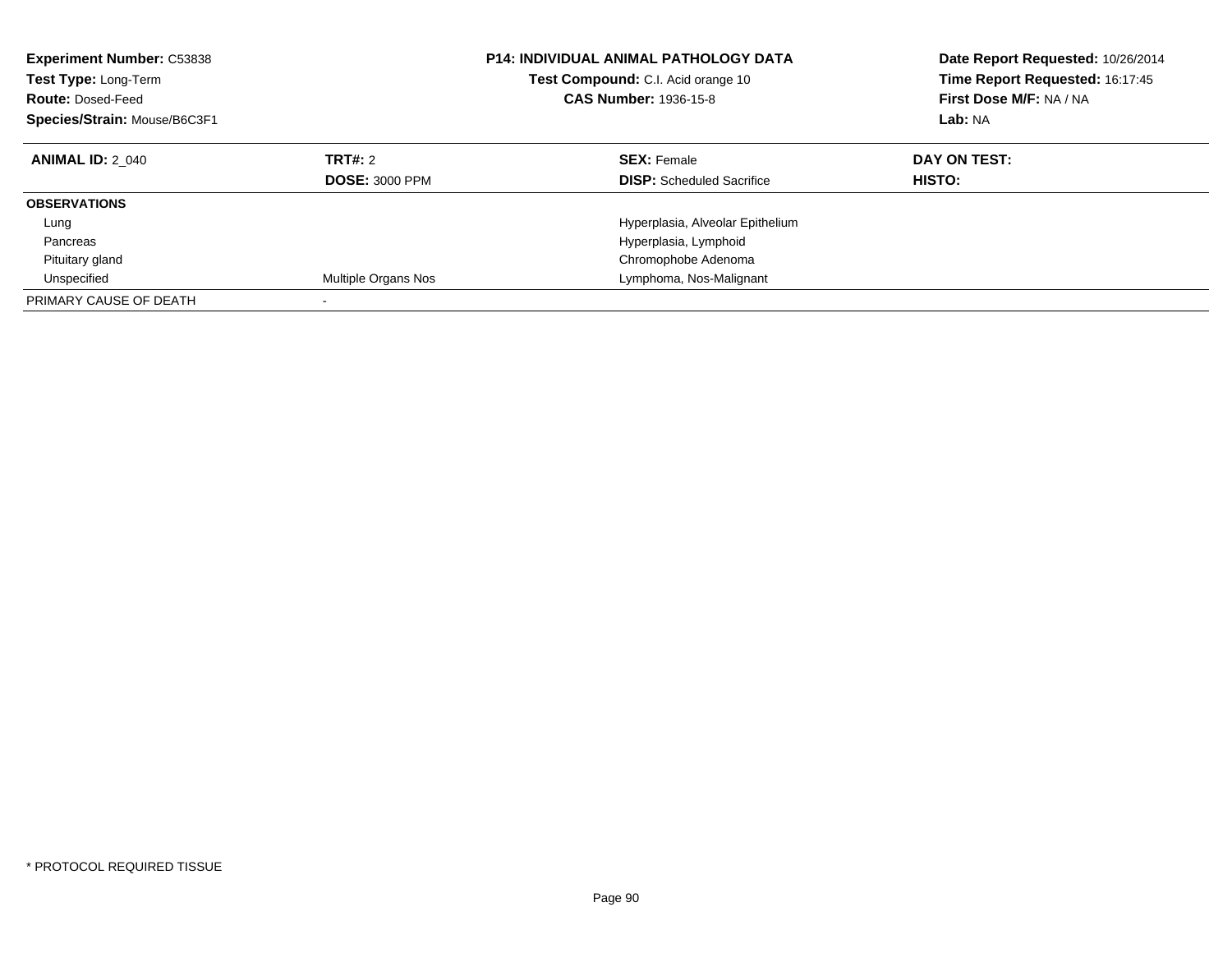| <b>Experiment Number: C53838</b><br>Test Type: Long-Term<br><b>Route: Dosed-Feed</b><br>Species/Strain: Mouse/B6C3F1 |                                  | <b>P14: INDIVIDUAL ANIMAL PATHOLOGY DATA</b><br>Test Compound: C.I. Acid orange 10<br><b>CAS Number: 1936-15-8</b> | Date Report Requested: 10/26/2014<br>Time Report Requested: 16:17:45<br>First Dose M/F: NA / NA<br>Lab: NA |
|----------------------------------------------------------------------------------------------------------------------|----------------------------------|--------------------------------------------------------------------------------------------------------------------|------------------------------------------------------------------------------------------------------------|
| <b>ANIMAL ID: 2 041</b>                                                                                              | TRT#: 2<br><b>DOSE: 3000 PPM</b> | <b>SEX: Female</b><br><b>DISP:</b> Moribund Sacrifice                                                              | DAY ON TEST:<br>HISTO:                                                                                     |
| <b>OBSERVATIONS</b>                                                                                                  |                                  |                                                                                                                    |                                                                                                            |
| Kidney                                                                                                               |                                  | Infarct, Focal                                                                                                     |                                                                                                            |
| Pancreas                                                                                                             | Acinus                           | Atrophy, Focal                                                                                                     |                                                                                                            |
| Unspecified                                                                                                          | Multiple Organs Nos              | Lymphoma, Nos-Malignant                                                                                            |                                                                                                            |
| Uterus                                                                                                               | Endometrium                      | Hyperplasia, Cystic                                                                                                |                                                                                                            |
| PRIMARY CAUSE OF DEATH                                                                                               | -                                |                                                                                                                    |                                                                                                            |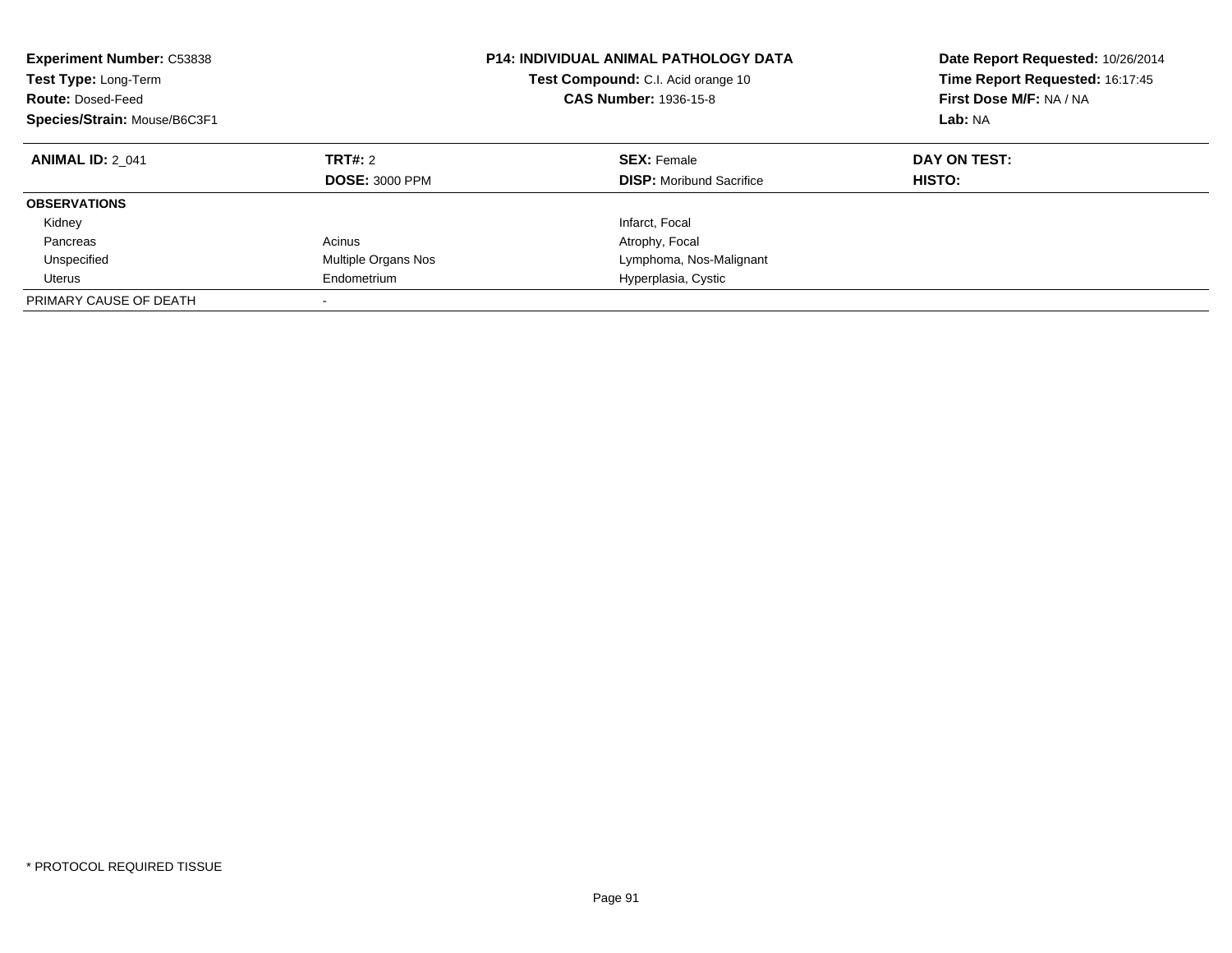| <b>Experiment Number: C53838</b><br>Test Type: Long-Term<br><b>Route: Dosed-Feed</b><br>Species/Strain: Mouse/B6C3F1 |                       | <b>P14: INDIVIDUAL ANIMAL PATHOLOGY DATA</b><br>Test Compound: C.I. Acid orange 10<br><b>CAS Number: 1936-15-8</b> | Date Report Requested: 10/26/2014<br>Time Report Requested: 16:17:45<br>First Dose M/F: NA / NA<br><b>Lab: NA</b> |
|----------------------------------------------------------------------------------------------------------------------|-----------------------|--------------------------------------------------------------------------------------------------------------------|-------------------------------------------------------------------------------------------------------------------|
| <b>ANIMAL ID: 2 042</b>                                                                                              | <b>TRT#:</b> 2        | <b>SEX: Female</b>                                                                                                 | DAY ON TEST:                                                                                                      |
|                                                                                                                      | <b>DOSE: 3000 PPM</b> | <b>DISP:</b> Scheduled Sacrifice                                                                                   | HISTO:                                                                                                            |
| <b>OBSERVATIONS</b>                                                                                                  |                       |                                                                                                                    |                                                                                                                   |
| Brain                                                                                                                |                       | Calcification, Dystrophic                                                                                          |                                                                                                                   |
|                                                                                                                      | Cerebellum Nos        | <b>Perivasculitis</b>                                                                                              |                                                                                                                   |
| Gall bladder                                                                                                         |                       | Lymphocytic Inflammatory Infiltrate                                                                                |                                                                                                                   |
| Kidney                                                                                                               |                       | Hyperplasia, Lymphoid                                                                                              |                                                                                                                   |
| Liver                                                                                                                |                       | Inflammation, Acute/Chronic                                                                                        |                                                                                                                   |
| Lung                                                                                                                 | <b>Bronchiole</b>     | Hyperplasia, Lymphoid                                                                                              |                                                                                                                   |
| Salivary gland                                                                                                       |                       | Hyperplasia, Lymphoid                                                                                              |                                                                                                                   |
| Thyroid                                                                                                              |                       | Follicular-Cell Adenoma                                                                                            |                                                                                                                   |
| PRIMARY CAUSE OF DEATH                                                                                               |                       |                                                                                                                    |                                                                                                                   |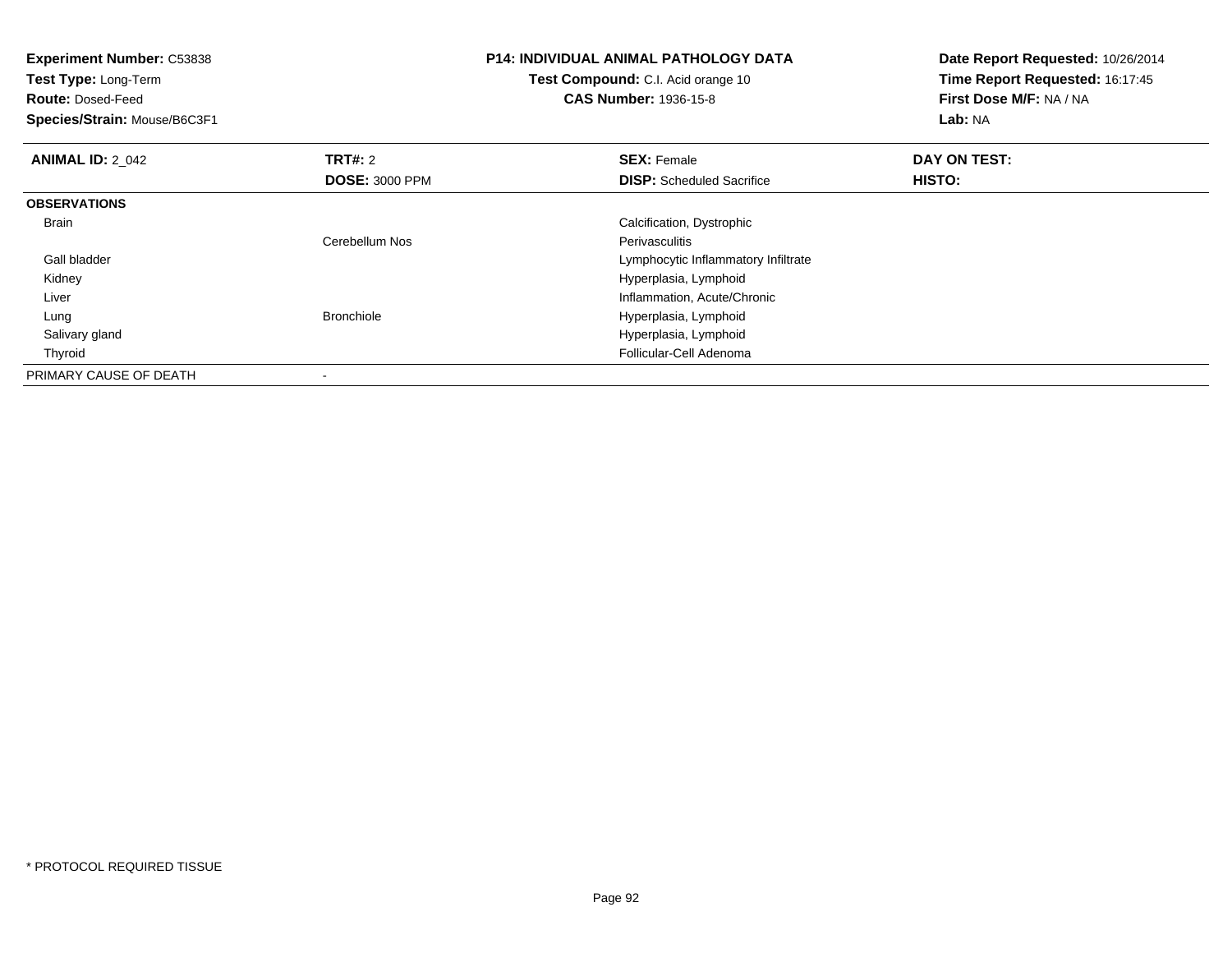| <b>Experiment Number: C53838</b><br>Test Type: Long-Term<br><b>Route: Dosed-Feed</b><br>Species/Strain: Mouse/B6C3F1 |                       | <b>P14: INDIVIDUAL ANIMAL PATHOLOGY DATA</b><br>Test Compound: C.I. Acid orange 10<br><b>CAS Number: 1936-15-8</b> | Date Report Requested: 10/26/2014<br>Time Report Requested: 16:17:45<br>First Dose M/F: NA / NA<br>Lab: NA |
|----------------------------------------------------------------------------------------------------------------------|-----------------------|--------------------------------------------------------------------------------------------------------------------|------------------------------------------------------------------------------------------------------------|
| <b>ANIMAL ID: 2 043</b>                                                                                              | TRT#: 2               | <b>SEX: Female</b>                                                                                                 | DAY ON TEST:                                                                                               |
|                                                                                                                      | <b>DOSE: 3000 PPM</b> | <b>DISP:</b> Scheduled Sacrifice                                                                                   | <b>HISTO:</b>                                                                                              |
| <b>OBSERVATIONS</b>                                                                                                  |                       |                                                                                                                    |                                                                                                            |
| <b>Brain</b>                                                                                                         |                       | Calcification, Dystrophic                                                                                          |                                                                                                            |
| Kidney                                                                                                               |                       | Inflammation, Interstitial                                                                                         |                                                                                                            |
| Uterus                                                                                                               | Endometrium           | Hyperplasia, Cystic                                                                                                |                                                                                                            |
| PRIMARY CAUSE OF DEATH                                                                                               |                       |                                                                                                                    |                                                                                                            |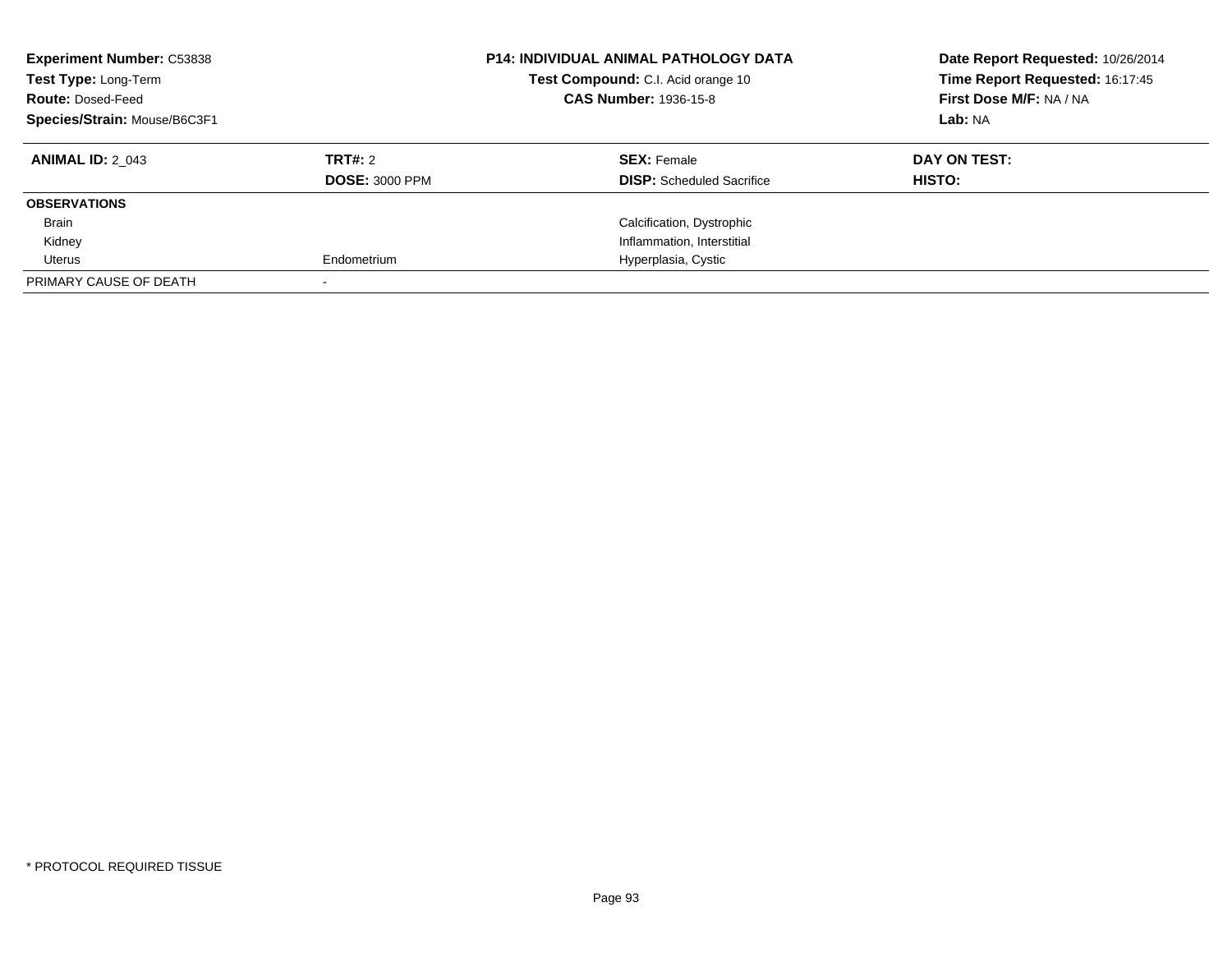| <b>Experiment Number: C53838</b><br><b>Test Type: Long-Term</b><br><b>Route: Dosed-Feed</b> |                       | <b>P14: INDIVIDUAL ANIMAL PATHOLOGY DATA</b><br>Test Compound: C.I. Acid orange 10<br><b>CAS Number: 1936-15-8</b> | Date Report Requested: 10/26/2014<br>Time Report Requested: 16:17:45<br>First Dose M/F: NA / NA |
|---------------------------------------------------------------------------------------------|-----------------------|--------------------------------------------------------------------------------------------------------------------|-------------------------------------------------------------------------------------------------|
| Species/Strain: Mouse/B6C3F1                                                                |                       |                                                                                                                    | Lab: NA                                                                                         |
| <b>ANIMAL ID: 2 044</b>                                                                     | TRT#: 2               | <b>SEX: Female</b>                                                                                                 | DAY ON TEST:                                                                                    |
|                                                                                             | <b>DOSE: 3000 PPM</b> | <b>DISP:</b> Natural Death                                                                                         | HISTO:                                                                                          |
| <b>OBSERVATIONS</b>                                                                         |                       |                                                                                                                    |                                                                                                 |
| Unspecified                                                                                 | Multiple Organs Nos   | Lymphoma, Histiocytic-Malignant Type                                                                               |                                                                                                 |
| PRIMARY CAUSE OF DEATH                                                                      |                       |                                                                                                                    |                                                                                                 |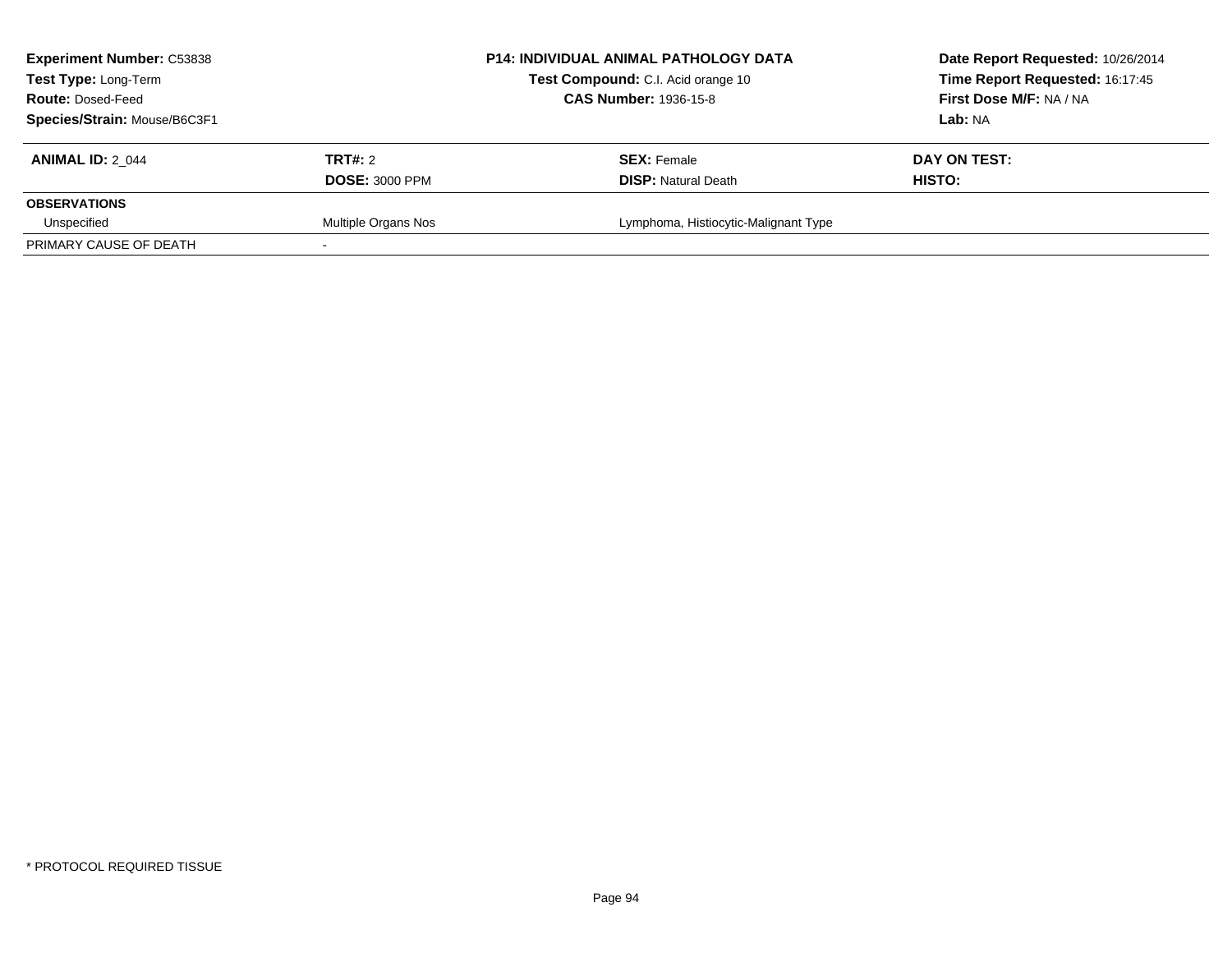**Test Type:** Long-Term

**Route:** Dosed-Feed

**Species/Strain:** Mouse/B6C3F1

## **P14: INDIVIDUAL ANIMAL PATHOLOGY DATA**

**Test Compound:** C.I. Acid orange 10**CAS Number:** 1936-15-8

| <b>ANIMAL ID: 2_045</b> | <b>TRT#: 2</b>        | <b>SEX: Female</b>                  | DAY ON TEST: |  |
|-------------------------|-----------------------|-------------------------------------|--------------|--|
|                         | <b>DOSE: 3000 PPM</b> | <b>DISP:</b> Scheduled Sacrifice    | HISTO:       |  |
| <b>OBSERVATIONS</b>     |                       |                                     |              |  |
| Brain                   |                       | Calcification, Dystrophic           |              |  |
| Kidney                  |                       | Hyperplasia, Lymphoid               |              |  |
| Lung                    |                       | Inflammation, Acute/Chronic         |              |  |
| Ovary                   |                       | Cyst, Nos                           |              |  |
| Pancreas                | Acinus                | Atrophy, Focal                      |              |  |
|                         |                       | Lymphocytic Inflammatory Infiltrate |              |  |
| Pituitary gland         |                       | Chromophobe Adenoma                 |              |  |
| Unspecified             |                       | Fibrosarcoma                        |              |  |
| Urinary bladder         |                       | Hyperplasia, Lymphoid               |              |  |
| Uterus                  | Endometrium           | Dilatation, Nos                     |              |  |
|                         | Parovarian            | Lymphocytic Inflammatory Infiltrate |              |  |
| PRIMARY CAUSE OF DEATH  | ۰                     |                                     |              |  |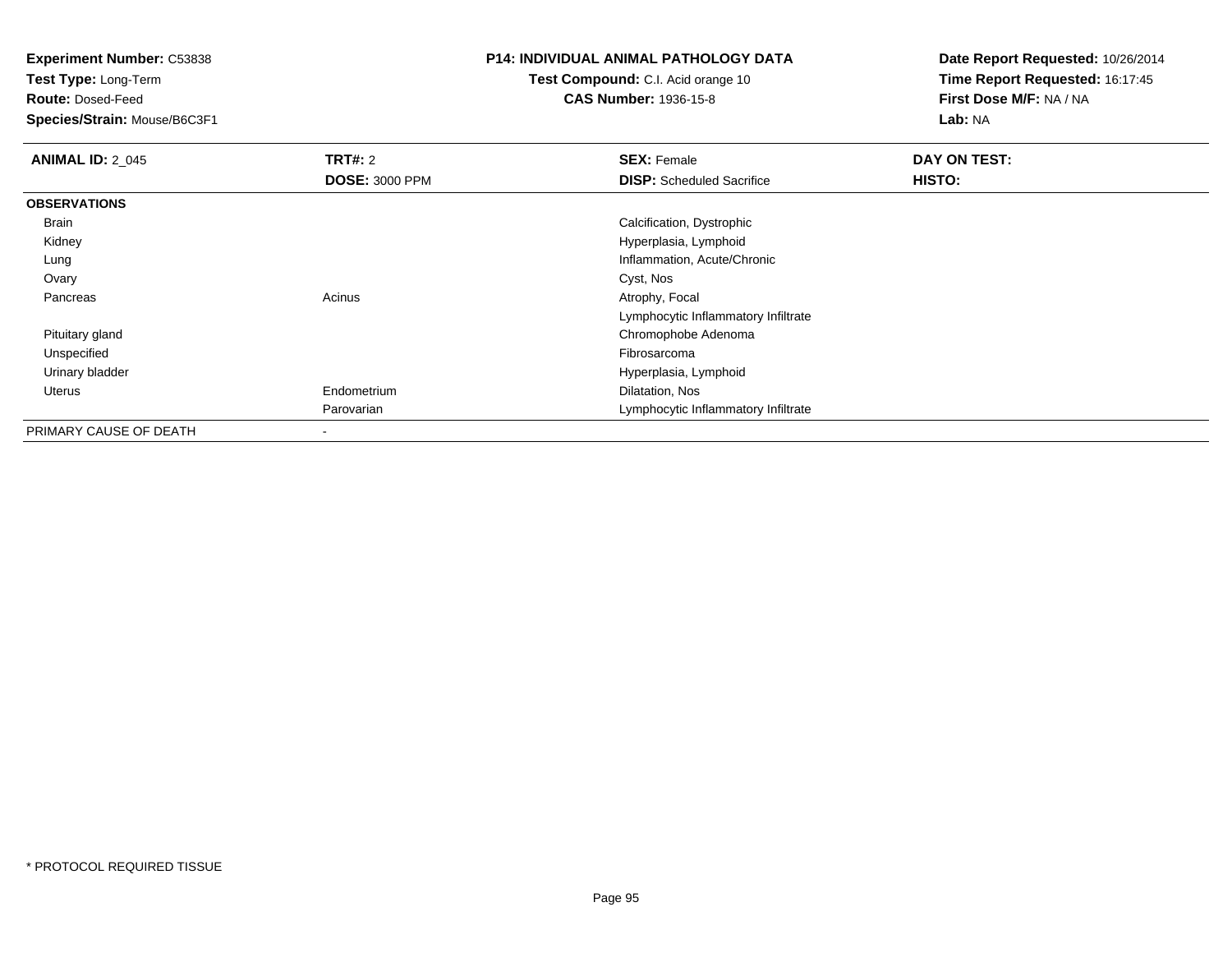| Experiment Number: C53838<br>Test Type: Long-Term<br><b>Route: Dosed-Feed</b><br>Species/Strain: Mouse/B6C3F1 |                       | <b>P14: INDIVIDUAL ANIMAL PATHOLOGY DATA</b><br><b>Test Compound:</b> C.I. Acid orange 10<br><b>CAS Number: 1936-15-8</b> | Date Report Requested: 10/26/2014<br>Time Report Requested: 16:17:45<br>First Dose M/F: NA / NA<br>Lab: NA |
|---------------------------------------------------------------------------------------------------------------|-----------------------|---------------------------------------------------------------------------------------------------------------------------|------------------------------------------------------------------------------------------------------------|
| <b>ANIMAL ID: 2 046</b>                                                                                       | <b>TRT#: 2</b>        | <b>SEX: Female</b>                                                                                                        | DAY ON TEST:                                                                                               |
|                                                                                                               | <b>DOSE: 3000 PPM</b> | <b>DISP:</b> Scheduled Sacrifice                                                                                          | <b>HISTO:</b>                                                                                              |
| <b>OBSERVATIONS</b>                                                                                           |                       |                                                                                                                           |                                                                                                            |
| Kidney                                                                                                        |                       | Hyperplasia, Lymphoid                                                                                                     |                                                                                                            |
| Liver                                                                                                         |                       | Necrosis, Focal                                                                                                           |                                                                                                            |
| Lung                                                                                                          |                       | Hyperplasia, Alveolar Epithelium                                                                                          |                                                                                                            |
|                                                                                                               |                       | Inflammation, Interstitial                                                                                                |                                                                                                            |
| Ovary                                                                                                         |                       | Cyst, Nos                                                                                                                 |                                                                                                            |
| Pituitary gland                                                                                               |                       | Chromophobe Adenoma                                                                                                       |                                                                                                            |
| Unspecified                                                                                                   | Multiple Organs Nos   | Lymphoma, Nos-Malignant                                                                                                   |                                                                                                            |
| Uterus                                                                                                        | Endometrium           | Hyperplasia, Cystic                                                                                                       |                                                                                                            |
| PRIMARY CAUSE OF DEATH                                                                                        |                       |                                                                                                                           |                                                                                                            |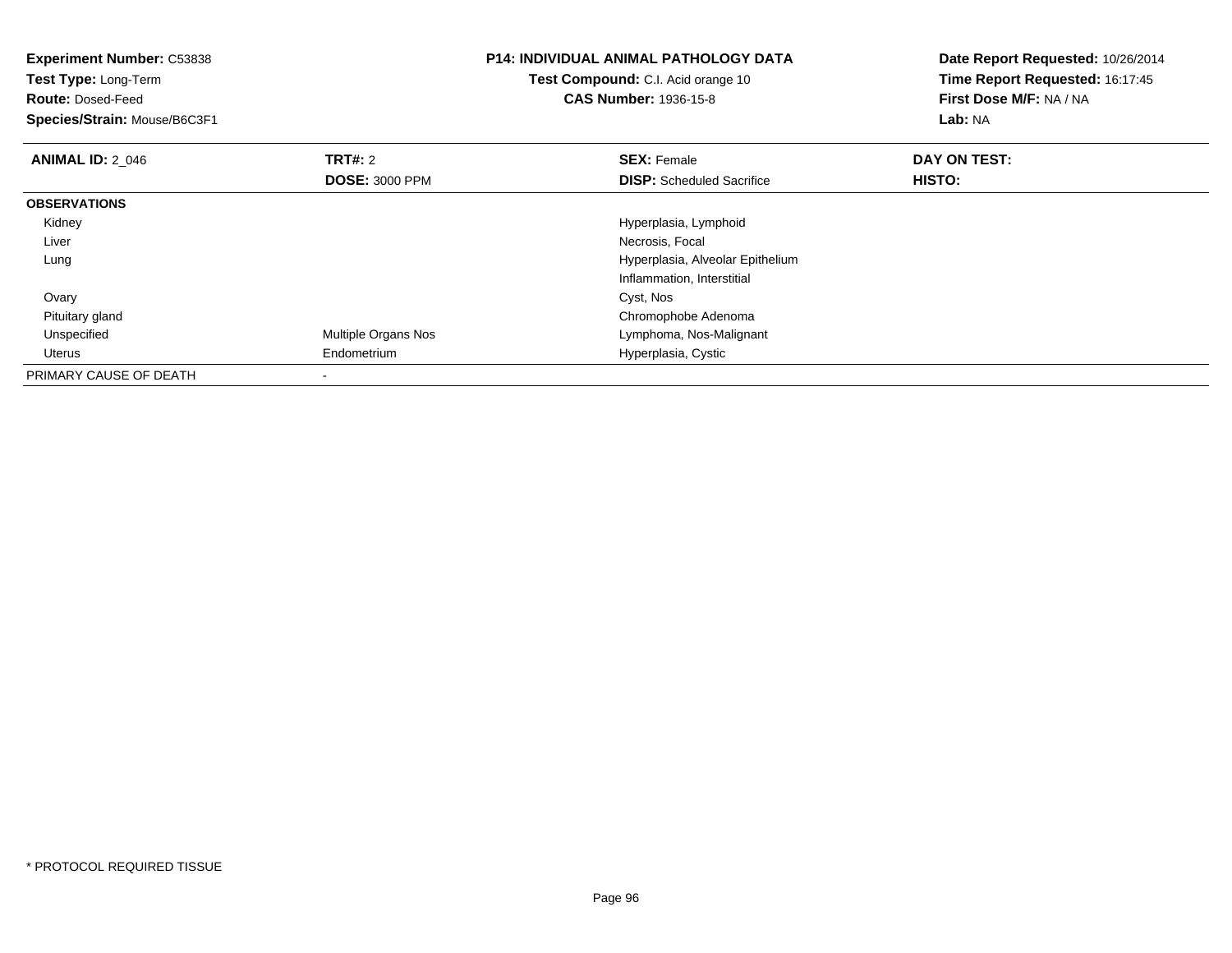| <b>Experiment Number: C53838</b><br>Test Type: Long-Term<br><b>Route: Dosed-Feed</b><br>Species/Strain: Mouse/B6C3F1 |                                         | <b>P14: INDIVIDUAL ANIMAL PATHOLOGY DATA</b><br>Test Compound: C.I. Acid orange 10<br><b>CAS Number: 1936-15-8</b> | Date Report Requested: 10/26/2014<br>Time Report Requested: 16:17:45<br>First Dose M/F: NA / NA<br>Lab: NA |
|----------------------------------------------------------------------------------------------------------------------|-----------------------------------------|--------------------------------------------------------------------------------------------------------------------|------------------------------------------------------------------------------------------------------------|
| <b>ANIMAL ID: 2 047</b>                                                                                              | <b>TRT#: 2</b><br><b>DOSE: 3000 PPM</b> | <b>SEX: Female</b><br><b>DISP:</b> Scheduled Sacrifice                                                             | DAY ON TEST:<br>HISTO:                                                                                     |
| <b>OBSERVATIONS</b>                                                                                                  |                                         |                                                                                                                    |                                                                                                            |
| Lung                                                                                                                 |                                         | Hyperplasia, Alveolar Epithelium<br>Inflammation, Interstitial                                                     |                                                                                                            |
| Pancreas                                                                                                             |                                         | Dilatation, Ducts                                                                                                  |                                                                                                            |
| Thyroid                                                                                                              |                                         | Abscess, Nos                                                                                                       |                                                                                                            |
|                                                                                                                      |                                         | Cyst, Nos                                                                                                          |                                                                                                            |
| <b>Uterus</b>                                                                                                        | Endometrium                             | Hyperplasia, Cystic                                                                                                |                                                                                                            |
|                                                                                                                      | Endometrium                             | Inflammation, Acute                                                                                                |                                                                                                            |
| PRIMARY CAUSE OF DEATH                                                                                               |                                         |                                                                                                                    |                                                                                                            |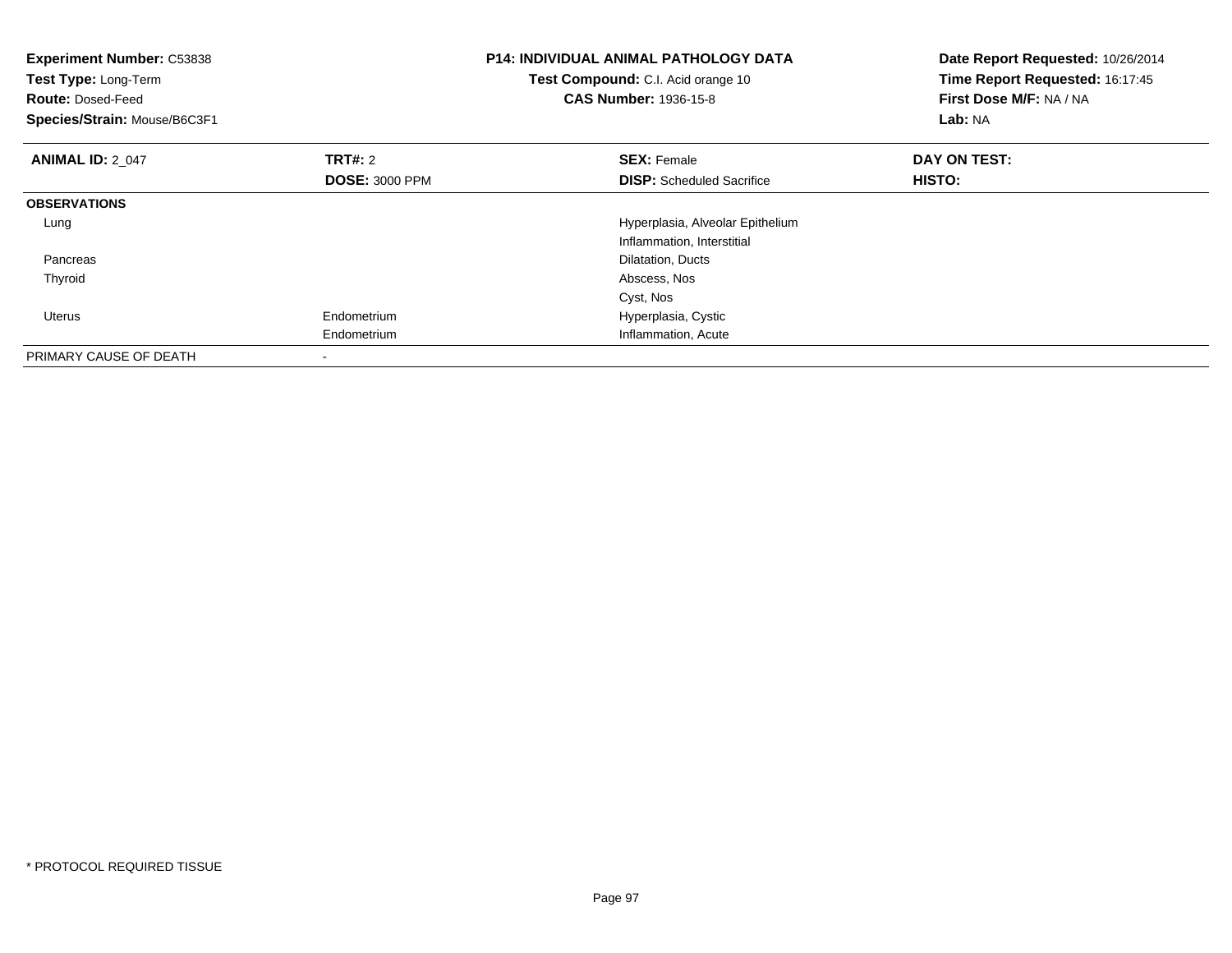| <b>Experiment Number: C53838</b><br>Test Type: Long-Term<br><b>Route: Dosed-Feed</b><br>Species/Strain: Mouse/B6C3F1 |                       | <b>P14: INDIVIDUAL ANIMAL PATHOLOGY DATA</b><br>Test Compound: C.I. Acid orange 10<br><b>CAS Number: 1936-15-8</b> | Date Report Requested: 10/26/2014<br>Time Report Requested: 16:17:45<br>First Dose M/F: NA / NA<br>Lab: NA |
|----------------------------------------------------------------------------------------------------------------------|-----------------------|--------------------------------------------------------------------------------------------------------------------|------------------------------------------------------------------------------------------------------------|
| <b>ANIMAL ID: 2 048</b>                                                                                              | TRT#: 2               | <b>SEX:</b> Female                                                                                                 | DAY ON TEST:                                                                                               |
|                                                                                                                      | <b>DOSE: 3000 PPM</b> | <b>DISP:</b> Scheduled Sacrifice                                                                                   | HISTO:                                                                                                     |
| <b>OBSERVATIONS</b>                                                                                                  |                       |                                                                                                                    |                                                                                                            |
| Kidney                                                                                                               |                       | Hyperplasia, Lymphoid                                                                                              |                                                                                                            |
| Lung                                                                                                                 |                       | Hyperplasia, Alveolar Epithelium                                                                                   |                                                                                                            |
|                                                                                                                      |                       | Inflammation, Interstitial                                                                                         |                                                                                                            |
| Ovary                                                                                                                |                       | Cyst, Nos                                                                                                          |                                                                                                            |
| Uterus                                                                                                               | Endometrium           | Dilatation, Nos                                                                                                    |                                                                                                            |
| PRIMARY CAUSE OF DEATH                                                                                               |                       |                                                                                                                    |                                                                                                            |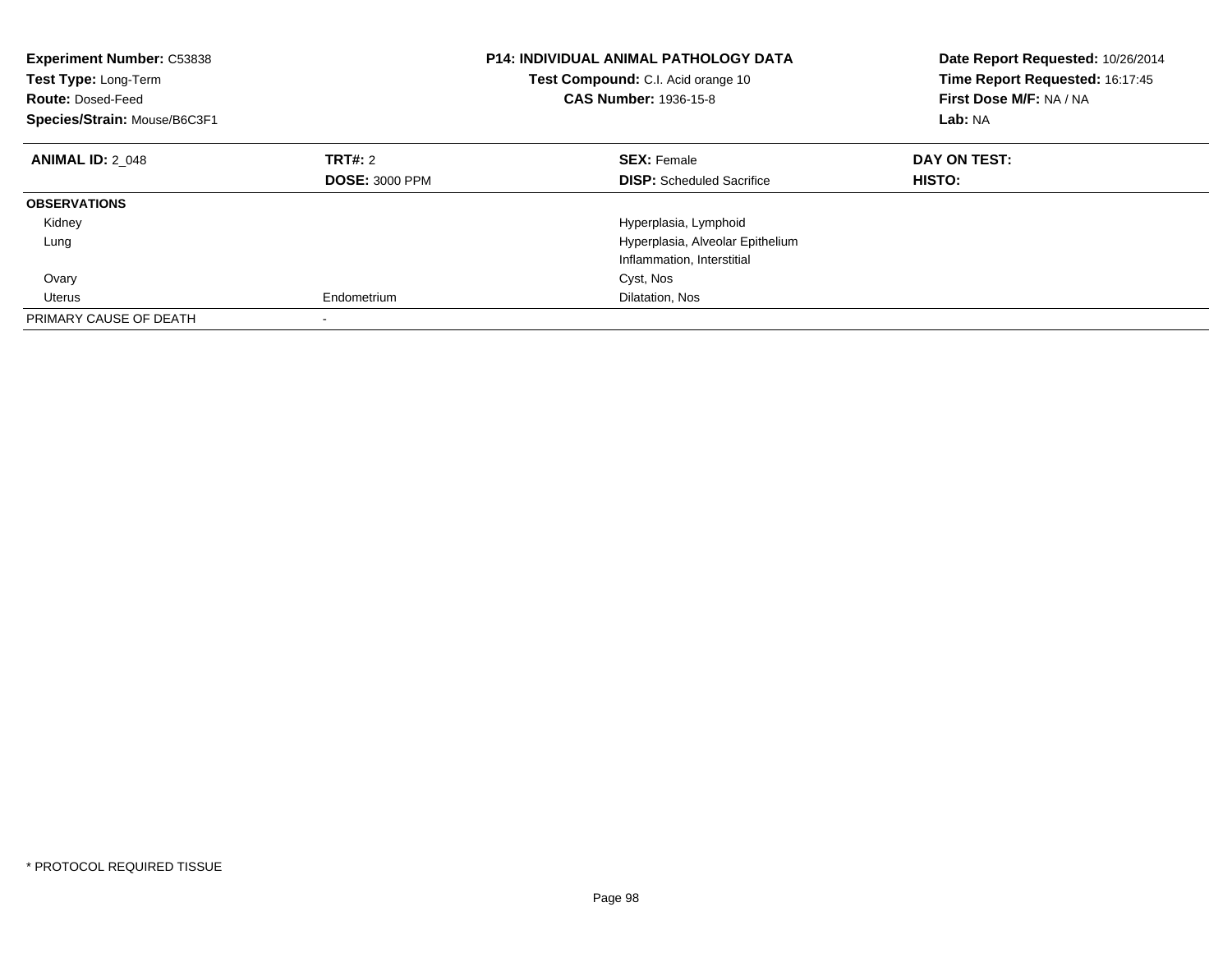| <b>Experiment Number: C53838</b><br>Test Type: Long-Term<br><b>Route: Dosed-Feed</b><br>Species/Strain: Mouse/B6C3F1 |                       | P14: INDIVIDUAL ANIMAL PATHOLOGY DATA<br><b>Test Compound:</b> C.I. Acid orange 10<br><b>CAS Number: 1936-15-8</b> | Date Report Requested: 10/26/2014<br>Time Report Requested: 16:17:45<br>First Dose M/F: NA / NA<br>Lab: NA |
|----------------------------------------------------------------------------------------------------------------------|-----------------------|--------------------------------------------------------------------------------------------------------------------|------------------------------------------------------------------------------------------------------------|
| <b>ANIMAL ID: 2_049</b>                                                                                              | <b>TRT#: 2</b>        | <b>SEX: Female</b>                                                                                                 | DAY ON TEST:                                                                                               |
|                                                                                                                      | <b>DOSE: 3000 PPM</b> | <b>DISP:</b> Scheduled Sacrifice                                                                                   | <b>HISTO:</b>                                                                                              |
| <b>OBSERVATIONS</b>                                                                                                  |                       |                                                                                                                    |                                                                                                            |
| Brain                                                                                                                |                       | Calcification, Dystrophic                                                                                          |                                                                                                            |
| Kidney                                                                                                               |                       | Hyperplasia, Lymphoid                                                                                              |                                                                                                            |
| Liver                                                                                                                |                       | Inflammation, Acute/Chronic                                                                                        |                                                                                                            |
| Lung                                                                                                                 |                       | Hyperplasia, Alveolar Epithelium                                                                                   |                                                                                                            |
|                                                                                                                      |                       | Inflammation, Interstitial                                                                                         |                                                                                                            |
| Pancreas                                                                                                             |                       | Hyperplasia, Lymphoid                                                                                              |                                                                                                            |
| Salivary gland                                                                                                       |                       | Hyperplasia, Lymphoid                                                                                              |                                                                                                            |
| Thymus                                                                                                               | Cortex                | Depletion, Lymphoid                                                                                                |                                                                                                            |
| Uterus                                                                                                               | Endometrium           | Dilatation, Nos                                                                                                    |                                                                                                            |
| PRIMARY CAUSE OF DEATH                                                                                               | $\,$                  |                                                                                                                    |                                                                                                            |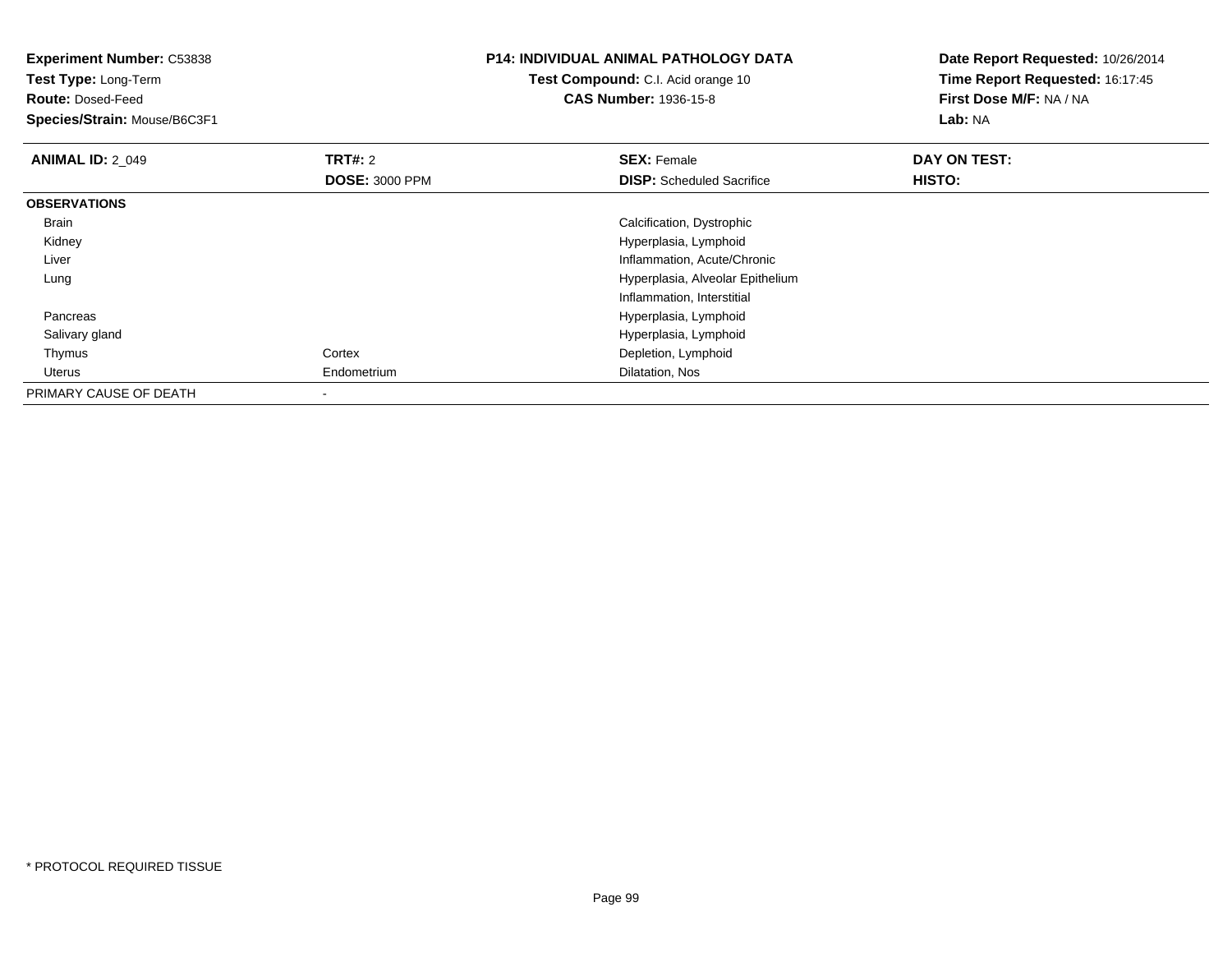| <b>Experiment Number: C53838</b><br>Test Type: Long-Term<br><b>Route: Dosed-Feed</b><br>Species/Strain: Mouse/B6C3F1 |                                         | <b>P14: INDIVIDUAL ANIMAL PATHOLOGY DATA</b><br>Test Compound: C.I. Acid orange 10<br><b>CAS Number: 1936-15-8</b> | Date Report Requested: 10/26/2014<br>Time Report Requested: 16:17:45<br>First Dose M/F: NA / NA<br>Lab: NA |
|----------------------------------------------------------------------------------------------------------------------|-----------------------------------------|--------------------------------------------------------------------------------------------------------------------|------------------------------------------------------------------------------------------------------------|
| <b>ANIMAL ID: 2 050</b>                                                                                              | <b>TRT#: 2</b><br><b>DOSE: 3000 PPM</b> | <b>SEX: Female</b><br><b>DISP:</b> Scheduled Sacrifice                                                             | DAY ON TEST:<br><b>HISTO:</b>                                                                              |
| <b>OBSERVATIONS</b>                                                                                                  |                                         |                                                                                                                    |                                                                                                            |
| Adrenal gland                                                                                                        | Cortex Nos                              | Hypertrophy, Focal                                                                                                 |                                                                                                            |
| Kidney                                                                                                               |                                         | Hyperplasia, Lymphoid                                                                                              |                                                                                                            |
| Liver                                                                                                                |                                         | Inflammation, Acute/Chronic                                                                                        |                                                                                                            |
| Lung                                                                                                                 |                                         | Hyperplasia, Alveolar Epithelium                                                                                   |                                                                                                            |
|                                                                                                                      |                                         | Inflammation, Interstitial                                                                                         |                                                                                                            |
| Urinary bladder                                                                                                      |                                         | Hyperplasia, Lymphoid                                                                                              |                                                                                                            |
| Uterus                                                                                                               | Endometrium                             | Dilatation, Nos                                                                                                    |                                                                                                            |
|                                                                                                                      |                                         | Leiomyoma                                                                                                          |                                                                                                            |
| PRIMARY CAUSE OF DEATH                                                                                               |                                         |                                                                                                                    |                                                                                                            |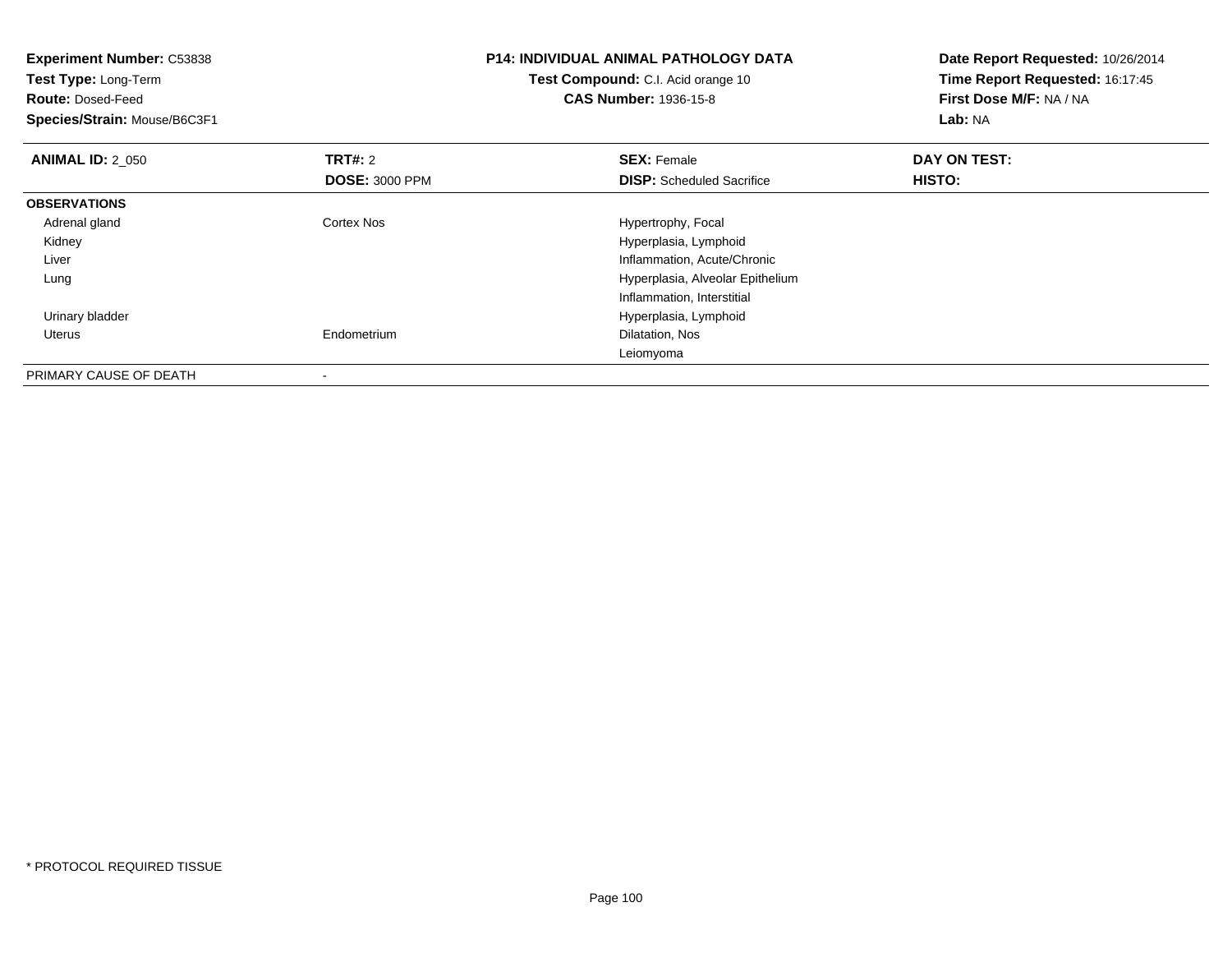| <b>Experiment Number: C53838</b><br>Test Type: Long-Term<br><b>Route: Dosed-Feed</b><br>Species/Strain: Mouse/B6C3F1 |                         | <b>P14: INDIVIDUAL ANIMAL PATHOLOGY DATA</b><br>Test Compound: C.I. Acid orange 10<br><b>CAS Number: 1936-15-8</b> | Date Report Requested: 10/26/2014<br>Time Report Requested: 16:17:45<br>First Dose M/F: NA / NA<br>Lab: NA |
|----------------------------------------------------------------------------------------------------------------------|-------------------------|--------------------------------------------------------------------------------------------------------------------|------------------------------------------------------------------------------------------------------------|
| <b>ANIMAL ID: 3 001</b>                                                                                              | <b>TRT#:</b> 3          | <b>SEX: Female</b>                                                                                                 | DAY ON TEST:                                                                                               |
|                                                                                                                      | DOSE: 0                 | <b>DISP: Natural Death</b>                                                                                         | HISTO:                                                                                                     |
| <b>OBSERVATIONS</b>                                                                                                  |                         |                                                                                                                    |                                                                                                            |
| Heart                                                                                                                | Cardiac Valve           | Mineralization                                                                                                     |                                                                                                            |
| Kidney                                                                                                               | <b>Perirenal Tissue</b> | Inflammation, Acute/Chronic                                                                                        |                                                                                                            |
| Lung                                                                                                                 |                         | Hyperplasia, Alveolar Epithelium                                                                                   |                                                                                                            |
|                                                                                                                      |                         | Inflammation, Interstitial                                                                                         |                                                                                                            |
| Salivary gland                                                                                                       |                         | Hyperplasia, Lymphoid                                                                                              |                                                                                                            |
| Urinary bladder                                                                                                      |                         | Hyperplasia, Lymphoid                                                                                              |                                                                                                            |
| PRIMARY CAUSE OF DEATH                                                                                               |                         |                                                                                                                    |                                                                                                            |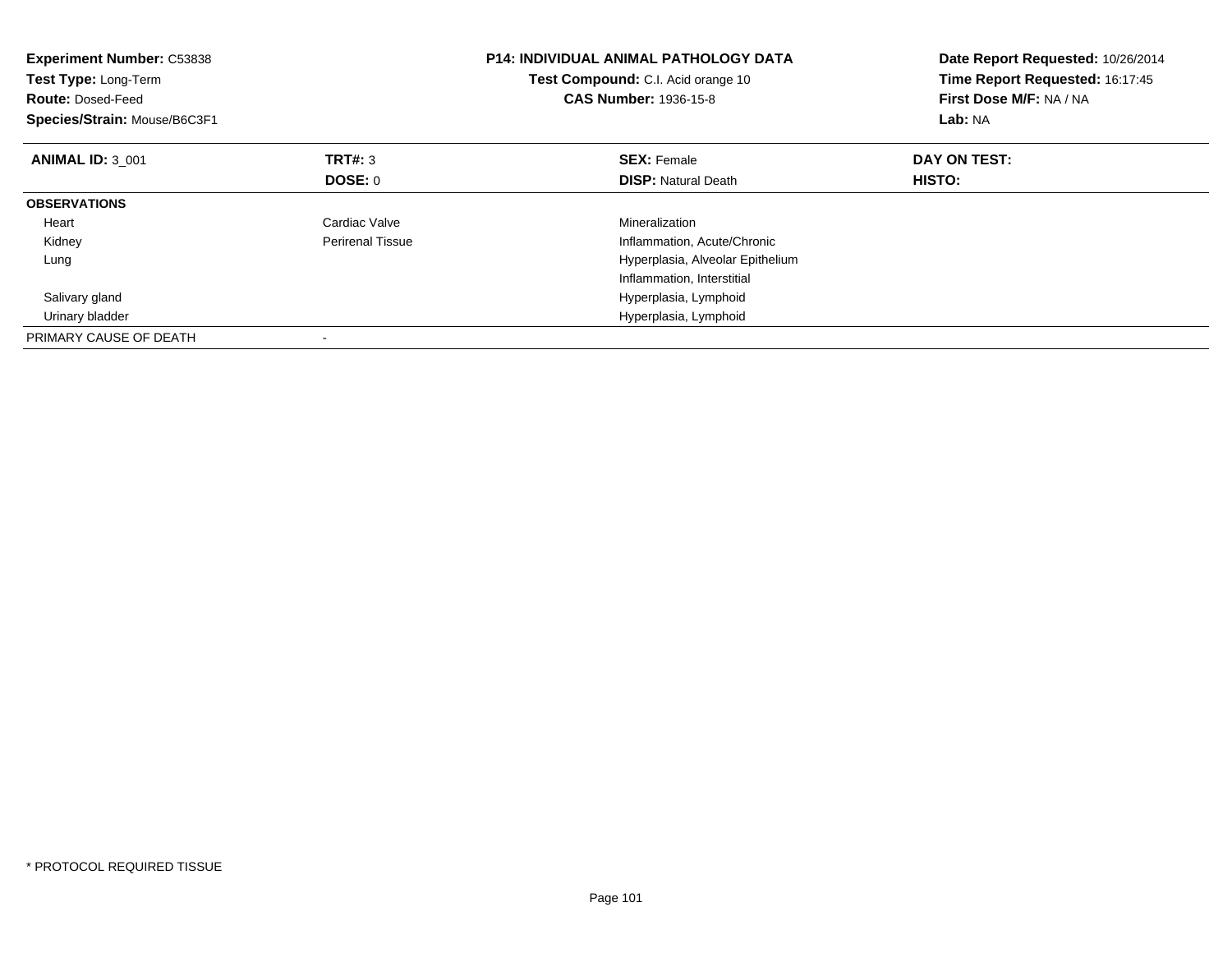| <b>Experiment Number: C53838</b><br>Test Type: Long-Term<br><b>Route: Dosed-Feed</b><br>Species/Strain: Mouse/B6C3F1 |                | <b>P14: INDIVIDUAL ANIMAL PATHOLOGY DATA</b><br>Test Compound: C.I. Acid orange 10<br><b>CAS Number: 1936-15-8</b> | Date Report Requested: 10/26/2014<br>Time Report Requested: 16:17:45<br>First Dose M/F: NA / NA<br>Lab: NA |
|----------------------------------------------------------------------------------------------------------------------|----------------|--------------------------------------------------------------------------------------------------------------------|------------------------------------------------------------------------------------------------------------|
| <b>ANIMAL ID: 3_002</b>                                                                                              | <b>TRT#: 3</b> | <b>SEX: Female</b>                                                                                                 | DAY ON TEST:                                                                                               |
|                                                                                                                      | DOSE: 0        | <b>DISP:</b> Scheduled Sacrifice                                                                                   | HISTO:                                                                                                     |
| <b>OBSERVATIONS</b>                                                                                                  |                |                                                                                                                    |                                                                                                            |
| <b>Brain</b>                                                                                                         |                | Calcification, Dystrophic                                                                                          |                                                                                                            |
| Kidney                                                                                                               |                | Hyperplasia, Lymphoid                                                                                              |                                                                                                            |
|                                                                                                                      |                | Inflammation, Interstitial                                                                                         |                                                                                                            |
| Lung                                                                                                                 |                | Hyperplasia, Alveolar Epithelium                                                                                   |                                                                                                            |
|                                                                                                                      |                | Inflammation, Interstitial                                                                                         |                                                                                                            |
| Urinary bladder                                                                                                      |                | Hyperplasia, Lymphoid                                                                                              |                                                                                                            |
| PRIMARY CAUSE OF DEATH                                                                                               |                |                                                                                                                    |                                                                                                            |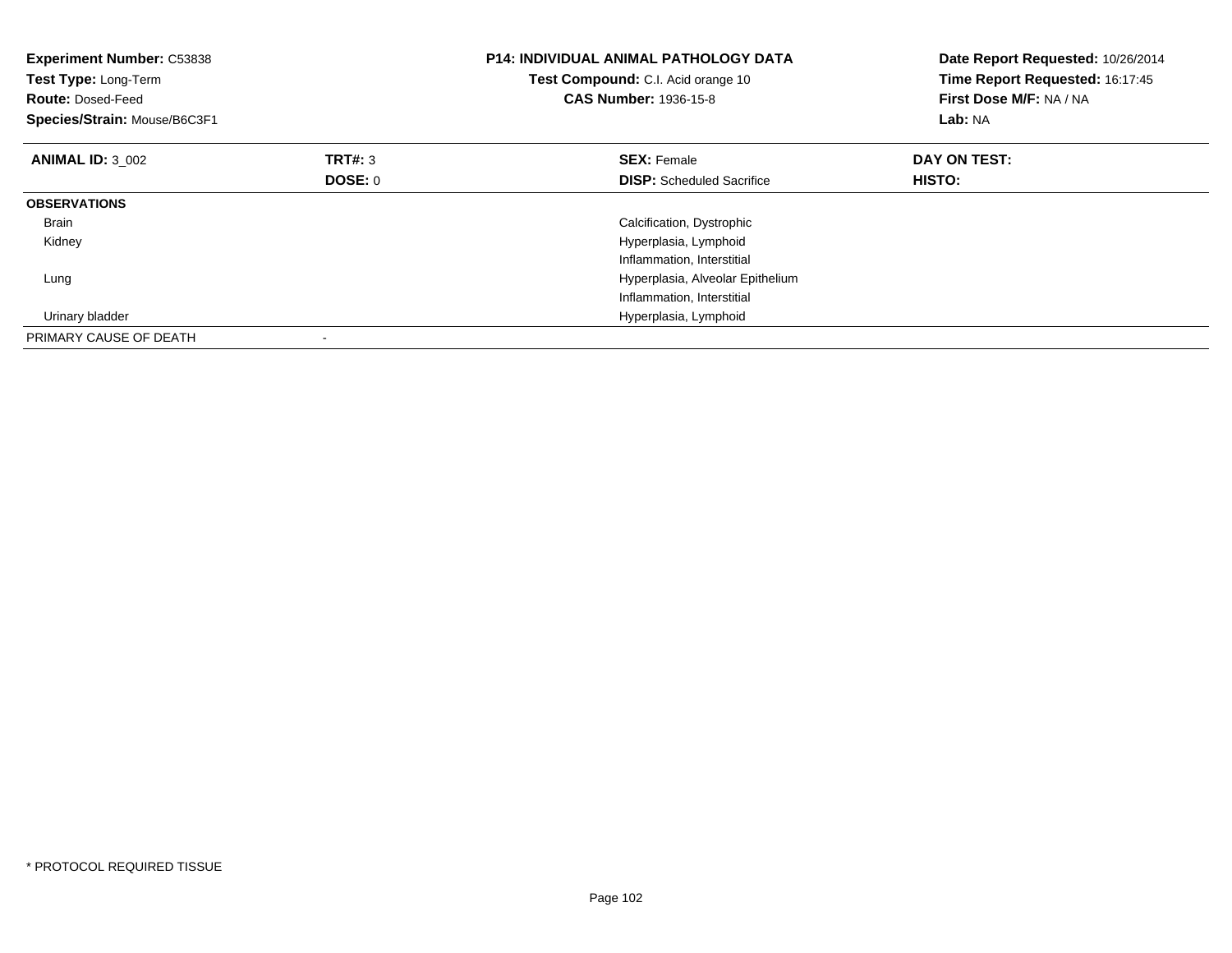| <b>Experiment Number: C53838</b><br>Test Type: Long-Term<br><b>Route: Dosed-Feed</b><br>Species/Strain: Mouse/B6C3F1 |         | <b>P14: INDIVIDUAL ANIMAL PATHOLOGY DATA</b><br>Test Compound: C.I. Acid orange 10<br><b>CAS Number: 1936-15-8</b> | Date Report Requested: 10/26/2014<br>Time Report Requested: 16:17:45<br>First Dose M/F: NA / NA<br>Lab: NA |  |
|----------------------------------------------------------------------------------------------------------------------|---------|--------------------------------------------------------------------------------------------------------------------|------------------------------------------------------------------------------------------------------------|--|
| <b>ANIMAL ID: 3 003</b>                                                                                              | TRT#: 3 | <b>SEX: Female</b>                                                                                                 | DAY ON TEST:                                                                                               |  |
|                                                                                                                      | DOSE: 0 | <b>DISP:</b> Scheduled Sacrifice                                                                                   | <b>HISTO:</b>                                                                                              |  |
| <b>OBSERVATIONS</b>                                                                                                  |         |                                                                                                                    |                                                                                                            |  |
| <b>Brain</b>                                                                                                         |         | Calcification, Dystrophic                                                                                          |                                                                                                            |  |
| Kidney                                                                                                               |         | Inflammation, Interstitial                                                                                         |                                                                                                            |  |
| Lung                                                                                                                 |         | Inflammation, Interstitial                                                                                         |                                                                                                            |  |
| PRIMARY CAUSE OF DEATH                                                                                               |         |                                                                                                                    |                                                                                                            |  |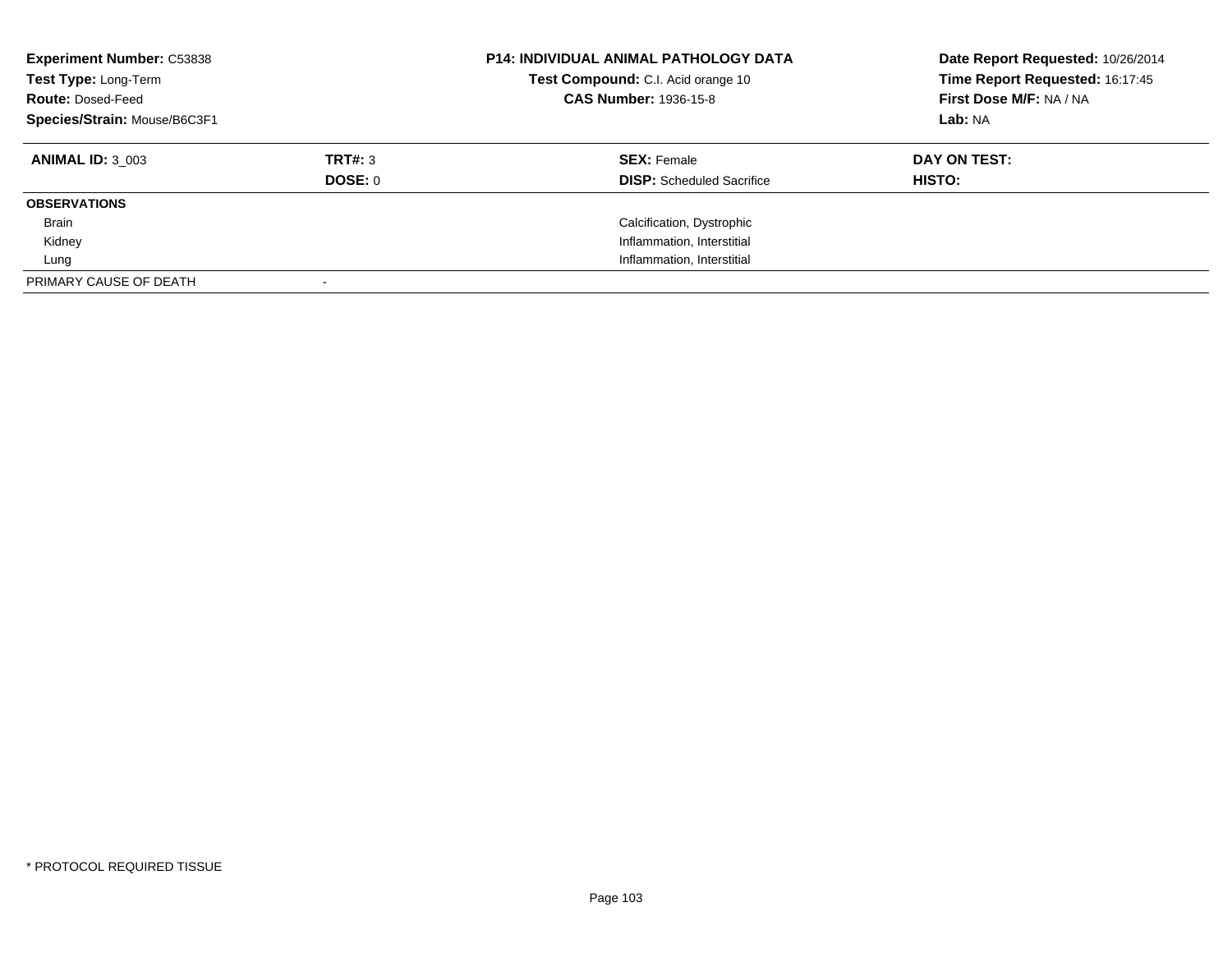| <b>Experiment Number: C53838</b><br>Test Type: Long-Term<br><b>Route: Dosed-Feed</b><br>Species/Strain: Mouse/B6C3F1 |             | <b>P14: INDIVIDUAL ANIMAL PATHOLOGY DATA</b><br>Test Compound: C.I. Acid orange 10<br><b>CAS Number: 1936-15-8</b> | Date Report Requested: 10/26/2014<br>Time Report Requested: 16:17:45<br>First Dose M/F: NA / NA<br>Lab: NA |
|----------------------------------------------------------------------------------------------------------------------|-------------|--------------------------------------------------------------------------------------------------------------------|------------------------------------------------------------------------------------------------------------|
| <b>ANIMAL ID: 3 004</b>                                                                                              | TRT#: 3     | <b>SEX: Female</b>                                                                                                 | DAY ON TEST:                                                                                               |
|                                                                                                                      | DOSE: 0     | <b>DISP:</b> Scheduled Sacrifice                                                                                   | <b>HISTO:</b>                                                                                              |
| <b>OBSERVATIONS</b>                                                                                                  |             |                                                                                                                    |                                                                                                            |
| Kidney                                                                                                               |             | Hyperplasia, Lymphoid                                                                                              |                                                                                                            |
| Lung                                                                                                                 |             | Hyperplasia, Alveolar Epithelium                                                                                   |                                                                                                            |
|                                                                                                                      |             | Inflammation, Interstitial                                                                                         |                                                                                                            |
| Urinary bladder                                                                                                      |             | Hyperplasia, Lymphoid                                                                                              |                                                                                                            |
| Uterus                                                                                                               | Endometrium | Dilatation, Nos                                                                                                    |                                                                                                            |
| PRIMARY CAUSE OF DEATH                                                                                               |             |                                                                                                                    |                                                                                                            |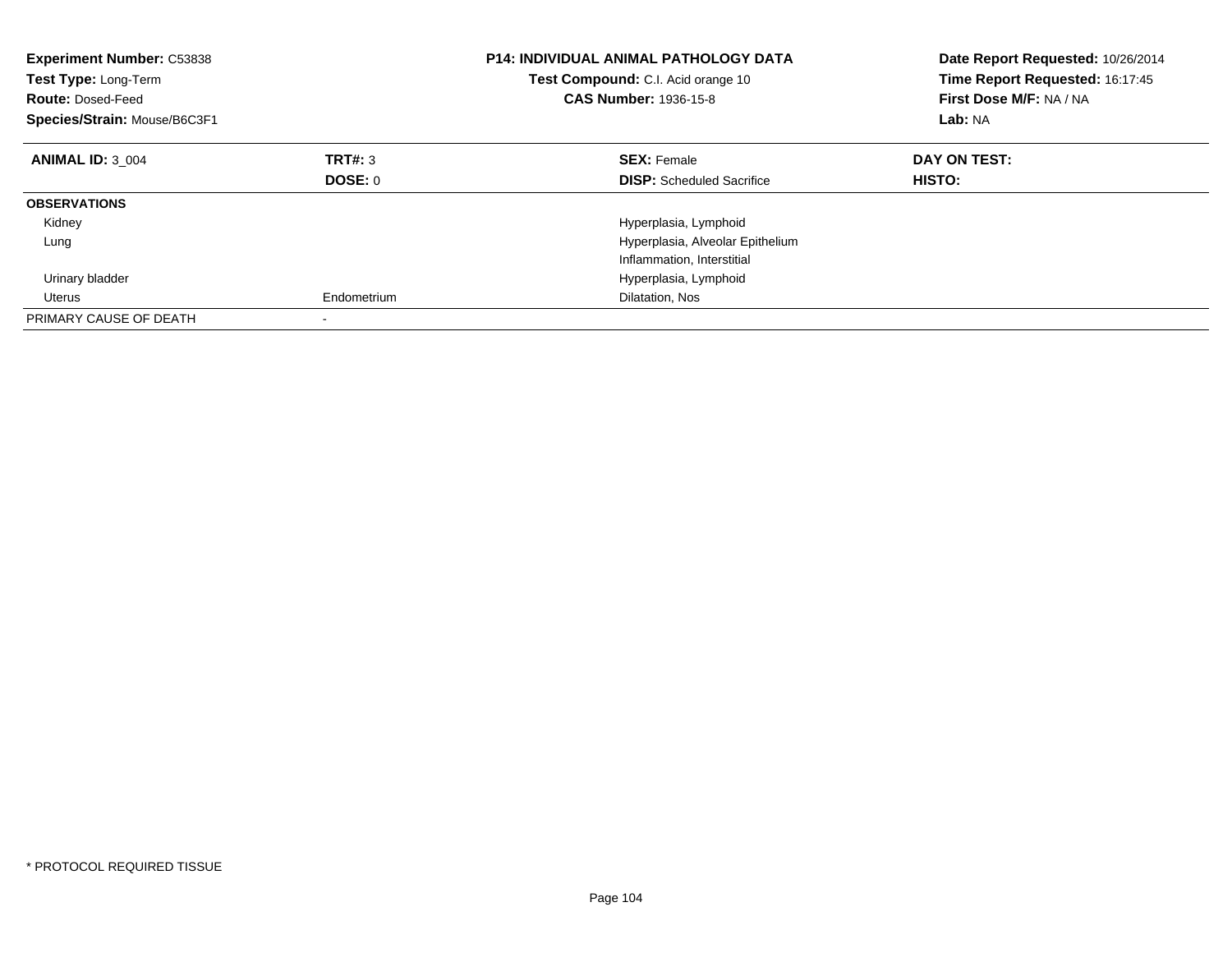**Test Type:** Long-Term

**Route:** Dosed-Feed

**Species/Strain:** Mouse/B6C3F1

## **P14: INDIVIDUAL ANIMAL PATHOLOGY DATA**

**Test Compound:** C.I. Acid orange 10**CAS Number:** 1936-15-8

| <b>ANIMAL ID: 3 005</b> | TRT#: 3           | <b>SEX: Female</b>                  | DAY ON TEST: |  |
|-------------------------|-------------------|-------------------------------------|--------------|--|
|                         | DOSE: 0           | <b>DISP:</b> Scheduled Sacrifice    | HISTO:       |  |
| <b>OBSERVATIONS</b>     |                   |                                     |              |  |
| Brain                   |                   | Calcification, Dystrophic           |              |  |
| Kidney                  |                   | Hyperplasia, Lymphoid               |              |  |
|                         | Tubule            | Regeneration, Nos                   |              |  |
| Liver                   |                   | Inflammation, Acute/Chronic         |              |  |
| Lung                    |                   | Hyperplasia, Alveolar Epithelium    |              |  |
|                         | <b>Bronchiole</b> | Hyperplasia, Lymphoid               |              |  |
|                         |                   | Inflammation, Interstitial          |              |  |
| Mammary gland           |                   | Lymphocytic Inflammatory Infiltrate |              |  |
| Salivary gland          |                   | Hyperplasia, Lymphoid               |              |  |
| Urinary bladder         |                   | Hyperplasia, Lymphoid               |              |  |
| Uterus                  | Endometrium       | Hyperplasia, Nos                    |              |  |
| PRIMARY CAUSE OF DEATH  |                   |                                     |              |  |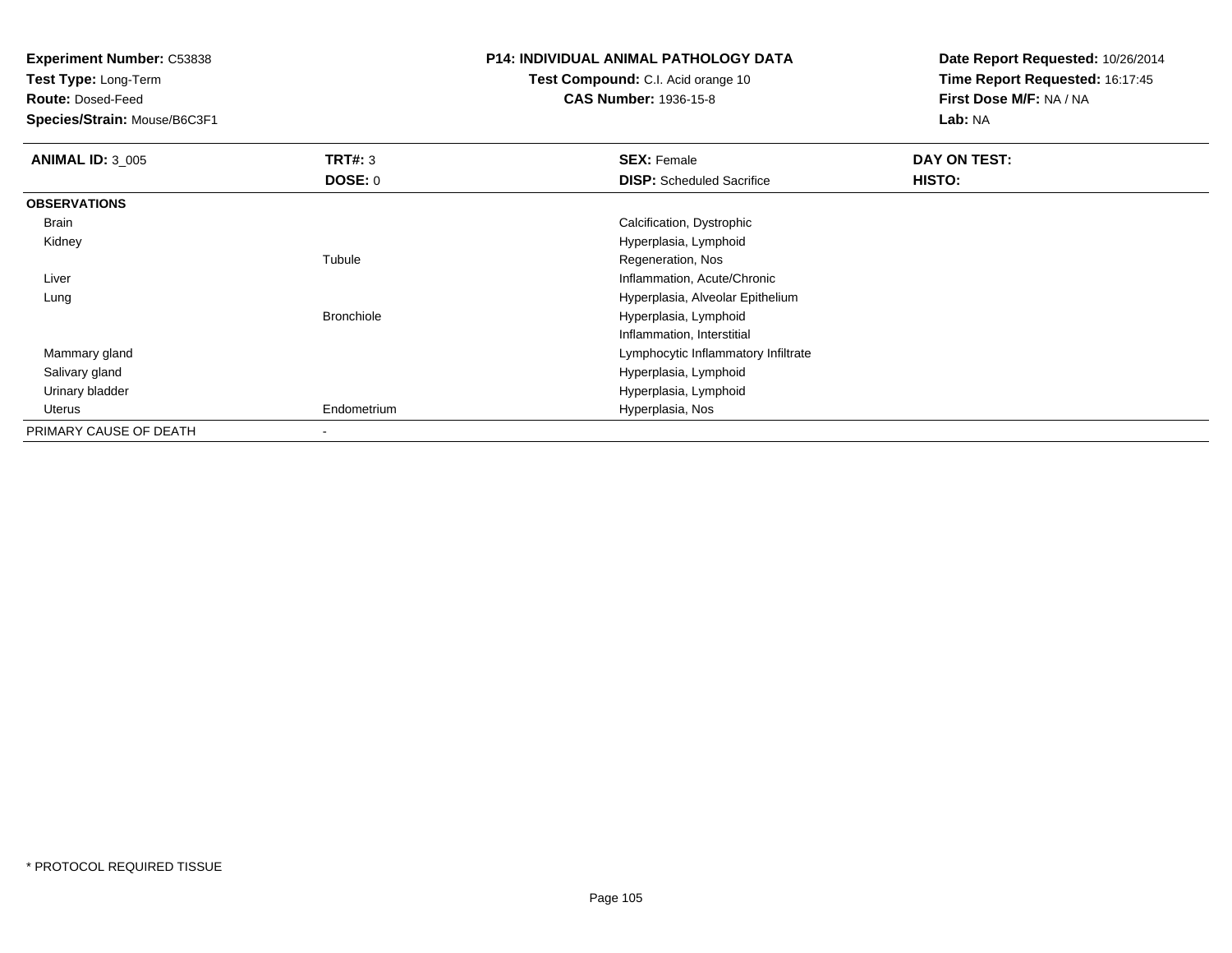**Test Type:** Long-Term

**Route:** Dosed-Feed

**Species/Strain:** Mouse/B6C3F1

# **P14: INDIVIDUAL ANIMAL PATHOLOGY DATA**

**Test Compound:** C.I. Acid orange 10**CAS Number:** 1936-15-8

| <b>ANIMAL ID: 3_006</b> | TRT#: 3                  | <b>SEX: Female</b>               | DAY ON TEST:  |  |
|-------------------------|--------------------------|----------------------------------|---------------|--|
|                         | DOSE: 0                  | <b>DISP:</b> Scheduled Sacrifice | <b>HISTO:</b> |  |
| <b>OBSERVATIONS</b>     |                          |                                  |               |  |
| Brain                   |                          | Calcification, Dystrophic        |               |  |
|                         |                          | Perivasculitis                   |               |  |
| Heart                   | Cardiac Valve            | Mineralization                   |               |  |
| Kidney                  |                          | Hyperplasia, Lymphoid            |               |  |
| Liver                   |                          | Inflammation, Acute/Chronic      |               |  |
| Lung                    |                          | Hyperplasia, Alveolar Epithelium |               |  |
|                         | <b>Bronchiole</b>        | Hyperplasia, Lymphoid            |               |  |
|                         |                          | Inflammation, Interstitial       |               |  |
| Unspecified             | Adipose Tissue           | Necrosis, Fat                    |               |  |
| Urinary bladder         |                          | Hyperplasia, Lymphoid            |               |  |
| Uterus                  | Endometrium              | Hyperplasia, Cystic              |               |  |
| PRIMARY CAUSE OF DEATH  | $\overline{\phantom{a}}$ |                                  |               |  |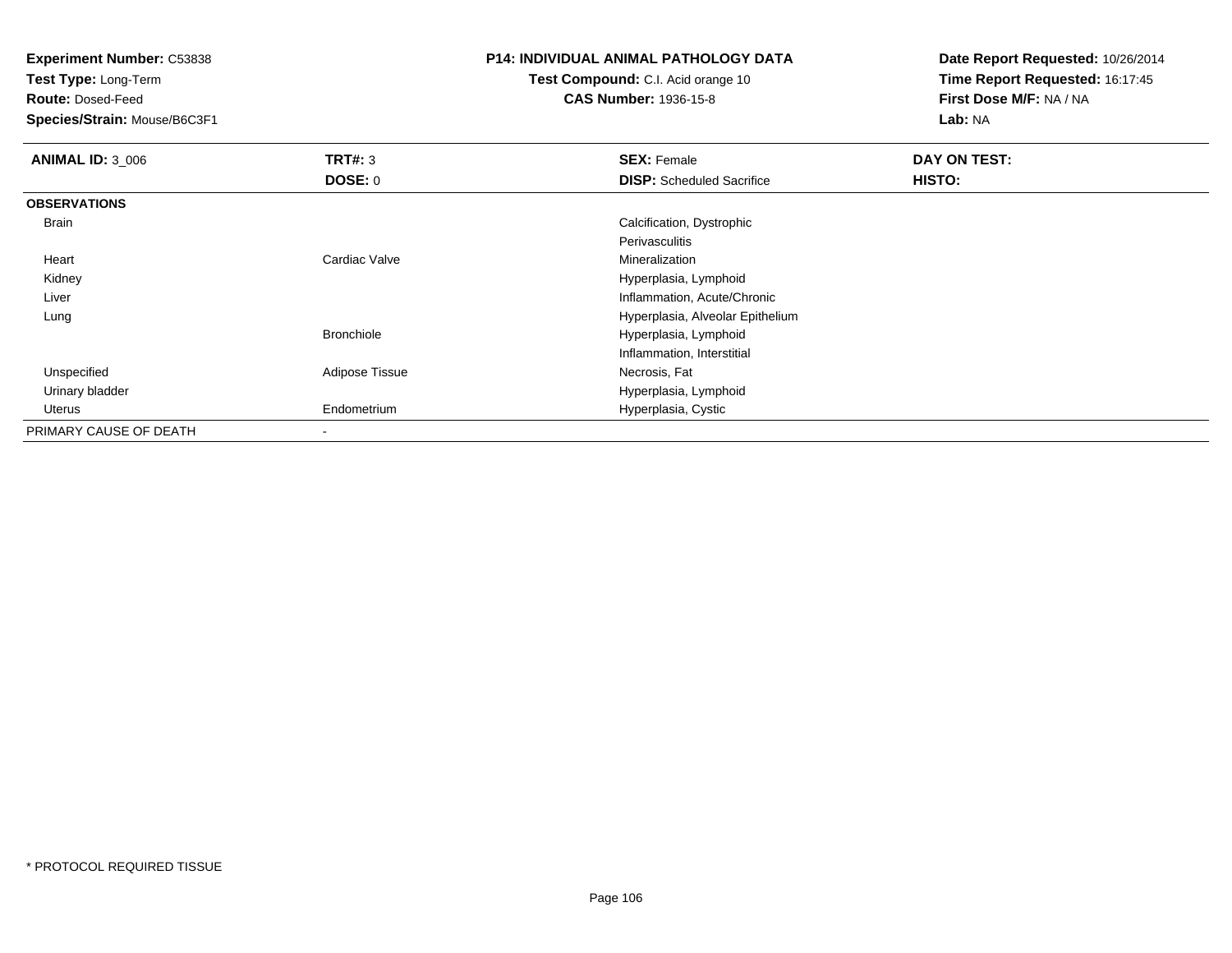| <b>Experiment Number: C53838</b><br>Test Type: Long-Term<br><b>Route: Dosed-Feed</b><br>Species/Strain: Mouse/B6C3F1 |                           | <b>P14: INDIVIDUAL ANIMAL PATHOLOGY DATA</b><br>Test Compound: C.I. Acid orange 10<br><b>CAS Number: 1936-15-8</b> | Date Report Requested: 10/26/2014<br>Time Report Requested: 16:17:45<br>First Dose M/F: NA / NA<br>Lab: NA |
|----------------------------------------------------------------------------------------------------------------------|---------------------------|--------------------------------------------------------------------------------------------------------------------|------------------------------------------------------------------------------------------------------------|
| <b>ANIMAL ID: 3 007</b>                                                                                              | <b>TRT#: 3</b><br>DOSE: 0 | <b>SEX: Female</b><br><b>DISP:</b> Scheduled Sacrifice                                                             | DAY ON TEST:<br>HISTO:                                                                                     |
| <b>OBSERVATIONS</b>                                                                                                  |                           |                                                                                                                    |                                                                                                            |
| <b>Brain</b>                                                                                                         |                           | Calcification, Dystrophic                                                                                          |                                                                                                            |
| Kidney                                                                                                               |                           | Hyperplasia, Lymphoid                                                                                              |                                                                                                            |
| Liver                                                                                                                |                           | Inflammation, Acute/Chronic                                                                                        |                                                                                                            |
| Lung                                                                                                                 |                           | Hyperplasia, Alveolar Epithelium                                                                                   |                                                                                                            |
|                                                                                                                      |                           | Inflammation, Interstitial                                                                                         |                                                                                                            |
| Stomach                                                                                                              |                           | Cyst, Multiple                                                                                                     |                                                                                                            |
| Uterus                                                                                                               | Endometrium               | Hyperplasia, Cystic                                                                                                |                                                                                                            |
| PRIMARY CAUSE OF DEATH                                                                                               |                           |                                                                                                                    |                                                                                                            |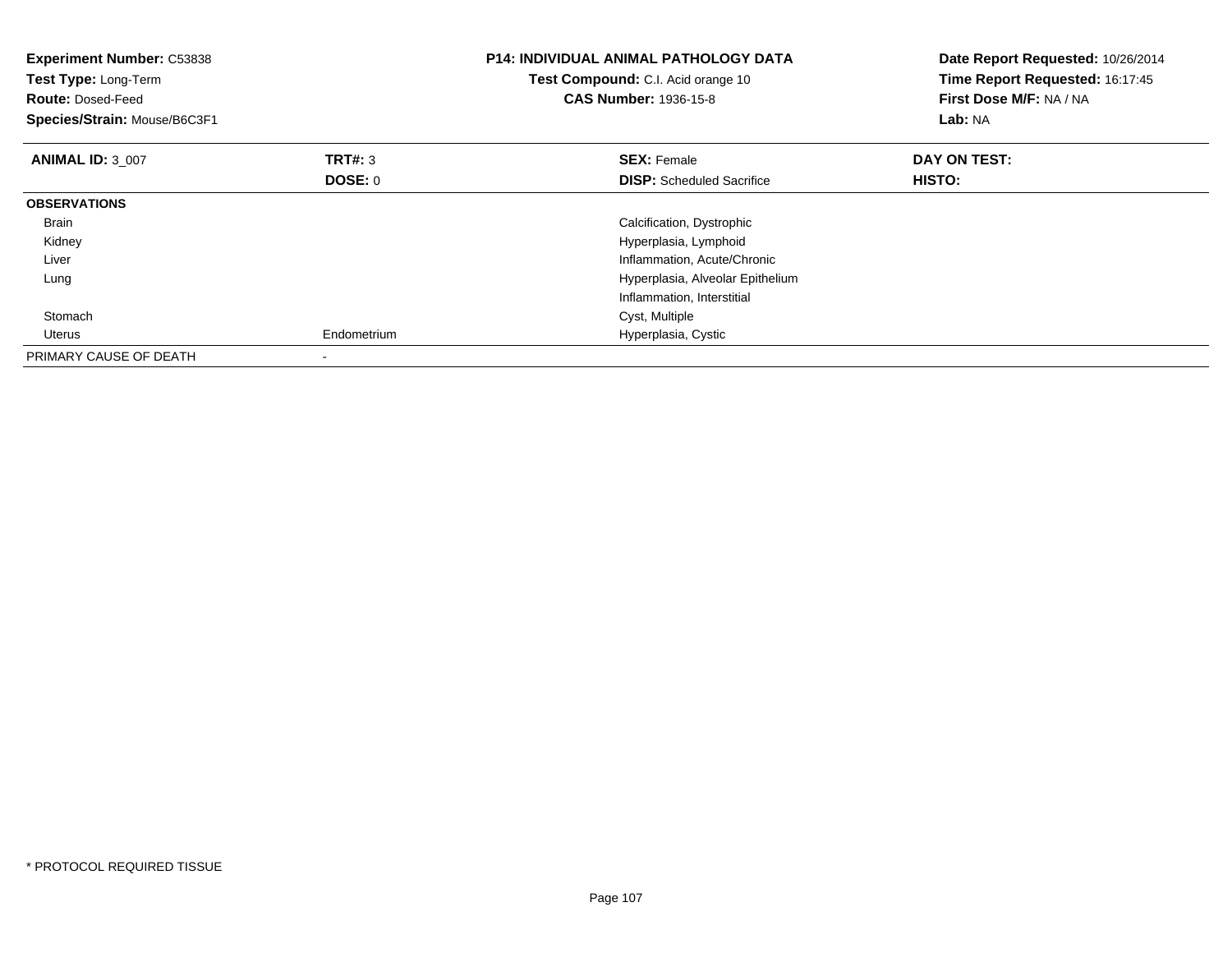| <b>Experiment Number: C53838</b><br>Test Type: Long-Term<br><b>Route: Dosed-Feed</b><br>Species/Strain: Mouse/B6C3F1 |                | <b>P14: INDIVIDUAL ANIMAL PATHOLOGY DATA</b><br>Test Compound: C.I. Acid orange 10<br><b>CAS Number: 1936-15-8</b> | Date Report Requested: 10/26/2014<br>Time Report Requested: 16:17:45<br>First Dose M/F: NA / NA<br>Lab: NA |
|----------------------------------------------------------------------------------------------------------------------|----------------|--------------------------------------------------------------------------------------------------------------------|------------------------------------------------------------------------------------------------------------|
| <b>ANIMAL ID: 3 008</b>                                                                                              | TRT#: 3        | <b>SEX: Female</b>                                                                                                 | DAY ON TEST:                                                                                               |
|                                                                                                                      | <b>DOSE: 0</b> | <b>DISP:</b> Scheduled Sacrifice                                                                                   | <b>HISTO:</b>                                                                                              |
| <b>OBSERVATIONS</b>                                                                                                  |                |                                                                                                                    |                                                                                                            |
| Kidney                                                                                                               |                | Hyperplasia, Lymphoid                                                                                              |                                                                                                            |
| Liver                                                                                                                |                | Inflammation, Acute/Chronic                                                                                        |                                                                                                            |
| Lung                                                                                                                 |                | Hyperplasia, Alveolar Epithelium                                                                                   |                                                                                                            |
|                                                                                                                      |                | Inflammation, Interstitial                                                                                         |                                                                                                            |
| Pancreas                                                                                                             |                | Hyperplasia, Lymphoid                                                                                              |                                                                                                            |
| Uterus                                                                                                               | Endometrium    | Hyperplasia, Nos                                                                                                   |                                                                                                            |
| PRIMARY CAUSE OF DEATH                                                                                               |                |                                                                                                                    |                                                                                                            |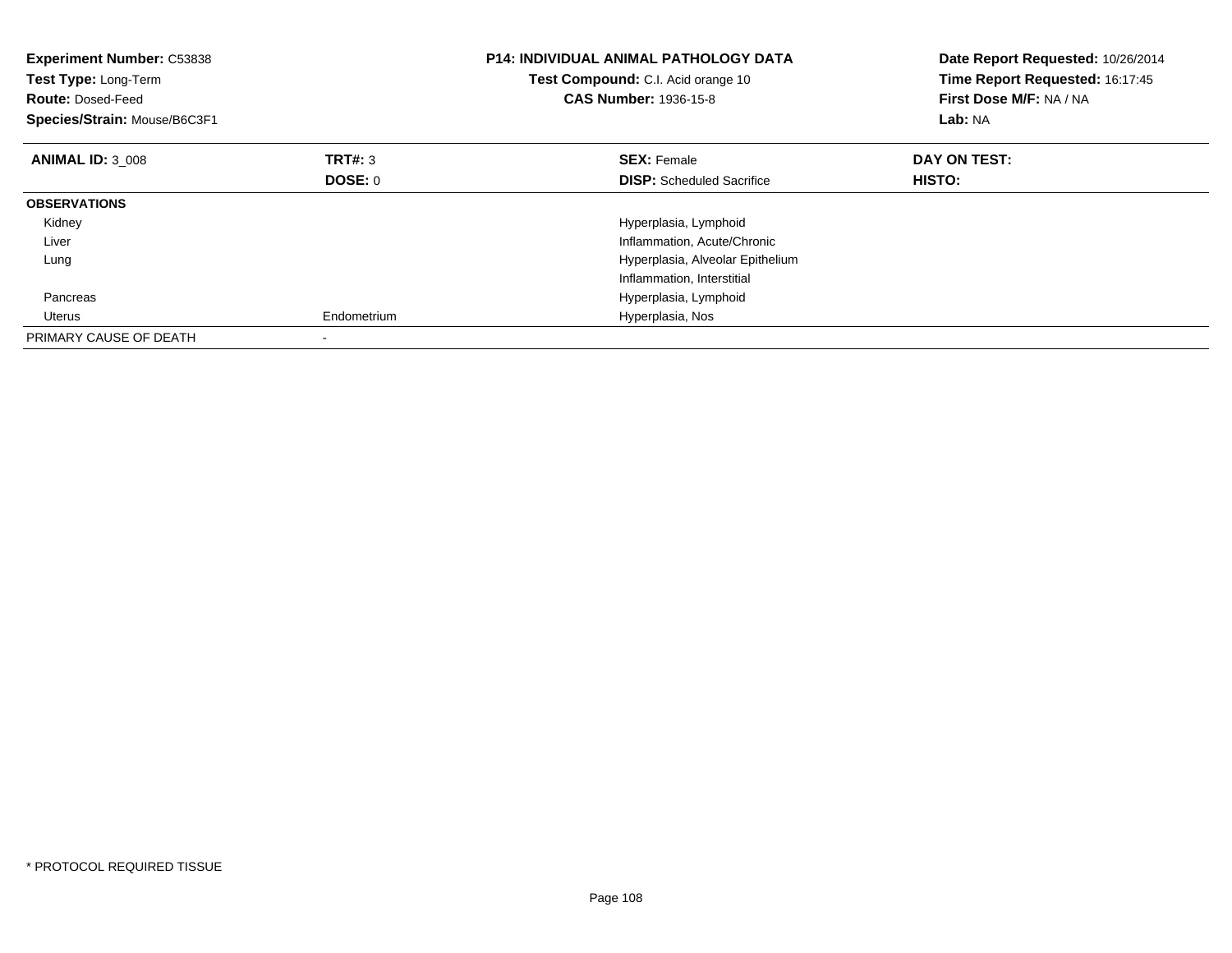| Experiment Number: C53838<br>Test Type: Long-Term<br><b>Route: Dosed-Feed</b><br>Species/Strain: Mouse/B6C3F1 |                | <b>P14: INDIVIDUAL ANIMAL PATHOLOGY DATA</b><br>Test Compound: C.I. Acid orange 10<br><b>CAS Number: 1936-15-8</b> | Date Report Requested: 10/26/2014<br>Time Report Requested: 16:17:45<br>First Dose M/F: NA / NA<br>Lab: NA |
|---------------------------------------------------------------------------------------------------------------|----------------|--------------------------------------------------------------------------------------------------------------------|------------------------------------------------------------------------------------------------------------|
| <b>ANIMAL ID: 3 009</b>                                                                                       | TRT#: 3        | <b>SEX: Female</b>                                                                                                 | DAY ON TEST:                                                                                               |
|                                                                                                               | <b>DOSE: 0</b> | <b>DISP:</b> Scheduled Sacrifice                                                                                   | HISTO:                                                                                                     |
| <b>OBSERVATIONS</b>                                                                                           |                |                                                                                                                    |                                                                                                            |
| Brain                                                                                                         |                | Calcification, Dystrophic                                                                                          |                                                                                                            |
| Kidney                                                                                                        |                | Hyperplasia, Lymphoid                                                                                              |                                                                                                            |
| Liver                                                                                                         |                | Inflammation, Acute/Chronic                                                                                        |                                                                                                            |
| Lung                                                                                                          |                | Hyperplasia, Alveolar Epithelium                                                                                   |                                                                                                            |
|                                                                                                               |                | Inflammation, Interstitial                                                                                         |                                                                                                            |
| Pituitary gland                                                                                               |                | Hyperplasia, Chromophobe Cell                                                                                      |                                                                                                            |
| Urinary bladder                                                                                               |                | Hyperplasia, Lymphoid                                                                                              |                                                                                                            |
| Uterus                                                                                                        | Endometrium    | Hyperplasia, Cystic                                                                                                |                                                                                                            |
| PRIMARY CAUSE OF DEATH                                                                                        |                |                                                                                                                    |                                                                                                            |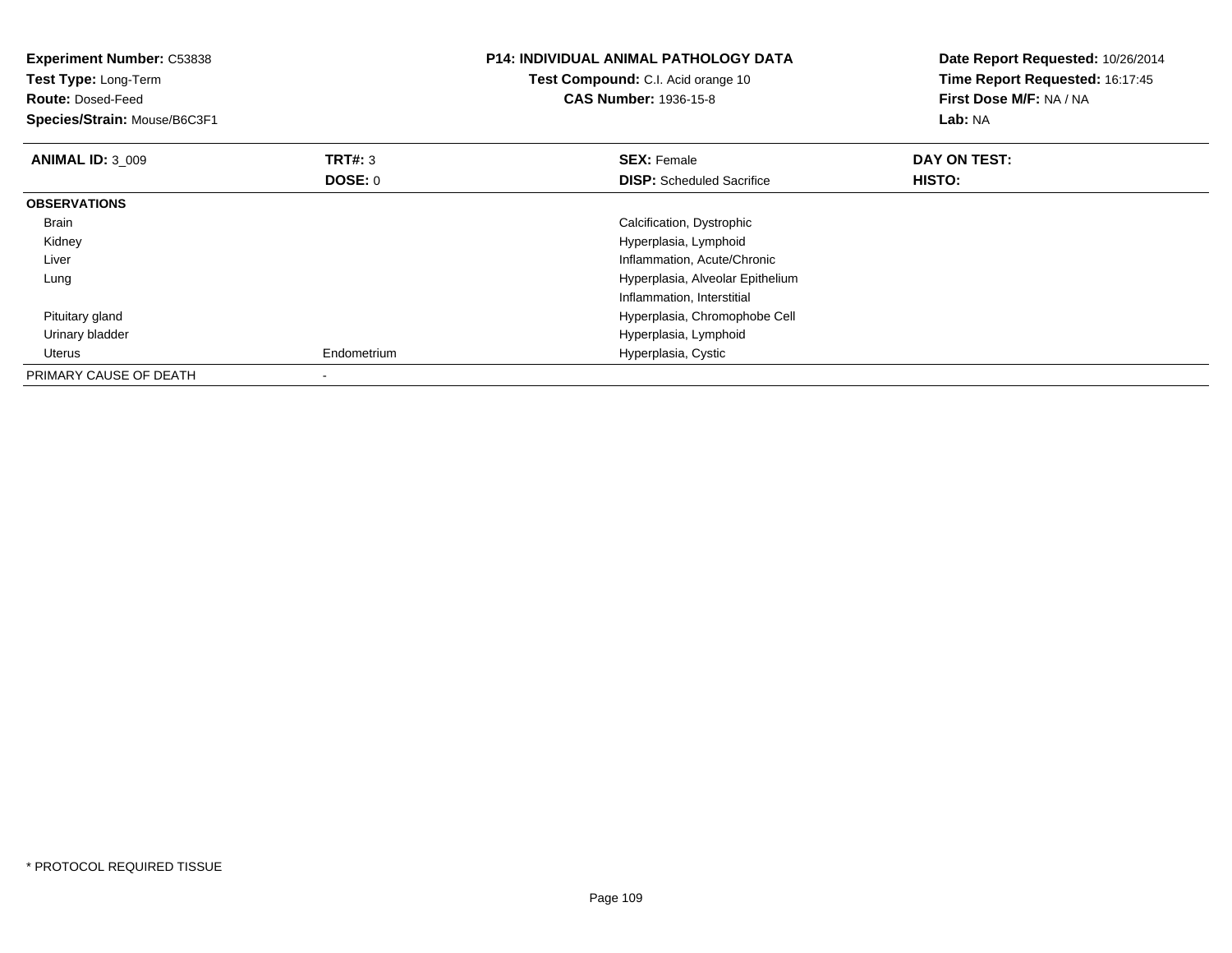**Experiment Number:** C53838**Test Type:** Long-Term**Route:** Dosed-Feed **Species/Strain:** Mouse/B6C3F1**P14: INDIVIDUAL ANIMAL PATHOLOGY DATATest Compound:** C.I. Acid orange 10**CAS Number:** 1936-15-8**Date Report Requested:** 10/26/2014**Time Report Requested:** 16:17:45**First Dose M/F:** NA / NA**Lab:** NA**ANIMAL ID: 3 010 C SEX:** Female **DAY ON TEST: DAY ON TEST: DOSE:** 0**DISP:** Scheduled Sacrifice **HISTO: OBSERVATIONS** Bone marroww Angiectasis and the contract of the contract of the contract of the contract of the contract of the contract of the contract of the contract of the contract of the contract of the contract of the contract of the contract Hyperplasia, Reticulum CellHypoplasia, Hematopoietic Brain Calcification, Dystrophic Kidney Hyperplasia, Lymphoid Inflammation, Acute/Chronic Liver Hyperplasia, Alveolar Epithelium LungInflammation, Interstitial Pituitary gland Chromophobe Adenoma Salivary gland Hyperplasia, Lymphoid Urinary bladder Hyperplasia, Lymphoid Uterus Endometrium Hyperplasia, Cystic PRIMARY CAUSE OF DEATH-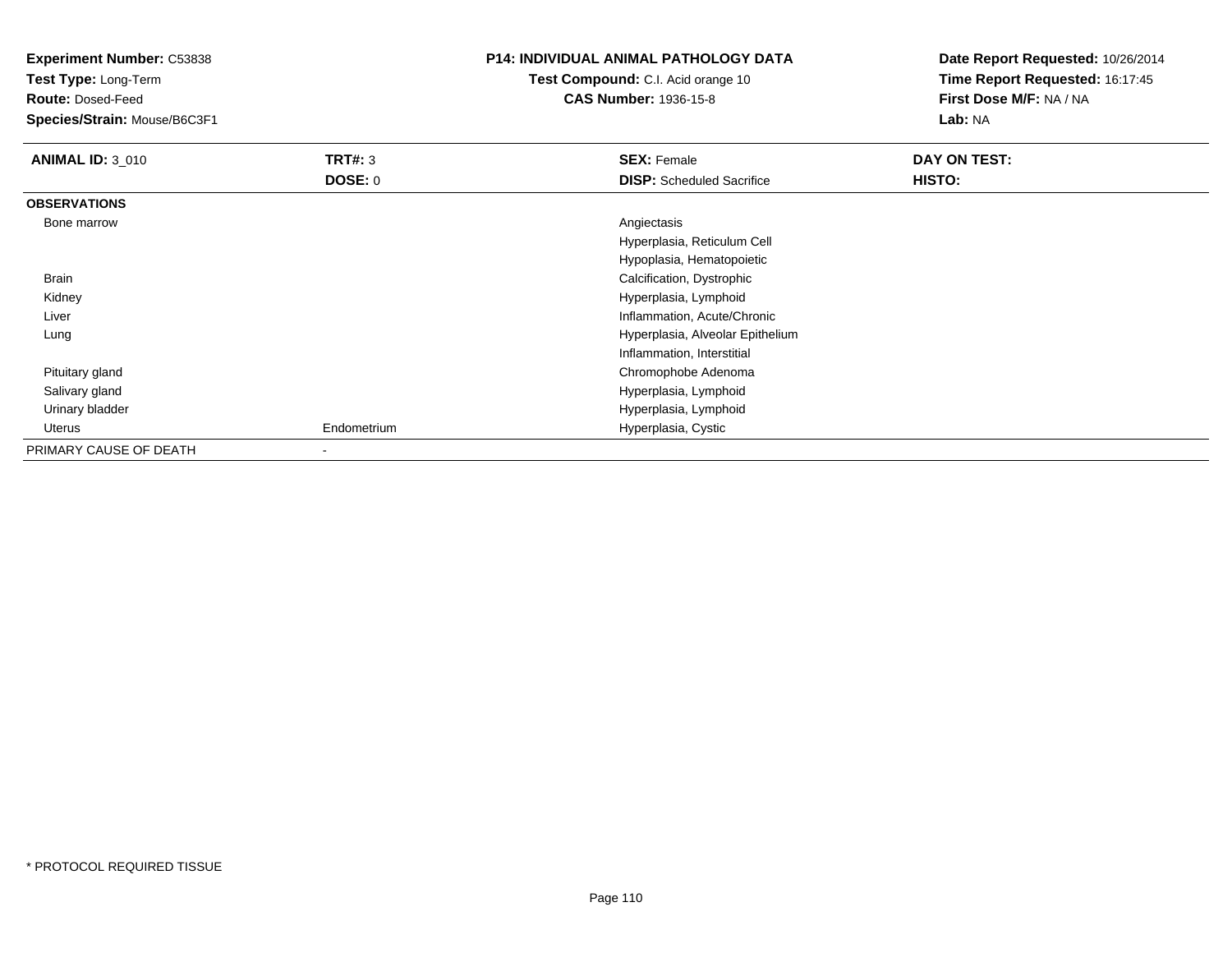| <b>Experiment Number: C53838</b><br>Test Type: Long-Term<br><b>Route: Dosed-Feed</b><br>Species/Strain: Mouse/B6C3F1 |                           | <b>P14: INDIVIDUAL ANIMAL PATHOLOGY DATA</b><br>Test Compound: C.I. Acid orange 10<br><b>CAS Number: 1936-15-8</b> | Date Report Requested: 10/26/2014<br>Time Report Requested: 16:17:45<br>First Dose M/F: NA / NA<br>Lab: NA |
|----------------------------------------------------------------------------------------------------------------------|---------------------------|--------------------------------------------------------------------------------------------------------------------|------------------------------------------------------------------------------------------------------------|
| <b>ANIMAL ID: 3 011</b>                                                                                              | <b>TRT#: 3</b><br>DOSE: 0 | <b>SEX: Female</b><br><b>DISP:</b> Scheduled Sacrifice                                                             | DAY ON TEST:<br>HISTO:                                                                                     |
|                                                                                                                      |                           |                                                                                                                    |                                                                                                            |
| <b>OBSERVATIONS</b>                                                                                                  |                           |                                                                                                                    |                                                                                                            |
| Adrenal gland                                                                                                        | Cortex Nos                | Hypertrophy, Focal                                                                                                 |                                                                                                            |
| Brain                                                                                                                |                           | Calcification, Dystrophic                                                                                          |                                                                                                            |
| Intestine Large                                                                                                      | Colon                     | Nematodiasis                                                                                                       |                                                                                                            |
| Lung                                                                                                                 |                           | Hyperplasia, Alveolar Epithelium                                                                                   |                                                                                                            |
|                                                                                                                      |                           | Inflammation, Interstitial                                                                                         |                                                                                                            |
| Pituitary gland                                                                                                      |                           | Chromophobe Adenoma                                                                                                |                                                                                                            |
| Uterus                                                                                                               | Endometrium               | Hyperplasia, Cystic                                                                                                |                                                                                                            |
| PRIMARY CAUSE OF DEATH                                                                                               |                           |                                                                                                                    |                                                                                                            |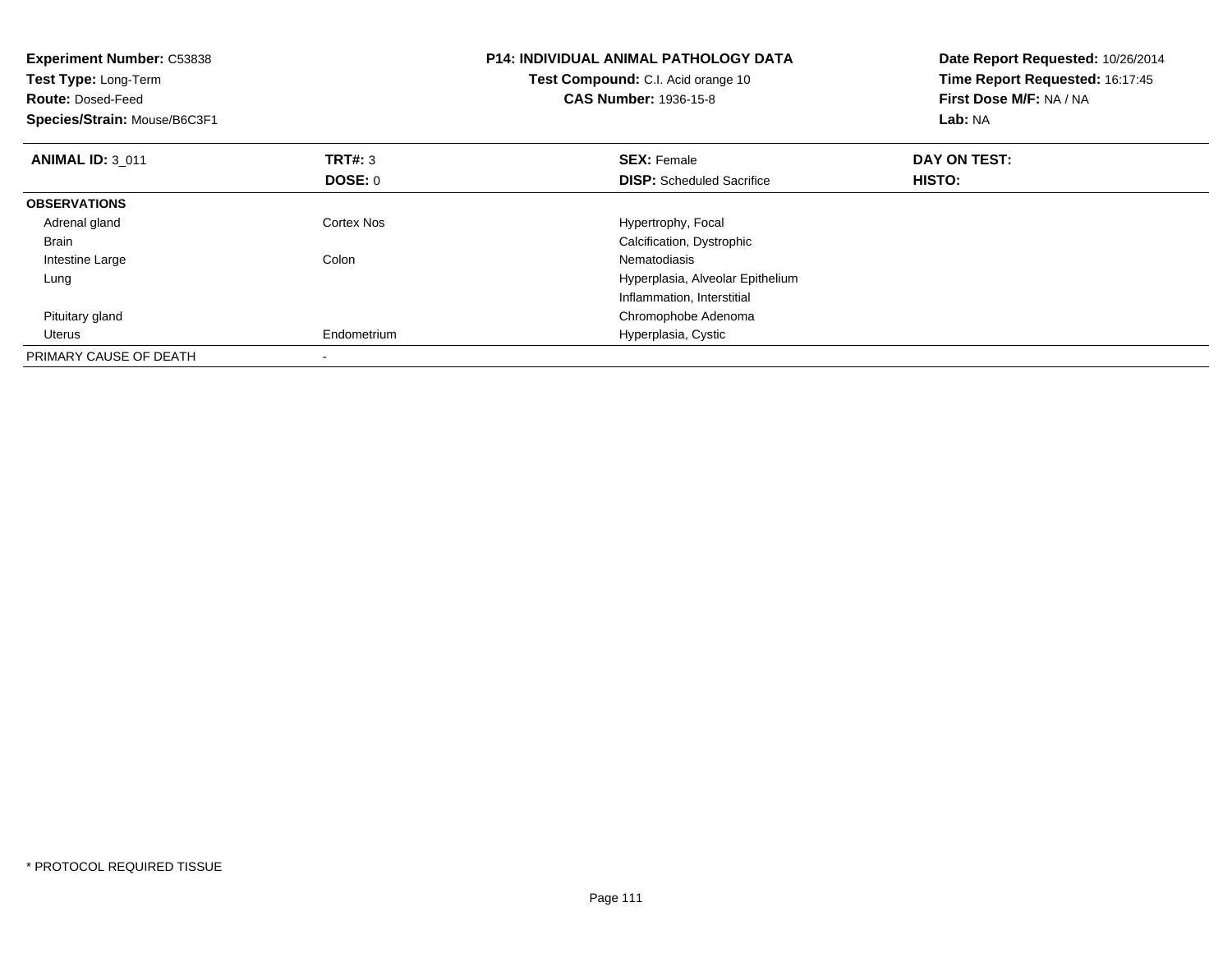| <b>Experiment Number: C53838</b><br>Test Type: Long-Term<br><b>Route: Dosed-Feed</b><br>Species/Strain: Mouse/B6C3F1 |                                  | <b>P14: INDIVIDUAL ANIMAL PATHOLOGY DATA</b><br>Test Compound: C.I. Acid orange 10<br><b>CAS Number: 1936-15-8</b> | Date Report Requested: 10/26/2014<br>Time Report Requested: 16:17:45<br>First Dose M/F: NA / NA<br>Lab: NA |
|----------------------------------------------------------------------------------------------------------------------|----------------------------------|--------------------------------------------------------------------------------------------------------------------|------------------------------------------------------------------------------------------------------------|
| <b>ANIMAL ID: 3 012</b>                                                                                              | <b>TRT#: 3</b><br><b>DOSE: 0</b> | <b>SEX: Female</b><br><b>DISP:</b> Scheduled Sacrifice                                                             | DAY ON TEST:<br>HISTO:                                                                                     |
| <b>OBSERVATIONS</b>                                                                                                  |                                  |                                                                                                                    |                                                                                                            |
| Brain                                                                                                                |                                  | Calcification, Dystrophic                                                                                          |                                                                                                            |
| Intestine Large                                                                                                      | Colon                            | Nematodiasis                                                                                                       |                                                                                                            |
| Kidney                                                                                                               |                                  | Inflammation, Interstitial                                                                                         |                                                                                                            |
| Liver                                                                                                                |                                  | Hepatocellular Carcinoma                                                                                           |                                                                                                            |
| Pituitary gland                                                                                                      |                                  | Hyperplasia, Focal                                                                                                 |                                                                                                            |
| Trachea                                                                                                              | Gland                            | Dilatation, Nos                                                                                                    |                                                                                                            |
| Urinary bladder                                                                                                      |                                  | Hyperplasia, Lymphoid                                                                                              |                                                                                                            |
| <b>Uterus</b>                                                                                                        |                                  | Fibrosis, Focal                                                                                                    |                                                                                                            |
|                                                                                                                      | Fallopian Tube                   | Inflammation, Acute/Chronic                                                                                        |                                                                                                            |
| PRIMARY CAUSE OF DEATH                                                                                               | ۰                                |                                                                                                                    |                                                                                                            |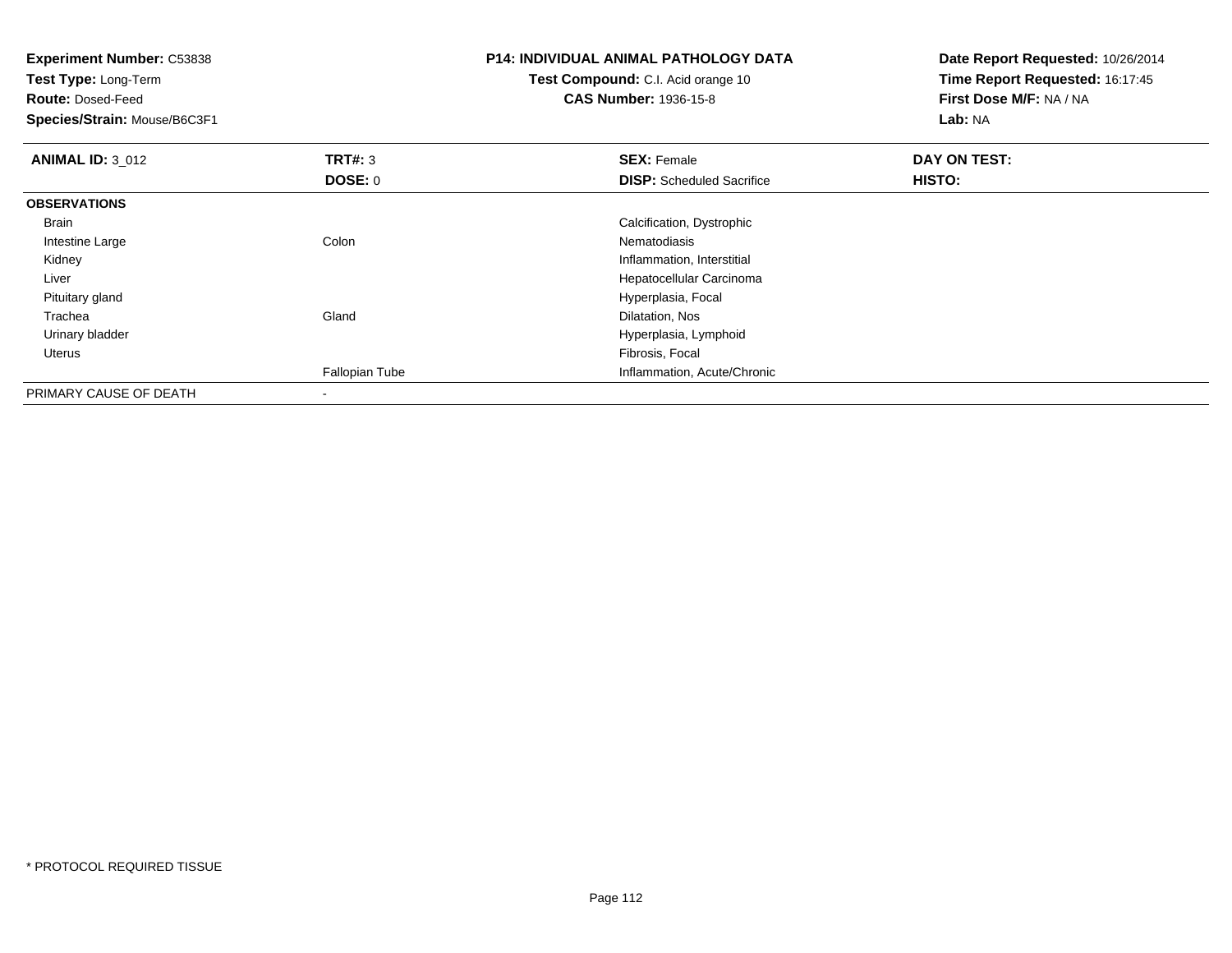| <b>Experiment Number: C53838</b><br>Test Type: Long-Term<br><b>Route: Dosed-Feed</b><br>Species/Strain: Mouse/B6C3F1 |                           | <b>P14: INDIVIDUAL ANIMAL PATHOLOGY DATA</b><br>Test Compound: C.I. Acid orange 10<br><b>CAS Number: 1936-15-8</b> | Date Report Requested: 10/26/2014<br>Time Report Requested: 16:17:45<br>First Dose M/F: NA / NA<br>Lab: NA |
|----------------------------------------------------------------------------------------------------------------------|---------------------------|--------------------------------------------------------------------------------------------------------------------|------------------------------------------------------------------------------------------------------------|
| <b>ANIMAL ID: 3 013</b>                                                                                              | <b>TRT#: 3</b><br>DOSE: 0 | <b>SEX: Female</b><br><b>DISP:</b> Scheduled Sacrifice                                                             | DAY ON TEST:<br>HISTO:                                                                                     |
|                                                                                                                      |                           |                                                                                                                    |                                                                                                            |
| <b>OBSERVATIONS</b>                                                                                                  |                           |                                                                                                                    |                                                                                                            |
| Kidney                                                                                                               |                           | Hyperplasia, Lymphoid                                                                                              |                                                                                                            |
| Lung                                                                                                                 |                           | Alveolar/Bronchiolar Adenoma                                                                                       |                                                                                                            |
|                                                                                                                      |                           | Hyperplasia, Alveolar Epithelium                                                                                   |                                                                                                            |
|                                                                                                                      |                           | Inflammation, Interstitial                                                                                         |                                                                                                            |
| Ovary                                                                                                                |                           | Cyst, Multiple                                                                                                     |                                                                                                            |
|                                                                                                                      |                           | Inflammation, Acute                                                                                                |                                                                                                            |
| Uterus                                                                                                               | Endometrium               | Hyperplasia, Cystic                                                                                                |                                                                                                            |
| PRIMARY CAUSE OF DEATH                                                                                               |                           |                                                                                                                    |                                                                                                            |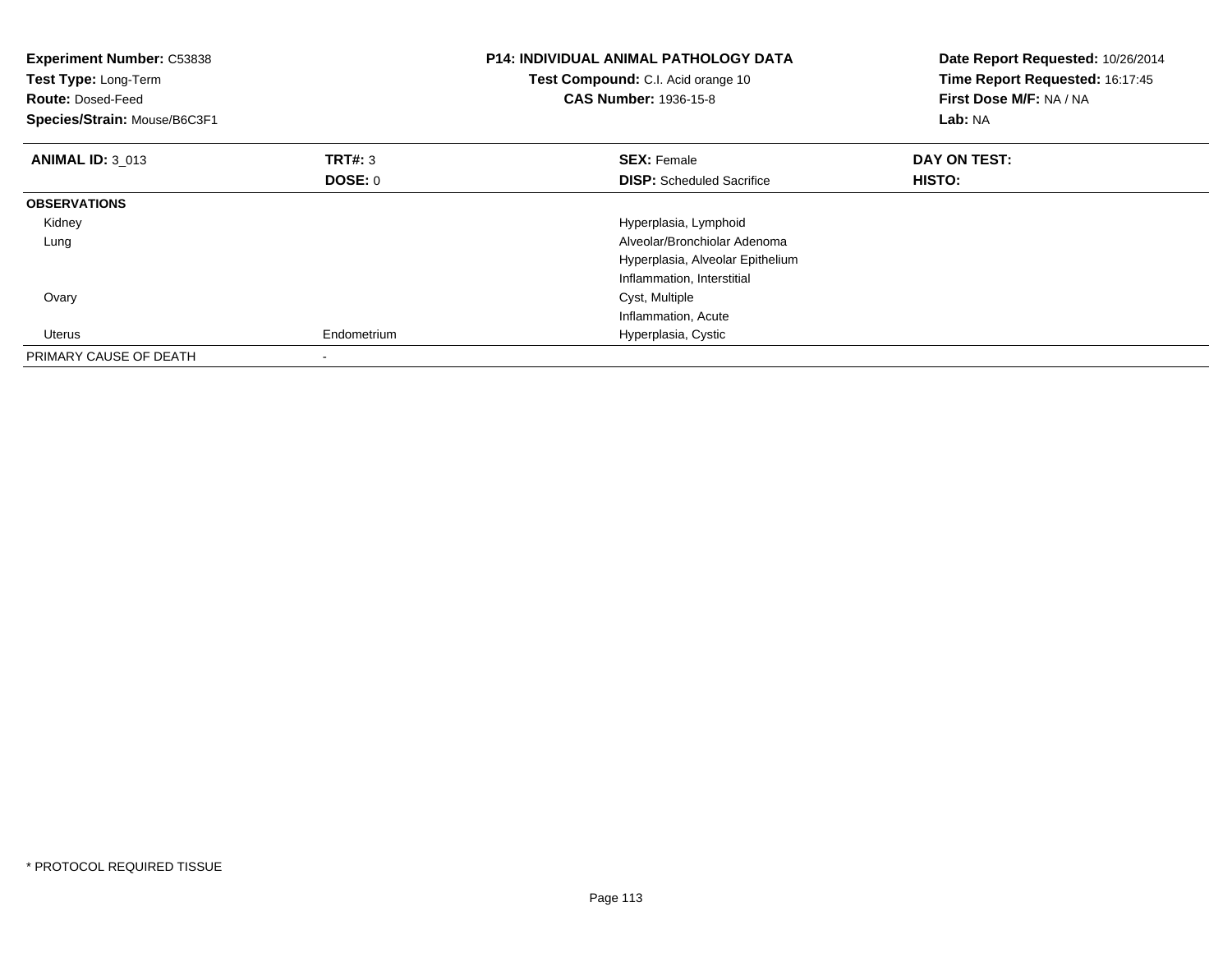| <b>Experiment Number: C53838</b><br>Test Type: Long-Term<br><b>Route: Dosed-Feed</b><br>Species/Strain: Mouse/B6C3F1 |                | <b>P14: INDIVIDUAL ANIMAL PATHOLOGY DATA</b><br>Test Compound: C.I. Acid orange 10<br><b>CAS Number: 1936-15-8</b> | Date Report Requested: 10/26/2014<br>Time Report Requested: 16:17:45<br>First Dose M/F: NA / NA<br>Lab: NA |
|----------------------------------------------------------------------------------------------------------------------|----------------|--------------------------------------------------------------------------------------------------------------------|------------------------------------------------------------------------------------------------------------|
| <b>ANIMAL ID: 3 014</b>                                                                                              | <b>TRT#: 3</b> | <b>SEX: Female</b>                                                                                                 | DAY ON TEST:                                                                                               |
|                                                                                                                      | <b>DOSE: 0</b> | <b>DISP:</b> Scheduled Sacrifice                                                                                   | HISTO:                                                                                                     |
| <b>OBSERVATIONS</b>                                                                                                  |                |                                                                                                                    |                                                                                                            |
| <b>Brain</b>                                                                                                         |                | Calcification, Dystrophic                                                                                          |                                                                                                            |
| Intestine Large                                                                                                      | Colon          | Nematodiasis                                                                                                       |                                                                                                            |
| Lung                                                                                                                 |                | Hyperplasia, Alveolar Epithelium                                                                                   |                                                                                                            |
|                                                                                                                      |                | Inflammation, Interstitial                                                                                         |                                                                                                            |
| Lymph node                                                                                                           |                | Hyperplasia, Lymphoid                                                                                              |                                                                                                            |
| Salivary gland                                                                                                       |                | Hyperplasia, Lymphoid                                                                                              |                                                                                                            |
| Uterus                                                                                                               | Endometrium    | Hyperplasia, Cystic                                                                                                |                                                                                                            |
| PRIMARY CAUSE OF DEATH                                                                                               |                |                                                                                                                    |                                                                                                            |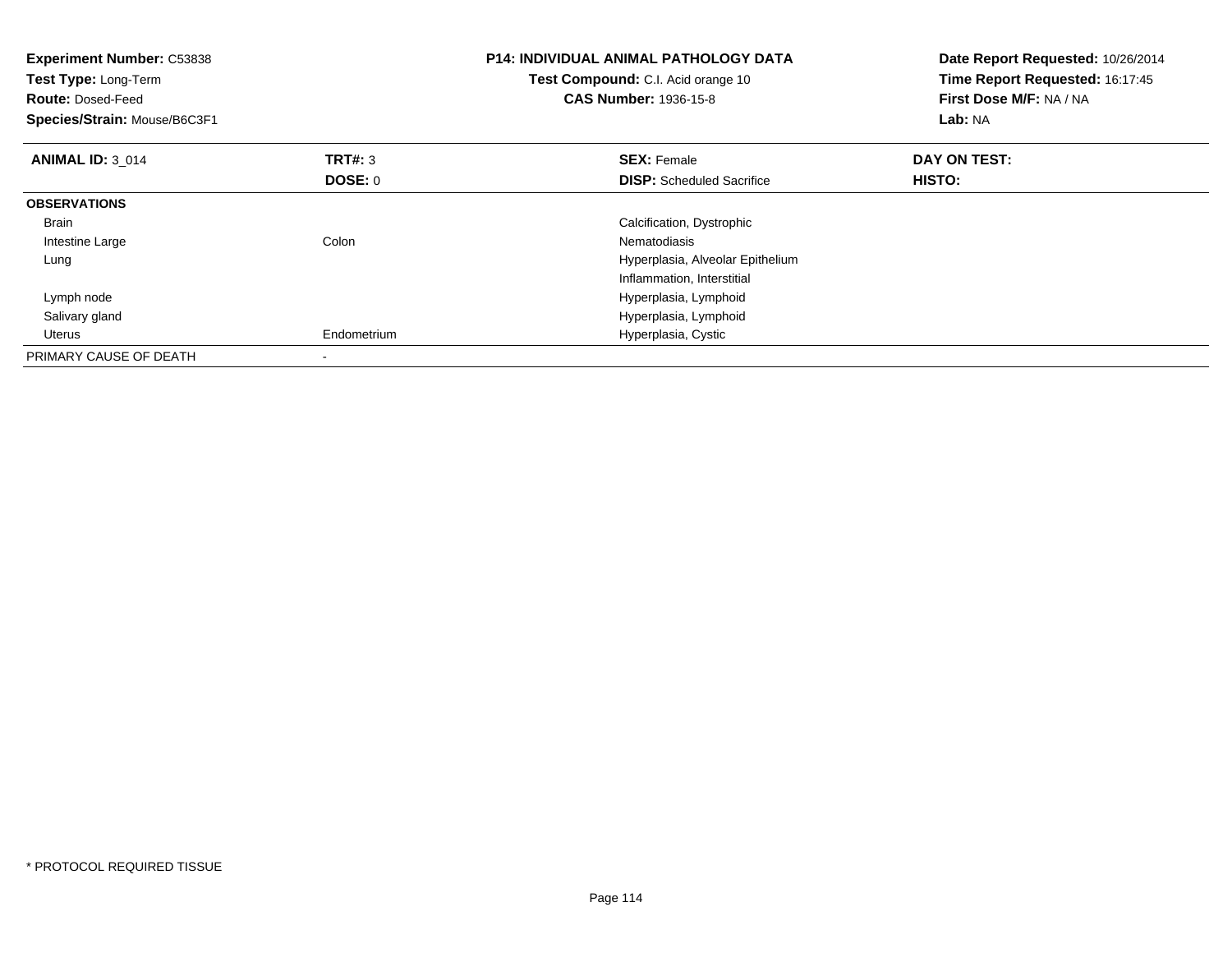| <b>Experiment Number: C53838</b><br>Test Type: Long-Term<br><b>Route: Dosed-Feed</b><br>Species/Strain: Mouse/B6C3F1 |               | <b>P14: INDIVIDUAL ANIMAL PATHOLOGY DATA</b><br>Test Compound: C.I. Acid orange 10<br><b>CAS Number: 1936-15-8</b> | Date Report Requested: 10/26/2014<br>Time Report Requested: 16:17:45<br>First Dose M/F: NA / NA<br>Lab: NA |
|----------------------------------------------------------------------------------------------------------------------|---------------|--------------------------------------------------------------------------------------------------------------------|------------------------------------------------------------------------------------------------------------|
| <b>ANIMAL ID: 3 015</b>                                                                                              | TRT#: 3       | <b>SEX: Female</b>                                                                                                 | DAY ON TEST:                                                                                               |
|                                                                                                                      | DOSE: 0       | <b>DISP:</b> Natural Death                                                                                         | HISTO:                                                                                                     |
| <b>OBSERVATIONS</b>                                                                                                  |               |                                                                                                                    |                                                                                                            |
| Heart                                                                                                                | Cardiac Valve | Mineralization                                                                                                     |                                                                                                            |
| Liver                                                                                                                |               | Necrosis, Focal                                                                                                    |                                                                                                            |
| Lung                                                                                                                 |               | Hyperplasia, Alveolar Epithelium                                                                                   |                                                                                                            |
|                                                                                                                      |               | Inflammation, Interstitial                                                                                         |                                                                                                            |
| Stomach                                                                                                              |               | Osteosarcoma                                                                                                       |                                                                                                            |
| PRIMARY CAUSE OF DEATH                                                                                               |               |                                                                                                                    |                                                                                                            |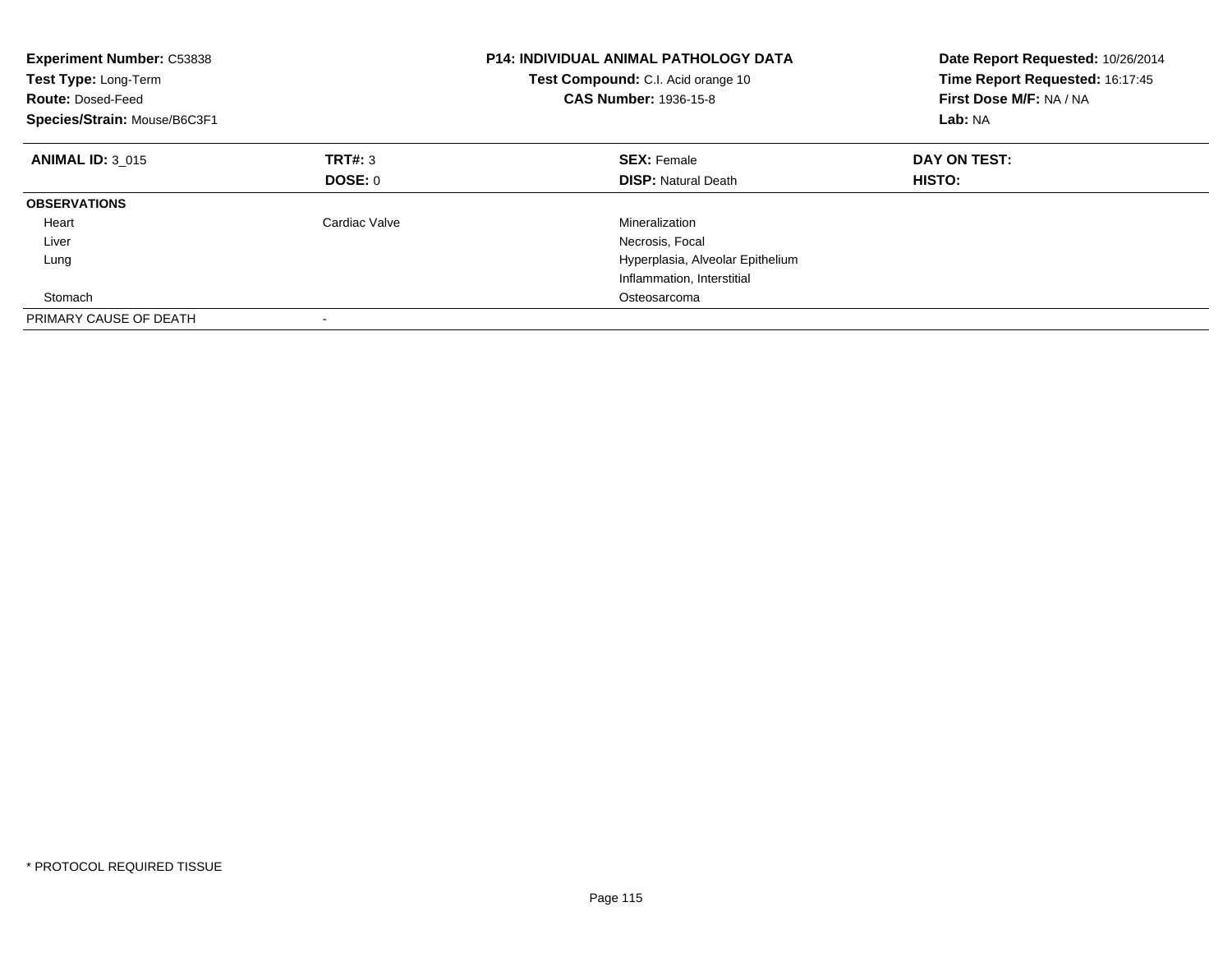| <b>Experiment Number: C53838</b><br>Test Type: Long-Term<br><b>Route: Dosed-Feed</b><br>Species/Strain: Mouse/B6C3F1 |                           | P14: INDIVIDUAL ANIMAL PATHOLOGY DATA<br>Test Compound: C.I. Acid orange 10<br><b>CAS Number: 1936-15-8</b> | Date Report Requested: 10/26/2014<br>Time Report Requested: 16:17:45<br>First Dose M/F: NA / NA<br>Lab: NA |
|----------------------------------------------------------------------------------------------------------------------|---------------------------|-------------------------------------------------------------------------------------------------------------|------------------------------------------------------------------------------------------------------------|
| <b>ANIMAL ID: 3 016</b>                                                                                              | <b>TRT#: 3</b><br>DOSE: 0 | <b>SEX: Female</b><br><b>DISP:</b> Scheduled Sacrifice                                                      | DAY ON TEST:<br>HISTO:                                                                                     |
| <b>OBSERVATIONS</b>                                                                                                  |                           |                                                                                                             |                                                                                                            |
| Brain                                                                                                                |                           | Calcification, Dystrophic                                                                                   |                                                                                                            |
| Heart                                                                                                                | Cardiac Valve             | Mineralization                                                                                              |                                                                                                            |
| Liver                                                                                                                |                           | Inflammation, Acute/Chronic                                                                                 |                                                                                                            |
| Lung                                                                                                                 |                           | Hyperplasia, Alveolar Epithelium                                                                            |                                                                                                            |
|                                                                                                                      |                           | Inflammation, Interstitial                                                                                  |                                                                                                            |
| Lymph node                                                                                                           |                           | Hyperplasia, Lymphoid                                                                                       |                                                                                                            |
| Salivary gland                                                                                                       |                           | Hyperplasia, Lymphoid                                                                                       |                                                                                                            |
| Stomach                                                                                                              |                           | Perivasculitis                                                                                              |                                                                                                            |
| Uterus                                                                                                               | Endometrium               | Hyperplasia, Cystic                                                                                         |                                                                                                            |
| PRIMARY CAUSE OF DEATH                                                                                               |                           |                                                                                                             |                                                                                                            |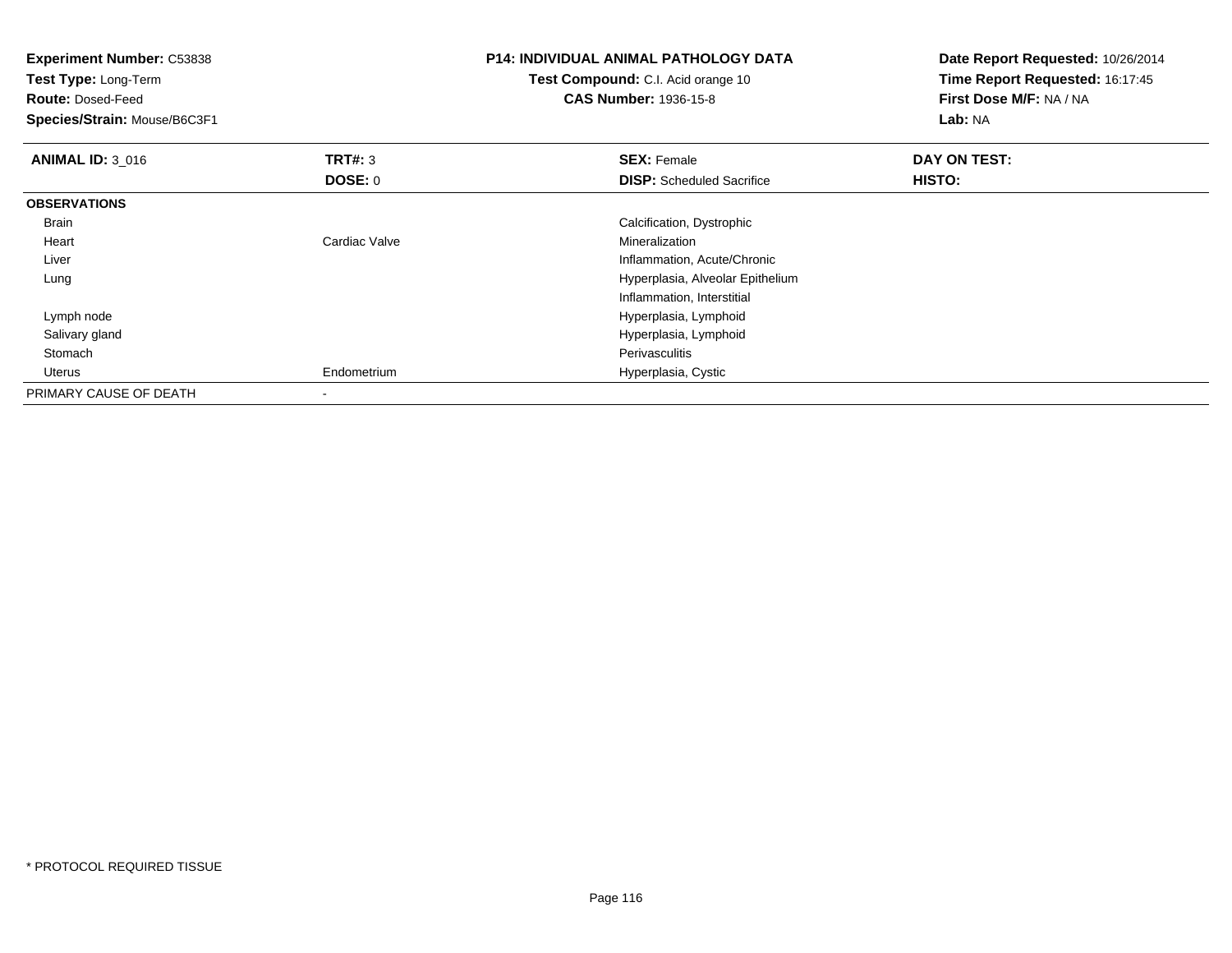| <b>Experiment Number: C53838</b><br>Test Type: Long-Term<br><b>Route: Dosed-Feed</b><br>Species/Strain: Mouse/B6C3F1 |                    | <b>P14: INDIVIDUAL ANIMAL PATHOLOGY DATA</b><br>Test Compound: C.I. Acid orange 10<br><b>CAS Number: 1936-15-8</b> | Date Report Requested: 10/26/2014<br>Time Report Requested: 16:17:45<br>First Dose M/F: NA / NA<br>Lab: NA |
|----------------------------------------------------------------------------------------------------------------------|--------------------|--------------------------------------------------------------------------------------------------------------------|------------------------------------------------------------------------------------------------------------|
| <b>ANIMAL ID: 3 017</b>                                                                                              | TRT#: 3<br>DOSE: 0 | <b>SEX: Female</b><br><b>DISP:</b> Scheduled Sacrifice                                                             | DAY ON TEST:<br>HISTO:                                                                                     |
| <b>OBSERVATIONS</b>                                                                                                  |                    |                                                                                                                    |                                                                                                            |
| <b>Brain</b>                                                                                                         |                    | Calcification, Dystrophic                                                                                          |                                                                                                            |
| Heart                                                                                                                | Cardiac Valve      | Mineralization                                                                                                     |                                                                                                            |
| Kidney                                                                                                               |                    | Hyperplasia, Lymphoid                                                                                              |                                                                                                            |
| Uterus                                                                                                               | Endometrium        | Inflammation, Acute                                                                                                |                                                                                                            |
| PRIMARY CAUSE OF DEATH                                                                                               |                    |                                                                                                                    |                                                                                                            |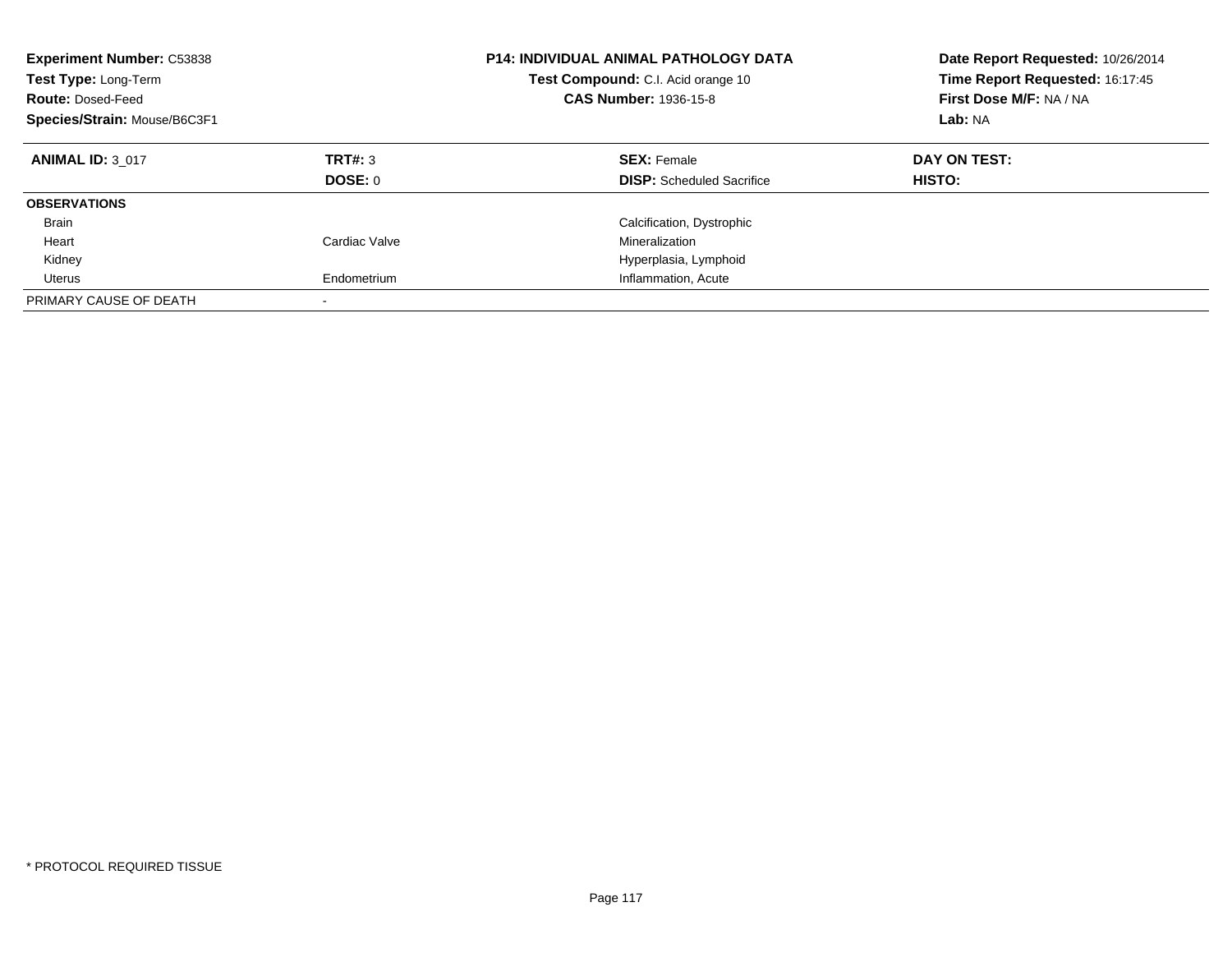| <b>Experiment Number: C53838</b><br><b>Test Type: Long-Term</b><br><b>Route: Dosed-Feed</b><br>Species/Strain: Mouse/B6C3F1 |                           | <b>P14: INDIVIDUAL ANIMAL PATHOLOGY DATA</b><br>Test Compound: C.I. Acid orange 10<br><b>CAS Number: 1936-15-8</b> | Date Report Requested: 10/26/2014<br>Time Report Requested: 16:17:45<br>First Dose M/F: NA / NA<br>Lab: NA |
|-----------------------------------------------------------------------------------------------------------------------------|---------------------------|--------------------------------------------------------------------------------------------------------------------|------------------------------------------------------------------------------------------------------------|
| <b>ANIMAL ID: 3_018</b>                                                                                                     | <b>TRT#: 3</b><br>DOSE: 0 | <b>SEX: Female</b><br><b>DISP:</b> Scheduled Sacrifice                                                             | DAY ON TEST:<br>HISTO:                                                                                     |
| <b>OBSERVATIONS</b>                                                                                                         |                           |                                                                                                                    |                                                                                                            |
| <b>Brain</b>                                                                                                                |                           | Calcification, Dystrophic                                                                                          |                                                                                                            |
| Gall bladder                                                                                                                |                           | Hyperplasia, Lymphoid                                                                                              |                                                                                                            |
| Kidney                                                                                                                      |                           | Hyperplasia, Lymphoid                                                                                              |                                                                                                            |
| Liver                                                                                                                       |                           | Hepatocellular Carcinoma                                                                                           |                                                                                                            |
| Salivary gland                                                                                                              |                           | Hyperplasia, Lymphoid                                                                                              |                                                                                                            |
| Skin                                                                                                                        |                           | Hemangiosarcoma                                                                                                    |                                                                                                            |
| Spleen                                                                                                                      |                           | Hematopoiesis                                                                                                      |                                                                                                            |
| Thymus                                                                                                                      | Cortex                    | Depletion, Lymphoid                                                                                                |                                                                                                            |
| PRIMARY CAUSE OF DEATH                                                                                                      |                           |                                                                                                                    |                                                                                                            |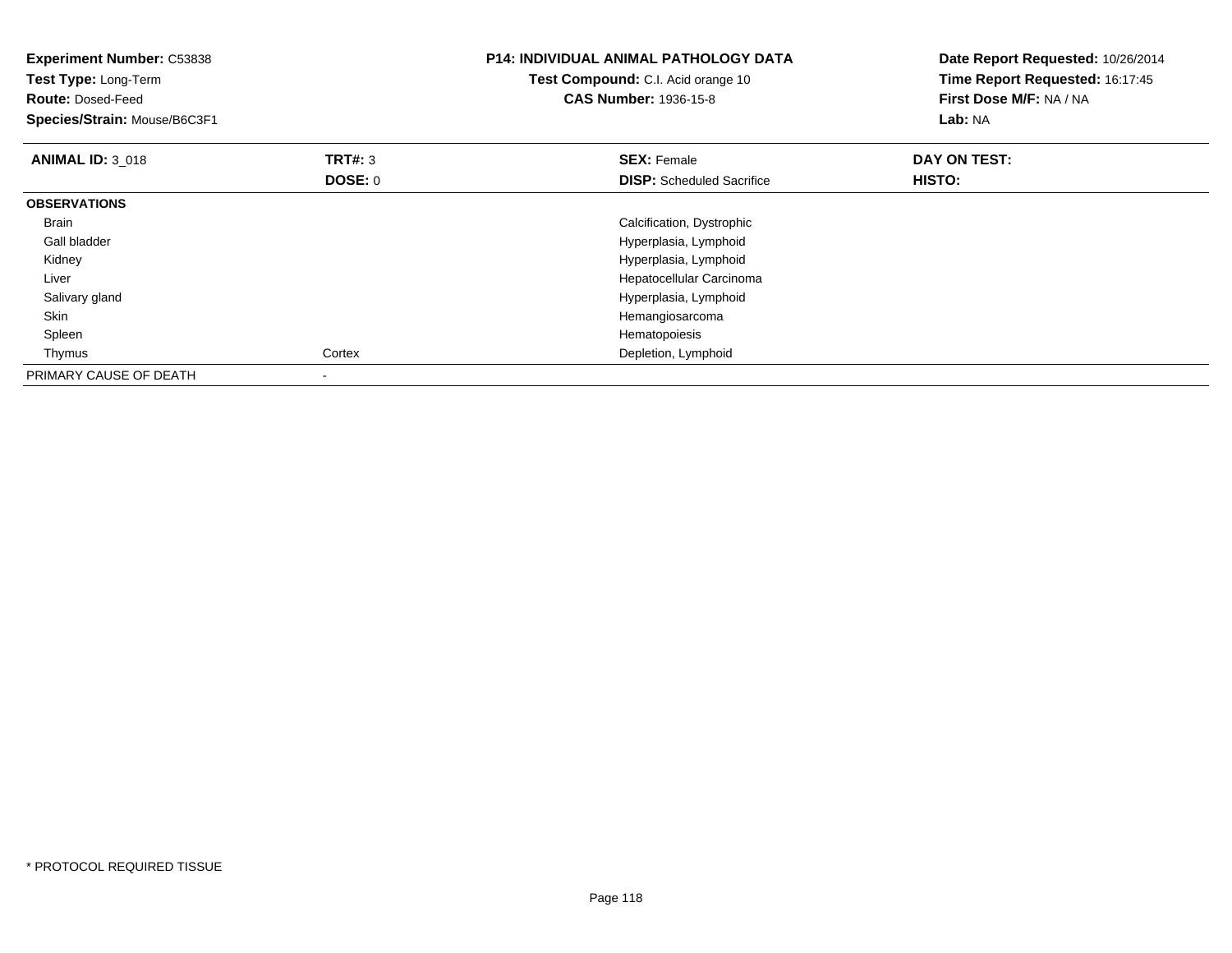| <b>Experiment Number: C53838</b><br>Test Type: Long-Term<br><b>Route: Dosed-Feed</b><br>Species/Strain: Mouse/B6C3F1 |                     | <b>P14: INDIVIDUAL ANIMAL PATHOLOGY DATA</b><br>Test Compound: C.I. Acid orange 10<br><b>CAS Number: 1936-15-8</b> | Date Report Requested: 10/26/2014<br>Time Report Requested: 16:17:45<br>First Dose M/F: NA / NA<br>Lab: NA |
|----------------------------------------------------------------------------------------------------------------------|---------------------|--------------------------------------------------------------------------------------------------------------------|------------------------------------------------------------------------------------------------------------|
| <b>ANIMAL ID: 3 019</b>                                                                                              | TRT#: 3             | <b>SEX: Female</b>                                                                                                 | DAY ON TEST:                                                                                               |
|                                                                                                                      | <b>DOSE: 0</b>      | <b>DISP:</b> Scheduled Sacrifice                                                                                   | HISTO:                                                                                                     |
| <b>OBSERVATIONS</b>                                                                                                  |                     |                                                                                                                    |                                                                                                            |
| <b>Brain</b>                                                                                                         |                     | Calcification, Dystrophic                                                                                          |                                                                                                            |
| Lung                                                                                                                 |                     | Hyperplasia, Alveolar Epithelium                                                                                   |                                                                                                            |
|                                                                                                                      |                     | Inflammation, Interstitial                                                                                         |                                                                                                            |
| Unspecified                                                                                                          | Multiple Organs Nos | Hyperplasia, Lymphoid                                                                                              |                                                                                                            |
| Uterus                                                                                                               | Endometrium         | Hyperplasia, Cystic                                                                                                |                                                                                                            |
|                                                                                                                      | Endometrium         | Inflammation, Acute                                                                                                |                                                                                                            |
| PRIMARY CAUSE OF DEATH                                                                                               |                     |                                                                                                                    |                                                                                                            |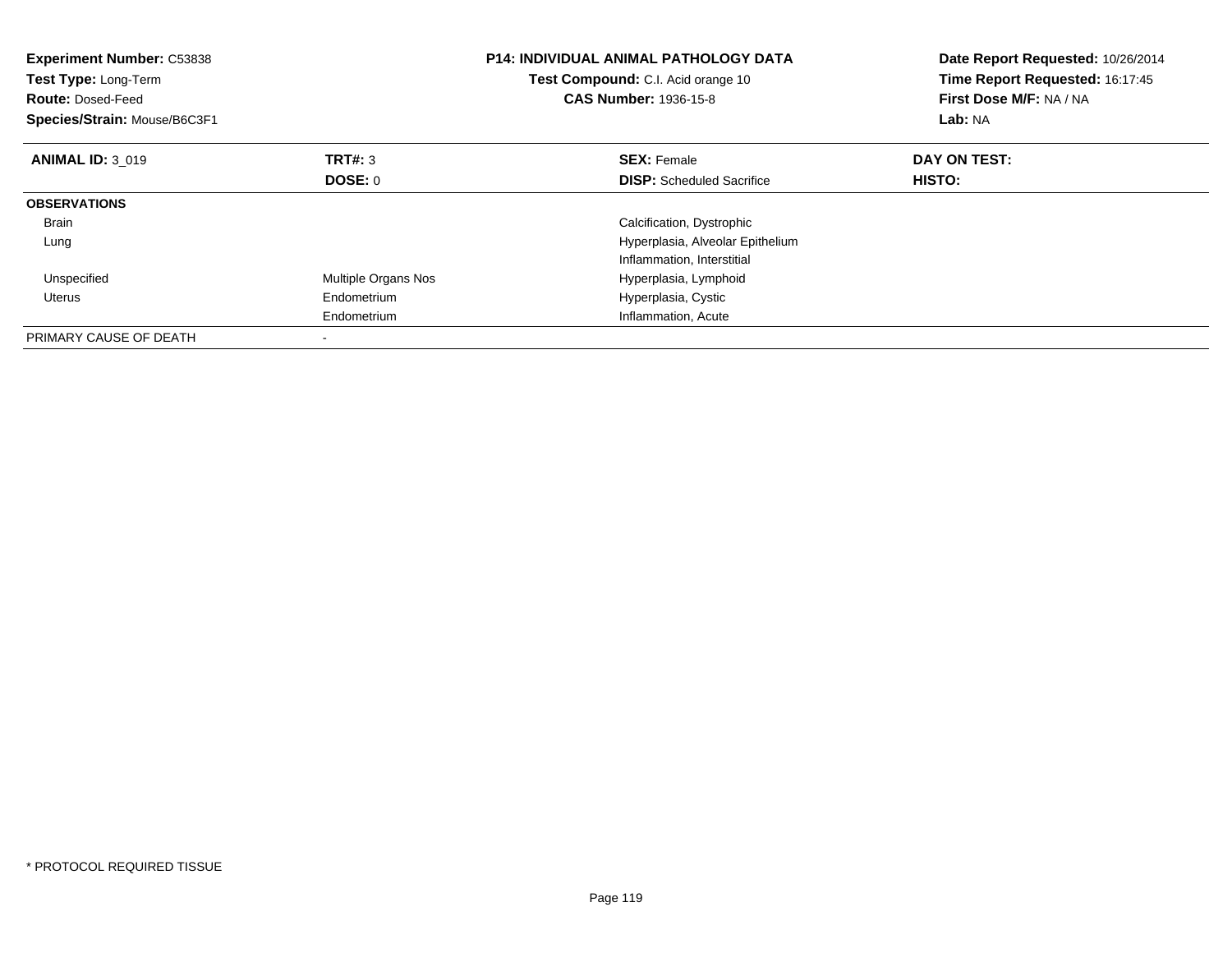| <b>Experiment Number: C53838</b><br>Test Type: Long-Term<br><b>Route: Dosed-Feed</b><br>Species/Strain: Mouse/B6C3F1 |               | <b>P14: INDIVIDUAL ANIMAL PATHOLOGY DATA</b><br>Test Compound: C.I. Acid orange 10<br><b>CAS Number: 1936-15-8</b> | Date Report Requested: 10/26/2014<br>Time Report Requested: 16:17:45<br>First Dose M/F: NA / NA<br>Lab: NA |
|----------------------------------------------------------------------------------------------------------------------|---------------|--------------------------------------------------------------------------------------------------------------------|------------------------------------------------------------------------------------------------------------|
| <b>ANIMAL ID: 3 020</b>                                                                                              | TRT#: 3       | <b>SEX: Female</b>                                                                                                 | DAY ON TEST:                                                                                               |
|                                                                                                                      | DOSE: 0       | <b>DISP:</b> Scheduled Sacrifice                                                                                   | HISTO:                                                                                                     |
| <b>OBSERVATIONS</b>                                                                                                  |               |                                                                                                                    |                                                                                                            |
| Heart                                                                                                                | Cardiac Valve | Mineralization                                                                                                     |                                                                                                            |
| Kidney                                                                                                               |               | Hyperplasia, Lymphoid                                                                                              |                                                                                                            |
| Liver                                                                                                                |               | Inflammation, Acute/Chronic                                                                                        |                                                                                                            |
| Lung                                                                                                                 |               | Hyperplasia, Alveolar Epithelium                                                                                   |                                                                                                            |
|                                                                                                                      |               | Inflammation, Interstitial                                                                                         |                                                                                                            |
| PRIMARY CAUSE OF DEATH                                                                                               |               |                                                                                                                    |                                                                                                            |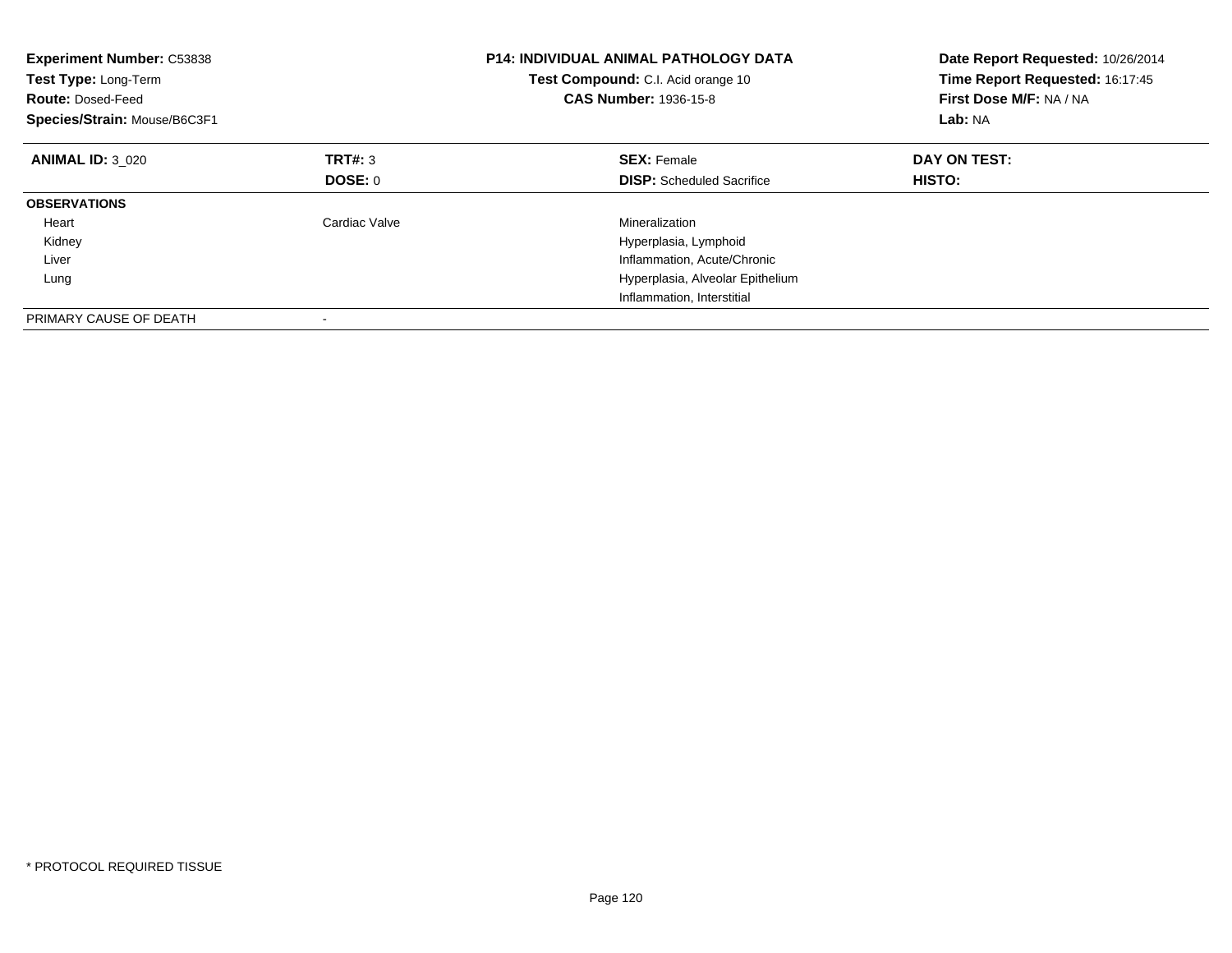| Experiment Number: C53838<br>Test Type: Long-Term<br><b>Route: Dosed-Feed</b><br>Species/Strain: Mouse/B6C3F1 |                     | <b>P14: INDIVIDUAL ANIMAL PATHOLOGY DATA</b><br>Test Compound: C.I. Acid orange 10<br><b>CAS Number: 1936-15-8</b> | Date Report Requested: 10/26/2014<br>Time Report Requested: 16:17:45<br>First Dose M/F: NA / NA<br><b>Lab: NA</b> |
|---------------------------------------------------------------------------------------------------------------|---------------------|--------------------------------------------------------------------------------------------------------------------|-------------------------------------------------------------------------------------------------------------------|
| <b>ANIMAL ID: 3 021</b>                                                                                       | <b>TRT#:</b> 3      | <b>SEX: Female</b>                                                                                                 | DAY ON TEST:                                                                                                      |
|                                                                                                               | DOSE: 0             | <b>DISP:</b> Scheduled Sacrifice                                                                                   | HISTO:                                                                                                            |
| <b>OBSERVATIONS</b>                                                                                           |                     |                                                                                                                    |                                                                                                                   |
| Gall bladder                                                                                                  |                     | Hyperplasia, Lymphoid                                                                                              |                                                                                                                   |
| Heart                                                                                                         | Cardiac Valve       | Mineralization                                                                                                     |                                                                                                                   |
| Intestine Large                                                                                               | Colon               | Nematodiasis                                                                                                       |                                                                                                                   |
| Kidney                                                                                                        |                     | Hyperplasia, Lymphoid                                                                                              |                                                                                                                   |
| Lung                                                                                                          |                     | Hyperplasia, Alveolar Epithelium                                                                                   |                                                                                                                   |
|                                                                                                               | <b>Bronchiole</b>   | Hyperplasia, Lymphoid                                                                                              |                                                                                                                   |
|                                                                                                               |                     | Inflammation, Interstitial                                                                                         |                                                                                                                   |
| Mammary gland                                                                                                 |                     | Adenoma, Nos                                                                                                       |                                                                                                                   |
| Unspecified                                                                                                   | Multiple Organs Nos | Lymphoma, Nos-Malignant                                                                                            |                                                                                                                   |
| PRIMARY CAUSE OF DEATH                                                                                        |                     |                                                                                                                    |                                                                                                                   |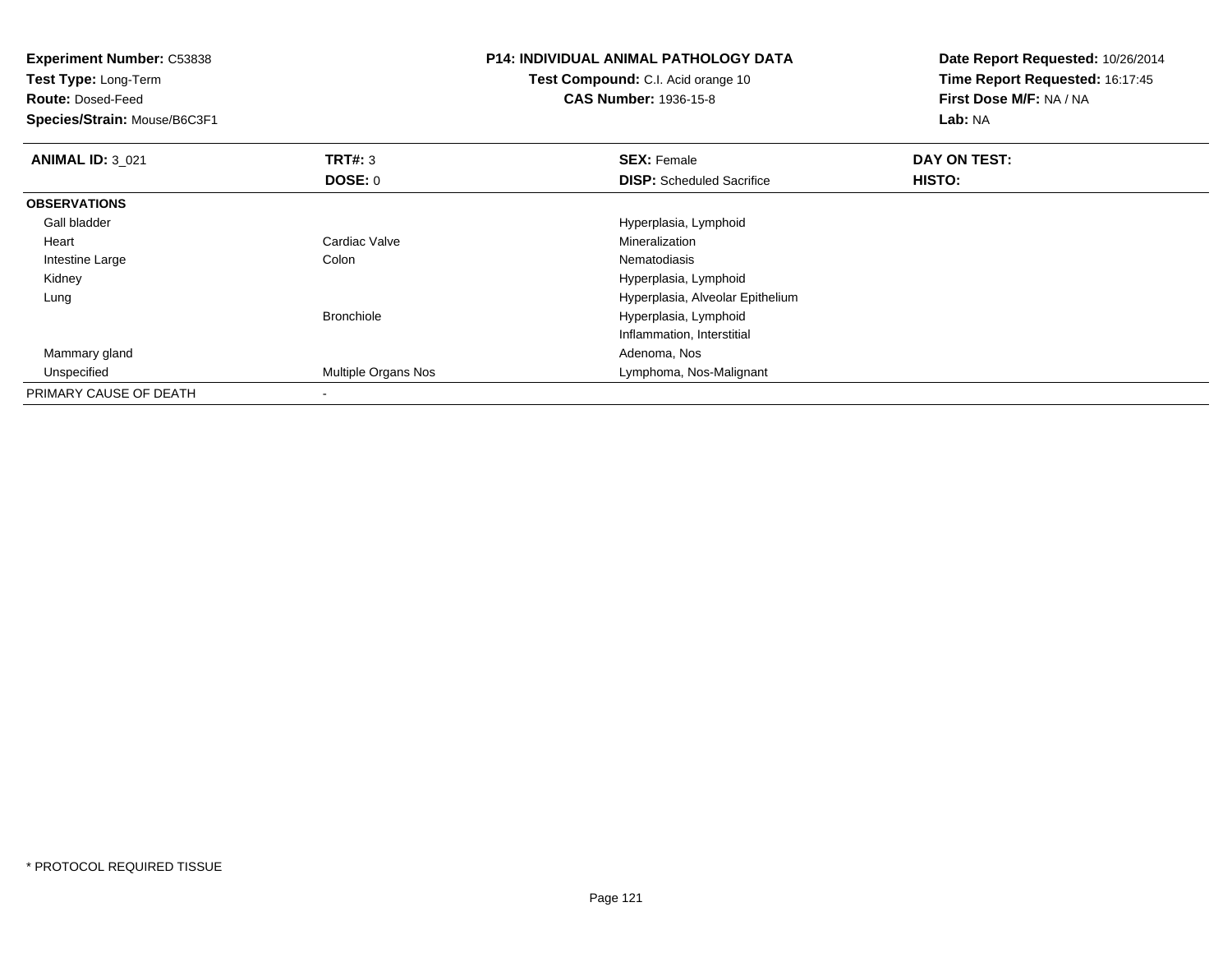| <b>Experiment Number: C53838</b><br>Test Type: Long-Term<br><b>Route: Dosed-Feed</b><br>Species/Strain: Mouse/B6C3F1 |                    | <b>P14: INDIVIDUAL ANIMAL PATHOLOGY DATA</b><br>Test Compound: C.I. Acid orange 10<br><b>CAS Number: 1936-15-8</b> | Date Report Requested: 10/26/2014<br>Time Report Requested: 16:17:45<br>First Dose M/F: NA / NA<br>Lab: NA |
|----------------------------------------------------------------------------------------------------------------------|--------------------|--------------------------------------------------------------------------------------------------------------------|------------------------------------------------------------------------------------------------------------|
| <b>ANIMAL ID: 3 022</b>                                                                                              | TRT#: 3<br>DOSE: 0 | <b>SEX: Female</b><br><b>DISP:</b> Scheduled Sacrifice                                                             | DAY ON TEST:<br>HISTO:                                                                                     |
|                                                                                                                      |                    |                                                                                                                    |                                                                                                            |
| <b>OBSERVATIONS</b>                                                                                                  |                    |                                                                                                                    |                                                                                                            |
| Lung                                                                                                                 |                    | Hyperplasia, Alveolar Epithelium                                                                                   |                                                                                                            |
| Pancreas                                                                                                             | Acinus             | Atrophy, Nos                                                                                                       |                                                                                                            |
| Urinary bladder                                                                                                      |                    | Hyperplasia, Lymphoid                                                                                              |                                                                                                            |
| Uterus                                                                                                               | Endometrium        | Hyperplasia, Cystic                                                                                                |                                                                                                            |
| PRIMARY CAUSE OF DEATH                                                                                               |                    |                                                                                                                    |                                                                                                            |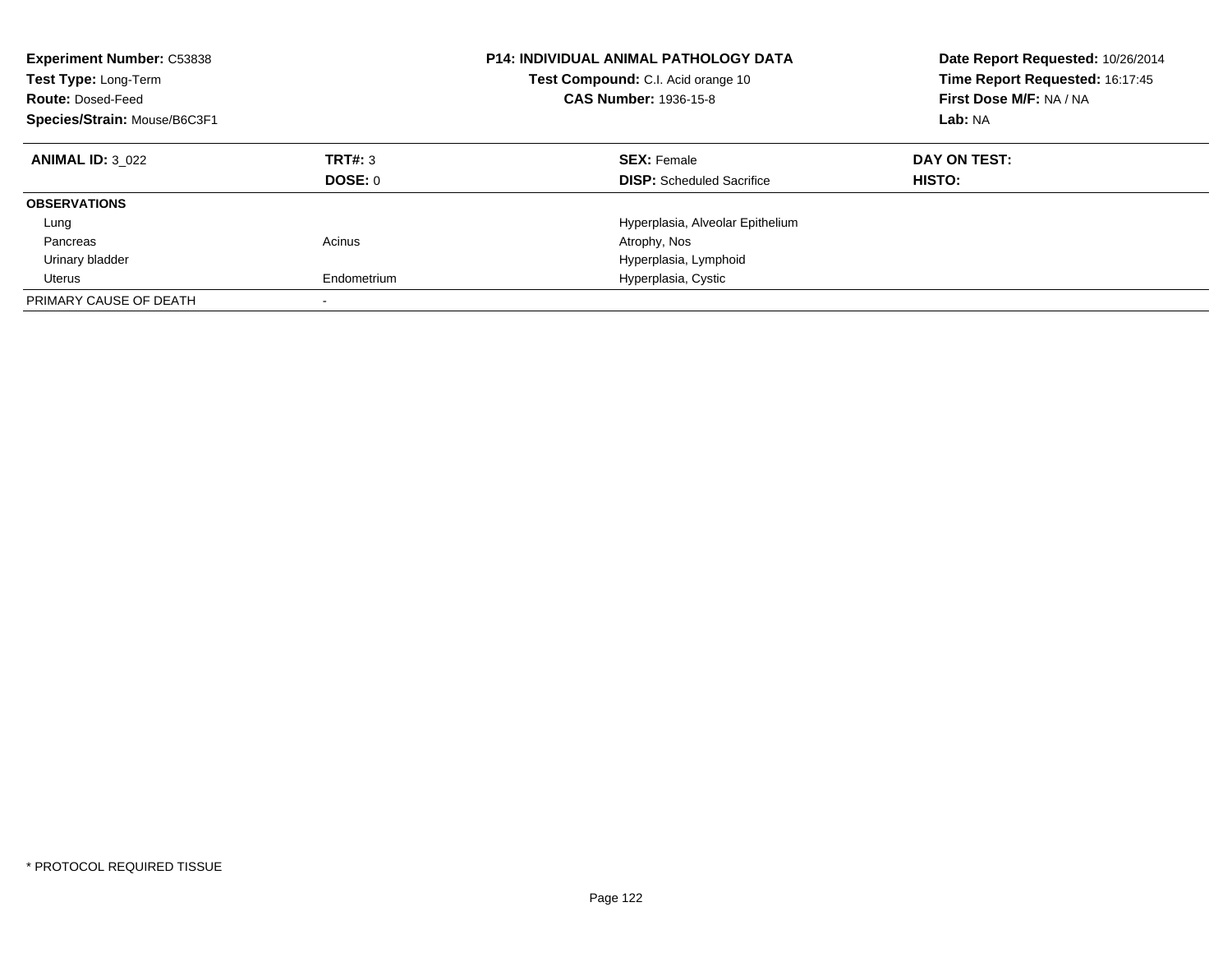| <b>Experiment Number: C53838</b><br>Test Type: Long-Term<br><b>Route: Dosed-Feed</b><br>Species/Strain: Mouse/B6C3F1 |         | <b>P14: INDIVIDUAL ANIMAL PATHOLOGY DATA</b><br>Test Compound: C.I. Acid orange 10<br><b>CAS Number: 1936-15-8</b> | Date Report Requested: 10/26/2014<br>Time Report Requested: 16:17:45<br>First Dose M/F: NA / NA<br>Lab: NA |
|----------------------------------------------------------------------------------------------------------------------|---------|--------------------------------------------------------------------------------------------------------------------|------------------------------------------------------------------------------------------------------------|
| <b>ANIMAL ID: 3 023</b>                                                                                              | TRT#: 3 | <b>SEX: Female</b>                                                                                                 | DAY ON TEST:                                                                                               |
|                                                                                                                      | DOSE: 0 | <b>DISP:</b> Natural Death                                                                                         | <b>HISTO:</b>                                                                                              |
| <b>OBSERVATIONS</b>                                                                                                  |         |                                                                                                                    |                                                                                                            |
| <b>Brain</b>                                                                                                         |         | Calcification, Dystrophic                                                                                          |                                                                                                            |
| Liver                                                                                                                |         | Necrosis, Focal                                                                                                    |                                                                                                            |
| Lung                                                                                                                 |         | Inflammation, Interstitial                                                                                         |                                                                                                            |
| Mammary gland                                                                                                        |         | Adenoma, Nos                                                                                                       |                                                                                                            |
| Spleen                                                                                                               |         | Depletion, Lymphoid                                                                                                |                                                                                                            |
| PRIMARY CAUSE OF DEATH                                                                                               |         |                                                                                                                    |                                                                                                            |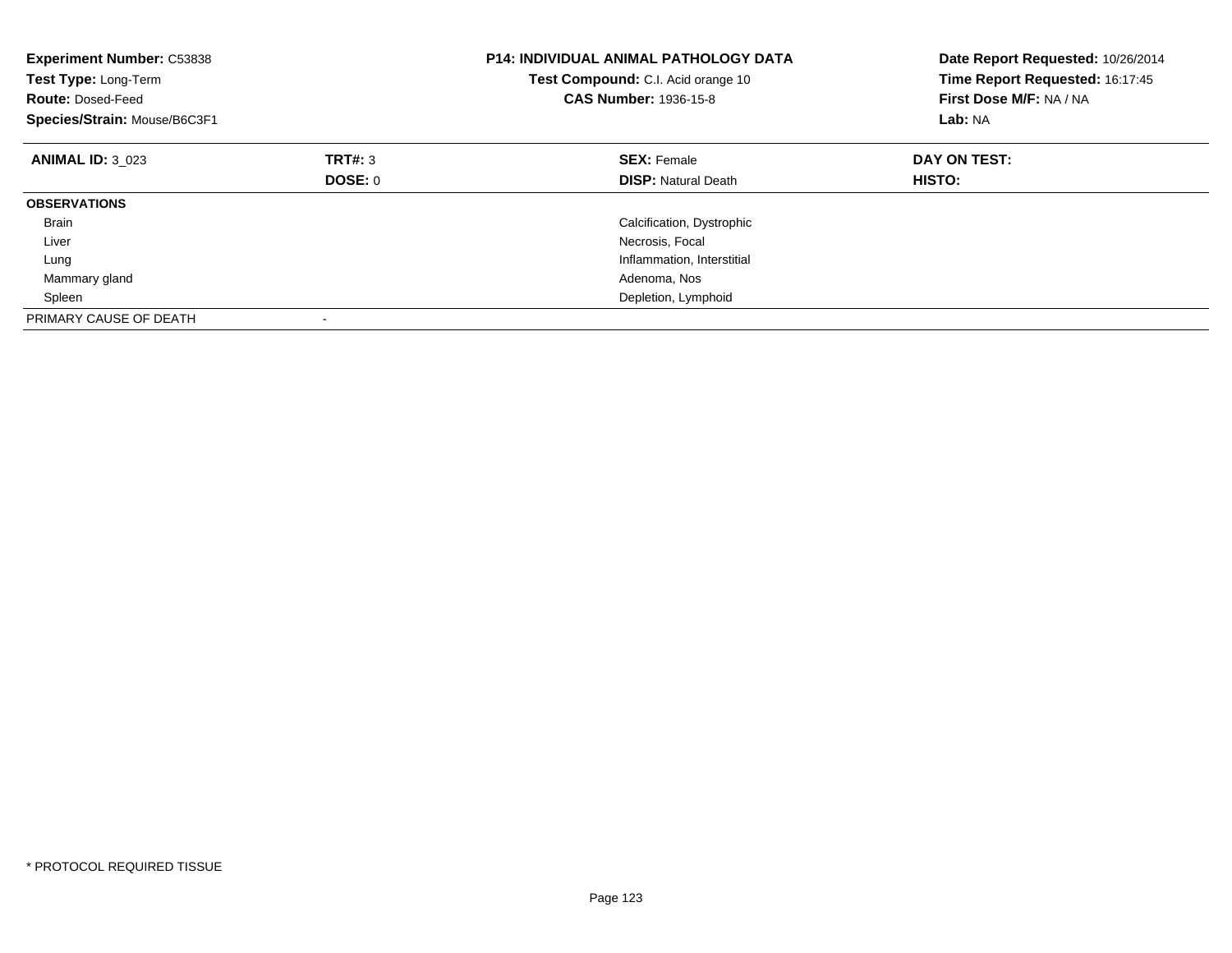**Test Type:** Long-Term

**Route:** Dosed-Feed

**Species/Strain:** Mouse/B6C3F1

## **P14: INDIVIDUAL ANIMAL PATHOLOGY DATA**

**Test Compound:** C.I. Acid orange 10**CAS Number:** 1936-15-8

**Date Report Requested:** 10/26/2014**Time Report Requested:** 16:17:45**First Dose M/F:** NA / NA**Lab:** NA

| <b>ANIMAL ID: 3_024</b> | TRT#: 3                | <b>SEX: Female</b>               | DAY ON TEST: |  |
|-------------------------|------------------------|----------------------------------|--------------|--|
|                         | <b>DOSE: 0</b>         | <b>DISP: Natural Death</b>       | HISTO:       |  |
| <b>OBSERVATIONS</b>     |                        |                                  |              |  |
| Bone                    | Vertebra               | Sarcoma, Nos, Invasive           |              |  |
| Bone marrow             |                        | Hemosiderosis                    |              |  |
| Heart                   | Myocardium Nos         | Inflammation, Acute/Chronic      |              |  |
| Liver                   |                        | Inflammation, Acute/Chronic      |              |  |
| Lung                    |                        | Hyperplasia, Alveolar Epithelium |              |  |
|                         |                        | Inflammation, Interstitial       |              |  |
|                         |                        | Sarcoma, Nos, Metastatic         |              |  |
| Mammary gland           |                        | Adenoma, Nos                     |              |  |
| Ovary                   |                        | Cyst, Nos                        |              |  |
| Spleen                  |                        | Hematopoiesis                    |              |  |
| Unspecified             |                        | Sarcoma, Nos                     |              |  |
|                         | <b>Mediastinum Nos</b> | Sarcoma, Nos, Metastatic         |              |  |
| Uterus                  | Endometrium            | Inflammation, Acute              |              |  |
| PRIMARY CAUSE OF DEATH  | $\,$                   |                                  |              |  |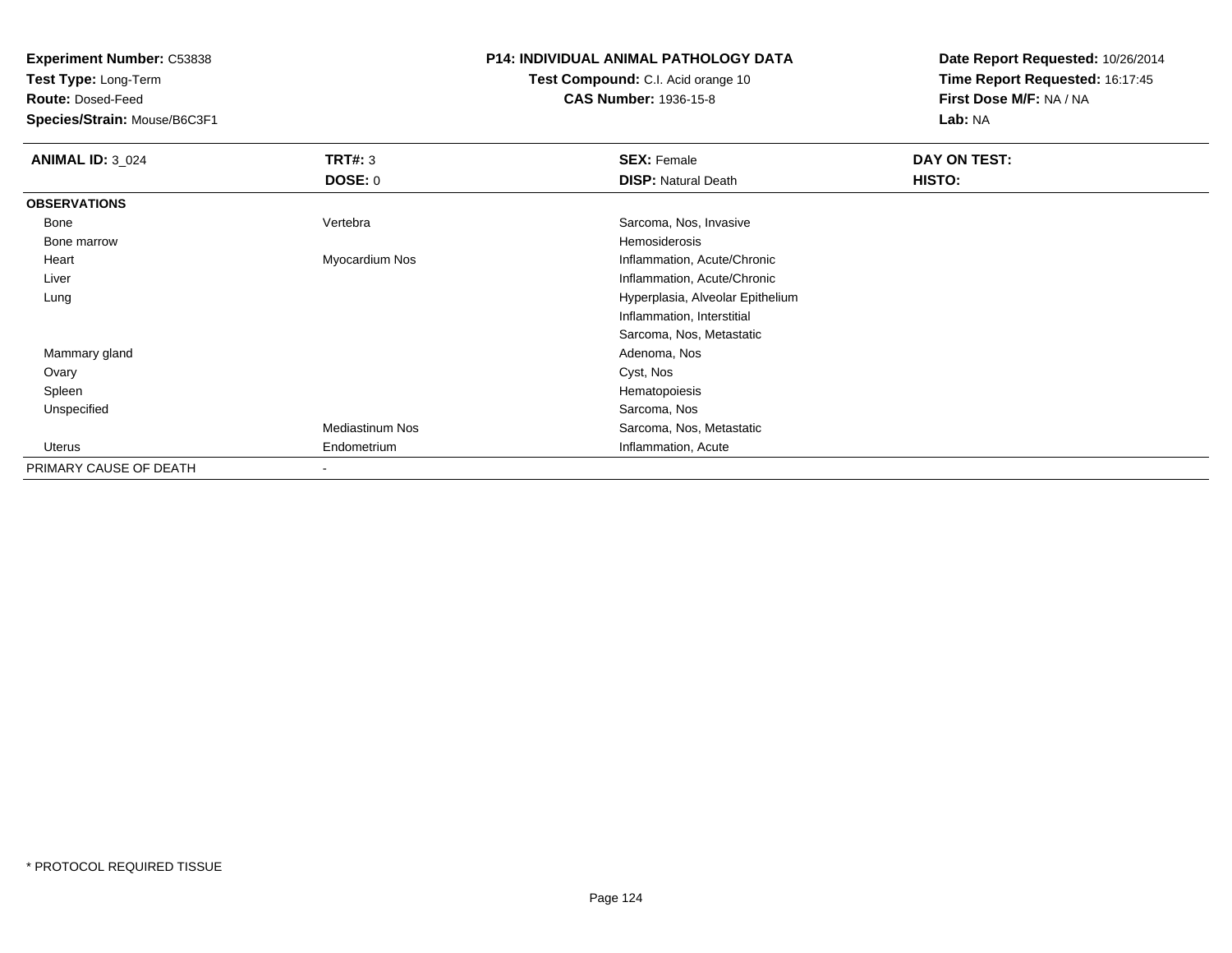**Test Type:** Long-Term

**Route:** Dosed-Feed

**Species/Strain:** Mouse/B6C3F1

## **P14: INDIVIDUAL ANIMAL PATHOLOGY DATA**

**Test Compound:** C.I. Acid orange 10**CAS Number:** 1936-15-8

**Date Report Requested:** 10/26/2014 **Time Report Requested:** 16:17:45**First Dose M/F:** NA / NA**Lab:** NA

| <b>ANIMAL ID: 3_025</b> | <b>TRT#: 3</b>             | <b>SEX: Female</b>                   | DAY ON TEST:  |
|-------------------------|----------------------------|--------------------------------------|---------------|
|                         | <b>DOSE: 0</b>             | <b>DISP:</b> Scheduled Sacrifice     | <b>HISTO:</b> |
| <b>OBSERVATIONS</b>     |                            |                                      |               |
| Brain                   |                            | Calcification, Dystrophic            |               |
| Kidney                  |                            | Hyperplasia, Lymphoid                |               |
| Liver                   |                            | Hepatocellular Carcinoma             |               |
|                         |                            | Lymphoma, Histiocytic-Malignant Type |               |
| Lung                    |                            | Hyperplasia, Alveolar Epithelium     |               |
|                         |                            | Inflammation, Interstitial           |               |
| Pancreas                |                            | Inflammation, Interstitial           |               |
| Peritoneum              |                            | Inflammation, Active Chronic         |               |
| Pituitary gland         |                            | Chromophobe Adenoma                  |               |
| Skeletal muscle         | <b>Abdominal Muscle</b>    | Inflammation, Chronic Focal          |               |
| Skin                    |                            | Inflammation, Granulomatous Focal    |               |
| Spleen                  |                            | Hematopoiesis                        |               |
| Thyroid                 |                            | Hyperplasia, Follicular Cell         |               |
| Unspecified             | <b>Multiple Organs Nos</b> | Inflammation, Acute/Chronic          |               |
| Urinary bladder         |                            | Hyperplasia, Lymphoid                |               |
| Uterus                  | Endometrium                | Hyperplasia, Cystic                  |               |
| PRIMARY CAUSE OF DEATH  |                            |                                      |               |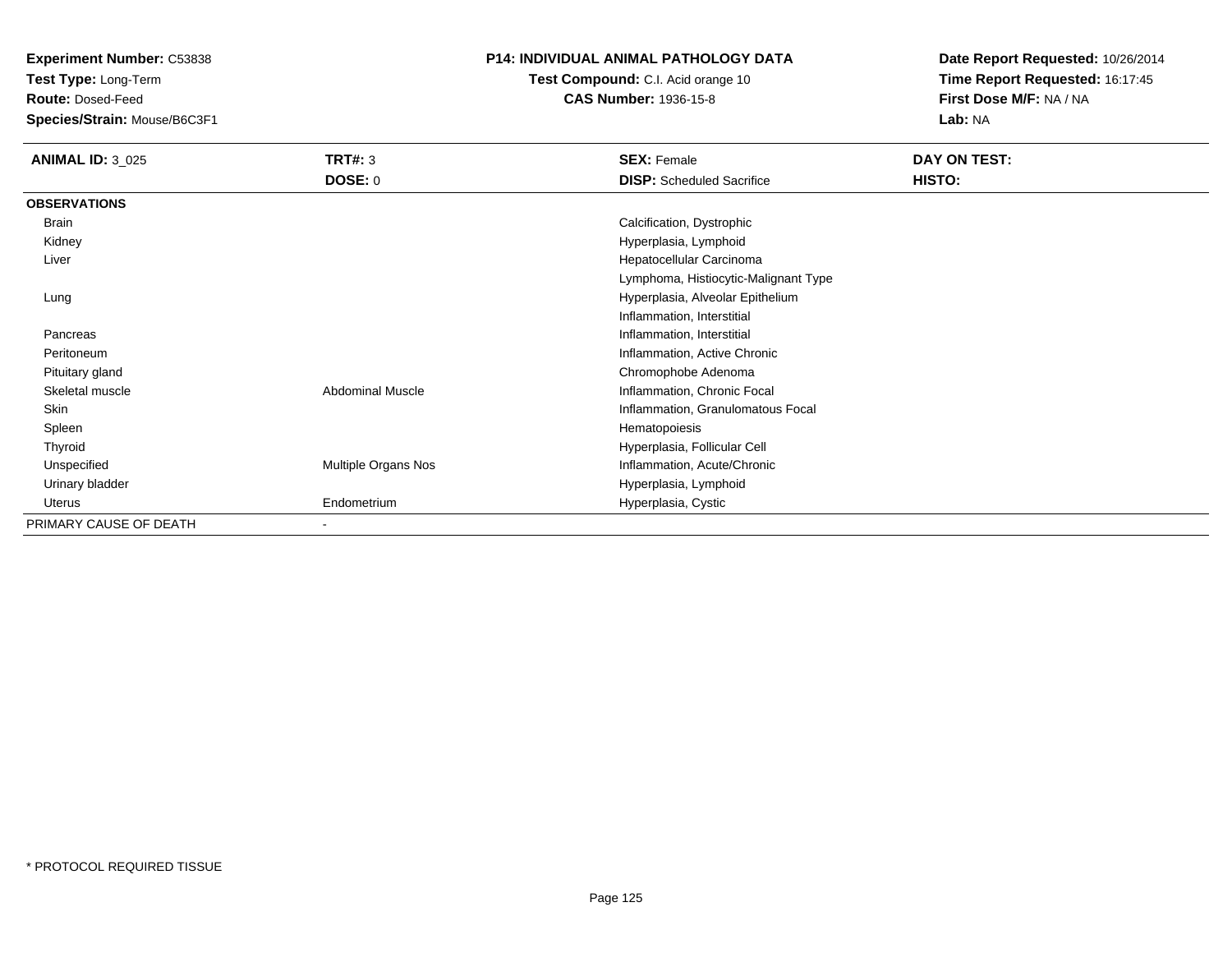| <b>Experiment Number: C53838</b><br>Test Type: Long-Term<br><b>Route: Dosed-Feed</b><br>Species/Strain: Mouse/B6C3F1 |                     | <b>P14: INDIVIDUAL ANIMAL PATHOLOGY DATA</b><br>Date Report Requested: 10/26/2014<br>Time Report Requested: 16:17:45<br>Test Compound: C.I. Acid orange 10<br>First Dose M/F: NA / NA<br><b>CAS Number: 1936-15-8</b><br>Lab: NA |              |
|----------------------------------------------------------------------------------------------------------------------|---------------------|----------------------------------------------------------------------------------------------------------------------------------------------------------------------------------------------------------------------------------|--------------|
| <b>ANIMAL ID: 3 026</b>                                                                                              | TRT#: 3             | <b>SEX: Female</b>                                                                                                                                                                                                               | DAY ON TEST: |
|                                                                                                                      | <b>DOSE: 0</b>      | <b>DISP:</b> Scheduled Sacrifice                                                                                                                                                                                                 | HISTO:       |
| <b>OBSERVATIONS</b>                                                                                                  |                     |                                                                                                                                                                                                                                  |              |
| Liver                                                                                                                |                     | Inflammation, Acute/Chronic                                                                                                                                                                                                      |              |
| Lung                                                                                                                 |                     | Hyperplasia, Alveolar Epithelium                                                                                                                                                                                                 |              |
|                                                                                                                      |                     | Inflammation, Interstitial                                                                                                                                                                                                       |              |
| Unspecified                                                                                                          | Multiple Organs Nos | Hyperplasia, Lymphoid                                                                                                                                                                                                            |              |
| Uterus                                                                                                               | Endometrium         | Hyperplasia, Cystic                                                                                                                                                                                                              |              |
|                                                                                                                      |                     | Leiomyoma                                                                                                                                                                                                                        |              |
| PRIMARY CAUSE OF DEATH                                                                                               |                     |                                                                                                                                                                                                                                  |              |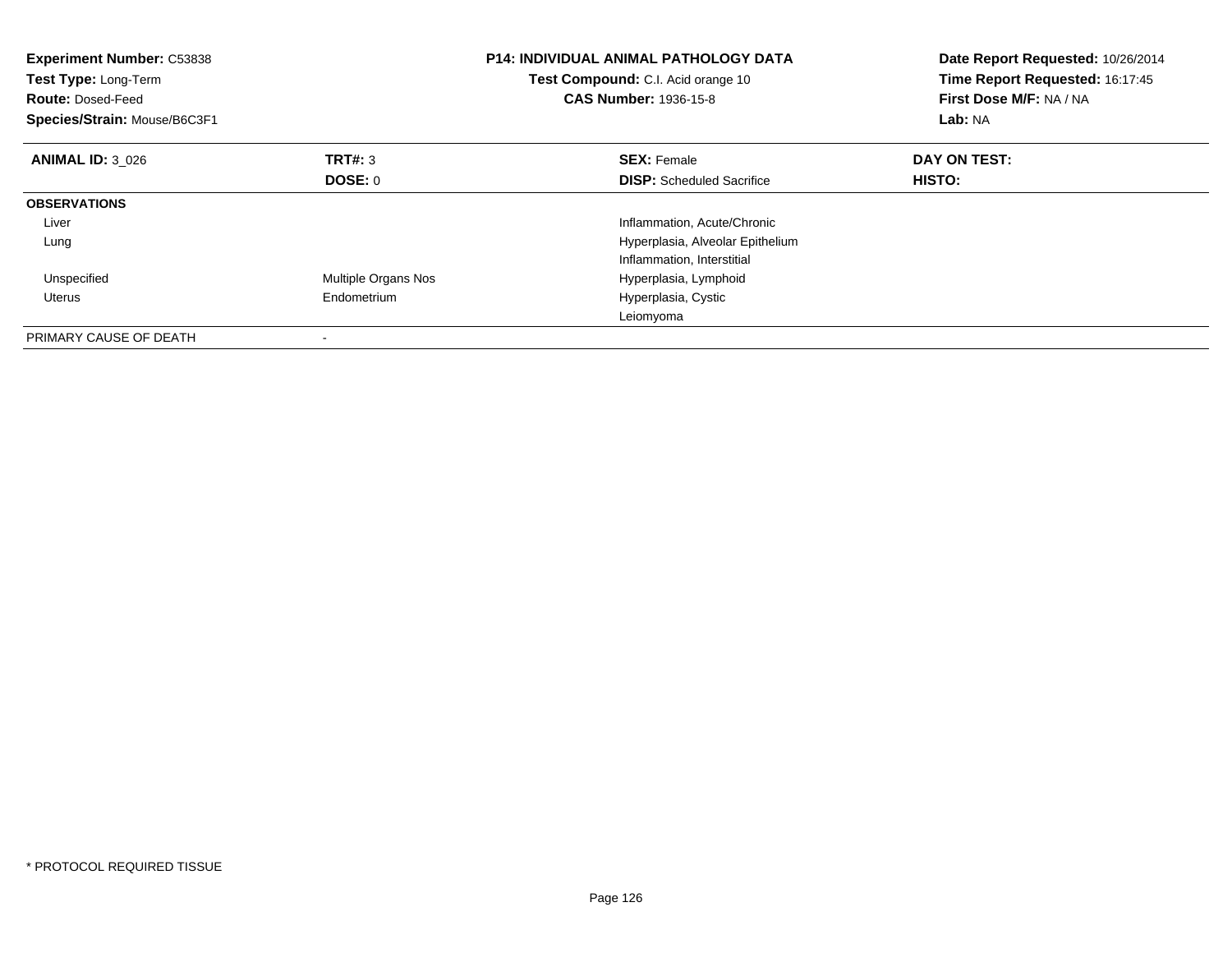| <b>Experiment Number: C53838</b><br>Test Type: Long-Term<br><b>Route: Dosed-Feed</b><br>Species/Strain: Mouse/B6C3F1 |                           | <b>P14: INDIVIDUAL ANIMAL PATHOLOGY DATA</b><br>Test Compound: C.I. Acid orange 10<br><b>CAS Number: 1936-15-8</b> | Date Report Requested: 10/26/2014<br>Time Report Requested: 16:17:45<br>First Dose M/F: NA / NA<br>Lab: NA |
|----------------------------------------------------------------------------------------------------------------------|---------------------------|--------------------------------------------------------------------------------------------------------------------|------------------------------------------------------------------------------------------------------------|
| <b>ANIMAL ID: 3_027</b>                                                                                              | <b>TRT#: 3</b><br>DOSE: 0 | <b>SEX: Female</b><br><b>DISP:</b> Scheduled Sacrifice                                                             | DAY ON TEST:<br>HISTO:                                                                                     |
| <b>OBSERVATIONS</b>                                                                                                  |                           |                                                                                                                    |                                                                                                            |
| <b>Brain</b>                                                                                                         |                           | Calcification, Dystrophic                                                                                          |                                                                                                            |
| Kidney                                                                                                               |                           | Hyperplasia, Lymphoid                                                                                              |                                                                                                            |
| Liver                                                                                                                |                           | Inflammation, Acute/Chronic                                                                                        |                                                                                                            |
| Lung                                                                                                                 |                           | Hyperplasia, Alveolar Epithelium                                                                                   |                                                                                                            |
|                                                                                                                      |                           | Inflammation, Interstitial                                                                                         |                                                                                                            |
| Ovary                                                                                                                |                           | Cyst, Nos                                                                                                          |                                                                                                            |
| Urinary bladder                                                                                                      |                           | Hyperplasia, Lymphoid                                                                                              |                                                                                                            |
| PRIMARY CAUSE OF DEATH                                                                                               |                           |                                                                                                                    |                                                                                                            |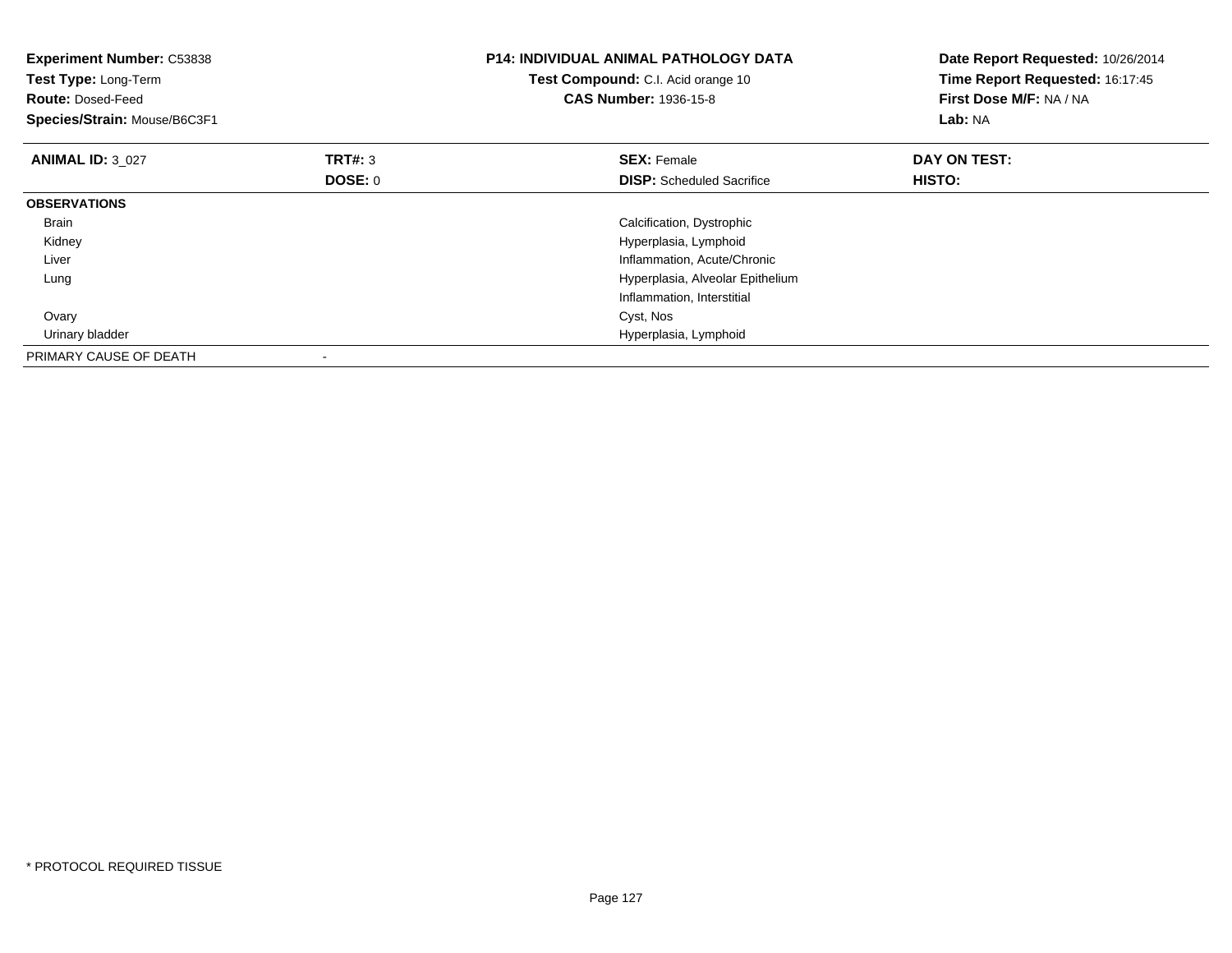| <b>Experiment Number: C53838</b><br><b>Test Type: Long-Term</b> |                     | <b>P14: INDIVIDUAL ANIMAL PATHOLOGY DATA</b><br>Test Compound: C.I. Acid orange 10 | Date Report Requested: 10/26/2014<br>Time Report Requested: 16:17:45 |
|-----------------------------------------------------------------|---------------------|------------------------------------------------------------------------------------|----------------------------------------------------------------------|
| <b>Route: Dosed-Feed</b>                                        |                     | <b>CAS Number: 1936-15-8</b>                                                       | First Dose M/F: NA / NA                                              |
| Species/Strain: Mouse/B6C3F1                                    |                     |                                                                                    | Lab: NA                                                              |
| <b>ANIMAL ID: 3 028</b>                                         | TRT#: 3             | <b>SEX: Female</b>                                                                 | DAY ON TEST:                                                         |
|                                                                 | DOSE: 0             | <b>DISP:</b> Natural Death                                                         | HISTO:                                                               |
| <b>OBSERVATIONS</b>                                             |                     |                                                                                    |                                                                      |
| Spleen                                                          |                     | Hematopoiesis                                                                      |                                                                      |
| Unspecified                                                     | Multiple Organs Nos | Lymphoma, Nos-Malignant                                                            |                                                                      |
| PRIMARY CAUSE OF DEATH                                          |                     |                                                                                    |                                                                      |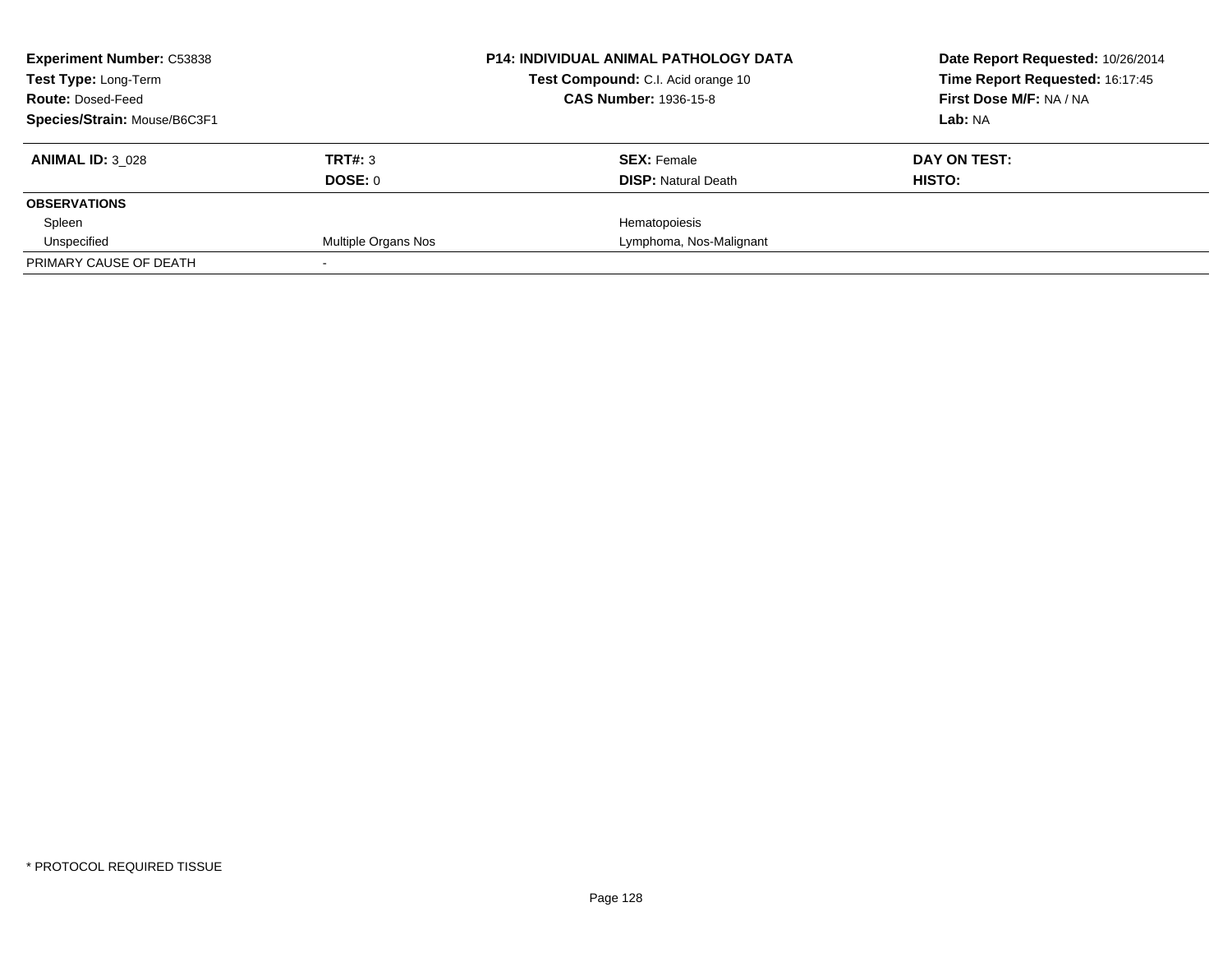| <b>Experiment Number: C53838</b><br><b>Test Type: Long-Term</b><br><b>Route: Dosed-Feed</b><br>Species/Strain: Mouse/B6C3F1 |                | <b>P14: INDIVIDUAL ANIMAL PATHOLOGY DATA</b><br>Test Compound: C.I. Acid orange 10<br><b>CAS Number: 1936-15-8</b> | Date Report Requested: 10/26/2014<br>Time Report Requested: 16:17:45<br>First Dose M/F: NA / NA<br>Lab: NA |
|-----------------------------------------------------------------------------------------------------------------------------|----------------|--------------------------------------------------------------------------------------------------------------------|------------------------------------------------------------------------------------------------------------|
| <b>ANIMAL ID: 3 029</b>                                                                                                     | TRT#: 3        | <b>SEX: Female</b>                                                                                                 | DAY ON TEST:                                                                                               |
|                                                                                                                             | <b>DOSE: 0</b> | <b>DISP:</b> Scheduled Sacrifice                                                                                   | HISTO:                                                                                                     |
| <b>OBSERVATIONS</b>                                                                                                         |                |                                                                                                                    |                                                                                                            |
| <b>Brain</b>                                                                                                                |                | Calcification, Dystrophic                                                                                          |                                                                                                            |
| Eye                                                                                                                         | Lacrimal Gland | Adenoma, Nos                                                                                                       |                                                                                                            |
| Intestine Large                                                                                                             | Colon          | Nematodiasis                                                                                                       |                                                                                                            |
| Kidney                                                                                                                      |                | Hyperplasia, Lymphoid                                                                                              |                                                                                                            |
| Salivary gland                                                                                                              |                | Hyperplasia, Lymphoid                                                                                              |                                                                                                            |
| Uterus                                                                                                                      | Endometrium    | Hyperplasia, Cystic                                                                                                |                                                                                                            |
| PRIMARY CAUSE OF DEATH                                                                                                      |                |                                                                                                                    |                                                                                                            |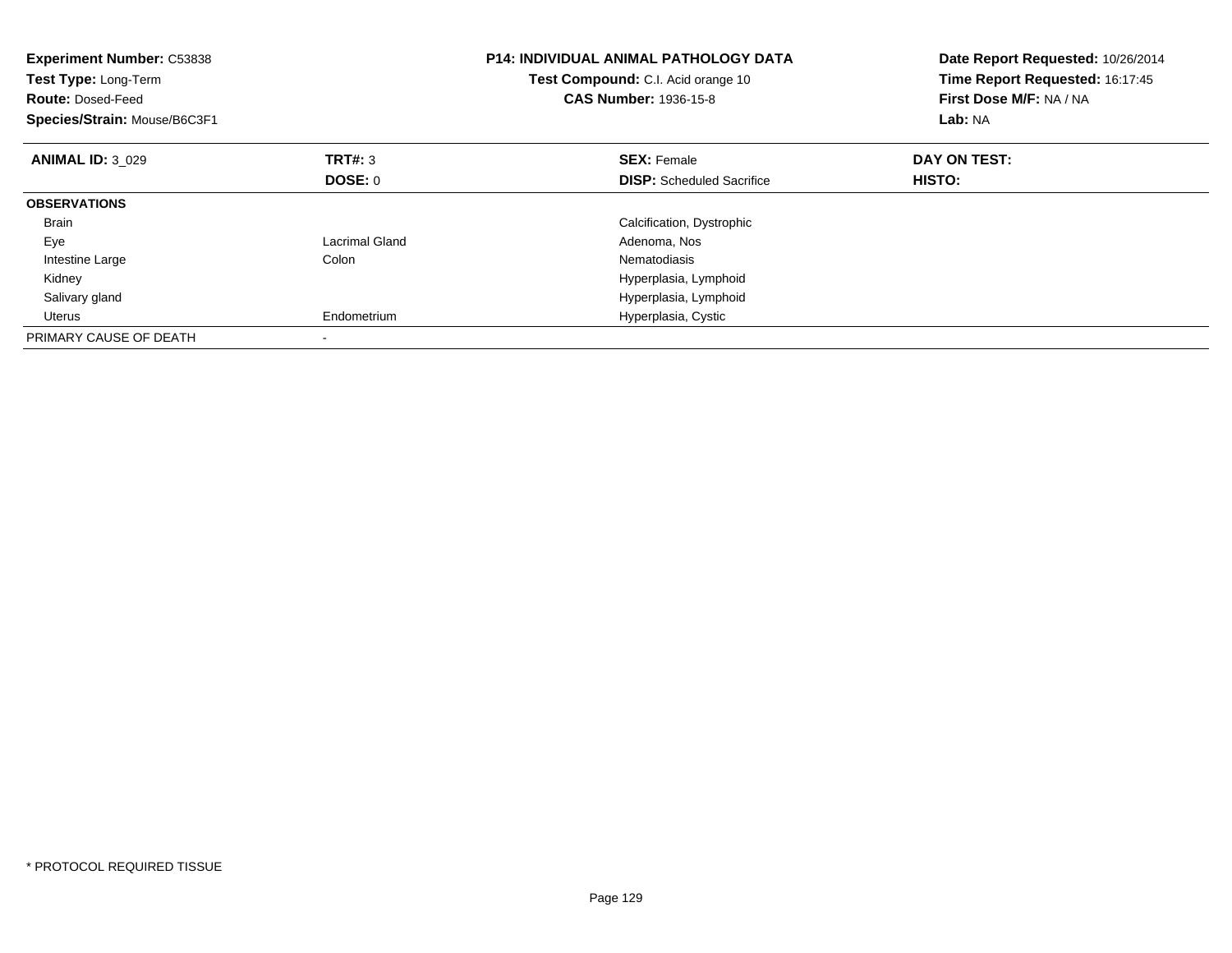| <b>Experiment Number: C53838</b><br><b>Test Type: Long-Term</b><br><b>Route: Dosed-Feed</b><br>Species/Strain: Mouse/B6C3F1 |                           | <b>P14: INDIVIDUAL ANIMAL PATHOLOGY DATA</b><br><b>Test Compound:</b> C.I. Acid orange 10<br><b>CAS Number: 1936-15-8</b> | Date Report Requested: 10/26/2014<br>Time Report Requested: 16:17:45<br>First Dose M/F: NA / NA<br>Lab: NA |
|-----------------------------------------------------------------------------------------------------------------------------|---------------------------|---------------------------------------------------------------------------------------------------------------------------|------------------------------------------------------------------------------------------------------------|
| <b>ANIMAL ID: 3 030</b>                                                                                                     | TRT#: 3<br><b>DOSE: 0</b> | <b>SEX: Female</b><br><b>DISP:</b> Scheduled Sacrifice                                                                    | DAY ON TEST:<br>HISTO:                                                                                     |
| <b>OBSERVATIONS</b>                                                                                                         |                           |                                                                                                                           |                                                                                                            |
| <b>Brain</b>                                                                                                                |                           | Calcification, Dystrophic                                                                                                 |                                                                                                            |
| Liver                                                                                                                       |                           | Inflammation, Acute/Chronic                                                                                               |                                                                                                            |
| Unspecified                                                                                                                 | Multiple Organs Nos       | Hyperplasia, Lymphoid                                                                                                     |                                                                                                            |
| Uterus                                                                                                                      | Endometrium               | Hyperplasia, Cystic                                                                                                       |                                                                                                            |
| PRIMARY CAUSE OF DEATH                                                                                                      |                           |                                                                                                                           |                                                                                                            |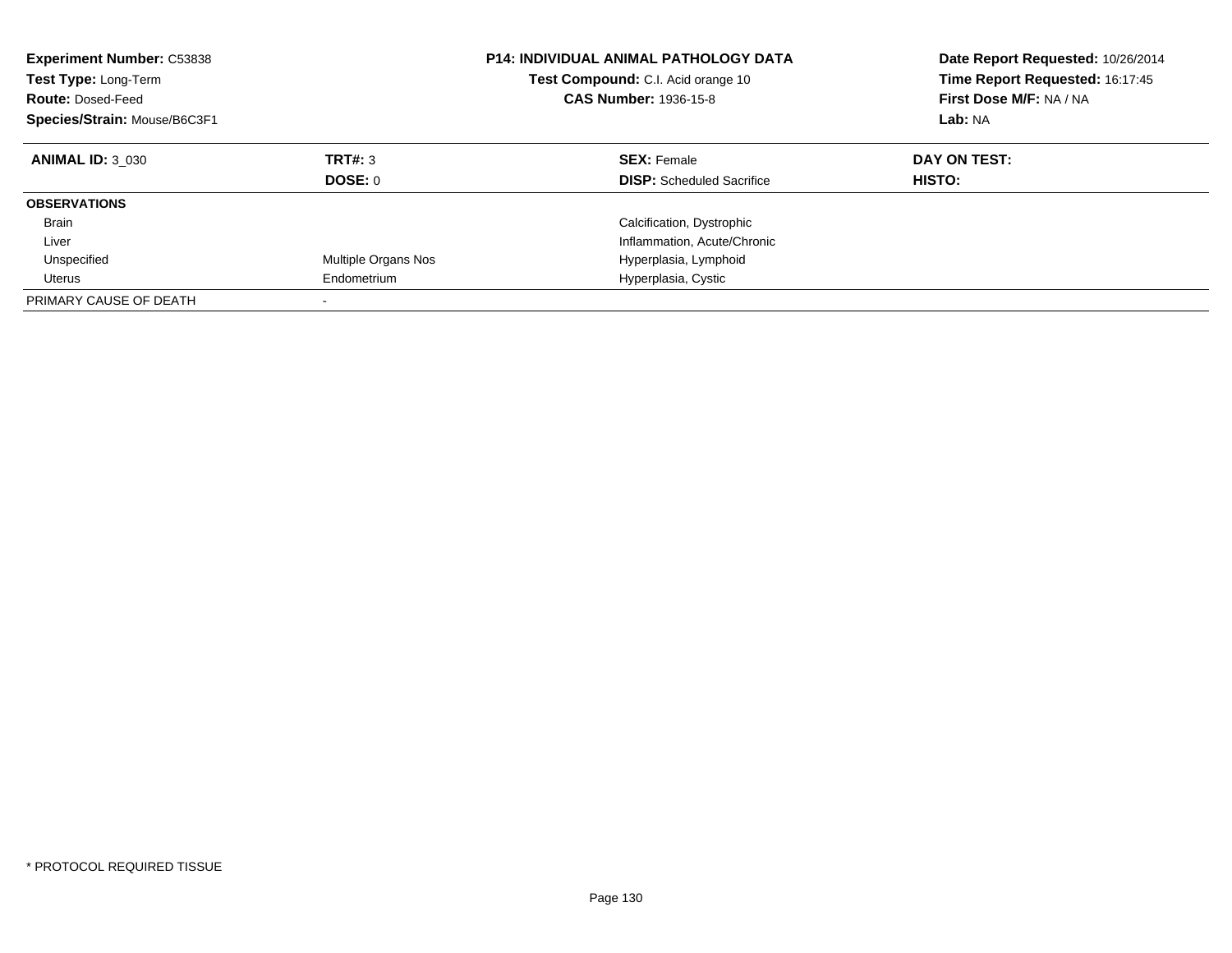**Test Type:** Long-Term

**Route:** Dosed-Feed

**Species/Strain:** Mouse/B6C3F1

## **P14: INDIVIDUAL ANIMAL PATHOLOGY DATA**

**Test Compound:** C.I. Acid orange 10**CAS Number:** 1936-15-8

**Date Report Requested:** 10/26/2014**Time Report Requested:** 16:17:46**First Dose M/F:** NA / NA**Lab:** NA

| <b>ANIMAL ID: 3_031</b> | <b>TRT#: 3</b>         | <b>SEX: Female</b>                   | DAY ON TEST: |
|-------------------------|------------------------|--------------------------------------|--------------|
|                         | <b>DOSE: 0</b>         | <b>DISP: Natural Death</b>           | HISTO:       |
| <b>OBSERVATIONS</b>     |                        |                                      |              |
| Kidney                  |                        | Hyperplasia, Lymphoid                |              |
|                         |                        | Inflammation, Interstitial           |              |
| Liver                   |                        | Hematopoiesis                        |              |
| Lung                    |                        | Hyperplasia, Alveolar Epithelium     |              |
|                         |                        | Inflammation, Granulomatous Focal    |              |
|                         |                        | Inflammation, Interstitial           |              |
| Lymph node              | Mediastinal Lymph Node | Inflammation, Granulomatous          |              |
| Ovary                   |                        | Cyst, Nos                            |              |
| Peritoneum              |                        | Inflammation, Acute/Chronic          |              |
| Salivary gland          |                        | Hyperplasia, Lymphoid                |              |
| Spleen                  | <b>Follicles</b>       | Degeneration, Nos                    |              |
|                         |                        | Hyperplasia, Lymphoid                |              |
| Unspecified             | Multiple Organs Nos    | Lymphoma, Histiocytic-Malignant Type |              |
|                         | Adipose Tissue         | <b>Steatitis</b>                     |              |
| Uterus                  | Endometrium            | Hyperplasia, Cystic                  |              |
| PRIMARY CAUSE OF DEATH  | ۰                      |                                      |              |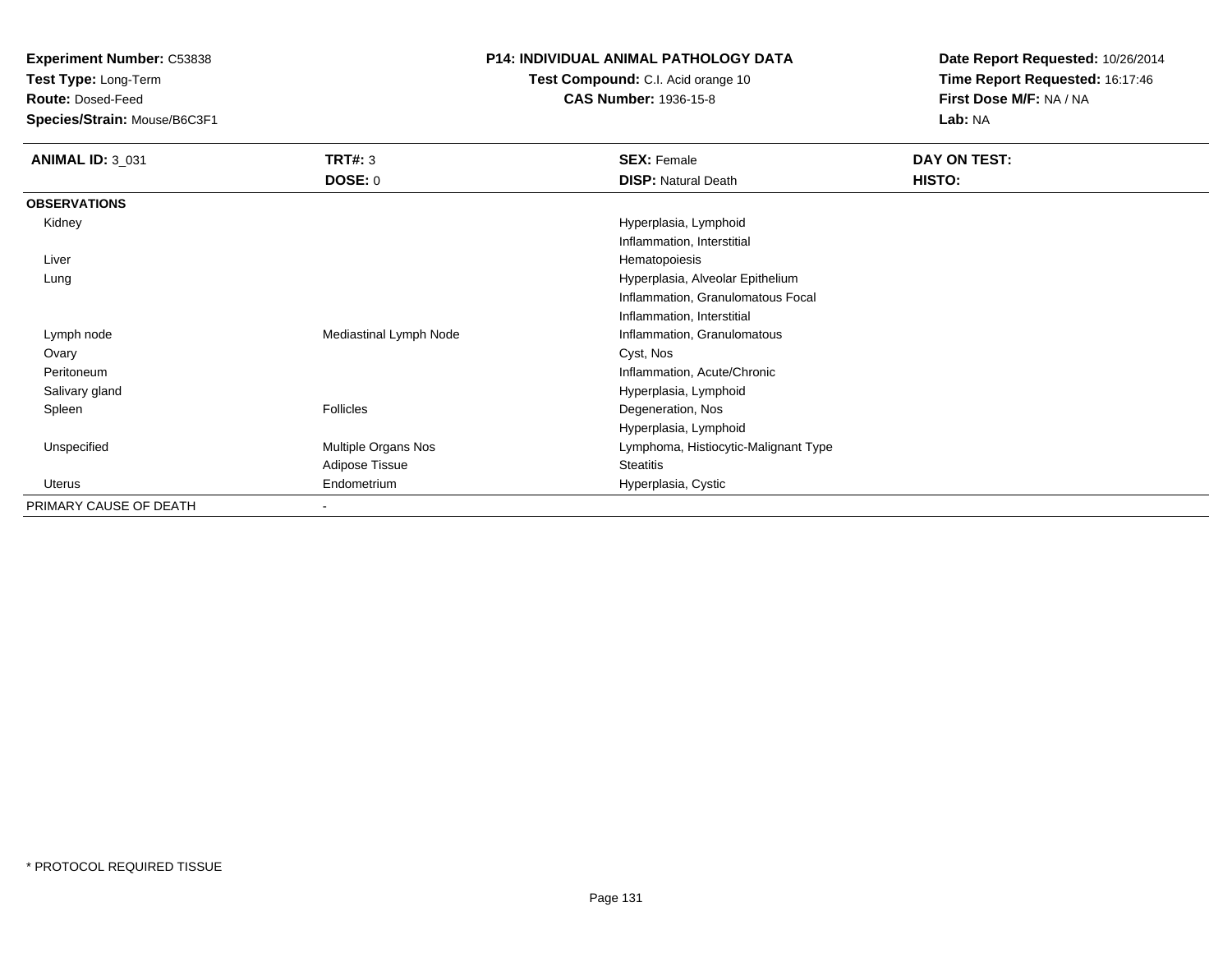| <b>Experiment Number: C53838</b><br>Test Type: Long-Term<br><b>Route: Dosed-Feed</b><br>Species/Strain: Mouse/B6C3F1 |                       | <b>P14: INDIVIDUAL ANIMAL PATHOLOGY DATA</b><br>Test Compound: C.I. Acid orange 10<br><b>CAS Number: 1936-15-8</b> | Date Report Requested: 10/26/2014<br>Time Report Requested: 16:17:46<br>First Dose M/F: NA / NA<br>Lab: NA |
|----------------------------------------------------------------------------------------------------------------------|-----------------------|--------------------------------------------------------------------------------------------------------------------|------------------------------------------------------------------------------------------------------------|
| <b>ANIMAL ID: 3 032</b>                                                                                              | <b>TRT#: 3</b>        | <b>SEX: Female</b>                                                                                                 | DAY ON TEST:                                                                                               |
|                                                                                                                      | DOSE: 0               | <b>DISP:</b> Moribund Sacrifice                                                                                    | HISTO:                                                                                                     |
| <b>OBSERVATIONS</b>                                                                                                  |                       |                                                                                                                    |                                                                                                            |
| <b>Brain</b>                                                                                                         | Axon And Axon Hillock | Degeneration, Nos                                                                                                  |                                                                                                            |
|                                                                                                                      |                       | Necrosis, Nos                                                                                                      |                                                                                                            |
| <b>Intestine Small</b>                                                                                               | <b>Mesentery Nos</b>  | Hemangioma                                                                                                         |                                                                                                            |
| Stomach                                                                                                              | Cardiac Stomach       | Ulcer, Acute                                                                                                       |                                                                                                            |
| Thyroid                                                                                                              |                       | Follicular-Cell Adenoma                                                                                            |                                                                                                            |
| <b>Uterus</b>                                                                                                        | Endometrium           | Cyst, Nos                                                                                                          |                                                                                                            |
| PRIMARY CAUSE OF DEATH                                                                                               |                       |                                                                                                                    |                                                                                                            |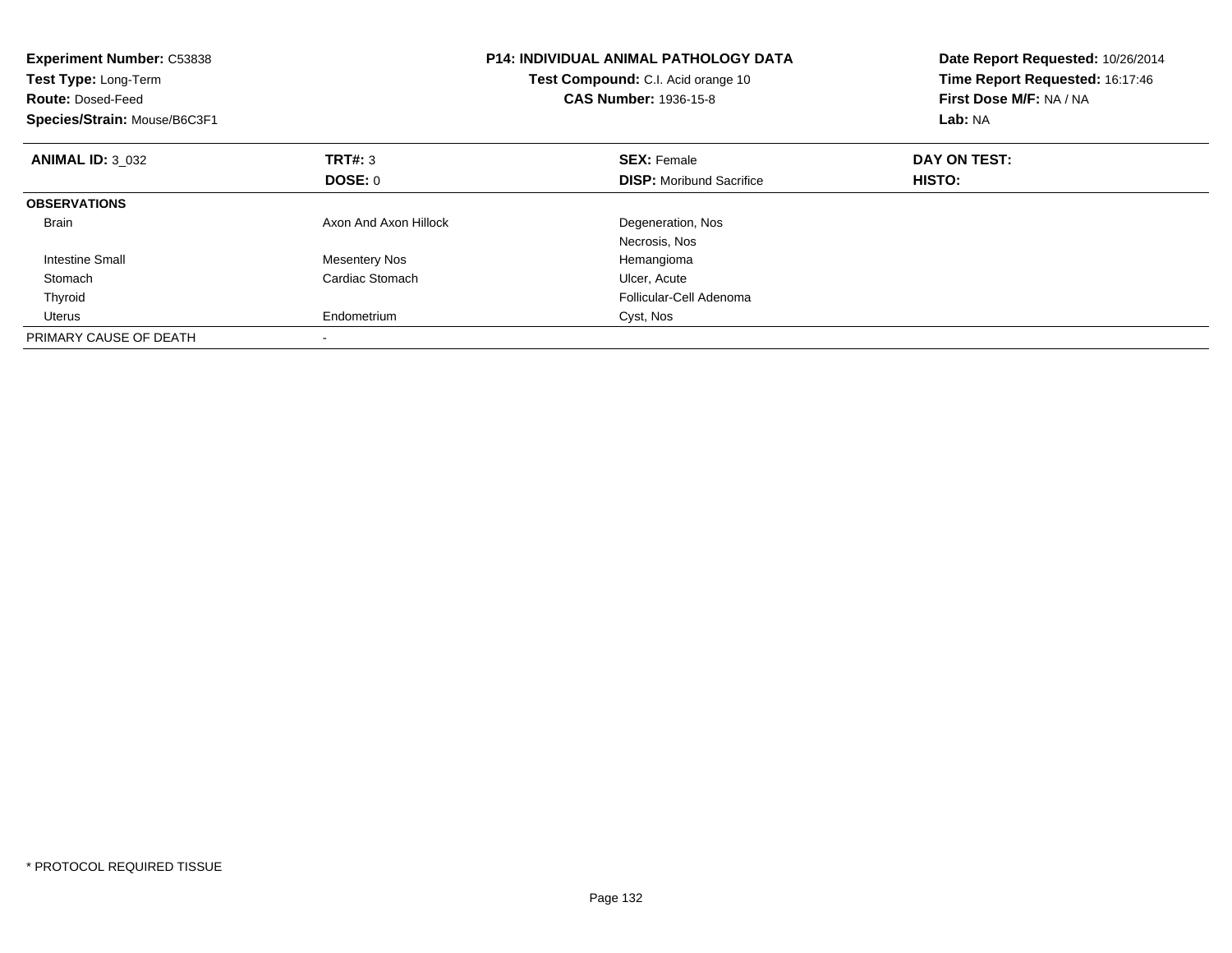| <b>Experiment Number: C53838</b><br>Test Type: Long-Term<br><b>Route: Dosed-Feed</b><br>Species/Strain: Mouse/B6C3F1 |                   | <b>P14: INDIVIDUAL ANIMAL PATHOLOGY DATA</b><br>Test Compound: C.I. Acid orange 10<br><b>CAS Number: 1936-15-8</b> | Date Report Requested: 10/26/2014<br>Time Report Requested: 16:17:46<br>First Dose M/F: NA / NA<br>Lab: NA |
|----------------------------------------------------------------------------------------------------------------------|-------------------|--------------------------------------------------------------------------------------------------------------------|------------------------------------------------------------------------------------------------------------|
| <b>ANIMAL ID: 3 033</b>                                                                                              | <b>TRT#: 3</b>    | <b>SEX: Female</b>                                                                                                 | DAY ON TEST:                                                                                               |
|                                                                                                                      | DOSE: 0           | <b>DISP:</b> Scheduled Sacrifice                                                                                   | <b>HISTO:</b>                                                                                              |
| <b>OBSERVATIONS</b>                                                                                                  |                   |                                                                                                                    |                                                                                                            |
| <b>Brain</b>                                                                                                         |                   | Calcification, Dystrophic                                                                                          |                                                                                                            |
|                                                                                                                      |                   | Perivasculitis                                                                                                     |                                                                                                            |
| Kidney                                                                                                               |                   | Hyperplasia, Lymphoid                                                                                              |                                                                                                            |
|                                                                                                                      |                   | Inflammation, Interstitial                                                                                         |                                                                                                            |
| Lung                                                                                                                 | <b>Bronchiole</b> | Hyperplasia, Lymphoid                                                                                              |                                                                                                            |
| Salivary gland                                                                                                       |                   | Hyperplasia, Lymphoid                                                                                              |                                                                                                            |
| Uterus                                                                                                               | Endometrium       | Hyperplasia, Cystic                                                                                                |                                                                                                            |
| PRIMARY CAUSE OF DEATH                                                                                               |                   |                                                                                                                    |                                                                                                            |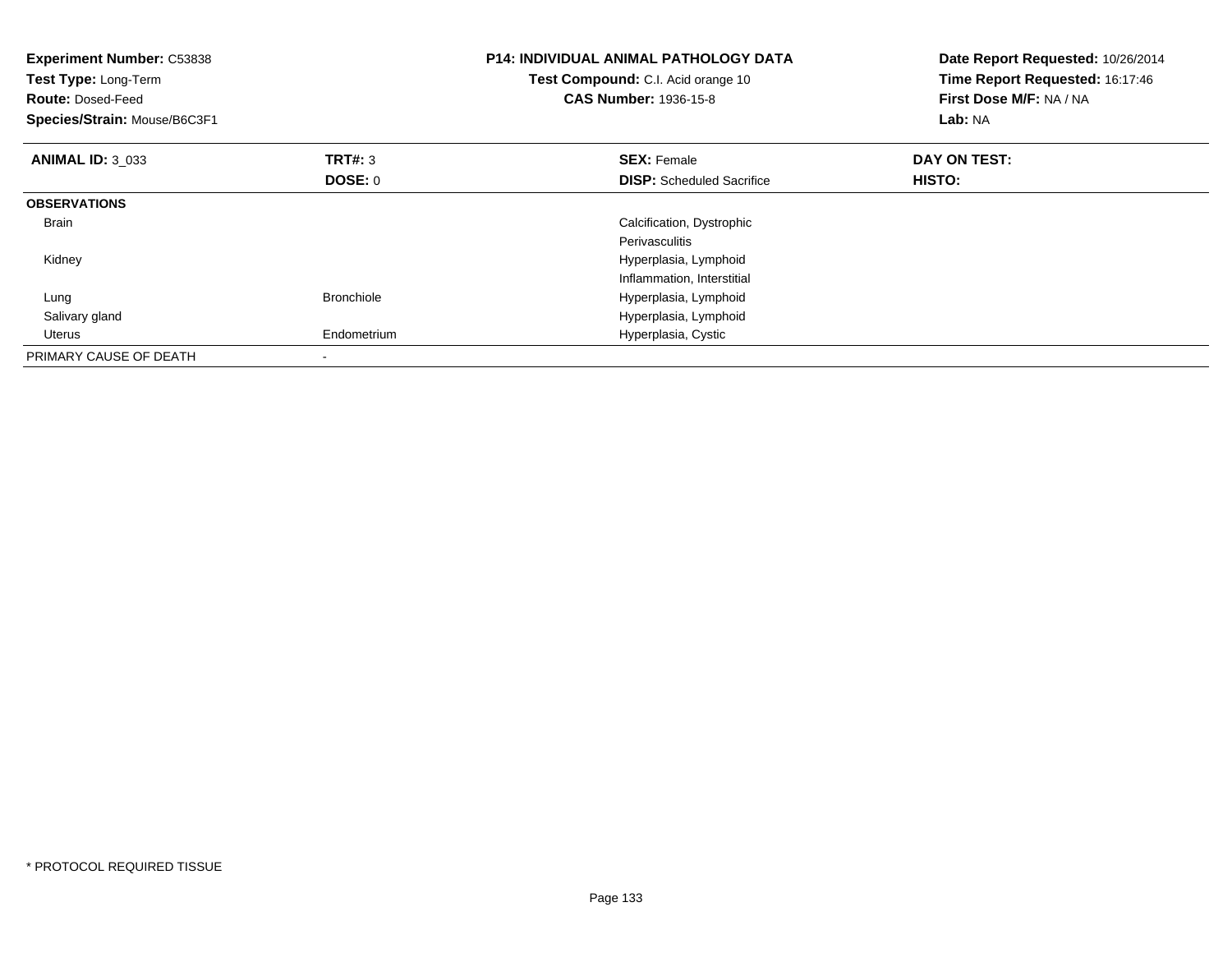| <b>Experiment Number: C53838</b><br>Test Type: Long-Term<br><b>Route: Dosed-Feed</b><br>Species/Strain: Mouse/B6C3F1 |                | <b>P14: INDIVIDUAL ANIMAL PATHOLOGY DATA</b><br>Test Compound: C.I. Acid orange 10<br><b>CAS Number: 1936-15-8</b> | Date Report Requested: 10/26/2014<br>Time Report Requested: 16:17:46<br>First Dose M/F: NA / NA<br>Lab: NA |
|----------------------------------------------------------------------------------------------------------------------|----------------|--------------------------------------------------------------------------------------------------------------------|------------------------------------------------------------------------------------------------------------|
| <b>ANIMAL ID: 3 034</b>                                                                                              | TRT#: 3        | <b>SEX: Female</b>                                                                                                 | DAY ON TEST:                                                                                               |
|                                                                                                                      | <b>DOSE: 0</b> | <b>DISP:</b> Scheduled Sacrifice                                                                                   | HISTO:                                                                                                     |
| <b>OBSERVATIONS</b>                                                                                                  |                |                                                                                                                    |                                                                                                            |
| <b>Brain</b>                                                                                                         |                | Calcification, Dystrophic                                                                                          |                                                                                                            |
| Lung                                                                                                                 |                | Hyperplasia, Alveolar Epithelium                                                                                   |                                                                                                            |
|                                                                                                                      |                | Inflammation, Interstitial                                                                                         |                                                                                                            |
| Spleen                                                                                                               |                | Hyperplasia, Lymphoid                                                                                              |                                                                                                            |
| Urinary bladder                                                                                                      |                | Hyperplasia, Lymphoid                                                                                              |                                                                                                            |
| Uterus                                                                                                               | Endometrium    | Hyperplasia, Cystic                                                                                                |                                                                                                            |
| PRIMARY CAUSE OF DEATH                                                                                               |                |                                                                                                                    |                                                                                                            |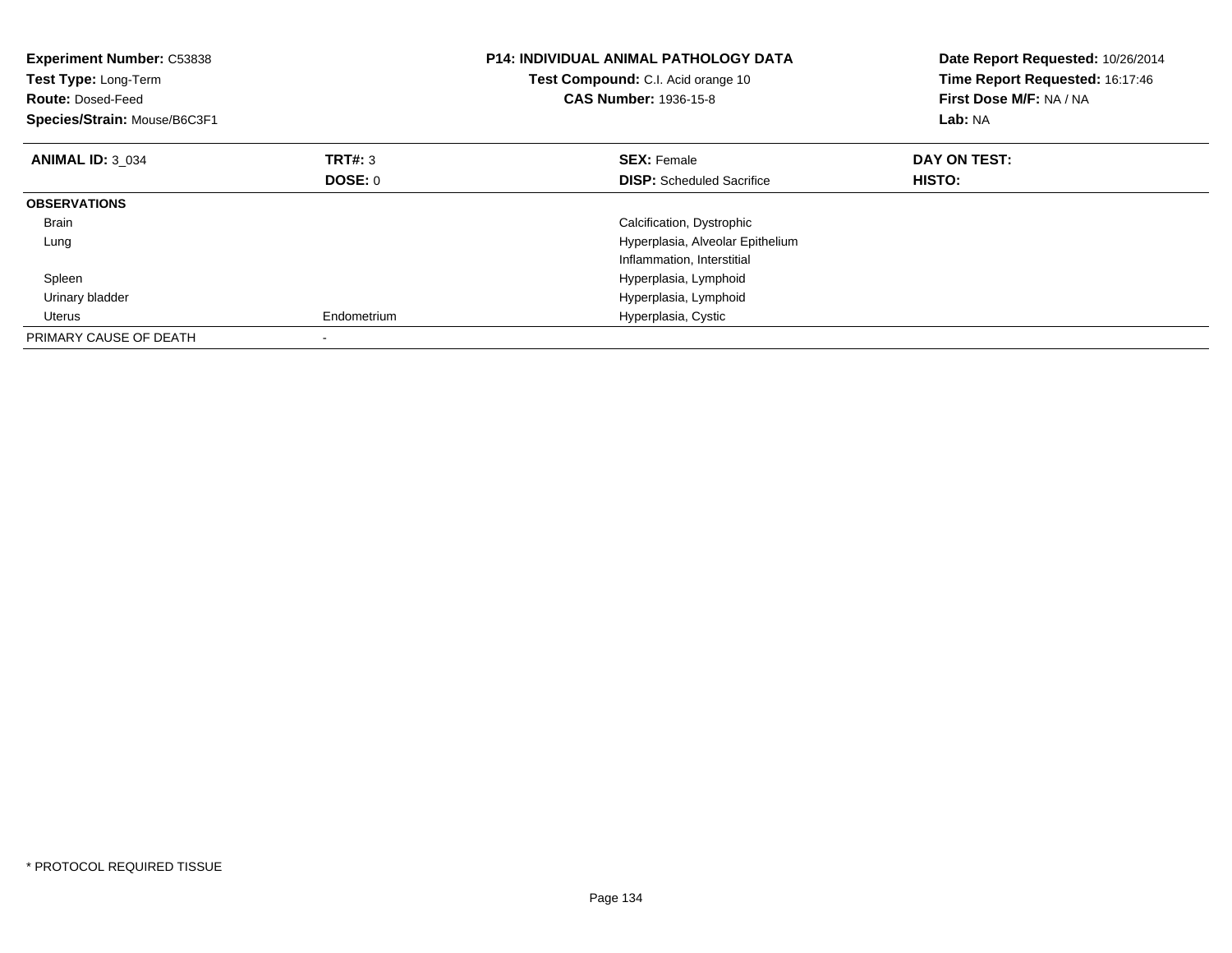| <b>Experiment Number: C53838</b><br>Test Type: Long-Term<br><b>Route: Dosed-Feed</b><br>Species/Strain: Mouse/B6C3F1 |                     | <b>P14: INDIVIDUAL ANIMAL PATHOLOGY DATA</b><br>Test Compound: C.I. Acid orange 10<br><b>CAS Number: 1936-15-8</b> | Date Report Requested: 10/26/2014<br>Time Report Requested: 16:17:46<br>First Dose M/F: NA / NA<br>Lab: NA |
|----------------------------------------------------------------------------------------------------------------------|---------------------|--------------------------------------------------------------------------------------------------------------------|------------------------------------------------------------------------------------------------------------|
| <b>ANIMAL ID: 3 035</b>                                                                                              | <b>TRT#: 3</b>      | <b>SEX: Female</b>                                                                                                 | DAY ON TEST:                                                                                               |
|                                                                                                                      | DOSE: 0             | <b>DISP:</b> Scheduled Sacrifice                                                                                   | HISTO:                                                                                                     |
| <b>OBSERVATIONS</b>                                                                                                  |                     |                                                                                                                    |                                                                                                            |
| Brain                                                                                                                |                     | Calcification, Dystrophic                                                                                          |                                                                                                            |
| Liver                                                                                                                |                     | Cytoplasmic Vacuolization                                                                                          |                                                                                                            |
| Lung                                                                                                                 |                     | Hyperplasia, Alveolar Epithelium                                                                                   |                                                                                                            |
|                                                                                                                      |                     | Inflammation, Interstitial                                                                                         |                                                                                                            |
| Ovary                                                                                                                |                     | Cyst, Nos                                                                                                          |                                                                                                            |
| Pancreas                                                                                                             |                     | Inflammation, Interstitial                                                                                         |                                                                                                            |
| Thyroid                                                                                                              |                     | Inflammation, Acute/Chronic                                                                                        |                                                                                                            |
| Unspecified                                                                                                          | Multiple Organs Nos | Lymphoma, Nos-Malignant                                                                                            |                                                                                                            |
| Uterus                                                                                                               | Endometrium         | Hyperplasia, Cystic                                                                                                |                                                                                                            |
| PRIMARY CAUSE OF DEATH                                                                                               |                     |                                                                                                                    |                                                                                                            |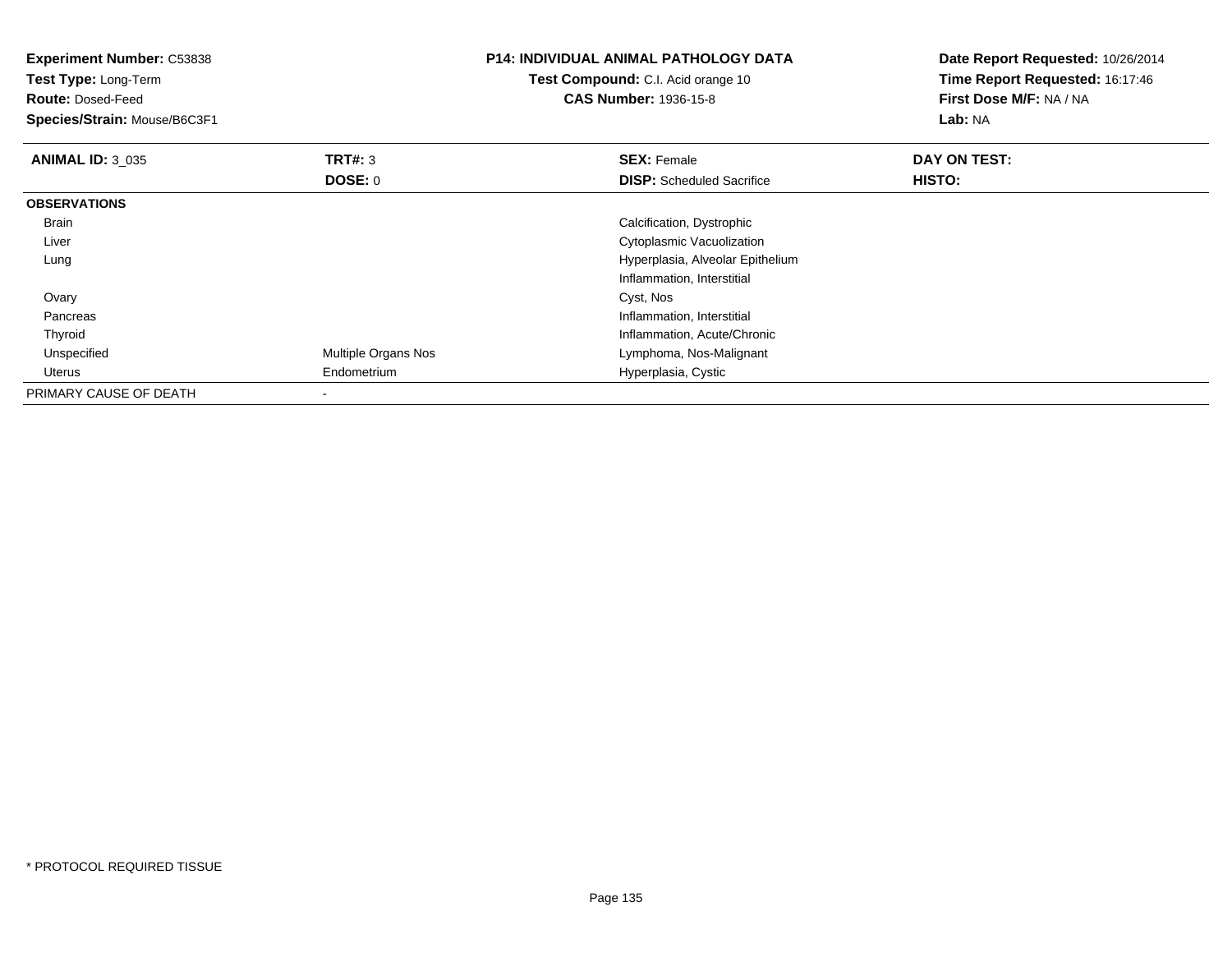| <b>Experiment Number: C53838</b><br>Test Type: Long-Term<br><b>Route: Dosed-Feed</b><br>Species/Strain: Mouse/B6C3F1 |                     | <b>P14: INDIVIDUAL ANIMAL PATHOLOGY DATA</b><br>Test Compound: C.I. Acid orange 10<br><b>CAS Number: 1936-15-8</b> | Date Report Requested: 10/26/2014<br>Time Report Requested: 16:17:46<br>First Dose M/F: NA / NA<br>Lab: NA |
|----------------------------------------------------------------------------------------------------------------------|---------------------|--------------------------------------------------------------------------------------------------------------------|------------------------------------------------------------------------------------------------------------|
| <b>ANIMAL ID: 3 036</b>                                                                                              | TRT#: 3             | <b>SEX: Female</b>                                                                                                 | DAY ON TEST:                                                                                               |
|                                                                                                                      | <b>DOSE: 0</b>      | <b>DISP:</b> Scheduled Sacrifice                                                                                   | HISTO:                                                                                                     |
| <b>OBSERVATIONS</b>                                                                                                  |                     |                                                                                                                    |                                                                                                            |
| Brain                                                                                                                |                     | Calcification, Dystrophic                                                                                          |                                                                                                            |
| Liver                                                                                                                |                     | Inflammation, Acute/Chronic                                                                                        |                                                                                                            |
| Lung                                                                                                                 |                     | Hyperplasia, Alveolar Epithelium                                                                                   |                                                                                                            |
|                                                                                                                      |                     | Inflammation, Interstitial                                                                                         |                                                                                                            |
| Unspecified                                                                                                          | Multiple Organs Nos | Hyperplasia, Lymphoid                                                                                              |                                                                                                            |
| Uterus                                                                                                               | Endometrium         | Hyperplasia, Cystic                                                                                                |                                                                                                            |
| PRIMARY CAUSE OF DEATH                                                                                               |                     |                                                                                                                    |                                                                                                            |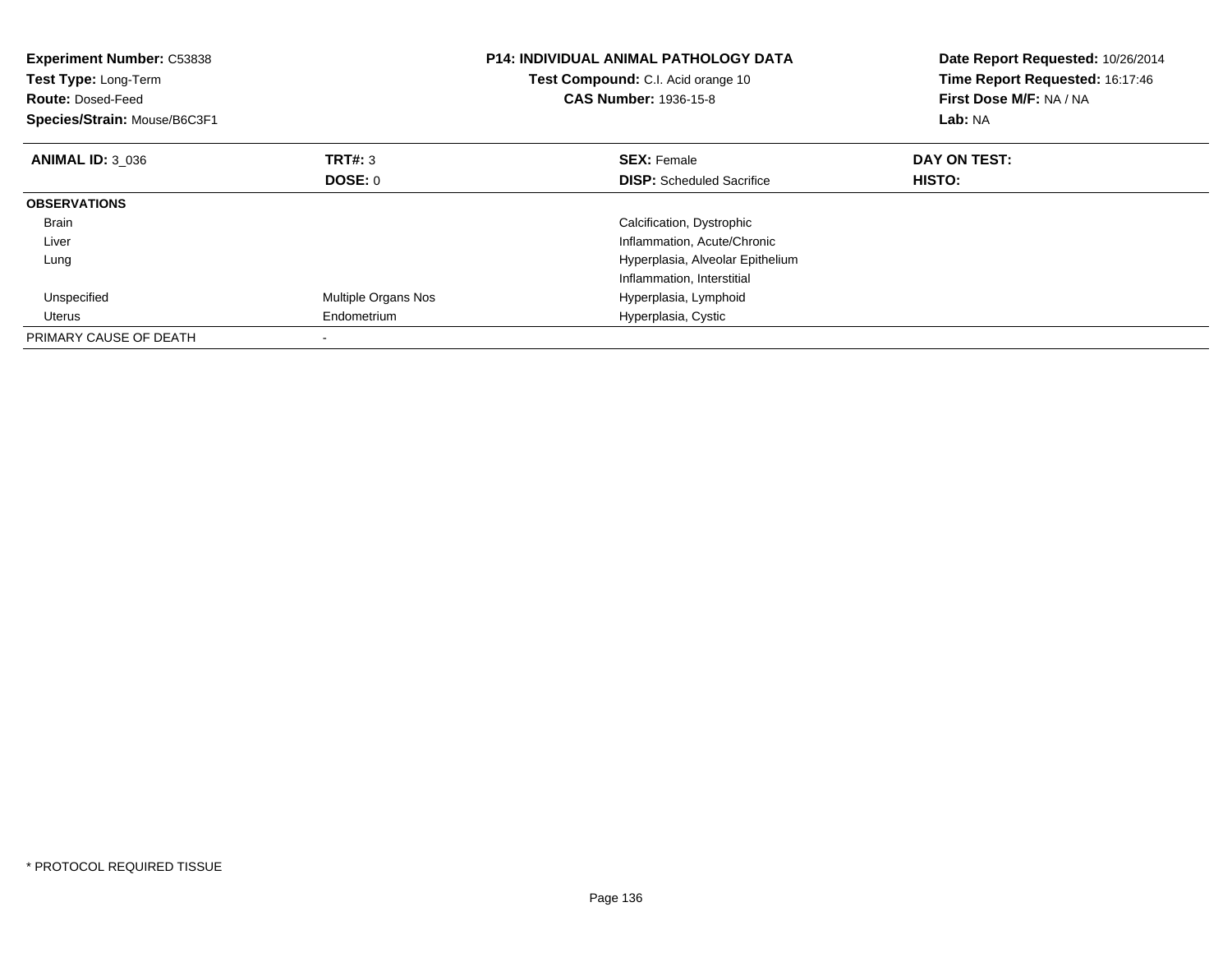| <b>Experiment Number: C53838</b><br>Test Type: Long-Term<br><b>Route: Dosed-Feed</b><br>Species/Strain: Mouse/B6C3F1 |                           | <b>P14: INDIVIDUAL ANIMAL PATHOLOGY DATA</b><br>Test Compound: C.I. Acid orange 10<br><b>CAS Number: 1936-15-8</b> | Date Report Requested: 10/26/2014<br>Time Report Requested: 16:17:46<br>First Dose M/F: NA / NA<br>Lab: NA |
|----------------------------------------------------------------------------------------------------------------------|---------------------------|--------------------------------------------------------------------------------------------------------------------|------------------------------------------------------------------------------------------------------------|
| <b>ANIMAL ID: 3 037</b>                                                                                              | <b>TRT#: 3</b><br>DOSE: 0 | <b>SEX: Female</b><br><b>DISP:</b> Scheduled Sacrifice                                                             | DAY ON TEST:<br><b>HISTO:</b>                                                                              |
| <b>OBSERVATIONS</b>                                                                                                  |                           |                                                                                                                    |                                                                                                            |
| Kidney                                                                                                               |                           | Hyperplasia, Lymphoid                                                                                              |                                                                                                            |
| Lung                                                                                                                 |                           | Hyperplasia, Alveolar Epithelium                                                                                   |                                                                                                            |
|                                                                                                                      |                           | Inflammation, Interstitial                                                                                         |                                                                                                            |
| Ovary                                                                                                                |                           | Cyst, Nos                                                                                                          |                                                                                                            |
| Ureter                                                                                                               |                           | Hyperplasia, Lymphoid                                                                                              |                                                                                                            |
| <b>Uterus</b>                                                                                                        |                           | Hemangioma                                                                                                         |                                                                                                            |
|                                                                                                                      | Endometrium               | Hyperplasia, Cystic                                                                                                |                                                                                                            |
| PRIMARY CAUSE OF DEATH                                                                                               |                           |                                                                                                                    |                                                                                                            |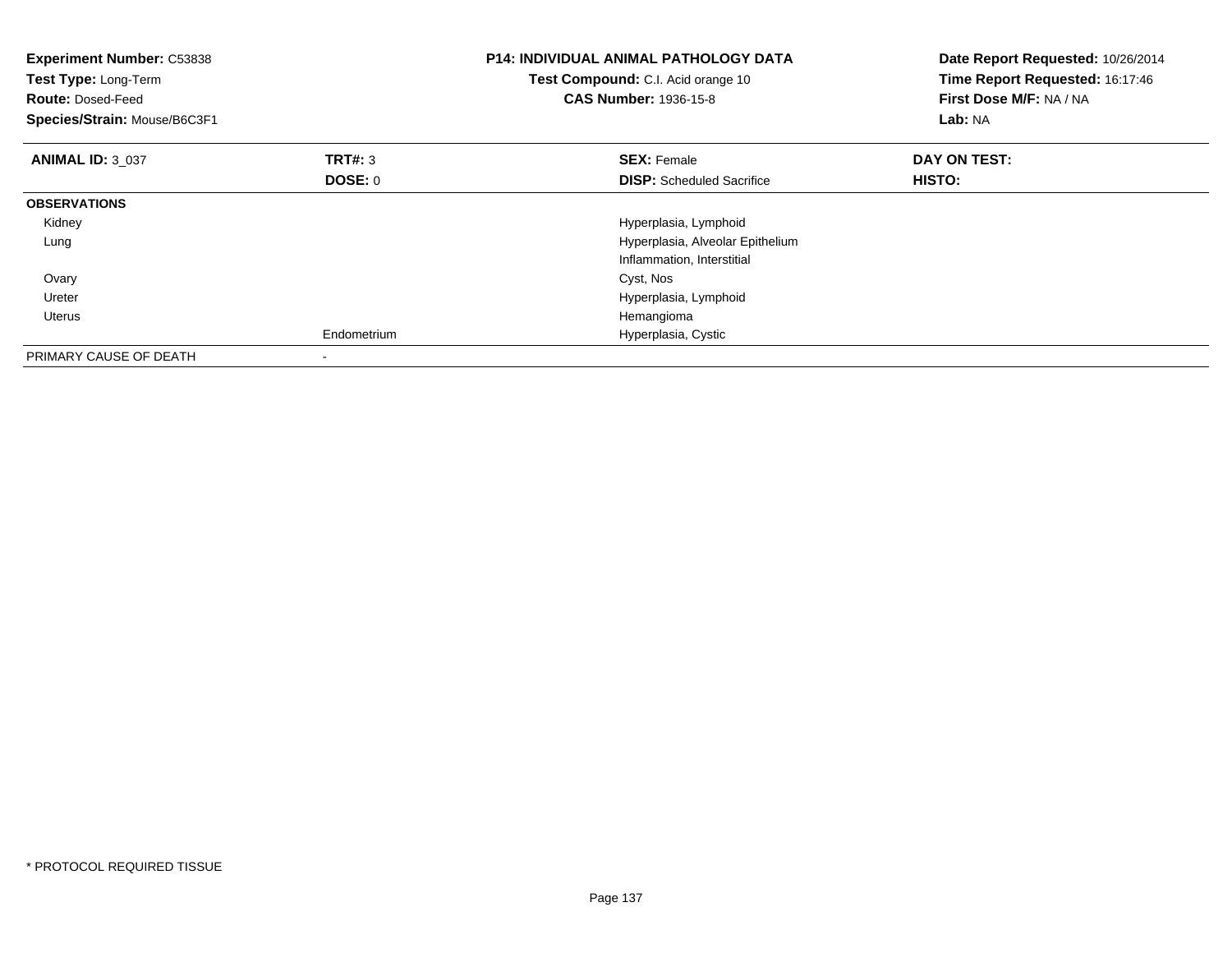| <b>Experiment Number: C53838</b><br><b>Test Type: Long-Term</b><br><b>Route: Dosed-Feed</b><br>Species/Strain: Mouse/B6C3F1 |                            | <b>P14: INDIVIDUAL ANIMAL PATHOLOGY DATA</b><br>Test Compound: C.I. Acid orange 10<br><b>CAS Number: 1936-15-8</b> | Date Report Requested: 10/26/2014<br>Time Report Requested: 16:17:46<br>First Dose M/F: NA / NA<br>Lab: NA |
|-----------------------------------------------------------------------------------------------------------------------------|----------------------------|--------------------------------------------------------------------------------------------------------------------|------------------------------------------------------------------------------------------------------------|
| <b>ANIMAL ID: 3 038</b>                                                                                                     | TRT#: 3                    | <b>SEX: Female</b>                                                                                                 | DAY ON TEST:                                                                                               |
|                                                                                                                             | DOSE: 0                    | <b>DISP:</b> Scheduled Sacrifice                                                                                   | HISTO:                                                                                                     |
| <b>OBSERVATIONS</b>                                                                                                         |                            |                                                                                                                    |                                                                                                            |
| <b>Brain</b>                                                                                                                |                            | Calcification, Dystrophic                                                                                          |                                                                                                            |
| Lung                                                                                                                        |                            | Hyperplasia, Alveolar Epithelium                                                                                   |                                                                                                            |
|                                                                                                                             |                            | Inflammation, Interstitial                                                                                         |                                                                                                            |
| Pancreas                                                                                                                    | Acinus                     | Atrophy, Focal                                                                                                     |                                                                                                            |
| Spleen                                                                                                                      |                            | Inflammation, Granulomatous Focal                                                                                  |                                                                                                            |
| Unspecified                                                                                                                 | <b>Multiple Organs Nos</b> | Lymphoma, Nos-Malignant                                                                                            |                                                                                                            |
| Urinary bladder                                                                                                             |                            | Hyperplasia, Lymphoid                                                                                              |                                                                                                            |
| PRIMARY CAUSE OF DEATH                                                                                                      |                            |                                                                                                                    |                                                                                                            |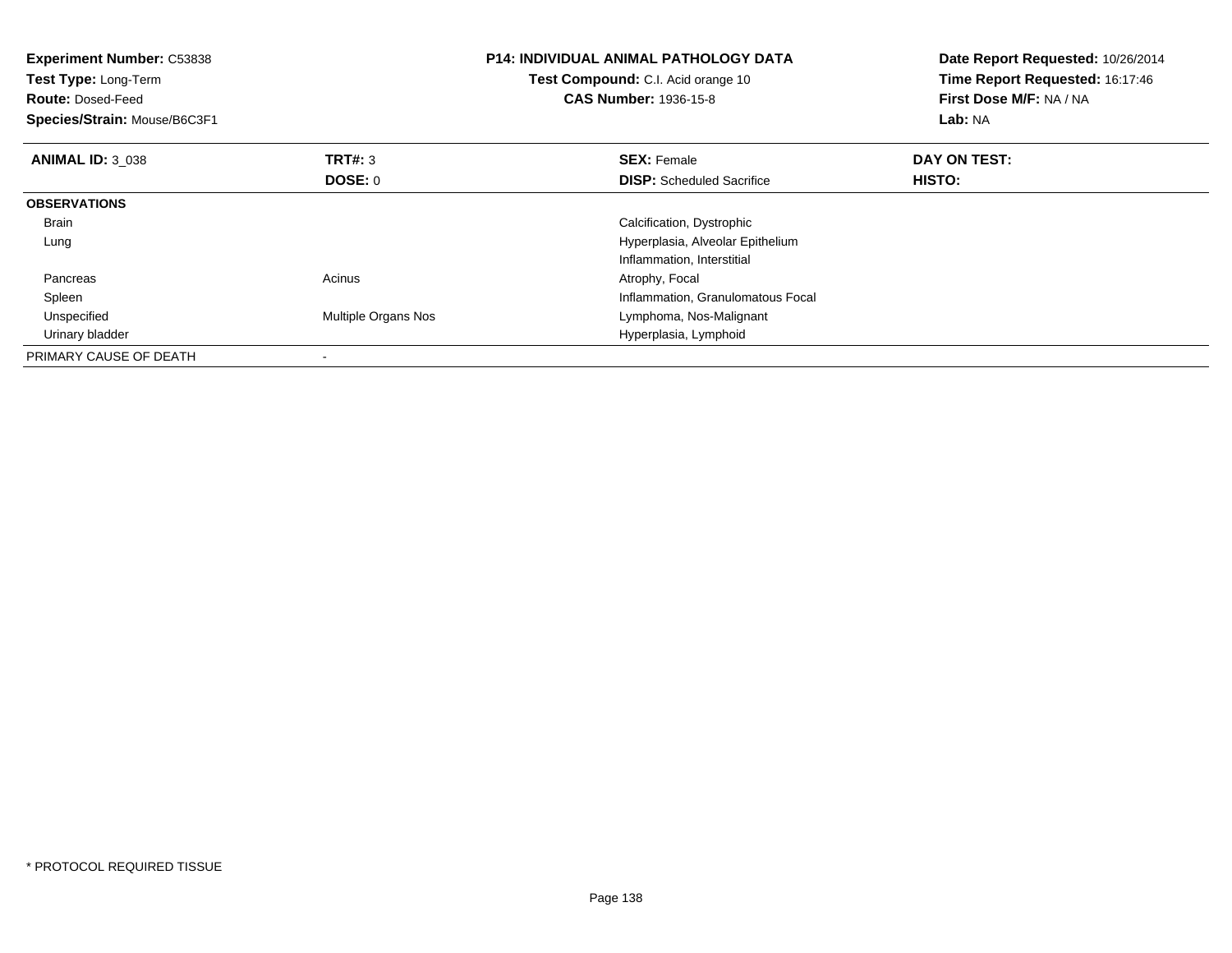| <b>Experiment Number: C53838</b><br>Test Type: Long-Term<br><b>Route: Dosed-Feed</b><br>Species/Strain: Mouse/B6C3F1 |                | <b>P14: INDIVIDUAL ANIMAL PATHOLOGY DATA</b><br>Test Compound: C.I. Acid orange 10<br><b>CAS Number: 1936-15-8</b> | Date Report Requested: 10/26/2014<br>Time Report Requested: 16:17:46<br>First Dose M/F: NA / NA<br>Lab: NA |
|----------------------------------------------------------------------------------------------------------------------|----------------|--------------------------------------------------------------------------------------------------------------------|------------------------------------------------------------------------------------------------------------|
| <b>ANIMAL ID: 3 039</b>                                                                                              | <b>TRT#: 3</b> | <b>SEX: Female</b>                                                                                                 | DAY ON TEST:                                                                                               |
|                                                                                                                      | DOSE: 0        | <b>DISP:</b> Scheduled Sacrifice                                                                                   | HISTO:                                                                                                     |
| <b>OBSERVATIONS</b>                                                                                                  |                |                                                                                                                    |                                                                                                            |
| Kidney                                                                                                               |                | Hyperplasia, Lymphoid                                                                                              |                                                                                                            |
| Lung                                                                                                                 |                | Hyperplasia, Alveolar Epithelium                                                                                   |                                                                                                            |
|                                                                                                                      |                | Inflammation, Interstitial                                                                                         |                                                                                                            |
| Salivary gland                                                                                                       |                | Hyperplasia, Lymphoid                                                                                              |                                                                                                            |
| Stomach                                                                                                              | Mucosa         | Cyst, Nos                                                                                                          |                                                                                                            |
| Urinary bladder                                                                                                      |                | Hyperplasia, Lymphoid                                                                                              |                                                                                                            |
| Uterus                                                                                                               | Endometrium    | Hyperplasia, Cystic                                                                                                |                                                                                                            |
| PRIMARY CAUSE OF DEATH                                                                                               |                |                                                                                                                    |                                                                                                            |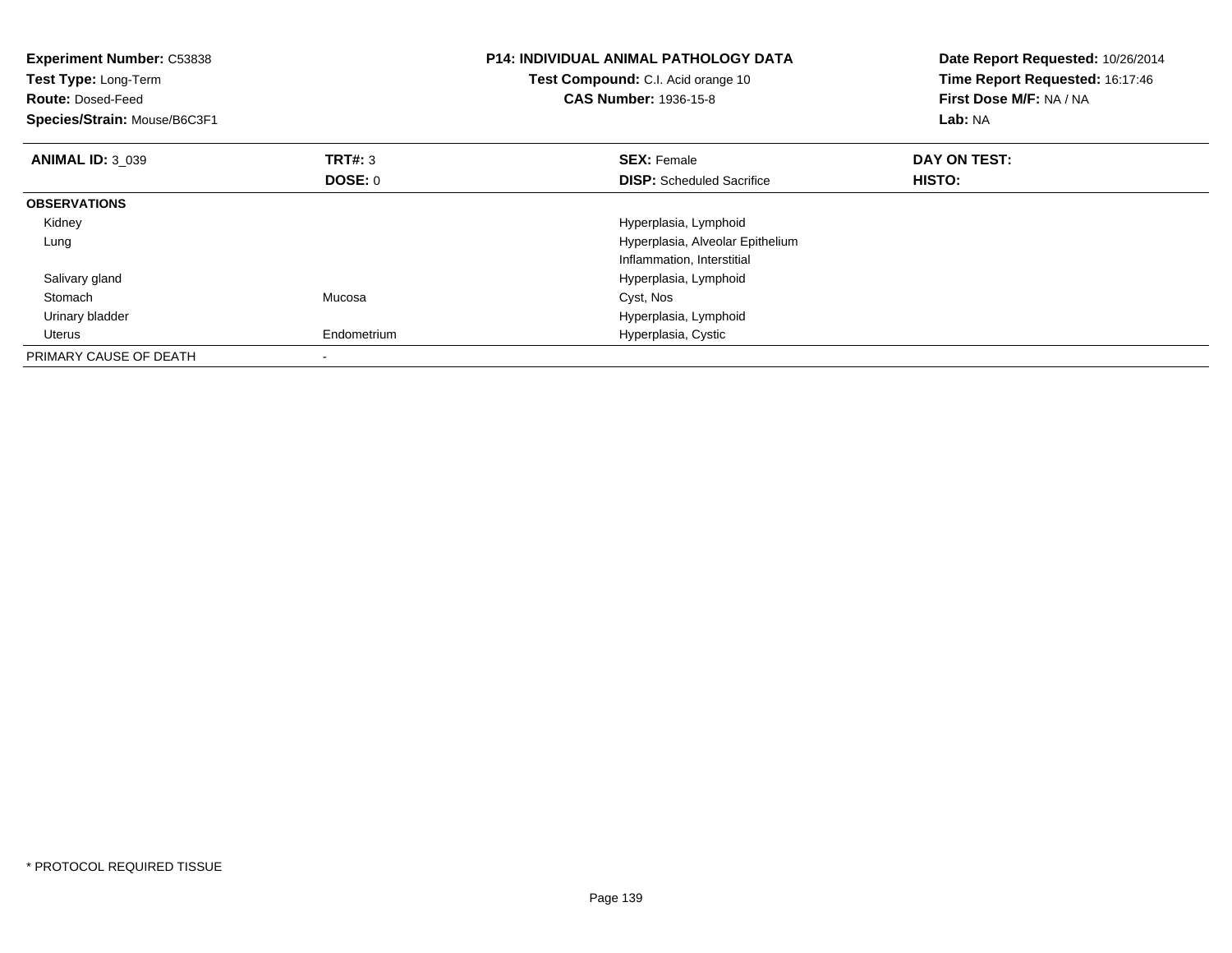| <b>Experiment Number: C53838</b><br><b>Test Type: Long-Term</b> |         | <b>P14: INDIVIDUAL ANIMAL PATHOLOGY DATA</b><br>Test Compound: C.I. Acid orange 10 | Date Report Requested: 10/26/2014<br>Time Report Requested: 16:17:46 |
|-----------------------------------------------------------------|---------|------------------------------------------------------------------------------------|----------------------------------------------------------------------|
| <b>Route: Dosed-Feed</b><br>Species/Strain: Mouse/B6C3F1        |         | <b>CAS Number: 1936-15-8</b>                                                       | First Dose M/F: NA / NA                                              |
|                                                                 |         |                                                                                    | Lab: NA                                                              |
| <b>ANIMAL ID: 3 040</b>                                         | TRT#: 3 | <b>SEX: Female</b>                                                                 | DAY ON TEST:                                                         |
|                                                                 | DOSE: 0 | <b>DISP:</b> Scheduled Sacrifice                                                   | HISTO:                                                               |
| <b>OBSERVATIONS</b>                                             |         |                                                                                    |                                                                      |
| Brain                                                           |         | Calcification, Dystrophic                                                          |                                                                      |
| Ovary                                                           |         | Hemangioma                                                                         |                                                                      |
| PRIMARY CAUSE OF DEATH                                          |         |                                                                                    |                                                                      |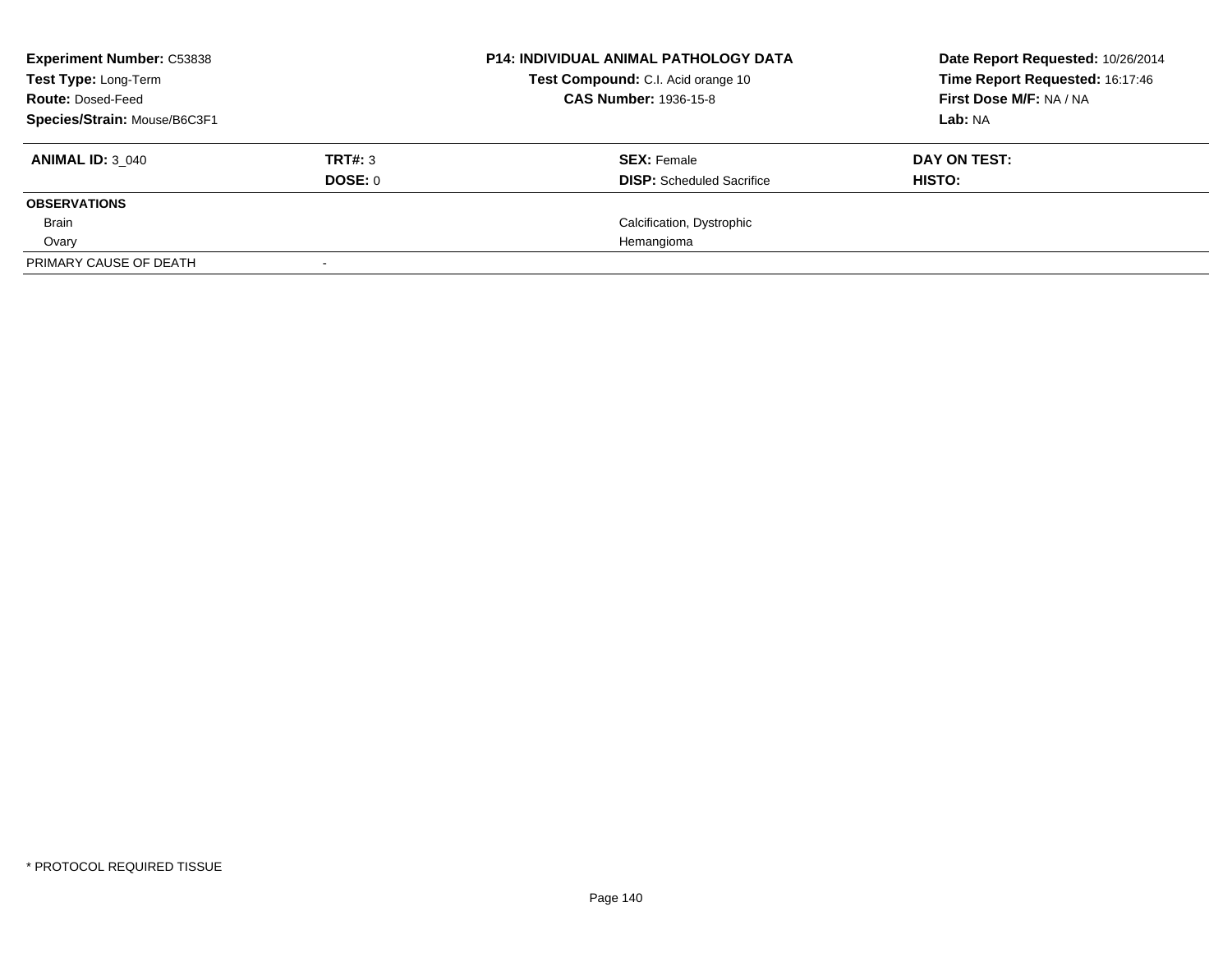| <b>Experiment Number: C53838</b><br>Test Type: Long-Term<br><b>Route: Dosed-Feed</b><br>Species/Strain: Mouse/B6C3F1 |                     | <b>P14: INDIVIDUAL ANIMAL PATHOLOGY DATA</b><br>Test Compound: C.I. Acid orange 10<br><b>CAS Number: 1936-15-8</b> | Date Report Requested: 10/26/2014<br>Time Report Requested: 16:17:46<br>First Dose M/F: NA / NA<br>Lab: NA |
|----------------------------------------------------------------------------------------------------------------------|---------------------|--------------------------------------------------------------------------------------------------------------------|------------------------------------------------------------------------------------------------------------|
| <b>ANIMAL ID: 3 041</b>                                                                                              | <b>TRT#: 3</b>      | <b>SEX: Female</b>                                                                                                 | DAY ON TEST:                                                                                               |
|                                                                                                                      | DOSE: 0             | <b>DISP:</b> Scheduled Sacrifice                                                                                   | HISTO:                                                                                                     |
| <b>OBSERVATIONS</b>                                                                                                  |                     |                                                                                                                    |                                                                                                            |
| Brain                                                                                                                |                     | Calcification, Dystrophic                                                                                          |                                                                                                            |
| Lung                                                                                                                 |                     | Hyperplasia, Alveolar Epithelium                                                                                   |                                                                                                            |
|                                                                                                                      |                     | Inflammation, Interstitial                                                                                         |                                                                                                            |
| Pancreas                                                                                                             |                     | Inflammation, Interstitial                                                                                         |                                                                                                            |
| Peritoneum                                                                                                           |                     | Inflammation, Acute/Chronic                                                                                        |                                                                                                            |
| Unspecified                                                                                                          | Multiple Organs Nos | Lymphoma, Nos-Malignant                                                                                            |                                                                                                            |
| Urinary bladder                                                                                                      |                     | Hyperplasia, Lymphoid                                                                                              |                                                                                                            |
| Uterus                                                                                                               | Endometrium         | Hyperplasia, Cystic                                                                                                |                                                                                                            |
| PRIMARY CAUSE OF DEATH                                                                                               | $\,$                |                                                                                                                    |                                                                                                            |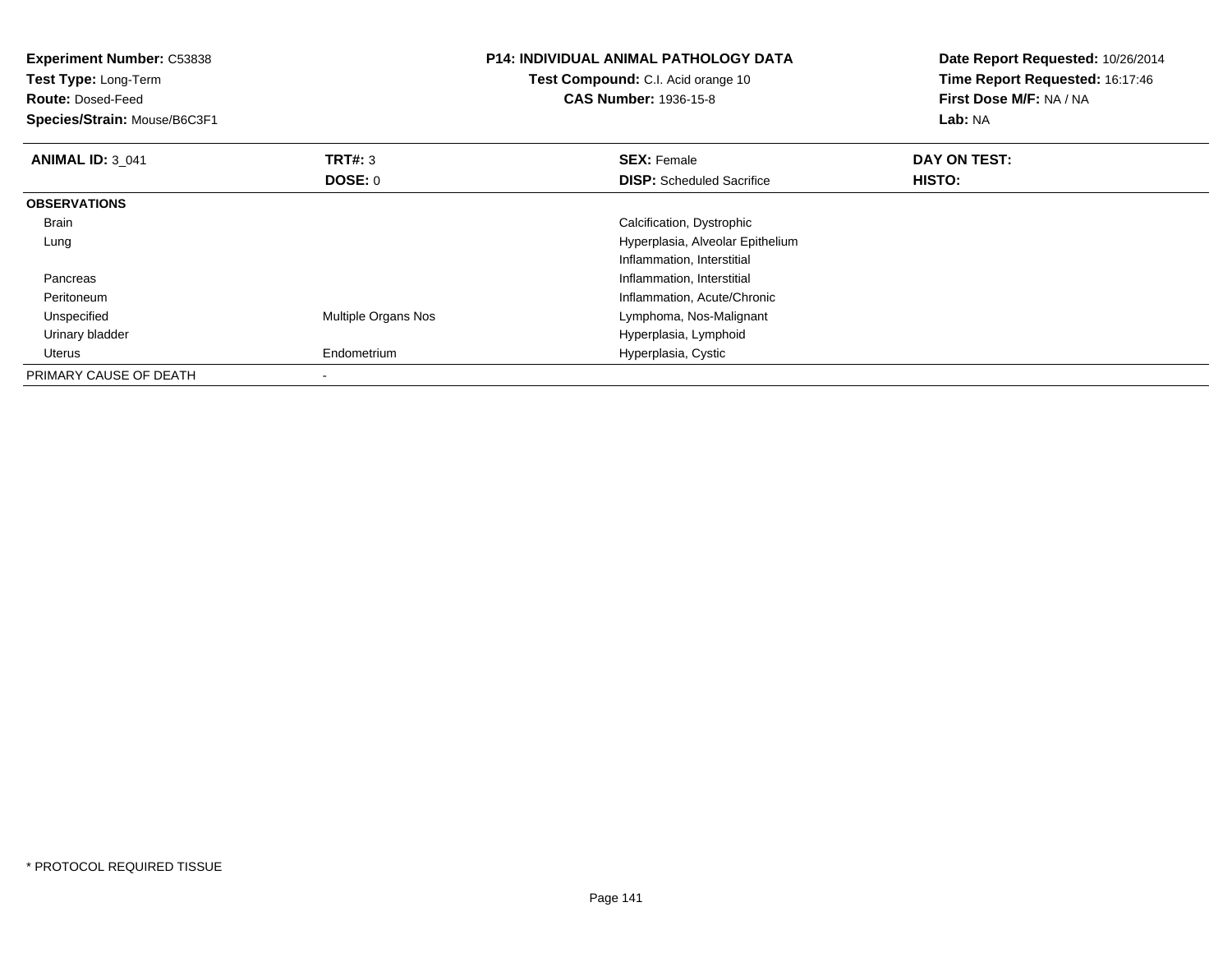| <b>Experiment Number: C53838</b><br>Test Type: Long-Term<br><b>Route: Dosed-Feed</b><br>Species/Strain: Mouse/B6C3F1 |                       | <b>P14: INDIVIDUAL ANIMAL PATHOLOGY DATA</b><br>Test Compound: C.I. Acid orange 10<br><b>CAS Number: 1936-15-8</b> | Date Report Requested: 10/26/2014<br>Time Report Requested: 16:17:46<br>First Dose M/F: NA / NA<br>Lab: NA |
|----------------------------------------------------------------------------------------------------------------------|-----------------------|--------------------------------------------------------------------------------------------------------------------|------------------------------------------------------------------------------------------------------------|
| <b>ANIMAL ID: 3 042</b>                                                                                              | TRT#: 3<br>DOSE: 0    | <b>SEX: Female</b><br><b>DISP:</b> Natural Death                                                                   | DAY ON TEST:<br>HISTO:                                                                                     |
|                                                                                                                      |                       |                                                                                                                    |                                                                                                            |
| <b>OBSERVATIONS</b>                                                                                                  |                       |                                                                                                                    |                                                                                                            |
| Kidney                                                                                                               |                       | Hyperplasia, Lymphoid                                                                                              |                                                                                                            |
| Liver                                                                                                                |                       | Hematopoiesis                                                                                                      |                                                                                                            |
| Lung                                                                                                                 |                       | Hyperplasia, Alveolar Epithelium                                                                                   |                                                                                                            |
|                                                                                                                      |                       | Inflammation, Interstitial                                                                                         |                                                                                                            |
| Lymph node                                                                                                           | Mandibular Lymph Node | Degeneration, Nos                                                                                                  |                                                                                                            |
|                                                                                                                      | Mandibular Lymph Node | Hyperplasia, Lymphoid                                                                                              |                                                                                                            |
| Spleen                                                                                                               |                       | Hematopoiesis                                                                                                      |                                                                                                            |
| PRIMARY CAUSE OF DEATH                                                                                               |                       |                                                                                                                    |                                                                                                            |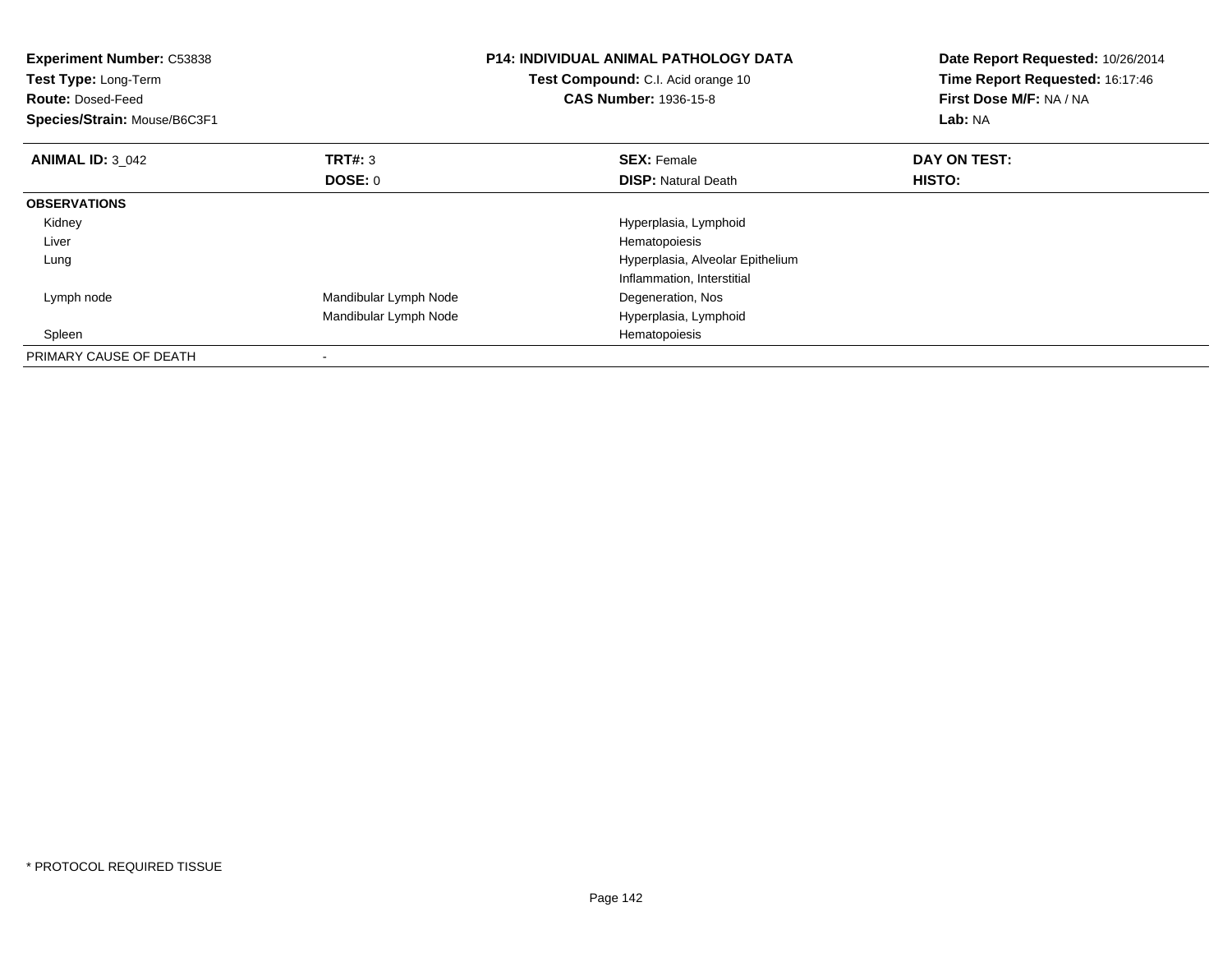**Test Type:** Long-Term

**Route:** Dosed-Feed

**Species/Strain:** Mouse/B6C3F1

## **P14: INDIVIDUAL ANIMAL PATHOLOGY DATA**

**Test Compound:** C.I. Acid orange 10**CAS Number:** 1936-15-8

**Date Report Requested:** 10/26/2014**Time Report Requested:** 16:17:46**First Dose M/F:** NA / NA**Lab:** NA

| <b>ANIMAL ID: 3_043</b> | TRT#: 3             | <b>SEX: Female</b>               | DAY ON TEST: |  |
|-------------------------|---------------------|----------------------------------|--------------|--|
|                         | <b>DOSE: 0</b>      | <b>DISP:</b> Scheduled Sacrifice | HISTO:       |  |
| <b>OBSERVATIONS</b>     |                     |                                  |              |  |
| Brain                   |                     | Calcification, Dystrophic        |              |  |
| Liver                   |                     | Inflammation, Acute/Chronic      |              |  |
| Lung                    |                     | Hyperplasia, Alveolar Epithelium |              |  |
|                         |                     | Inflammation, Interstitial       |              |  |
| Ovary                   |                     | Lymphoma, Nos-Malignant          |              |  |
| Spleen                  | <b>Follicles</b>    | Degeneration, Nos                |              |  |
| Thymus                  | Cortex              | Depletion, Lymphoid              |              |  |
| Unspecified             | Multiple Organs Nos | Hyperplasia, Lymphoid            |              |  |
|                         |                     | Perivasculitis                   |              |  |
| Uterus                  | Endometrium         | Hyperplasia, Cystic              |              |  |
| PRIMARY CAUSE OF DEATH  | ۰                   |                                  |              |  |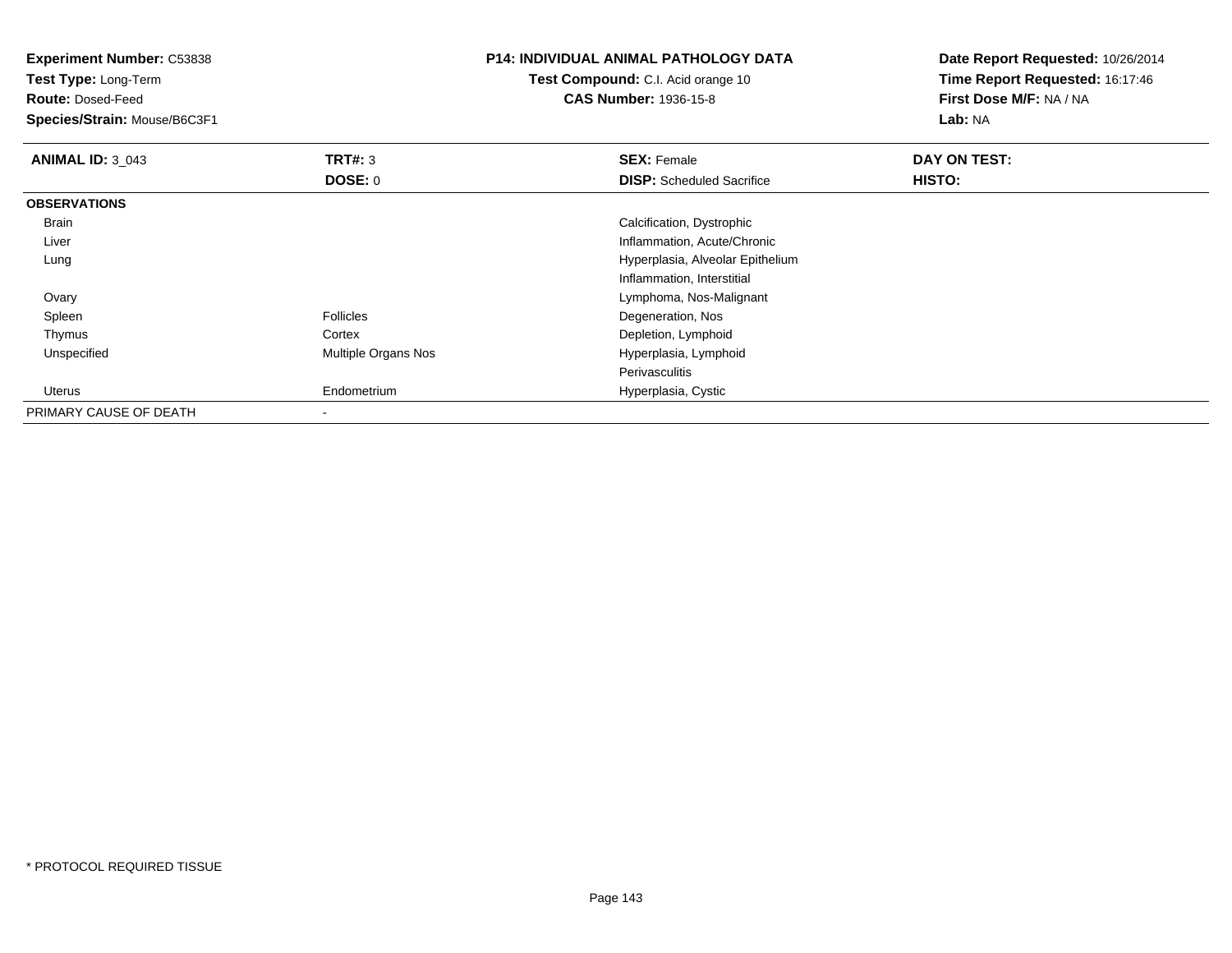| <b>Experiment Number: C53838</b><br>Test Type: Long-Term<br><b>Route: Dosed-Feed</b><br>Species/Strain: Mouse/B6C3F1 |                | <b>P14: INDIVIDUAL ANIMAL PATHOLOGY DATA</b><br>Test Compound: C.I. Acid orange 10<br><b>CAS Number: 1936-15-8</b> | Date Report Requested: 10/26/2014<br>Time Report Requested: 16:17:46<br>First Dose M/F: NA / NA<br>Lab: NA |
|----------------------------------------------------------------------------------------------------------------------|----------------|--------------------------------------------------------------------------------------------------------------------|------------------------------------------------------------------------------------------------------------|
| <b>ANIMAL ID: 3_044</b>                                                                                              | <b>TRT#: 3</b> | <b>SEX: Female</b>                                                                                                 | DAY ON TEST:                                                                                               |
|                                                                                                                      | DOSE: 0        | <b>DISP:</b> Scheduled Sacrifice                                                                                   | HISTO:                                                                                                     |
| <b>OBSERVATIONS</b>                                                                                                  |                |                                                                                                                    |                                                                                                            |
| <b>Brain</b>                                                                                                         |                | Calcification, Dystrophic                                                                                          |                                                                                                            |
| Eye                                                                                                                  | Lacrimal Gland | Papillary Adenoma                                                                                                  |                                                                                                            |
| Heart                                                                                                                | Cardiac Valve  | Mineralization                                                                                                     |                                                                                                            |
| Kidney                                                                                                               |                | Hyperplasia, Lymphoid                                                                                              |                                                                                                            |
| Liver                                                                                                                |                | Inflammation, Acute/Chronic                                                                                        |                                                                                                            |
| Lung                                                                                                                 |                | Hyperplasia, Alveolar Epithelium                                                                                   |                                                                                                            |
|                                                                                                                      |                | Inflammation, Interstitial                                                                                         |                                                                                                            |
| Uterus                                                                                                               | Endometrium    | Hyperplasia, Cystic                                                                                                |                                                                                                            |
| PRIMARY CAUSE OF DEATH                                                                                               |                |                                                                                                                    |                                                                                                            |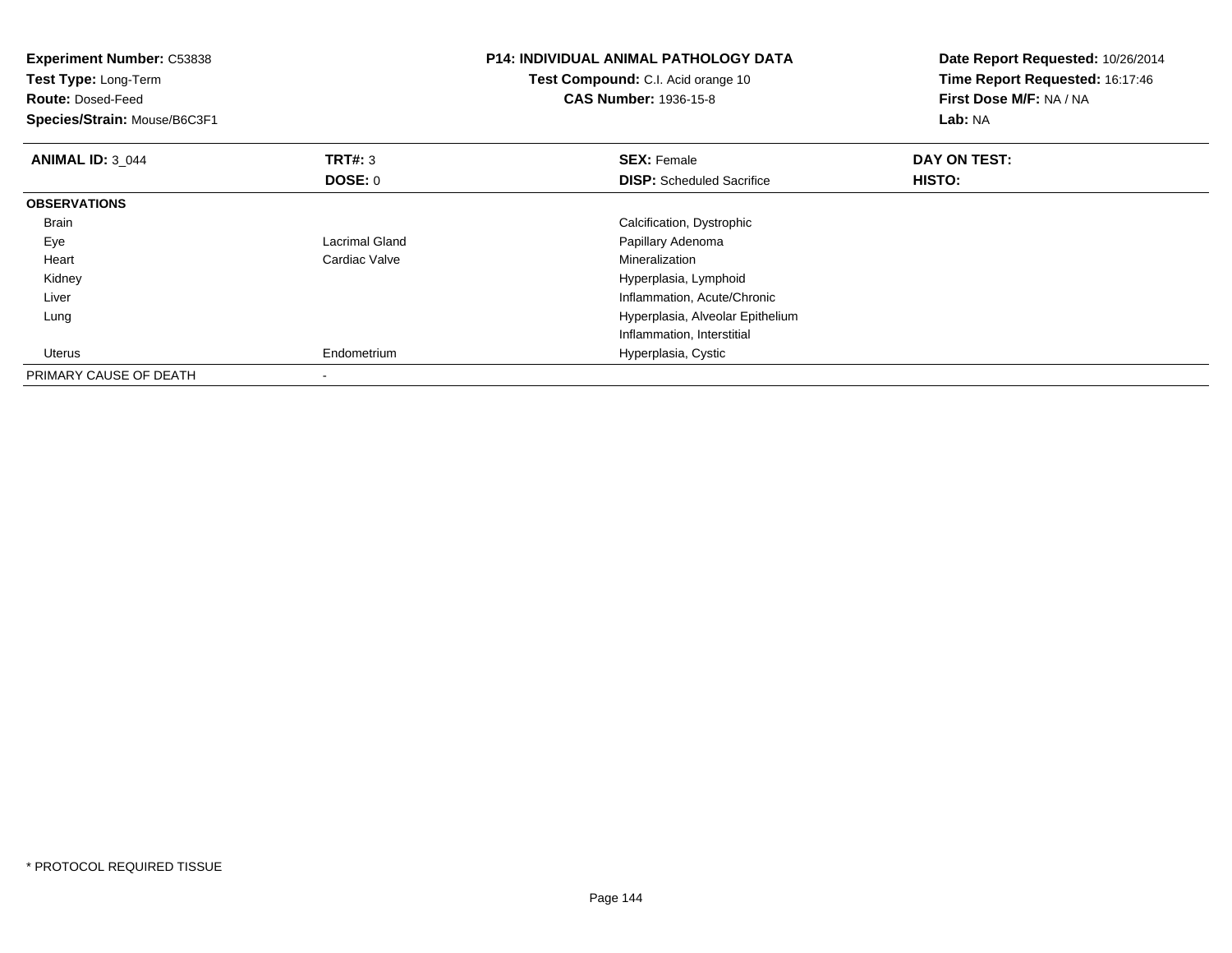| Experiment Number: C53838<br>Test Type: Long-Term<br><b>Route: Dosed-Feed</b> |                           | <b>P14: INDIVIDUAL ANIMAL PATHOLOGY DATA</b><br><b>Test Compound:</b> C.I. Acid orange 10<br><b>CAS Number: 1936-15-8</b> | Date Report Requested: 10/26/2014<br>Time Report Requested: 16:17:46<br>First Dose M/F: NA / NA |  |
|-------------------------------------------------------------------------------|---------------------------|---------------------------------------------------------------------------------------------------------------------------|-------------------------------------------------------------------------------------------------|--|
| Species/Strain: Mouse/B6C3F1                                                  |                           |                                                                                                                           | Lab: NA                                                                                         |  |
| <b>ANIMAL ID: 3_045</b>                                                       | TRT#: 3<br><b>DOSE: 0</b> | <b>SEX: Female</b><br><b>DISP:</b> Scheduled Sacrifice                                                                    | DAY ON TEST:<br><b>HISTO:</b>                                                                   |  |
| <b>OBSERVATIONS</b>                                                           |                           |                                                                                                                           |                                                                                                 |  |
| Brain                                                                         |                           | Calcification, Dystrophic                                                                                                 |                                                                                                 |  |
| Kidney                                                                        |                           | Hyperplasia, Lymphoid                                                                                                     |                                                                                                 |  |
| Liver                                                                         |                           | Inflammation, Acute/Chronic                                                                                               |                                                                                                 |  |
| Lung                                                                          |                           | Alveolar/Bronchiolar Adenoma                                                                                              |                                                                                                 |  |
|                                                                               |                           | Hyperplasia, Alveolar Epithelium                                                                                          |                                                                                                 |  |
|                                                                               |                           | Inflammation, Interstitial                                                                                                |                                                                                                 |  |
| Ovary                                                                         |                           | Cyst, Nos                                                                                                                 |                                                                                                 |  |
| Salivary gland                                                                |                           | Hyperplasia, Lymphoid                                                                                                     |                                                                                                 |  |
| Urinary bladder                                                               |                           | Hyperplasia, Lymphoid                                                                                                     |                                                                                                 |  |
| Uterus                                                                        | Endometrium               | Hyperplasia, Cystic                                                                                                       |                                                                                                 |  |
| PRIMARY CAUSE OF DEATH                                                        |                           |                                                                                                                           |                                                                                                 |  |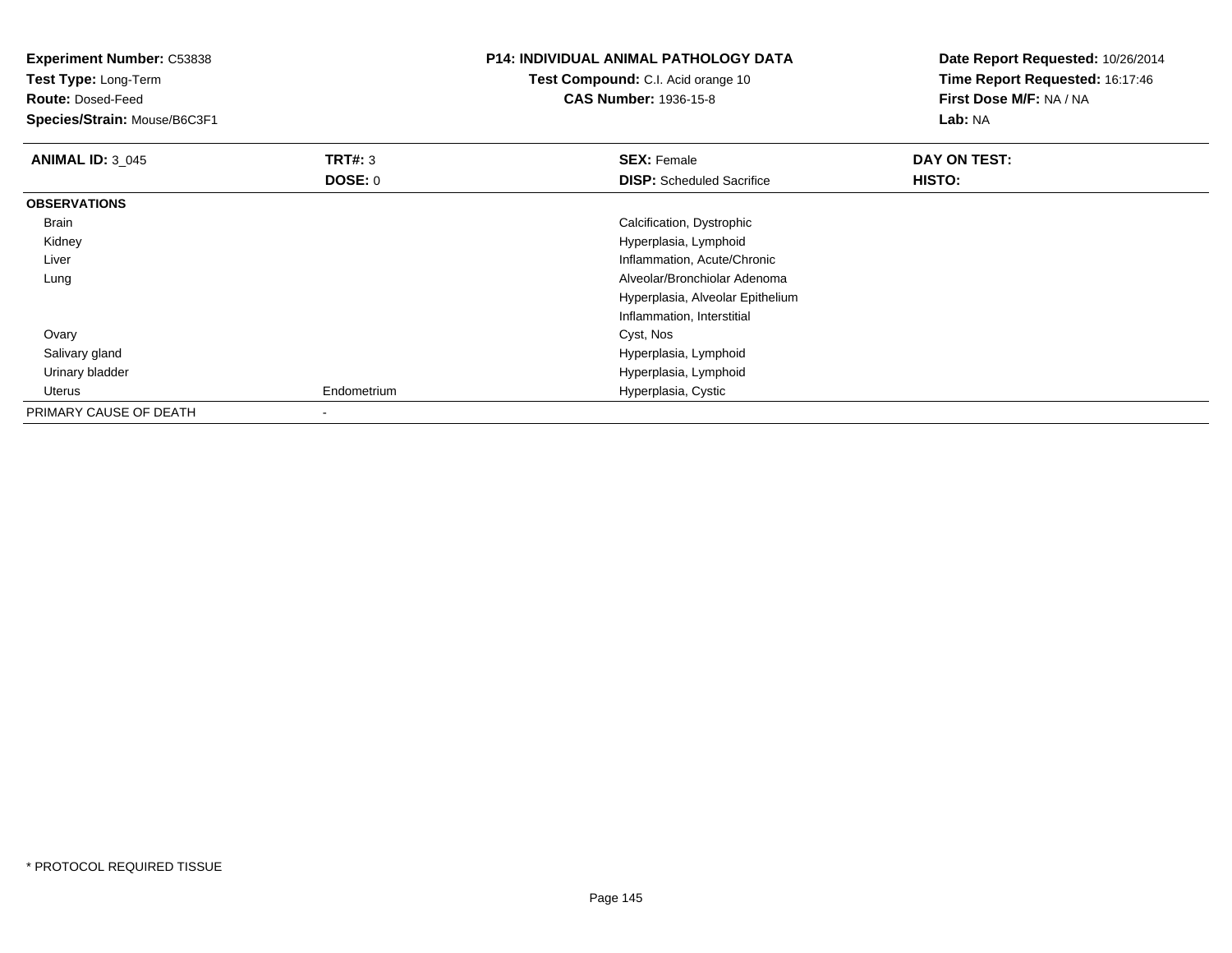**Experiment Number:** C53838

**Test Type:** Long-Term

**Route:** Dosed-Feed

**Species/Strain:** Mouse/B6C3F1

## **P14: INDIVIDUAL ANIMAL PATHOLOGY DATA**

**Test Compound:** C.I. Acid orange 10**CAS Number:** 1936-15-8

**Date Report Requested:** 10/26/2014**Time Report Requested:** 16:17:46**First Dose M/F:** NA / NA**Lab:** NA

| <b>ANIMAL ID: 3_046</b> | TRT#: 3               | <b>SEX: Female</b>               | DAY ON TEST:  |
|-------------------------|-----------------------|----------------------------------|---------------|
|                         | <b>DOSE: 0</b>        | <b>DISP:</b> Scheduled Sacrifice | <b>HISTO:</b> |
| <b>OBSERVATIONS</b>     |                       |                                  |               |
| Brain                   |                       | Calcification, Dystrophic        |               |
| Kidney                  |                       | Hyperplasia, Lymphoid            |               |
| Liver                   |                       | Inflammation, Acute/Chronic      |               |
| Lung                    |                       | Hyperplasia, Alveolar Epithelium |               |
|                         |                       | Inflammation, Interstitial       |               |
| Lymph node              | Mesenteric Lymph Node | Hyperplasia, Lymphoid            |               |
| Ovary                   |                       | Cyst, Nos                        |               |
| Spleen                  |                       | Hyperplasia, Lymphoid            |               |
| Urinary bladder         |                       | Hyperplasia, Lymphoid            |               |
| Uterus                  | Endometrium           | Hyperplasia, Cystic              |               |
| PRIMARY CAUSE OF DEATH  | -                     |                                  |               |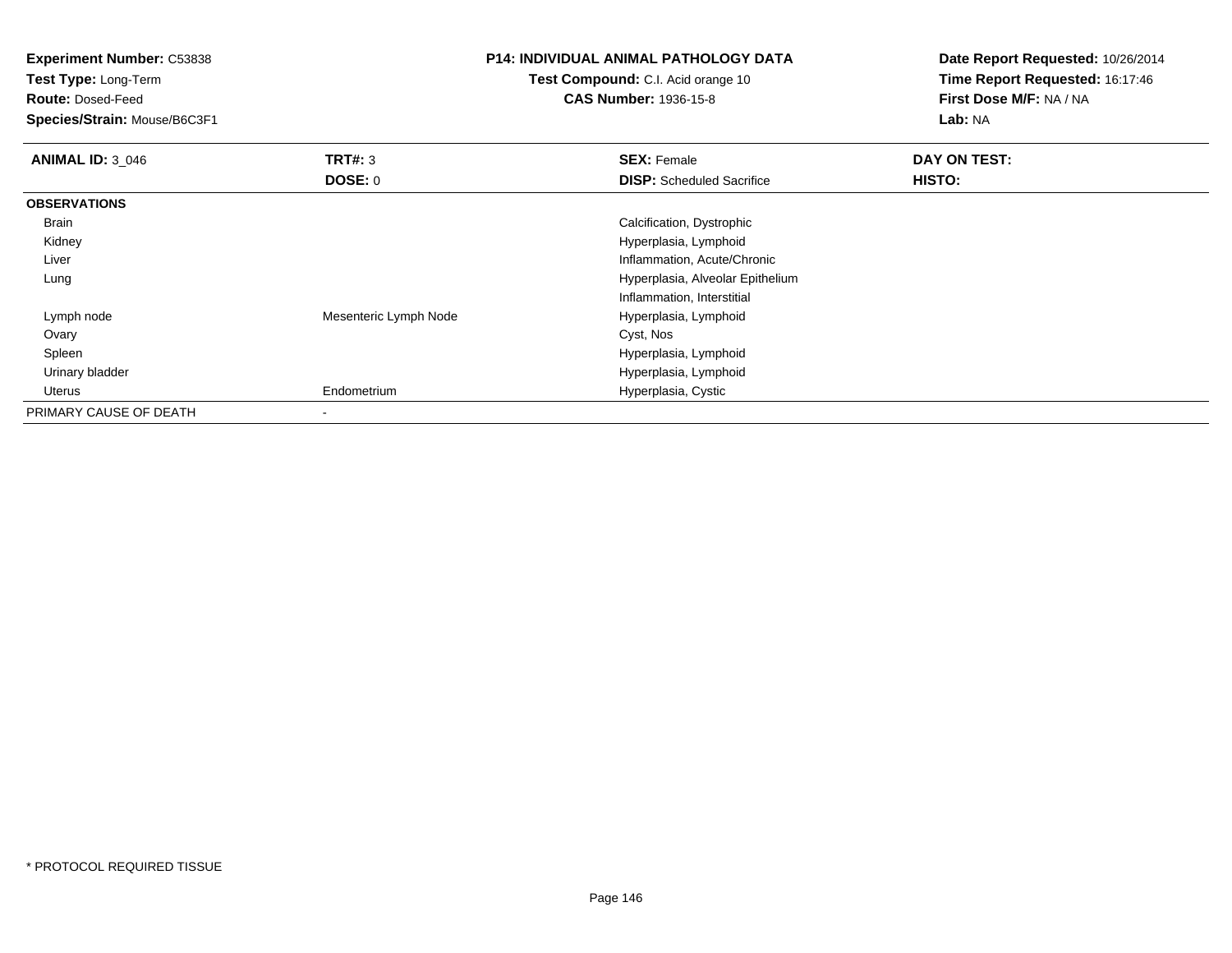| <b>Experiment Number: C53838</b><br>Test Type: Long-Term<br><b>Route: Dosed-Feed</b><br>Species/Strain: Mouse/B6C3F1 |             | <b>P14: INDIVIDUAL ANIMAL PATHOLOGY DATA</b><br>Test Compound: C.I. Acid orange 10<br><b>CAS Number: 1936-15-8</b> | Date Report Requested: 10/26/2014<br>Time Report Requested: 16:17:46<br>First Dose M/F: NA / NA<br>Lab: NA |
|----------------------------------------------------------------------------------------------------------------------|-------------|--------------------------------------------------------------------------------------------------------------------|------------------------------------------------------------------------------------------------------------|
| <b>ANIMAL ID: 3 047</b>                                                                                              | TRT#: 3     | <b>SEX: Female</b>                                                                                                 | DAY ON TEST:                                                                                               |
|                                                                                                                      | DOSE: 0     | <b>DISP:</b> Scheduled Sacrifice                                                                                   | <b>HISTO:</b>                                                                                              |
| <b>OBSERVATIONS</b>                                                                                                  |             |                                                                                                                    |                                                                                                            |
| <b>Brain</b>                                                                                                         |             | Calcification, Dystrophic                                                                                          |                                                                                                            |
| Ovary                                                                                                                |             | Cyst, Nos                                                                                                          |                                                                                                            |
| Urinary bladder                                                                                                      |             | Hyperplasia, Lymphoid                                                                                              |                                                                                                            |
| Uterus                                                                                                               | Endometrium | Hyperplasia, Cystic                                                                                                |                                                                                                            |
|                                                                                                                      |             | Hyperplasia, Lymphoid                                                                                              |                                                                                                            |
| PRIMARY CAUSE OF DEATH                                                                                               |             |                                                                                                                    |                                                                                                            |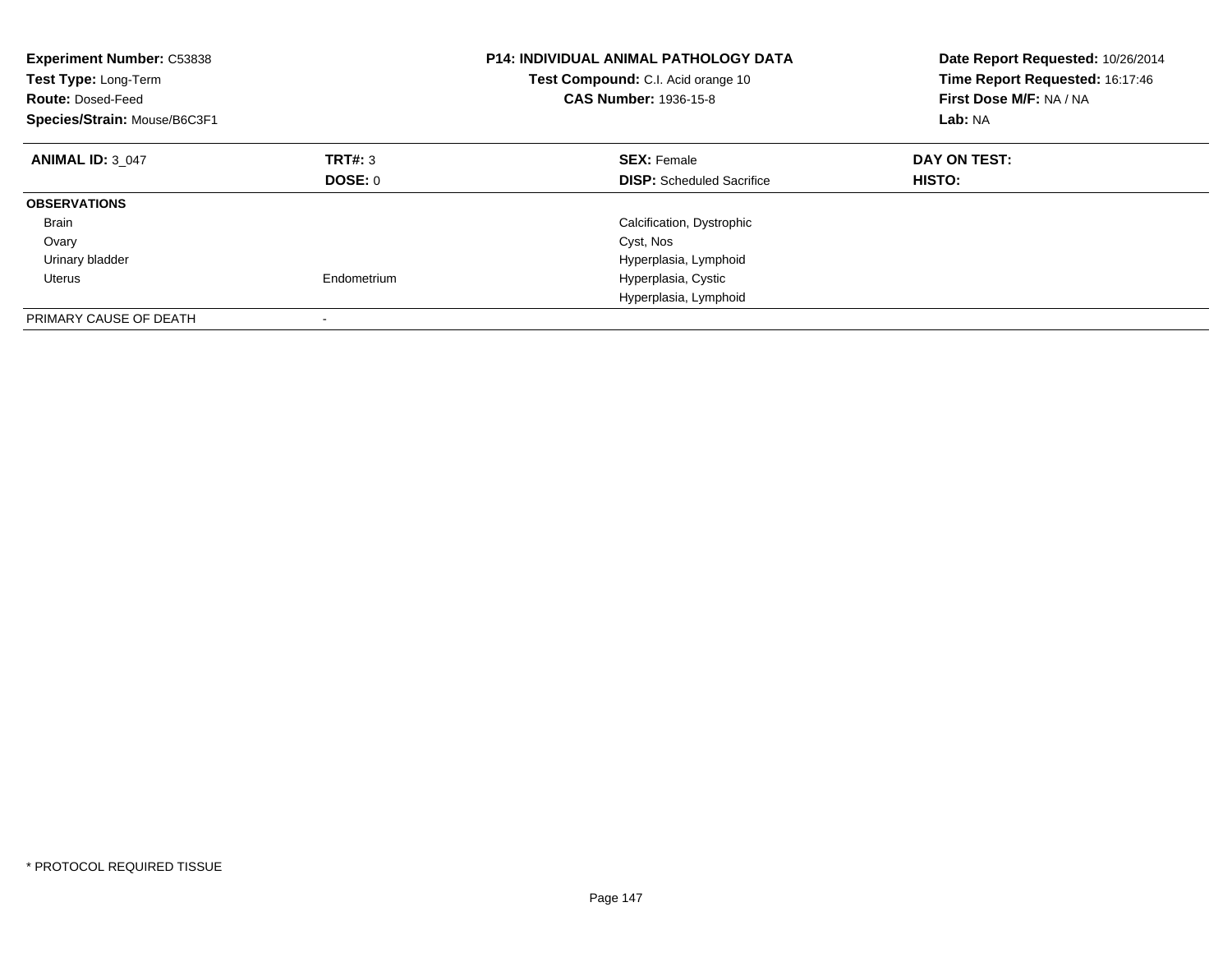| <b>Experiment Number: C53838</b><br>Test Type: Long-Term<br><b>Route: Dosed-Feed</b><br>Species/Strain: Mouse/B6C3F1 |                | <b>P14: INDIVIDUAL ANIMAL PATHOLOGY DATA</b><br>Test Compound: C.I. Acid orange 10<br><b>CAS Number: 1936-15-8</b> | Date Report Requested: 10/26/2014<br>Time Report Requested: 16:17:46<br>First Dose M/F: NA / NA<br>Lab: NA |
|----------------------------------------------------------------------------------------------------------------------|----------------|--------------------------------------------------------------------------------------------------------------------|------------------------------------------------------------------------------------------------------------|
| <b>ANIMAL ID: 3 048</b>                                                                                              | <b>TRT#: 3</b> | <b>SEX: Female</b>                                                                                                 | DAY ON TEST:                                                                                               |
|                                                                                                                      | DOSE: 0        | <b>DISP:</b> Scheduled Sacrifice                                                                                   | HISTO:                                                                                                     |
| <b>OBSERVATIONS</b>                                                                                                  |                |                                                                                                                    |                                                                                                            |
| <b>Brain</b>                                                                                                         |                | Calcification, Dystrophic                                                                                          |                                                                                                            |
| Heart                                                                                                                | Cardiac Valve  | Mineralization                                                                                                     |                                                                                                            |
| Kidney                                                                                                               |                | Hyperplasia, Lymphoid                                                                                              |                                                                                                            |
| Liver                                                                                                                |                | Inflammation, Acute/Chronic                                                                                        |                                                                                                            |
| Lung                                                                                                                 |                | Hyperplasia, Lymphoid                                                                                              |                                                                                                            |
| Salivary gland                                                                                                       |                | Hyperplasia, Lymphoid                                                                                              |                                                                                                            |
| PRIMARY CAUSE OF DEATH                                                                                               |                |                                                                                                                    |                                                                                                            |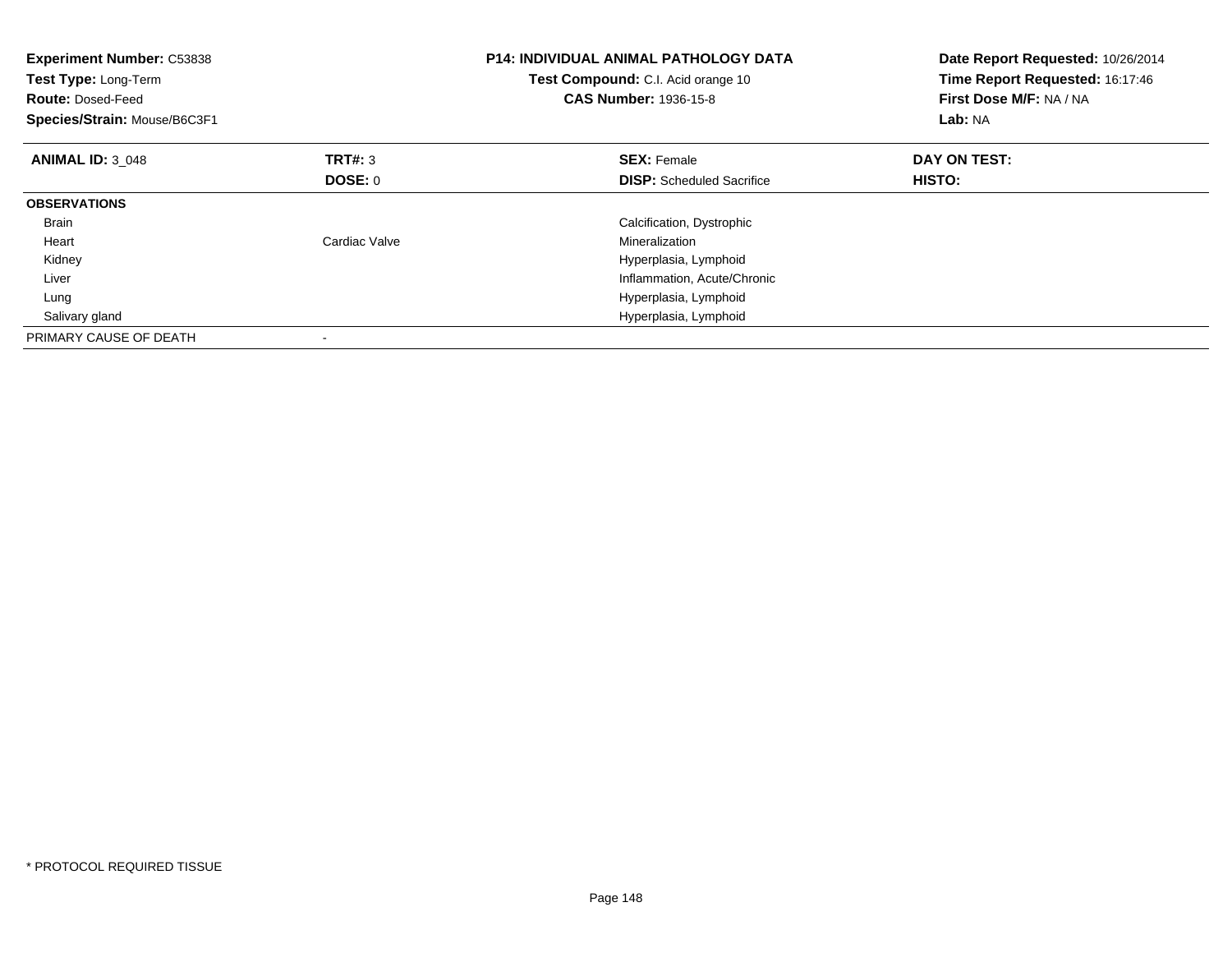| <b>Experiment Number: C53838</b>                        |                     | <b>P14: INDIVIDUAL ANIMAL PATHOLOGY DATA</b> | Date Report Requested: 10/26/2014                          |
|---------------------------------------------------------|---------------------|----------------------------------------------|------------------------------------------------------------|
| <b>Test Type: Long-Term</b><br><b>Route: Dosed-Feed</b> |                     | Test Compound: C.I. Acid orange 10           | Time Report Requested: 16:17:46<br>First Dose M/F: NA / NA |
|                                                         |                     | <b>CAS Number: 1936-15-8</b>                 |                                                            |
| Species/Strain: Mouse/B6C3F1                            |                     |                                              | Lab: NA                                                    |
| <b>ANIMAL ID: 3 049</b>                                 | TRT#: 3             | <b>SEX: Female</b>                           | DAY ON TEST:                                               |
|                                                         | <b>DOSE: 0</b>      | <b>DISP:</b> Natural Death                   | HISTO:                                                     |
| <b>OBSERVATIONS</b>                                     |                     |                                              |                                                            |
| Spleen                                                  |                     | Hematopoiesis                                |                                                            |
| Unspecified                                             | Multiple Organs Nos | Leukemia, Lymphocytic                        |                                                            |
| PRIMARY CAUSE OF DEATH                                  |                     |                                              |                                                            |